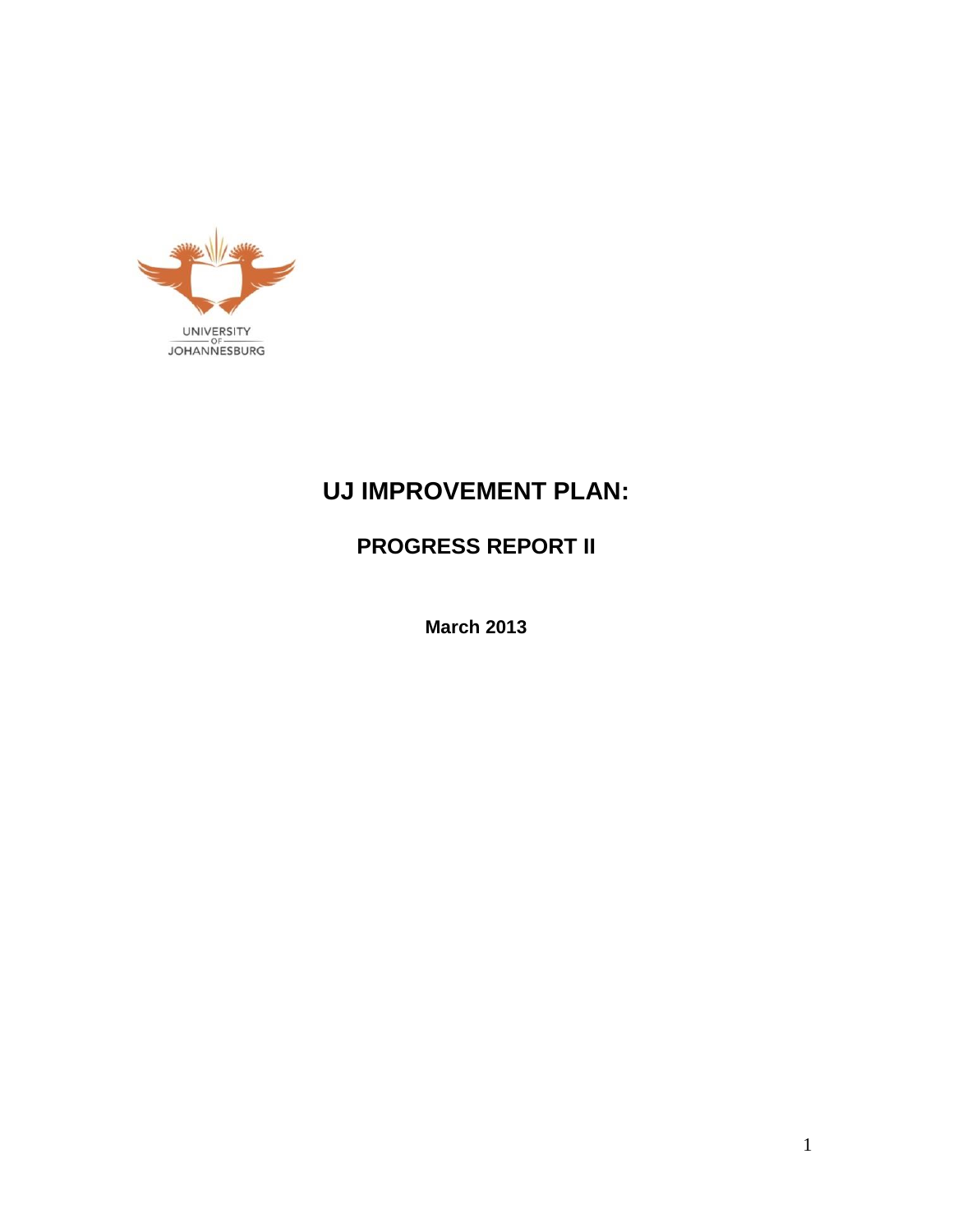# **UJ IMPROVEMENT PLAN:**

# **PROGRESS REPORT II**

## **March 2013**

## **TABLE OF CONTENTS**

| <b>NUMBER</b> | <b>ITEM</b>                                                            |    |  |  |  |  |
|---------------|------------------------------------------------------------------------|----|--|--|--|--|
|               | <b>EXECUTIVE SUMMARY</b>                                               |    |  |  |  |  |
| 1.            | <b>CONTEXT AND PURPOSE</b>                                             | 8  |  |  |  |  |
| 2.            | <b>PLANNING AND GOVERNANCE</b>                                         | 8  |  |  |  |  |
| 2.1           | <b>RECOMMENDATION 1</b>                                                | 8  |  |  |  |  |
|               | Action plan 1: The UJ vision and mission goals                         | 8  |  |  |  |  |
|               | Action plan 2: Student experiences on all campuses                     | 11 |  |  |  |  |
|               | Action plan 3: Unit for Institutional Research and Decision<br>Support | 17 |  |  |  |  |
|               | Action plan 4: Cultural Integration Project                            | 19 |  |  |  |  |
|               | Action plan 5: Campus Directors                                        | 23 |  |  |  |  |
| 2.2           | <b>RECOMMENDATION 4</b>                                                | 24 |  |  |  |  |
|               | <b>Action Plan: Institutional Forum</b>                                | 24 |  |  |  |  |
| 2.3           | <b>RECOMMENDATION 6</b>                                                | 25 |  |  |  |  |
|               | Action plan: Institutional surveys                                     | 25 |  |  |  |  |
| 3.            | <b>HUMAN RESOURCES</b>                                                 | 27 |  |  |  |  |
| 3.1           | <b>RECOMMENDATION 2</b>                                                | 27 |  |  |  |  |
|               | Action plan 1: Functioning of the HR Division                          | 27 |  |  |  |  |
|               | Action plan 2: Attraction, appointment, promotion and<br>retention     | 30 |  |  |  |  |
|               | Action plan 3: ADS staff matters                                       | 35 |  |  |  |  |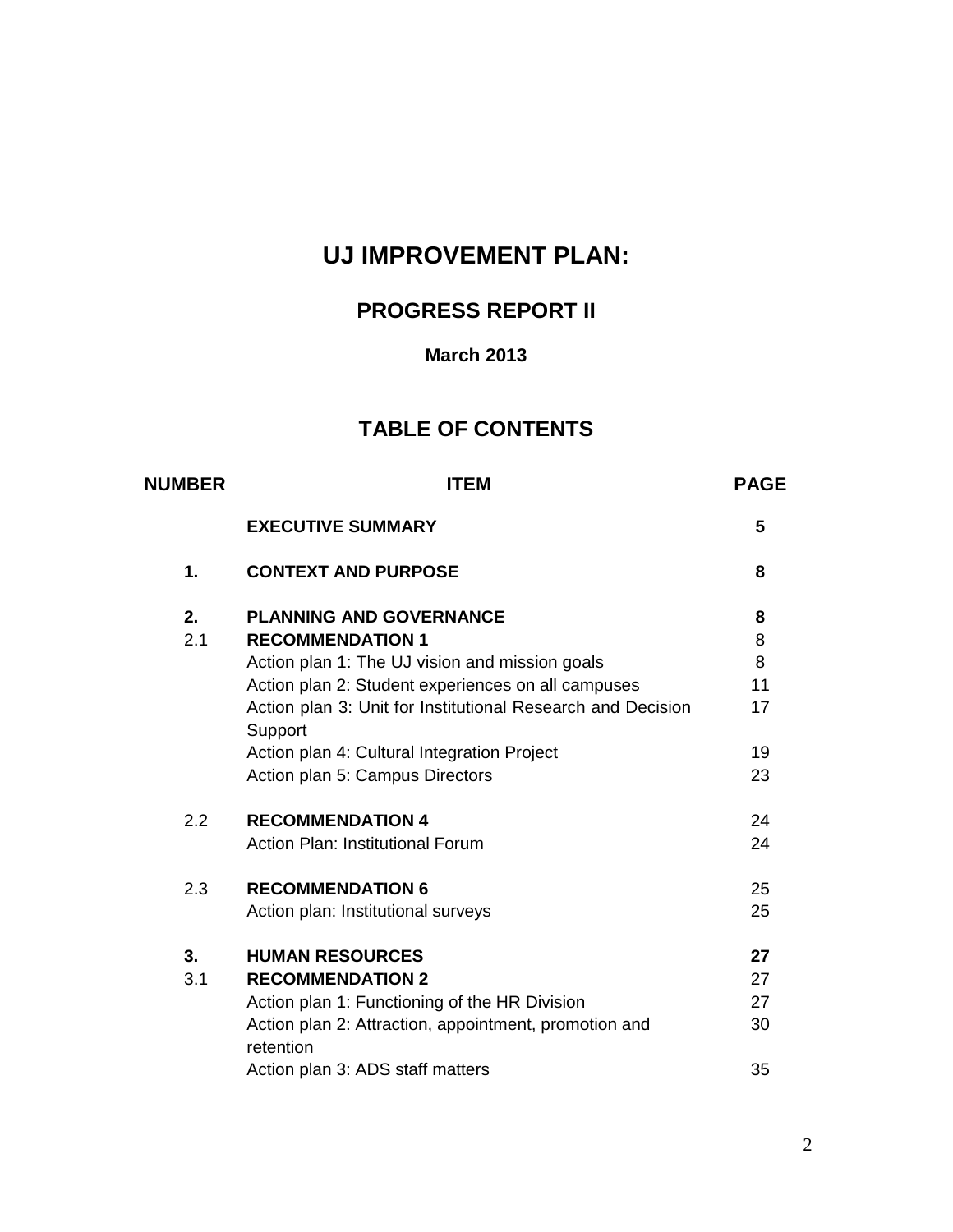| 4.<br>4.1 | <b>TEACHING, LEARNING AND PROGRAMMES</b><br><b>RECOMMENDATION 7</b><br>Action plan 1: Large classes and under-prepared students<br>Action plan 2a: Teaching strategy<br>Action plan 2b: Academic drift                             | 36<br>36<br>36<br>40<br>42       |
|-----------|------------------------------------------------------------------------------------------------------------------------------------------------------------------------------------------------------------------------------------|----------------------------------|
|           | Action plan 3: Work integrated learning<br>Action plan 4: Contact time                                                                                                                                                             | 43<br>44                         |
| 4.2       | <b>RECOMMENDATION 3</b><br>Action plan 1: Integration of foreign African students<br>Action plan 2: Racist, sexist and conservative attitudes<br>among staff                                                                       | 48<br>48<br>52                   |
| 4.3       | <b>RECOMMENDATION 16</b><br>Action plan 1: Assessment policy and rules<br>Action plan 2: External moderation<br>Action plan 3a: Student grievances<br>Action plan 3b: RPL                                                          | 53<br>53<br>54<br>55<br>55       |
| 4.4       | <b>RECOMMENDATION 8</b><br>Action plan: Extended programmes                                                                                                                                                                        | 56<br>56                         |
| 4.5       | <b>RECOMMENDATION 9</b><br>Action plan: Evaluation of modules and lecturers by<br>students                                                                                                                                         | 58<br>58                         |
| 4.6       | <b>RECOMMENDATION 10</b><br>Action plan: Academic planning                                                                                                                                                                         | 59<br>59                         |
| 4.7       | <b>RECOMMENDATION 14</b><br>Action plan: Non-subsidised programmes                                                                                                                                                                 | 62<br>62                         |
| 5.<br>5.1 | <b>ACADEMIC ADMINISTRATION AND SUPPORT</b><br><b>RECOMMENDATION 11</b><br>Action plan 1: Staff: student ratio (UJLIC)<br>Action plan 2: Book titles per student<br>Action plan 3: Library hours<br>Action plan 4: Student:PC ratio | 63<br>63<br>63<br>65<br>67<br>68 |
| 5.2       | <b>RECOMMENDATION 12</b><br>Action plan: ICT Strategy                                                                                                                                                                              | 70<br>70                         |
| 5.3       | <b>RECOMMENDATION 15</b><br>Action plan: Professional academic staff development                                                                                                                                                   | 73<br>73                         |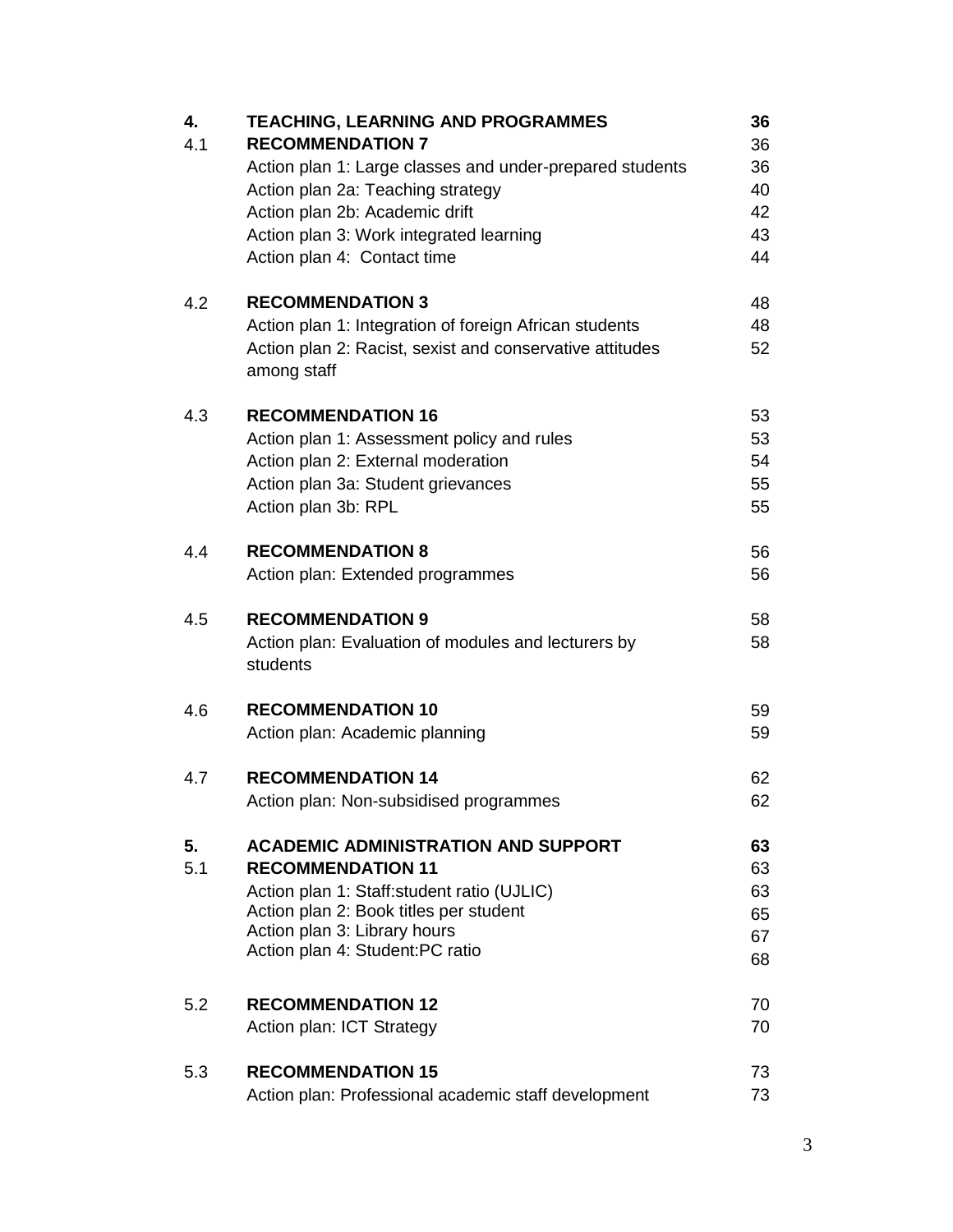| 5.4       | <b>RECOMMENDATION 13</b><br>Action plan: Certification                                                                                                              | 77<br>77                   |
|-----------|---------------------------------------------------------------------------------------------------------------------------------------------------------------------|----------------------------|
| 5.5       | <b>RECOMMENDATION 17</b><br>Action plan: Security of student records and examination<br>documentation                                                               | 78<br>78                   |
| 6.<br>6.1 | <b>RESEARCH AND SUPERVISION</b><br><b>RECOMMENDATION 18</b><br>Action plan 1: Young researchers<br>Action plan 2: Research foci<br>Action plan 3: Financial support | 80<br>80<br>80<br>82<br>83 |
| 6.2       | <b>RECOMMENDATION 19</b><br>Action plan 1: Postgraduate supervision<br>Action plan 2: Postgraduate enrolment<br>Action plan 3: Postgraduate throughput              | 86<br>86<br>89<br>91       |
| 7.<br>7.1 | <b>QUALITY ASSURANCE</b><br><b>RECOMMENDATION 5</b><br>Action plan: Quality management                                                                              | 96<br>96<br>96             |
| 8.<br>8.1 | <b>COMMUNITY ENGAGEMENT</b><br>Action plan: Community engagement                                                                                                    | 98<br>98                   |
| 9.        | <b>CONCLUSION</b>                                                                                                                                                   | 102                        |
| 10.       | Appendix A: List of contributors                                                                                                                                    | 104                        |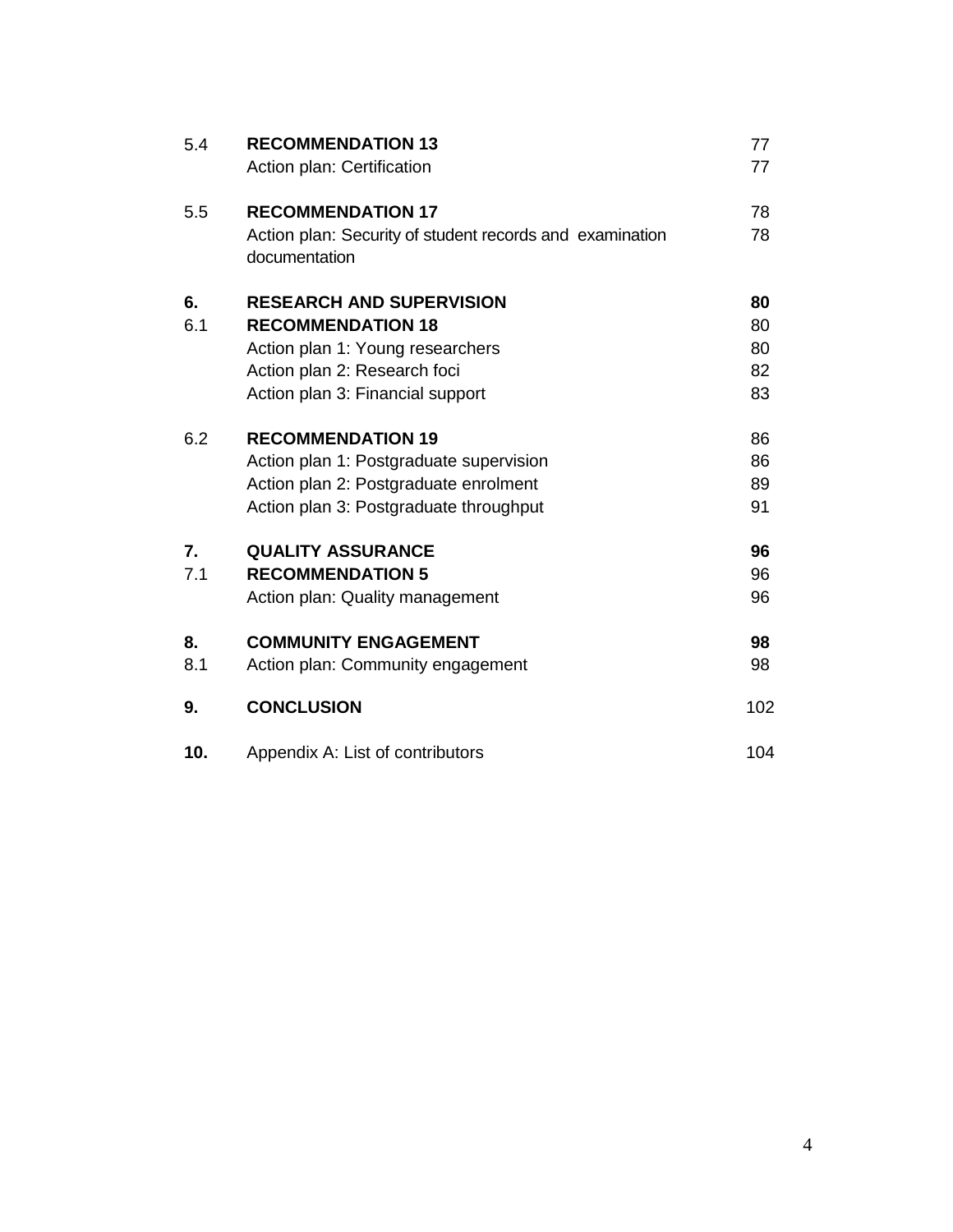# **UJ IMPROVEMENT PLAN: PROGRESS REPORT II**

## **March 2013**

## **EXECUTIVE SUMMARY**

*Progress Report II (February 2013)* provides an overview of progress made with the implementation of the *UJ Improvement Plan* up to December 2012. In this summary, the main focus is on progress made with the implementation of Action Plans for teaching and learning, research and community engagement.

### **(a) Planning and governance**

The *UJ Strategic Thrusts 2011-2020 -* the backdrop to all UJ strategic discussions - were revised: in some cases, the 2020 targets set have proven to be attainable a lot earlier; in other cases the targets were re-formulated to reflect emerging realities in the higher education sector and in the changing patterns of enrolment, that in turn impact on the provision of academic programmes and the required infrastructure. The following Thrusts will receive priority:

- *Thrust 1: Sustained excellence of academic programmes, research and community engagement in the quality provision of intellectually challenging and scholarly relevant academic programmes; the conduct of scholarly relevant, intellectually challenging and internationally recognized research; teaching and learning, research and strategic engagement with communities that is mutually beneficial and promotes social, economic and educational development.*
- Thrust 2: *A comprehensive institution recognized for the stature and quality of its scientific and technology programmes and its scientific and technology-driven research, innovation and technology transfer*, and
- Thrust 4: *An international profile of employees, students, scholarly output and institutional reputation*.

A Values Charter and a Student Charter, based on the Strategic Thrusts, have also been approved. Registration documents signed by students now include the Student Charter.

## **(b) Teaching and learning and support**

The University continues to pay attention to the recommendations and concerns in the teaching and learning domain as raised by the HEQC. The following core issues are highlighted here in terms of progress and developments, but also additional attention required:

#### *(i) Large classes and underprepared students*

The large class project initiated in 2011 continued during 2012, with a seminar on service modules and a full morning seminar on large class teaching, which was well attended. Themes have been identified for four follow-up seminars in 2013. The First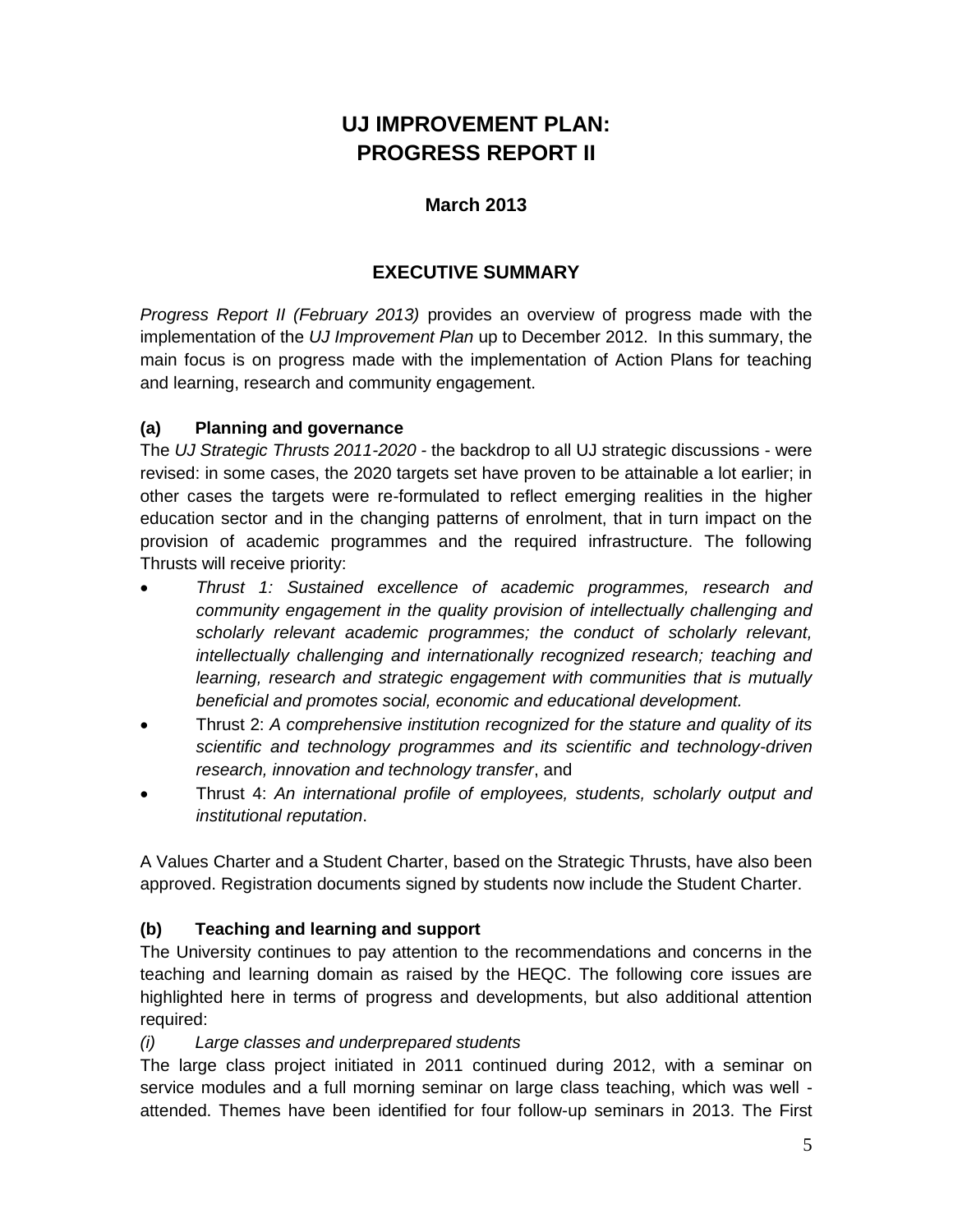Year Experience (FYE), together with the Residence Academic Excellence project, resulted in a substantial increase in first year performance in the June and November examinations, while the overall undergraduate success rates improved from 79,4% to 81,7%. The FYE project will seek to develop qualitative criteria (in addition to student performance figures) to evaluate initiatives around teaching and learning.

## *(ii) Teaching and learning strategy*

In 2011, a concerted effort was made to implement the Strategy in faculties. This lead to the identification of issues for elaboration and a revision of the Strategy during 2012 which will be finalised during 2013. The emerging revised Strategy will thematise quality strongly, in terms of programmes, curricula and pedagogies. A comprehensive new initiative, the ADS Curriculum Development project with the focus on the implementation of the UJ Teaching and Learning Philosophy was introduced. Curriculum-related weaknesses (i.e. depth, relevance, programme purpose, content, WIL, etc.) arising from the programme reviews conducted in 2012 are being addressed through this project.

### *(iii) Contact time*

Increasing contact time, especially on APK remains a challenge. Additional lecture venues have been made available and funding has been approved for the construction of two new big lecture venues during 2013. A significant increase in tutoring (i.e. increased contact time) has also been introduced. Through a timetable review process, a third lecture period has been allocated to many modules on APK, though not yet to all; this remains work in progress, and is being taken forward through the development of a new timetable during the coming year.

#### *(iv) WIL*

The *Guidelines for Good Practice for WIL at UJ* is an important step in the improvement of the quality of WIL. The various concerns about the implementation of WIL (e.g. noncredit bearing WIL modules, assessment, monitoring of students, evaluation of WIL sites of learning, etc.) raised in the programme reviews conducted in 2012 are being addressed in the WIL Forum and by the respective Faculties. This aspect of curriculum implementation will receive dedicated support.

#### *(v) Assessment and moderation*

The University has addressed many of the aspects raised by the HEQC (e.g. blind marking of scripts, communicating assessment rules, faculty-driven processes, etc.), with the quality of assessment and the use of moderators' reports to identify issues of standards remaining a priority on the teaching and learning agenda – also as far as nonsubsidised whole qualifications are concerned.

#### *(vi) Non-subsidised programmes*

A policy is being finalised and will serve at the next STLC and Senate meetings for approval. Currently, non-subsidised whole programmes are also aligned with the HEQF;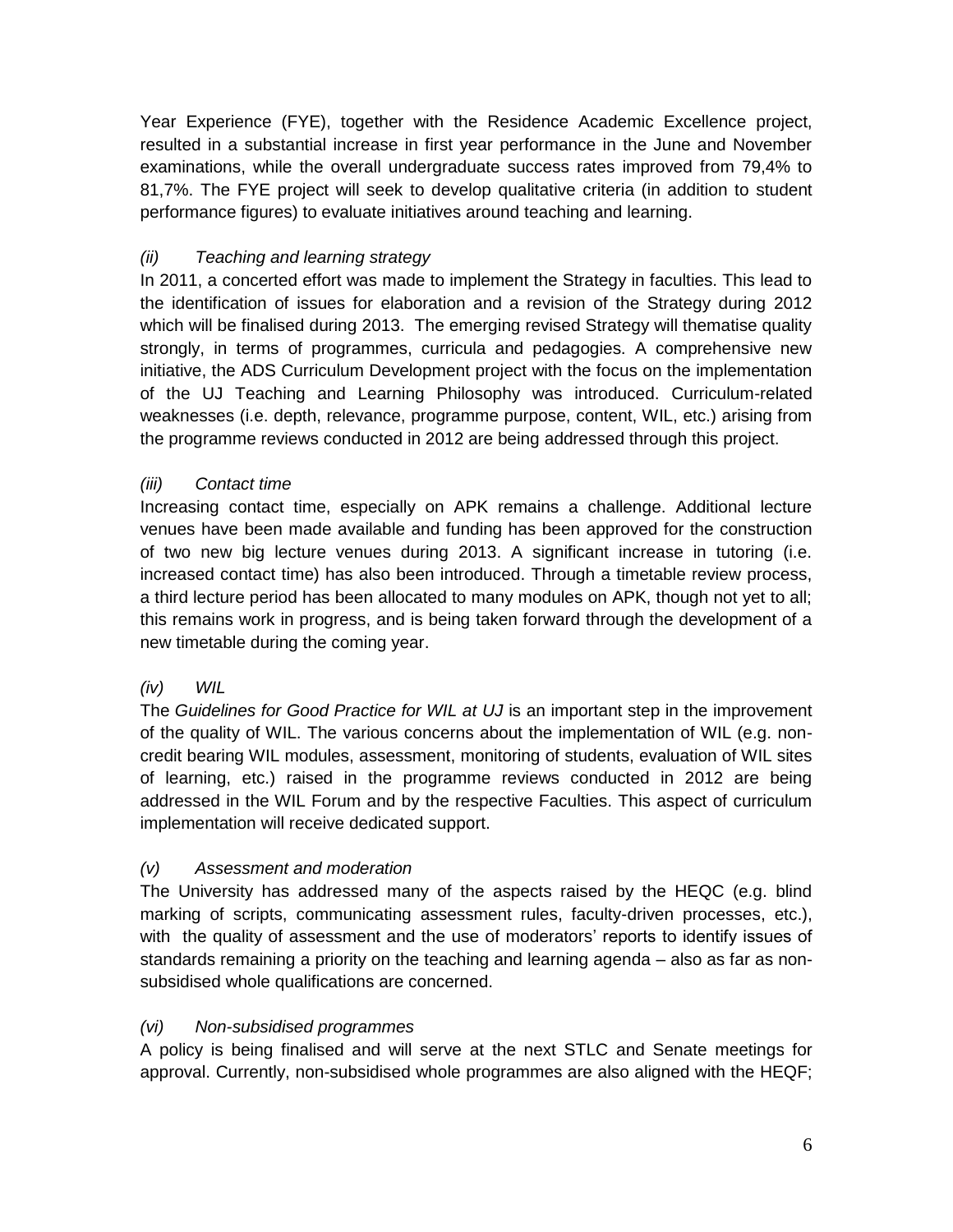while all non-subsidised programmes are included in the University's programme review schedule (i.e. reviews up to 2015).

## **(c) Research and supervision**

The University has achieved its research-output in half the time envisaged. The challenge would be to maintain this level of output. Support for young researchers continues and the number of grant holders has steadily increased from 10 in 2010 to 35 in 2011 and 40 in 2012. In 2011, 83% were females. In 2012, an amount of R30 million was allocated to the Research Strategic Fund to be spent over 3 years on research in the areas of Telecommunications, Physics and Chemistry. The intention is to place UJ at a global stage.

Postgraduate supervision has been a priority and a number of support activities have been organised and presented. A doctoral staff qualifications programme is also being implemented. An extensive range of workshops for postgraduate students was presented in 2012 and an improvement in postgraduate enrolment and graduation has been noted, but a significant impact should be realized in 2013/14.

## **(d) Community engagement (CE)**

Service learning (SL) - one of three categories located in the CE Office together with Community-based Research and Outreach - has been moved from the CE domain to that of the DVC: Academic. This will allow faculties to focus on the growth of SL in learning programmes. In 2013, this aspect will be addressed w.r.t. curriculum development, quality management of learning, etc.

Recognition of CE as the University's third core function, as well as the fusion of (some) CE projects into teaching and learning and research is being addressed. Currently the majority of CE projects is Outreach activities and not viewed as a core academic function. Criteria have been developed to evolve (some) Outreach projects into SL.

## **(e) Conclusion**

Significant progress has been made with the implementation of the *UJ Improvement Plan* with special reference to teaching and learning, research and community engagement. Progress in the different support domains of the University has also been recorded. Some remaining areas of concern have been highlighted in this summary. These concerns, in many cases, refer to the alignment of the different initiatives in the University, e.g. timetabling and contact time, the UJ Teaching and Learning Strategy and curriculum matters (including WIL, SL and CE).

---oOo---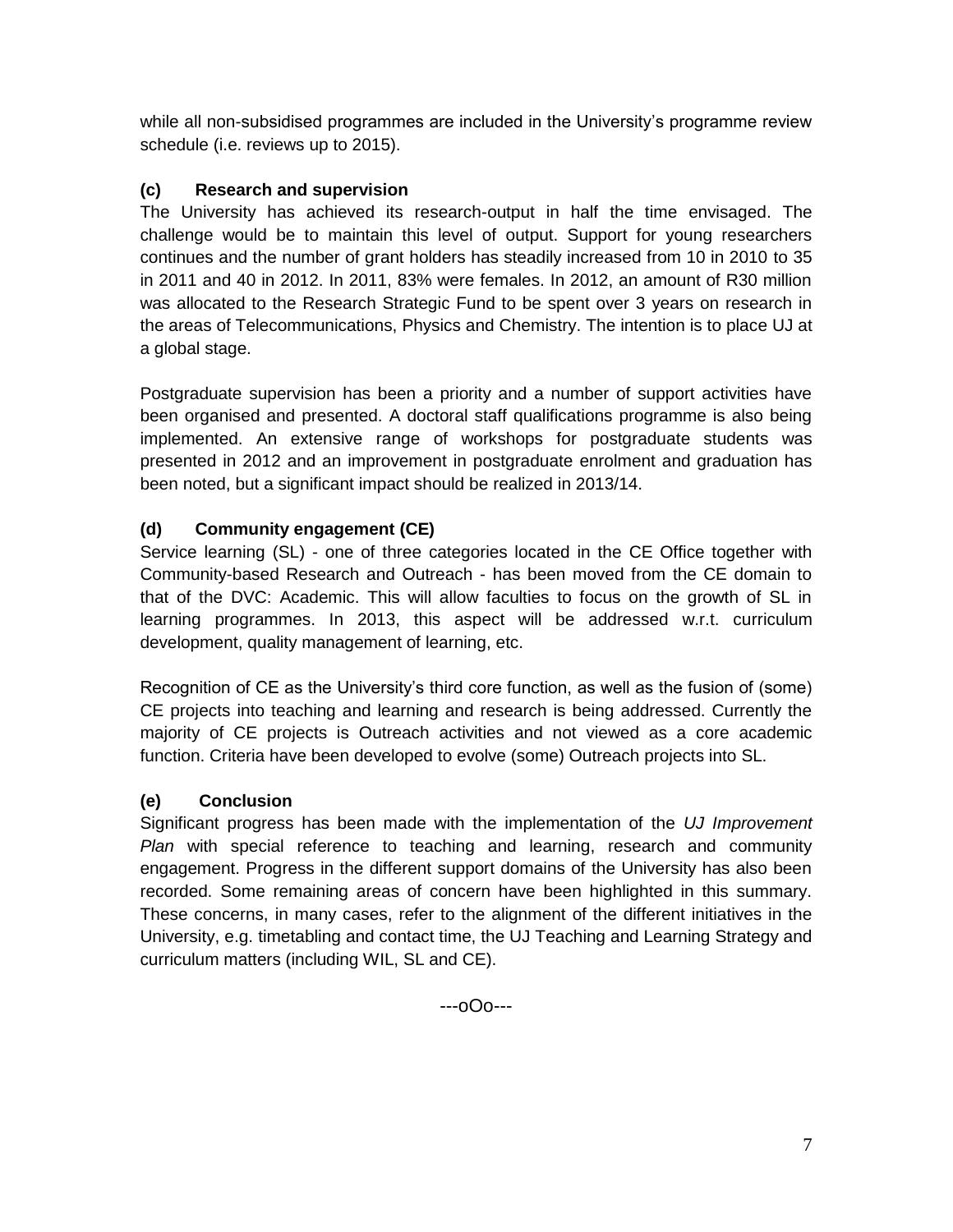# **UJ IMPROVEMENT PLAN: PROGRESS REPORT II**

## **March 2013**

## **1. CONTEXT AND PURPOSE**

After the institutional audit by the HEQC in August 2009, the University of Johannesburg (UJ) submitted its *Quality Improvement Plan* (June 2011) to the HEQC. A first *Progress Report* (April 2012) on the implementation of improvements up to the end of 2011 has been submitted to the HEQC.

This report, i.e. *Progress Report II*, includes progress as reported in the first progress report, as well as an overview of progress made from 2011 up to December 2012. Different role players have contributed to Progress Report II (see Appendix A) as compiled by the Unit for Quality Promotion.

This report correlates with the action plans in the *UJ Improvement Plan*, and should be read in conjunction with the Plan. In this progress report, key elements of the Action Plans are provided (in a border), followed by the details of the progress made since the submission of the Improvement Plan.

## **2. PLANNING AND GOVERNANCE**

## **2.1 RECOMMENDATION 1**

**Action plan 1: The UJ vision and mission** 

In the *UJ Improvement Plan*, an overview was provided of developments up to March 2011, namely:

- (a) Important **strategic and planning** decisions taken in 2010:
- (i) A charter for the Executive Leadership Group (ELG) was approved, which provides for its composition, strategic and advisory role and functions.
- (ii) An annual strategic planning schedule, with specified purposes and desired outcomes for each strategy planning session, and identified role players, was formalised.
- (iii) Bi-annual (March and September) strategic meetings between the VC and the Senior Leadership Group (comprising the ELG, vice-deans, heads of academic schools, heads of academic departments, directors of support and service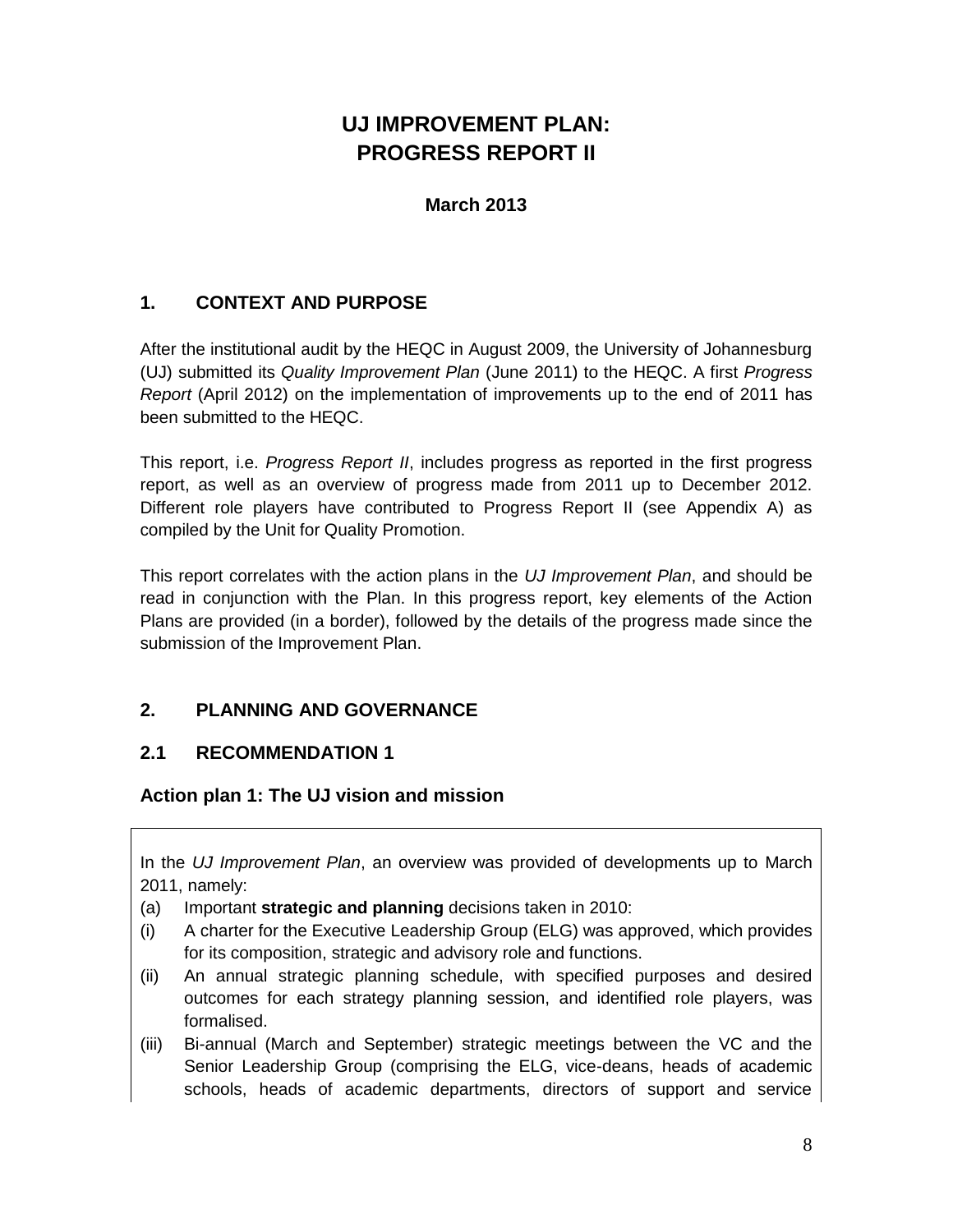divisions and selected senior managers) have been incorporated into the strategic planning schedule, to enhance internal institutional communication and stimulate debate on matters of strategic importance.

- (iv) The support role and function of the UIRDS ("the Planning Office") in particular its role in the provision of management information – has been articulated clearly.
- (b) The document, entitled "**UJ's Strategic Thrusts for the Next Decade**" was presented to the Senior Leadership Group at its first strategic planning session for 2011, on 9 March. General initial institutional buy-in has now been achieved in respect of the UJ's vision, mission and strategic thrusts. Communication of the key messages derived from the above mentioned with selected stakeholders – staff and students – is the next challenge of the UJ's implementation strategy of its second Strategic Plan for 2011 - 2020.
- (c) The concern that **Senate** was in danger of becoming a "rubber stamping body" was addressed by a review of the composition and functioning of Senate in 2010, the most important revisions being the following:
- (i) Council approved an amendment to the UJ Statute (to be proposed to the Minister of Higher Education and Training in 2011) to allow for broader representation in Senate, thereby making Senate more demographically representative.
- (ii) A theme-based approach to each Senate meeting was adopted, in terms of which Senate devotes part of the meeting to debating and discussing pre-selected themes of academic policy and principle.
- (iii) The Senate agenda was revised in order to enable it to spend less time on formal approvals of amendments to academic rules and regulations and more time on discussions of academic principle and policy (standard rule amendments are circulated electronically via a VC circular to Senate members, who are invited to comment on the amendments via e-mail).
- (iv) A Senate Academic Freedom Committee was established, its function being to advise Senate on matters related to academic freedom and institutional autonomy.
- (v) An annual year-end performance review by Senate members, of the functionality of Senate, takes place, both in terms of the governance of Senate and of its effectiveness in conducting its core business substantively.

## **Progress up to December 2011**

The following progress has been made since March 2011:

## *a. Strategic Thrusts for the Next Decade*

In June 2011 the UJ Council approved the UJ *Strategic Thrusts for the Next Decade*. It was recognised that these thrusts needed to be complemented by a new Values Charter for the University. A process to develop a vision, mission and values for UJ began in August 2011. At a Council workshop in November 2011 a draft Vision, Mission and Values statement was presented to Council for its consideration. A final version was approved by the ELG in February 2012. This draft will now be circulated to the different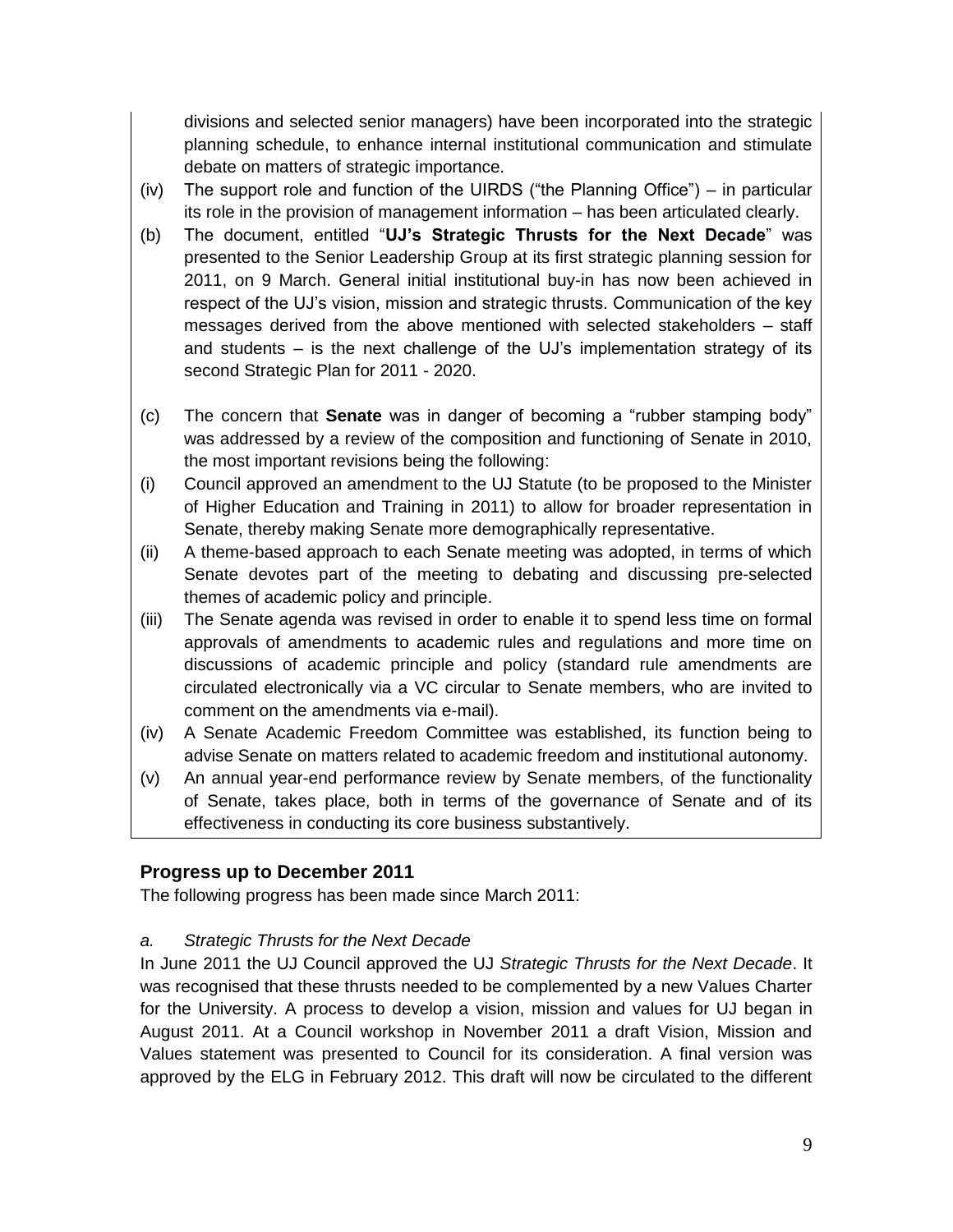faculties and divisions for comment. A final version will be presented to Council in June 2012, after a full consultation process with all staff.

#### *b. Student Charter,*

It needs to be noted that a *Student Charter*, comprising a set of rights and responsibilities for all students, was approved by the MEC in November 2011. It was widely circulated among all students at the beginning of 2012 and, in future, students will "sign up" for it as part of their formal registration.

### **Progress up to December 2012**

#### *a. UJ Strategic Thrusts 2011-2020*

The *UJ Strategic Thrusts 2011-2020* form the backdrop to all strategic discussions that take place in the University. This includes the annual Council Workshop in November, Management Executive Committee (MEC) and ELG planning sessions, the development of policies and action plans for the University and strategic stakeholder engagements. In 2012, a number of the targets contained within the Key Indicators for each of the eight Strategic Thrusts were revised and the revised targets were presented to Council for its consideration and approval.

At the annual planning sessions of the MEC and the ELG (in February and September 2012), the Key Indicators that accompany each of the eight strategic thrusts were interrogated in order to determine whether the targets set by the indicators should be reviewed. In some cases, the 2020 targets set were proven to be attainable a lot earlier than in 2020; in other cases the targets were re-formulated to reflect emerging realities in the higher education sector and in the changing patterns of enrolment that, in turn, impact on the provision of academic programmes on the different UJ campuses and the required infrastructure to present such programmes. The decision was taken at the ELG breakaway to give priority to some of the Strategic Thrusts in 2012. These included:

- Thrust 2 ("*A comprehensive institution recognized for the stature and quality of its scientific and technology programmes and its scientific and technology-driven research, innovation and technology transfer*"), and
- Thrust 4 ("*An international profile of employees, students, scholarly output and institutional reputation*").

In respect of Thrust 2, recognition is given to the "comprehensive nature" of the institution by the focus placed on the development of identified technology-rich programmes and the dedicated focus on the research that can yield commercially viable technology transfer. In 2012 the Vice-Chancellor was heavily engaged, with the Executive Director: Internationalization, in forging international linkages and networks.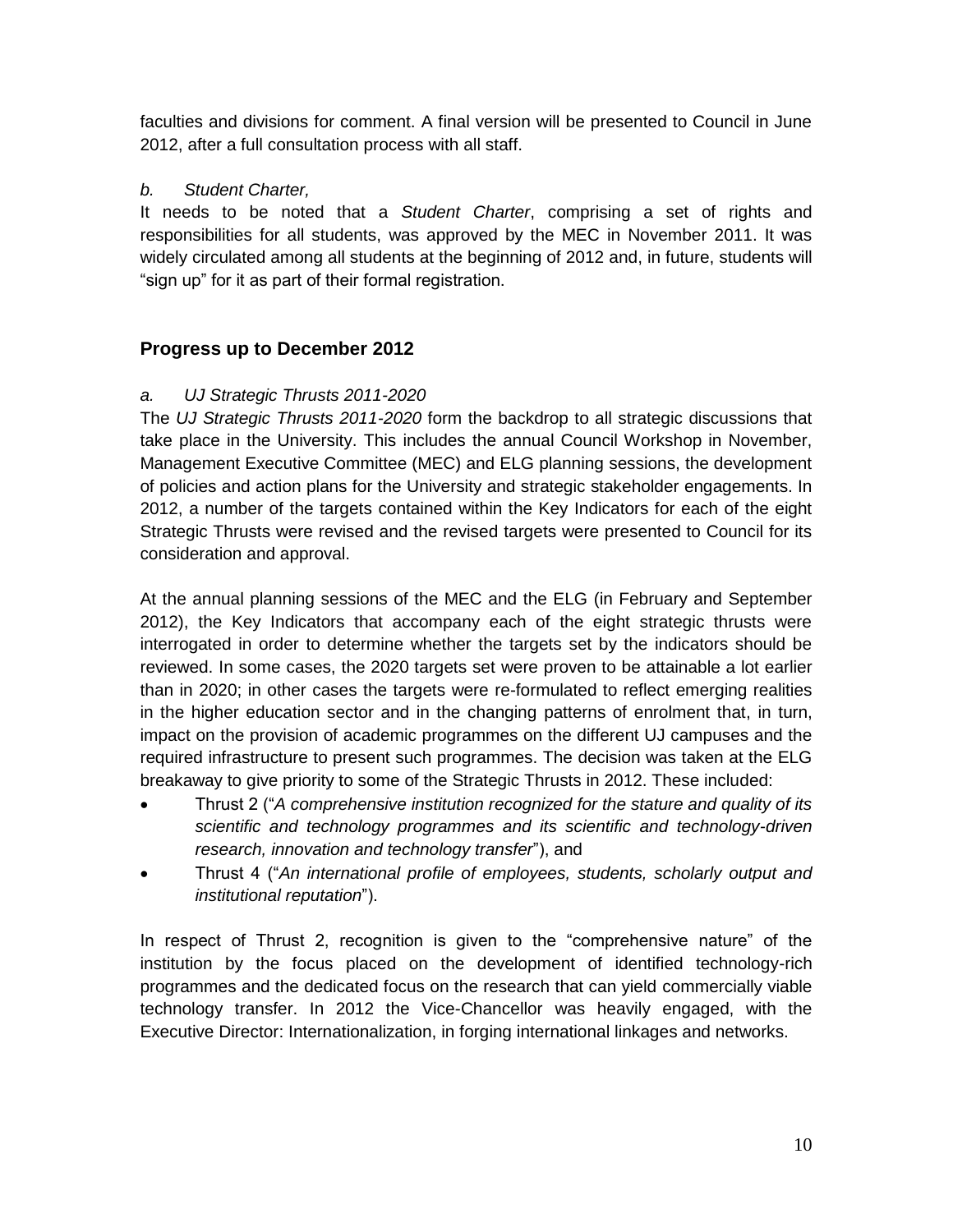The *UJ Strategic Thrusts 2011-2020* is now included as a background document for all executive structures and decision-making bodies. All policy documents reference the strategic thrusts.

## *b. UJ Values Charter*

It was recognized by Council in 2011 that UJ needed a new vision, mission and values statement, to reflect the changed circumstances that obtained at UJ in 2006, and to allow for a Values Charter that was more "user friendly" and more of a "living document". The *UJ Values Charter*, incorporating a new vision and mission statement and a set of UJ values, was approved by Council on 23 November 2012. A draft of the new *UJ Values Charter*, finalized by the ELG and the MEC, was disseminated widely within the institution for discussion and review. The draft was finally presented to Council for its approval on 23 November 2012. This Values Charter replaces the UJ Vision, Mission and Values Statement which had been approved in 2006.

At the ELG breakaway in February (2012), the Vice-Chancellor initiated a discussion on a review of the current governance structures at executive level, within the context of a deepening of a collegial culture within the institution. ELG discussion groups were constituted, with a remit to engage on issues of governance and collegiality. These groups met regularly and continue to do so.

### *c. UJ Student Charter*

The prevalence of risky student behaviour at UJ highlighted the need for a concerted effort by the University to reinforce ethical standards of behaviour and to try to achieve commitment from the student body to "living the UJ values". This resulted in the drawing up of a student charter. The MEC also approved a *UJ Student Charter*, for implementation in 2012.

In 2012, a revision to the registration documents signed by students was effected, so that the *Student Charter* is included in the agreement signed by students when they register for an academic programme at the beginning of the academic year.

## **Action plan 2: Student experiences on all campuses**

The audit report (p. 24) indicated a "frustration among students from SWC, DFC and APB about the differences between the experiences of students at APK and their own". It encouraged the University to "engage critically with various constituencies to understand how the quality of the student experience could be enhanced, especially on the Soweto campus".

According to the *Improvement Plan*, the following steps were taken: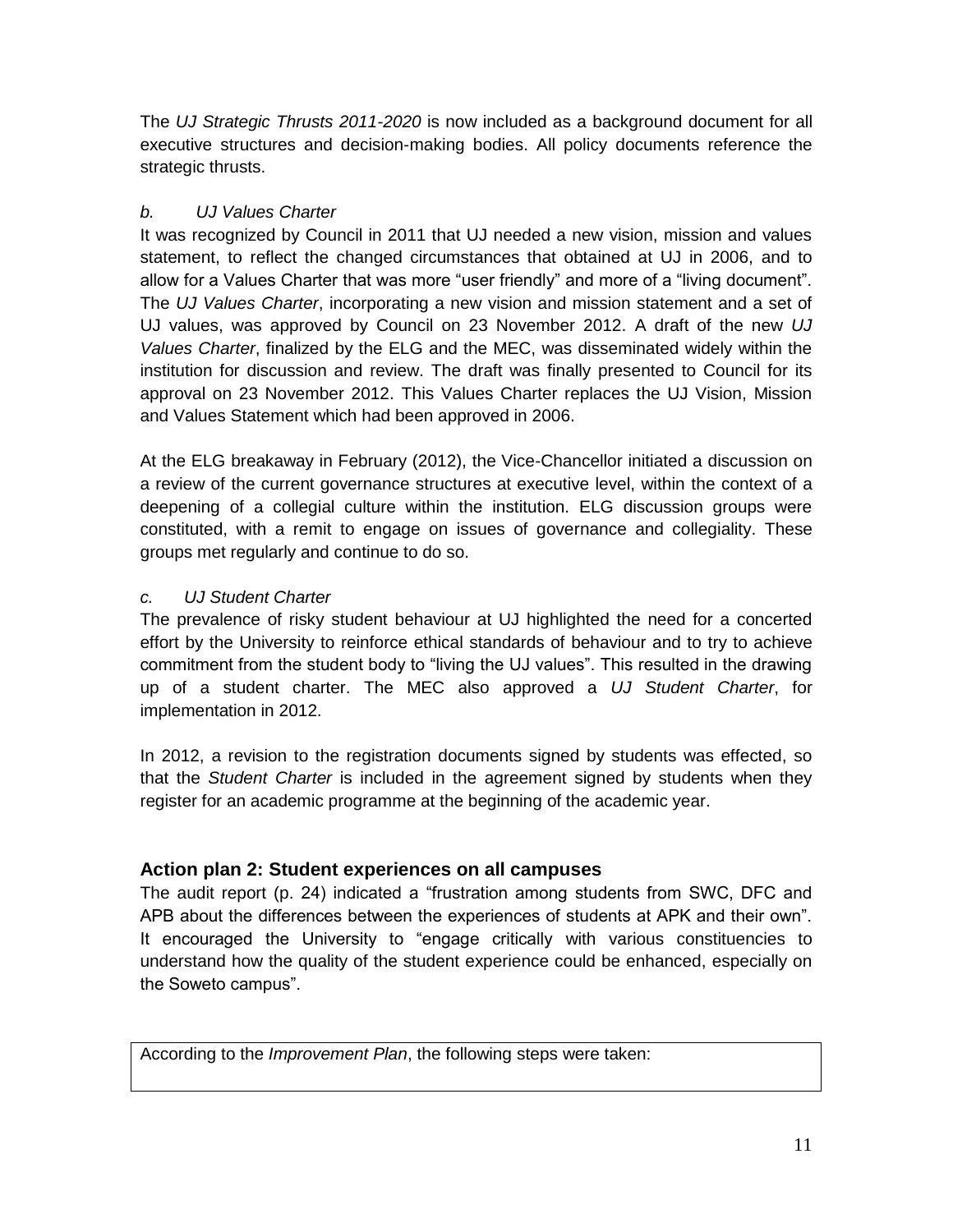- **(a) The UJ student profile and related analyses**: For the past two years, the profile has formed part of the brief of the UJ First-Year Experience (FYE) Committee, in conjunction with the work being conducted by the Academic Development and Support Division and the UIRDS. The profile aims to analyse (and compare, where appropriate) students from different cohorts, campuses and faculties, and will also include a holistic (institutional) perspective.
- **(b) Student Services Council**: This Council was established in 2010. It meets four times per year and comprises senior representatives of the faculties and of the service and support divisions, as well as elected student representatives (SRC, House Committees of residences, student organisations, etc.).
- **(c) Equivalent student learning experience on all campuses, especially the Soweto Campus (SWC).** The following envisaged actions have been, or will be taken:
- (i) A **Campus Master Plan** for all campuses, aimed at a quality environment, comparable facilities and future-orientated technological infrastructure (refer to Recommendation 12, and more specifically Action Plan 1 in 5.2.2), was initiated in 2008 and incorporates planning until 2014.
- (ii) The radical reconstruction of the **SWC** (an investment of approximately R500 million, incorporating significant DHET support) was almost complete (as at February 2011).
- (iii) For the UJ, a key strategy in growing **student enrolments** in SET fields is to extend the physical capacity of the University, and the Doornfontein Campus in particular. The enlarged campus will then serve to consolidate the Faculties of Engineering and Health Sciences from the beginning of 2013. The University has already secured funding from the DHET for the upgrading and extension of the Campus with regard to the under-supply of laboratories and computer workstations, and the condition of the existing laboratories. At the completion of the project, the Campus will be able to accommodate 9 117 FTE students within buildings, comprising 92 738 ASM of space for academic purposes.
- (iv) With the modernisation and upgrading of the **Auckland Park Bunting Road (APB) campus**, in line with the other three campuses, the presence of the Faculty of Art, Design and Architecture (FADA) and the Faculty of Management's School of Tourism and Hospitality (STH), serves to attract many students (and external visitors) to this show-case campus. Old auditoriums and lecture venues have been refurbished to boast the most modern of audio-visual and other equipment.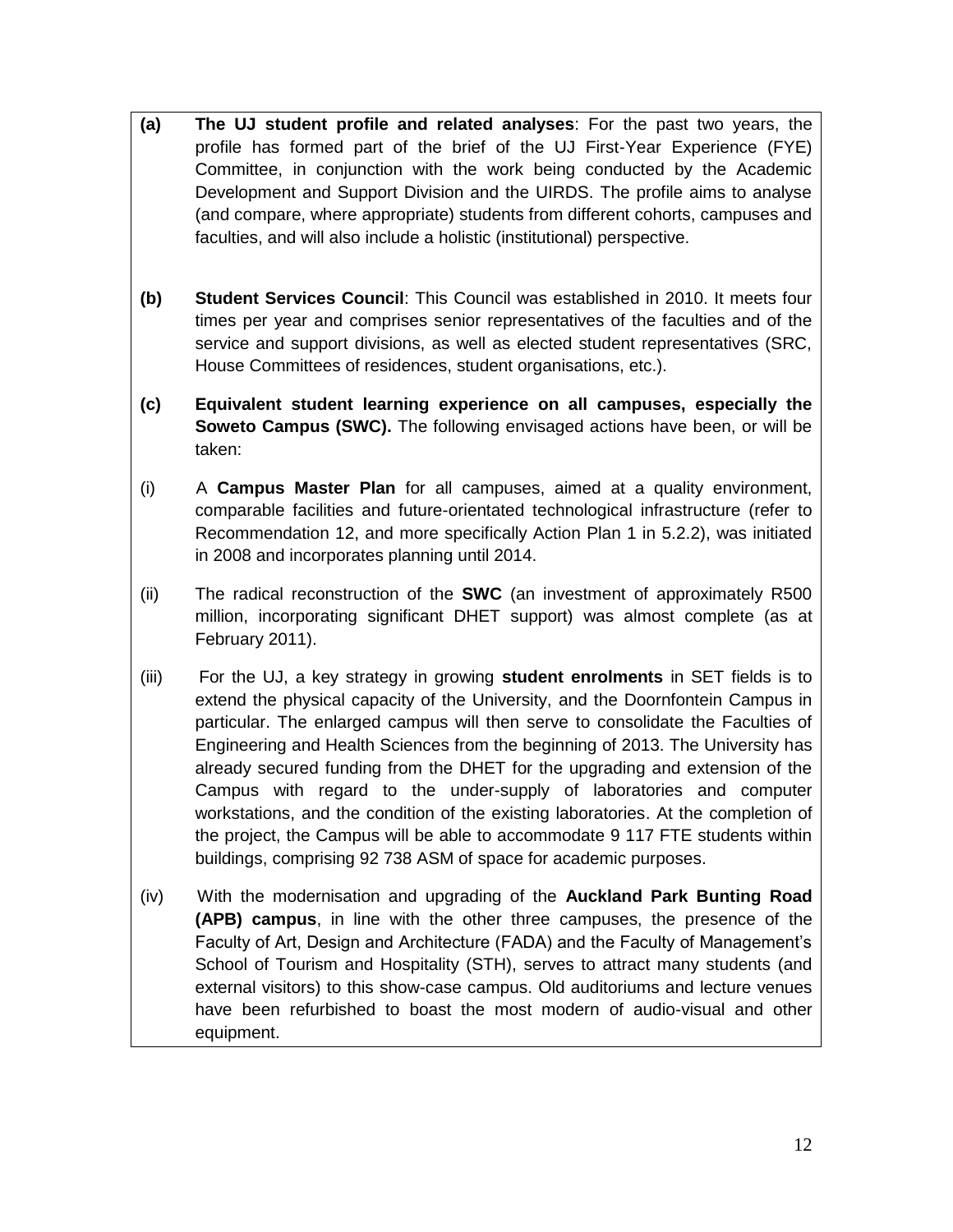- (v) The **Auckland Park Kingsway (APK) campus** is generally well equipped, and a new residence complex (across the road) houses students in the SAICAsupported Thuthuka Accounting programme, as well as postgraduate students.
- (vi) **ICT in large classes**: This matter is addressed in Action Plan 2 in 5.2.2. The UJ recently launched a large class project, with the aim of exploring and facilitating optimal teaching in large classes and lecture halls. The new teaching venues on SWC have all been equipped with up-to-date ICT equipment, and planning is now taking place for similar refurbishments on DFC.
- (d) **Undergraduate student experience survey:** The biennial undergraduate student experience survey, aimed at the collection of student perceptions and experiences on all campuses and in all faculties, targeting as many students as possible will, once again, be undertaken by the UIRDS in 2011.
- (e) **Postgraduate student experience survey:** The biennial postgraduate student experience survey was originally scheduled (in terms of the UJ's institutional research rhythm) for 2010, but will only be undertaken by the UIRDS during the second semester of 2011.

## **Progress up to December 2011**

Student accommodation and residence life on all four campuses (SA&RL)

- a. Alignment and harmonisation with regard to the major areas below have taken place with regard to residence students on all four campuses. :
- *(i) Cultural integration, diversity and values*
	- Workshop for all staff and residence student leaders on culture sensitization.
	- Student-centredness teambuilding workshops.
	- Introduction of a value-based system in all residences.
	- Development and adoption of individual residence values as guided by the institutional values.
	- All residences received a framed Bill of Rights which has been displayed in reception areas.
- *(ii) First-year experience in residences*
	- First-Year Experience Survey: Questionnaires were designed by experts in the field and a survey was conducted among all first-year students in residences.
	- A monitoring committee was set up to monitor introduction and welcoming programmes of first-year students in all residences. These committees comprised house committees, SRC members, residence managers and house wardens as recommended by the Ministerial report.
- *(iii) Centralisation of the placement system*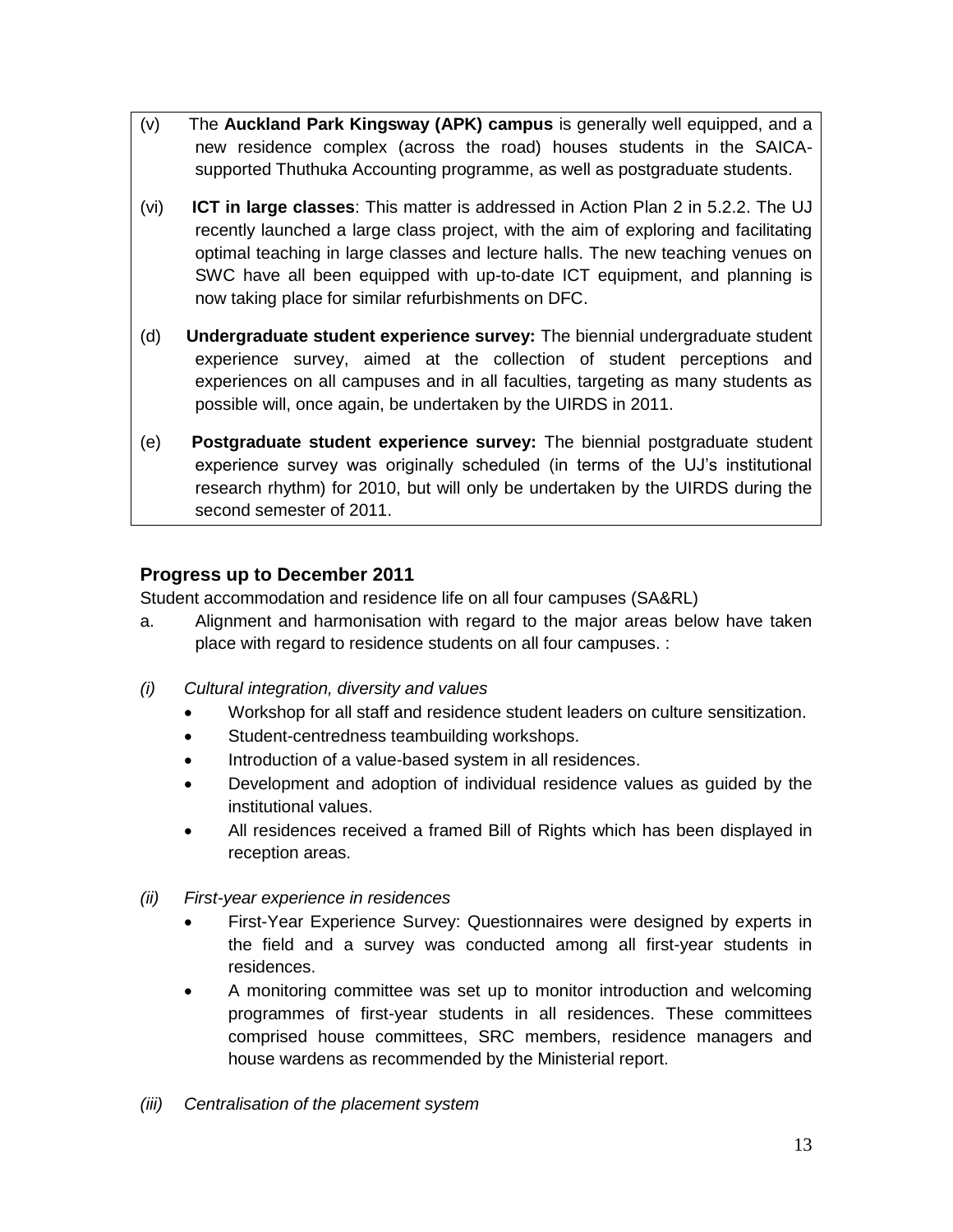A Placement Committee comprising SRC members, house committees and staff members was established to monitor administration.

- *(iv) Holistic experience*
	- Established living and learning communities: Residence activities were organised around key academic matters and community engagement projects.
	- The "Five Pillar Approach" was introduced: houses competed in sport, culture, leadership and social and community engagement, but all performance had to be underpinned by academic excellence. This was promoted by awarding a floating trophy to the residence with the best academic performance.
- (a) Student ethics and judicial services (SE & JS) SE & JS promotes equal quality service delivery on all campuses by means of:
- *(i) Standardised administration of the disciplinary system*

Based on the Regulations for Student Discipline that were negotiated with all relevant stakeholders, including the UJSRC and approved by Council, standard administrative systems have been implemented on each campus. Such systems include, for example, databases, charge sheets, notification of disciplinary hearings, Student Disciplinary Committee chairpersons rotating between campuses and notifications of results of disciplinary hearings.

*(ii) Centralised decision making with regard to administrative procedures*

A system has been implemented according to which all critical decisions with the disciplinary process are made at a central point. Although senior advisors are involved, the purpose of this practice is to ensure that decisions are consistent and in accordance with broader strategic and policy principles. Such decisions would include whether or not to proceed with a disciplinary process, the reference of disciplinary cases, involvement of relevant stakeholders and important matters to be followed up.

- *(iii) Training and induction of student leaders at central forums and additional sessions to campus groups on request* All SRC members and house committee members are informed about the disciplinary processes and their role in them at their respective central induction sessions. This practice ensures that the same message is relayed to all student leaders. Should a specific student group require information or guidance on specific issues, this is arranged. In 2011 such sessions have for example been arranged after hours with residences at the Soweto campus.
- *(iv) Establishment of a core group of ethics ambassadors on each campus* The purpose of the Ethics Ambassador programme is to establish a core group of student volunteers on each campus who would conduct projects and motivate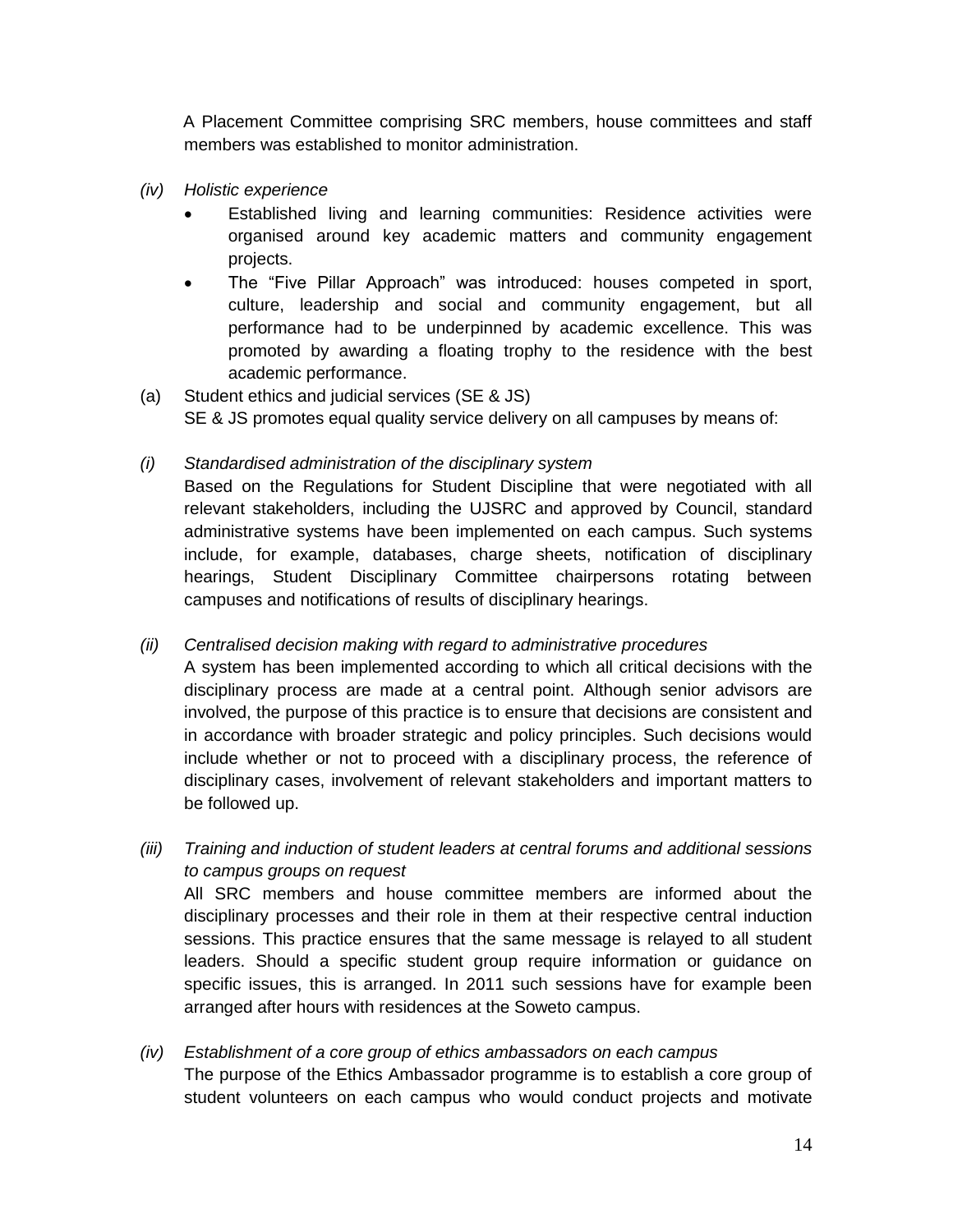fellow students to act ethically. The programme was launched on all four campuses and, besides having an enthusiastic group of ethics ambassadors on each campus, the ethics ambassadors interact and have joint projects, all of which promote integration, harmonisation and consistency.

#### *(v) Permanent staff presence on all campuses*

Permanent staff members are only based on the DFC and APK campuses, while a temporary assistant is available on SWC. Unfortunately, no office space is available on APB. Ideally at least one staff member should permanently be available on each campus, but unfortunately requests in this regard could not be accommodated due to budget constraints.

#### *(b) Student life and governance (SL&G)*

Initially, as a result of pre-merger practices, many student activities were conducted only on APK. This might have been one of the reasons for students on other campuses having a student experience that compared unfavourably to student life on APK. Over the past year the SL&G committee took the lead and engaged constructively with student leaders to expand the APK student experience to other campuses, standardise activities and, where possible, initiate new activities. A key factor in changing student life to a quality experience on each campus has been the grading, appointment and training of a qualified staff member (student development practitioner) on each campus. These staff members plan and coordinate student activities on all campuses and ensure quality of events. The following are achievements in this regard:

### *(i) Activities previously only on APK and now conducted on each campus and coordinated centrally*

**Rag:** Rag Committees of the same size and receiving equal remuneration have been established on each campus. These have been centrally trained. From 2013 the Rag Procession that was always based on APK will move to Soweto.

**UJ Observer:** The student newspaper has editorial teams on all campuses, contributing to a single UJ newspaper. Special arrangements are being made to get an equal number of students participating on each campus and to obtain as much input as possible from each campus.

**First-year concert:** Just after the orientation period, under the umbrella of the UJSRC each campus SRC organises a concert for each residence on each campus. The two best productions of each campus compete in a UJ "champion of champions" competition. These productions have been adopted with enthusiasm on all campuses and besides creating a shared UJ experience, the first-year concert also contributes to the FYE of each participating first-year student.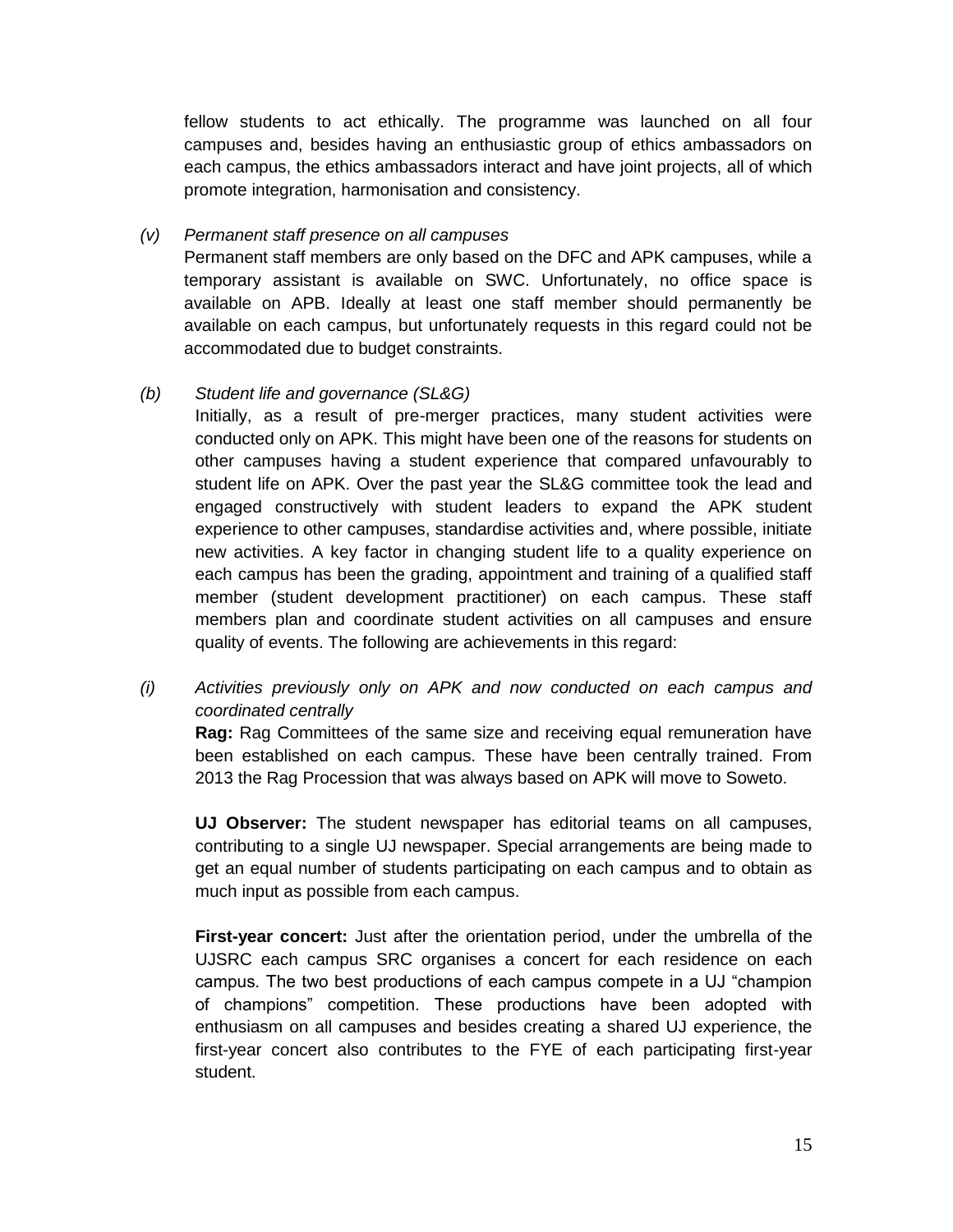*(ii) Improvement and standardisation of activities*

Some projects have from time to time been conducted on some campuses. The following have been organised on each campus annually:

- Sports day
- Know your society programme
- Societies' recruitment week

An awards function at the end of a SRC term is held at a central external venue, but is attended by students from all campuses (transport is usually organised).

The SRC election has always been arranged centrally, but the experiences of the past two years have resulted in strong central organisation and a well-marketed event.

Induction programmes for the SRC and student organisations have been aligned.

- *(iii) New activities similar for all campuses*
	- Financial literacy programme
	- SRC review programme
	- Women of Worth Workshop
	- Emerging student leaders training workshops.

#### *(iv) UJFM*

The University radio station, UJFM, functions as an autonomous entity but is linked to Student Affairs. It has contributed to the harmonisation and alignment process in the following ways:

- JFM 95.4 has over the past three years **transformed** its broadcasting operations to align itself with the UJ transformation initiatives. It attempts to meet the needs and aspirations of its student community on all four campuses.
- **Programming** is modelled as 65% music and 35% talk and news; 24 hours a day. Shows are structured according to the themes of education, student lifestyle and entertainment.
- Regular **on-campus activations** on all four campuses are organised and include live stage entertainment by local DJs and artists. Outdoor broadcasting in partnership with other University departments such as IOHA and external participants like the Department of Health and Social Development are also conducted.
- UJFM 95.4 offers hands-on **training** to students wishing to pursue professional careers as media professionals. Students from all four campuses were offered opportunities to be trained as well be mentored as on-air presenters, news and sports presenters.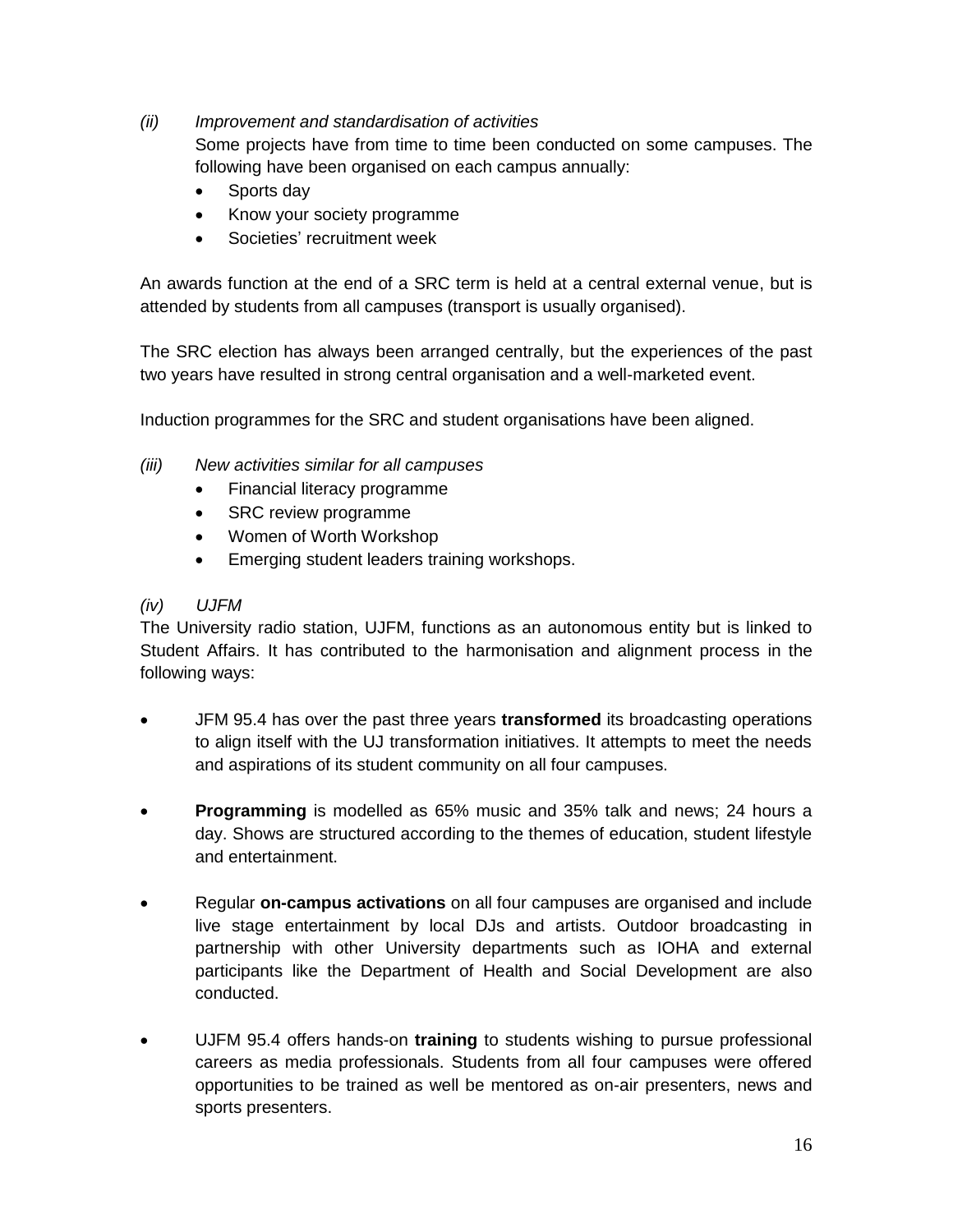### **Progress up to December 2012**

- The Charter for the Student Services Council is being reviewed to ensure that the subdivisions Student Accommodation and Residence Life, Student Ethics and Judicial Services and Student Life and Governance are full members of the Student Services Council.
- SE&JS undertook an organisational review process to ensure the effectiveness and efficiency of its operations in 2012. The key elements of this structure include a focus on case management (Judicial Services) and administration of information management to ensure an effective and efficient deliverable on errant student behaviour.
- The Executive Director: Student Affairs established the Residence Monitoring Forum to discuss issues of concern and to monitor quality of services on all campuses.
- The residence five-pillar model comprising sport, culture, community outreach, leadership and social activities have incorporated risky student behaviour as a sixth pillar to address challenges of HIV/AIDS among students.
- SA&RL conducts annual residence experience surveys among first year students to determine abuse of first year by senior students during the Residence Introduction programme.
- The Executive Director has also introduced a mentoring system for the effective and efficient functioning of the UJ and campus SRC's. Academic and support staff serve as mentors.
- The MEC approved the implementation and roll out of the Student Charter: Rights and Responsibilities and the Qualities of a UJ Graduate for 2013.

## **Action plan 3: Unit for Institutional Research and Decision Support**

The following action steps were envisaged as part of this action plan:

- (a) Management Information (MI) as the overarching responsibility of the UIRDS: After in-depth benchmarking and an external environmental scanning project (from July 2009 until August 2010) incorporating valuable inputs from MI specialists of other HEIs, Management Intelligence (MI) activities were incorporated into UIRDS's institutional research activities.
- (b) A revised role for the newly established UIRDS, which will coordinate and support regular surveys, impact studies and the provision of (strategic and other) information relating to annual reporting and decision-making, is envisaged. The most effective response to this concern is the development and implementation of an institutional research and decision support framework that coordinates and guides benchmarking, surveys, impact studies and quality reviews; the timely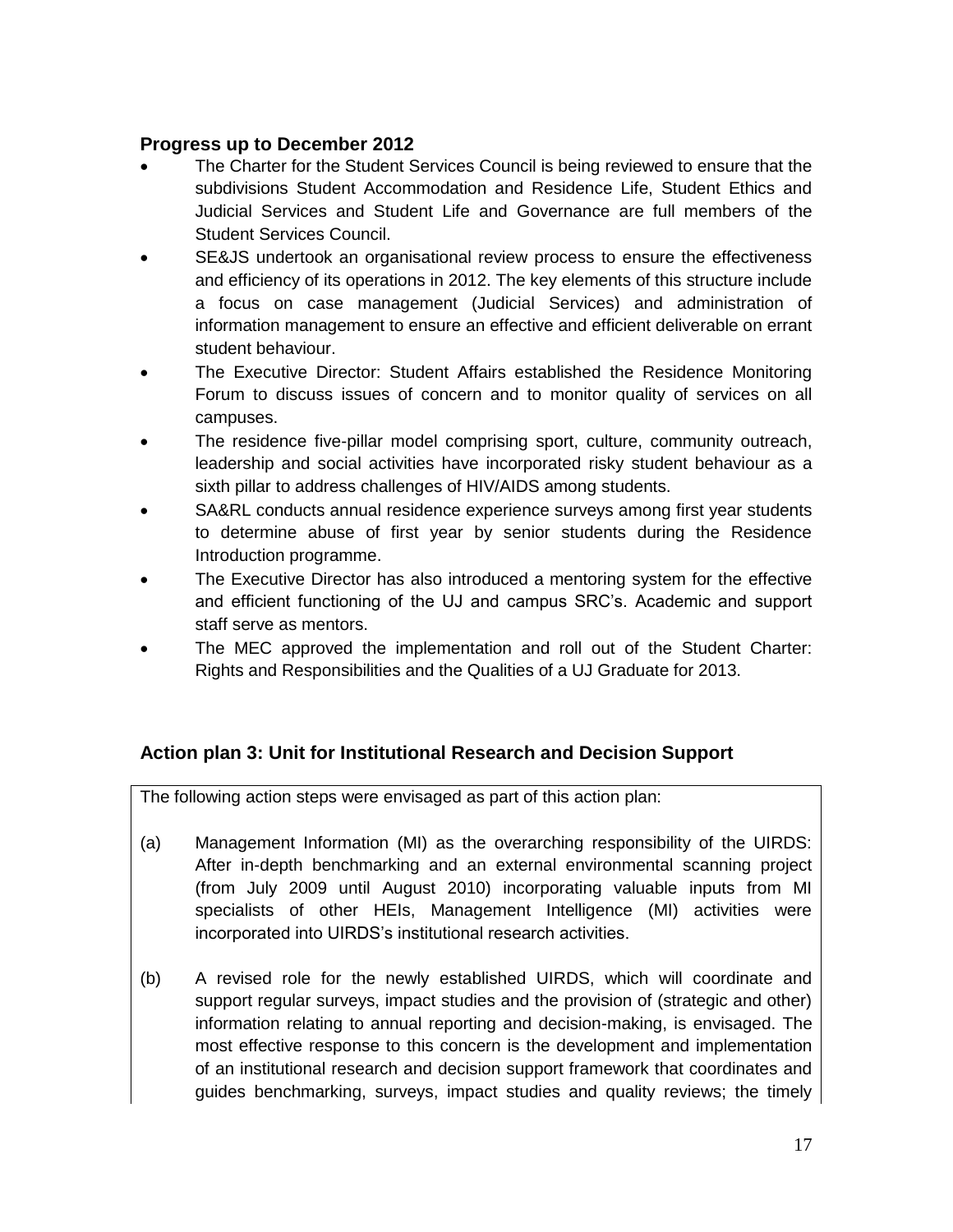dissemination of findings and communication to stakeholders; and the accountability of the relevant managers for follow-up activities.

(c) The UIRDS's perceived lack of capacity: The current capacity of the Unit is not geared to fulfil its key cross-institutional role, as planned in (b) above. A staff capacity-building plan, combined with a review of the job portfolios of all permanent and temporary staff in the Unit, is envisaged. It is intended that the Unit will reach full operational capacity by the end of 2012.

## **Progress up to December 2011**

The following progress has been made in this regard:

Strategic and institutional planning in the institution is conducted by the Vice-Chancellor and the ELG. Until the end of 2011 planning initiatives were coordinated and implemented by the Division for Institutional Planning and Quality Promotion. At the end of 2011, the MEC approved the establishment of the *Division for Planning, Evaluation and Monitoring*. This division, which became operational in January 2012, will henceforth coordinate all planning activities in the institution, including, importantly, enrolment planning and the provision of management information.

### **Progress up to December 2012**

The importance accorded to this area has led the senior management of the University to restructure key elements of the planning function of the institution into the new Division for Institutional Planning, Evaluation and Monitoring. The mandate of the division is to:

- Provide support for the strategic planning processes of the University including institutional research to guide such planning;
- Monitor the achievement of UJ's Strategic Thrusts 2011-2020;
- Ensure that important planning initiatives of faculties and divisions are coordinated around the UJ Strategic Thrusts 2011-2020;
- Provide support for the development of a fit-for-purpose organizational structure;
- Develop and maintain an efficient management information system based on the requirements of users of management information;
- Monitor the quality of data used for the management information system;
- Liaise with the Division for Information and Communications Systems to ensure the provision of accurate and appropriate data for a comprehensive management information system.

The primary motivation for this change was to establish greater coherence in the planning environment at the UJ. In the past there has been significant overlap of issues in institutional and academic planning but these were not coordinated. The current arrangement seeks to establish seamless approaches to the realization of strategic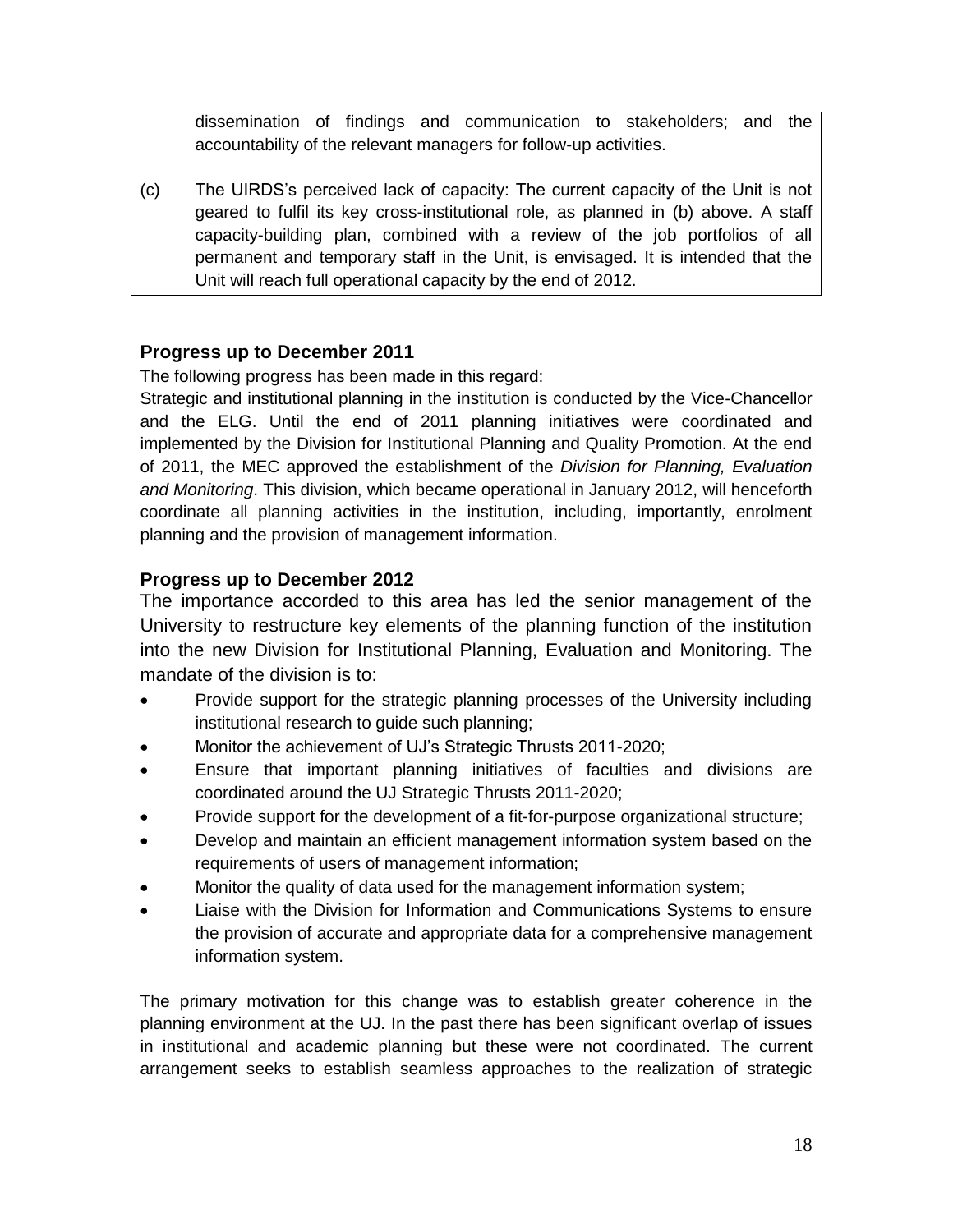objectives through alignment of a variety of planning initiatives under the umbrella of the division.

The decision to create the new division was taken in late 2011 and the division came into being at the start of 2012. This division now brings together institutional research to support strategic planning and decision-making, the former academic planning and policy division and the management of the HEDA system which is the primary platform for accessing HEMIS data used in key institutional reports. An Acting Director headed the division until a Senior Director was appointed from the beginning of August 2012. Two institutional researchers have been appointed to permanent positions, and two further positions (Head of the Academic Planning Unit and Academic Planner) have been advertised.

Data for the monitoring of progress towards realizing strategic thrust objectives has been produced as well as research reports specially commissioned by the senior management. The adoption of an integrated software programme, which can be tailored to UJ needs for the monitoring of contributions to strategic objectives at all levels, is being explored. This would provide a view against indicators and targets from departmental level up to faculty, division and institutional level.

Work has begun on the development of a set of differentiated faculty targets and the division has engaged with the HR division to assist with the alignment of HR data with the HEMIS system. Collaboration with the ICS division is on-going and areas of responsibility have been clarified.

## **Action plan 4: Cultural Integration Project**

The following action steps were planned and/or were in place:

- (a) Phase 1 Cultural Integration Survey (2008): The Cultural Integration Survey was conducted in 2008 to determine the nature and scope of the diversity challenges that confronted the University. Based on the survey results, attention was paid to the following five areas:
- (i) Communication
- (ii) Values
- (iii) Leadership
- (iv) The HR value chain
- (v) Diversity sensitisation, management and appreciation.
- (b) Phase 2 Change Management (2009): The Change Management Strategy aimed, via a series of interactive engagements, to enhance staff commitment to the UJ vision, mission, strategic goals, Leadership Charter and values. In September 2009, the implementation of the cultural integration process was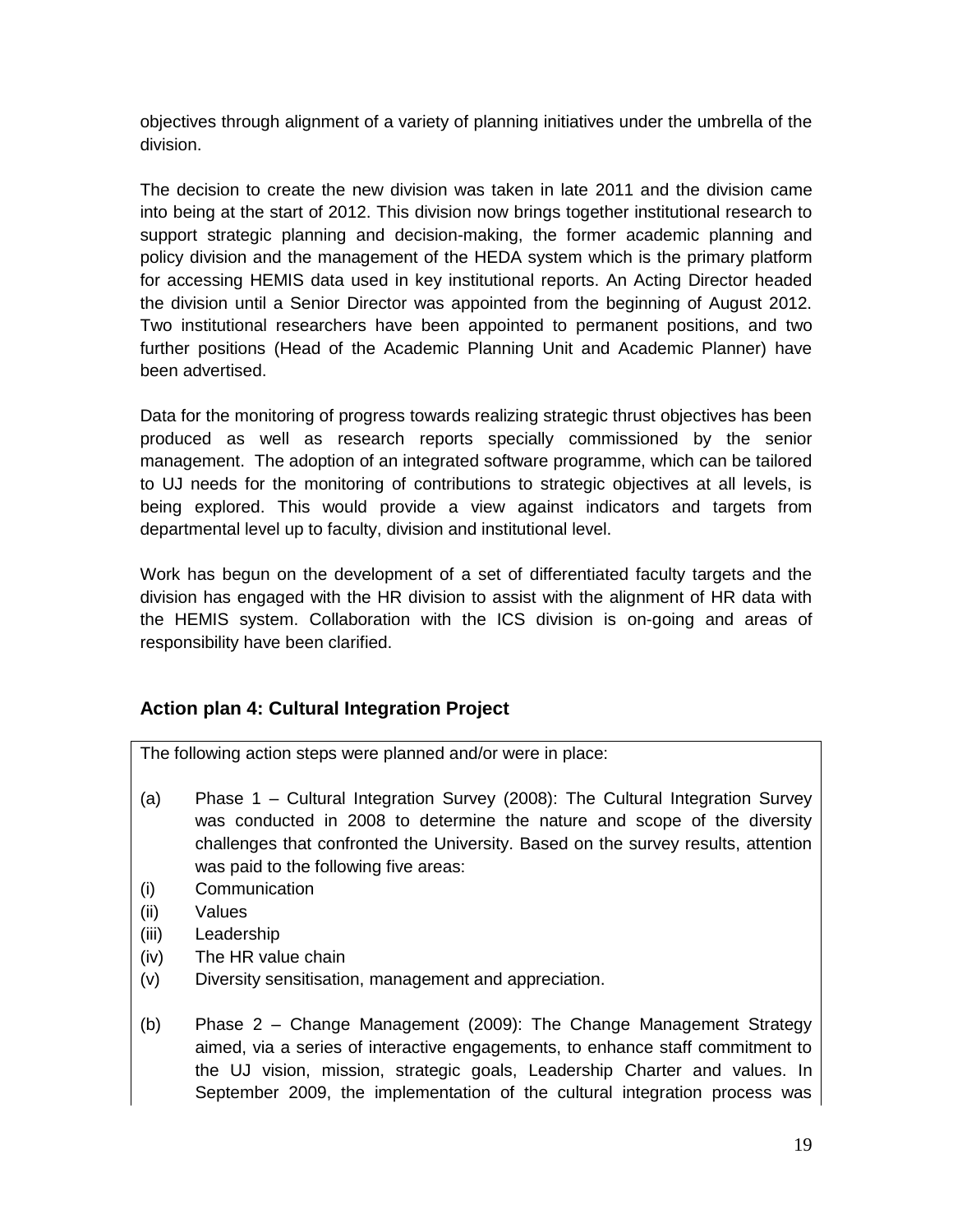discussed with the full ELG (with reference to their respective domains). Thereafter, seven 2½ hour workshops were conducted with the 40 Peer Educators (Leaders) identified by the Line Managers, to assist them in taking the cultural integration process further.

- (c) Phase 3 Cultural Integration Day and a follow-up Cultural Survey (2010): On 26 February 2010, a successful fun day, which celebrated the UJ's cultural diversity and recognised cultural integration successes by means of "living the UJ values", took place. The MEC requested the Resolve Group to conduct a follow-up Cultural Survey during March 2010, in order to compare the results with those of the 2008 survey. The "global cultural index" had increased from 52% to 57%. However, the theme of Fairness and Equity remained a problem area, and it will be the focus of future initiatives. In general, the differences in scores between different demographic groups were less marked than in 2008.
- (d) Phase 4 Diversity week (second semester of 2010): The UJ celebrated its first Diversity Week from 20 to 23 September 2010. The DVC (HR and Institutional Planning) was assisted by four Campus Coordinators who developed a unique programme for each campus. They included cross-cutting themes such as HIV/Aids and disability. The aim of the project (i.e. to establish an enabling institutional environment that allows for maximum cultural integration of employees and students via living the UJ values) was achieved.
- (e) Phase 5 A permanent Transformation Office (2011): Towards the end of 2010, the Cultural Integration Committee was replaced by a Transformation Office and a more permanent Transformation Steering Committee. The latter committee's charter was approved by the MEC on 22 February 2011. Continuous institutional progress in attaining an ever-increasing level of cultural integration will be monitored. The Transformation Office's impact on UJ staff and students will be monitored regularly, and a third Cultural Integration Survey will be conducted in 2012.

## **Progress up to December 2011**

The following progress has been made with reference to cultural integration:

A survey to determine the extent of cultural integration in the institution was undertaken in 2008. The results of the survey prompted a series of cultural integration interventions among executive and senior management in 2010, as well as the identification of cultural integration facilitators to promote cultural integration in the different faculties and divisions. In 2010, an annual Staff Day was introduced to focus on cultural integration. A follow-up survey was conducted in 2010. The results showed a significant improvement over 2008.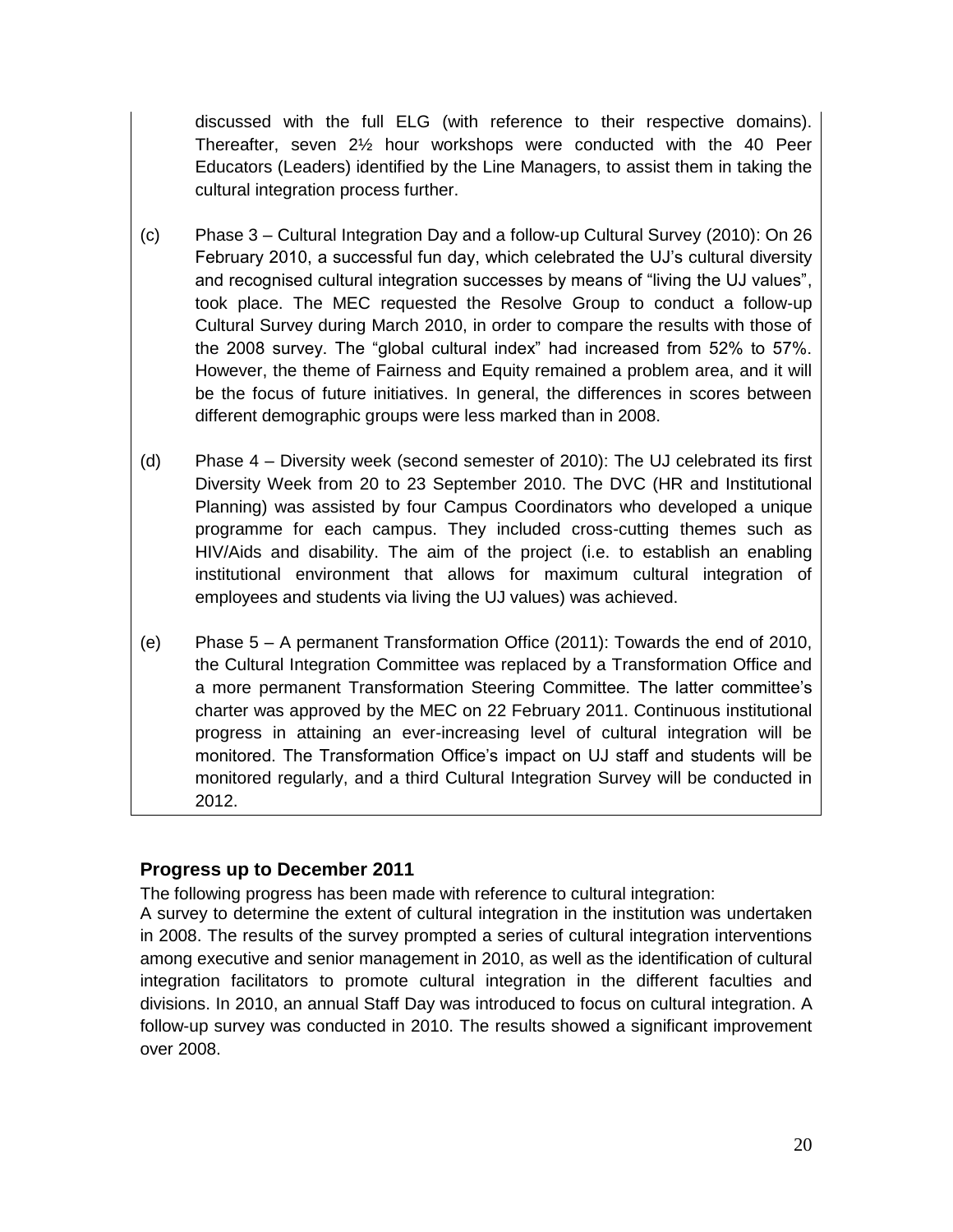A Transformation Unit was established at the beginning of 2011, as well as a representative Transformation Steering Committee, a sub-committee of the MEC. This committee, and the Transformation Office, guide and promote cultural integration in the institution. It was responsible, in 2011, for the drawing up of an institutional transformation plan, which was approved by Council in June 2011.

A cultural integration survey will be conducted in the second semester of 2012 to gauge the impact of the cultural integration interventions in the two years since the last survey was undertaken.

## **Progress up to December 2012**

Since the implementation of the Unit in January 2011, the following progress has been made:

- a. A Transformation Steering Committee (a sub-committee of the Management Executive Committee (MEC)) was constituted. A Transformation Charter was developed and approved by the MEC on 22 February 2011.
- b. The Institutional Transformation Plan was developed and was approved by Council on 22 September 2011 and submitted to HESA.
- c. Transformation Facilitators were nominated from all Faculties and Divisions in the University to assist the Unit with facilitating the roll-out and implementation of the Transformation Plan in the Faculties and Divisions.
- d. An Employment Equity Forum was established and the Institutional Employment Equity Plan was developed. The Plan was approved by the HRCC on 16 August 2012.
- e. A Culture Survey was conducted in September 2012 to measure the Institutional Culture and the impact of the Transformation initiatives (this survey is done every 2 years) since 2008:
	- Focus group discussions took place on all four campuses.
	- The questionnaire was further refined.
	- The questionnaire was done on-line, but facilitated sessions were held on all four campuses to assist staff members with no access to computers.
	- The Unit coordinated the development of a new Values Charter (Vision, Mission and Values). The Charter was approved by Council on 23 November 2012.
- f. Unit is responsible for Leadership Development with the primary function to assist the UJ Leaders with the transformation process at UJ, namely:
- g. During 2011, a 360˚ questionnaire was developed for ELG members.
- h. The 360˚ assessment was done for all ELG members at the end of 2011.
- i. Individual coaching for ELG team continued in 2012, focusing on further development.
- j. Leadership Development Programmes for Executive Team Members, Senior Management and Emerging Leaders have been developed during 2012 and will be implemented in 2013.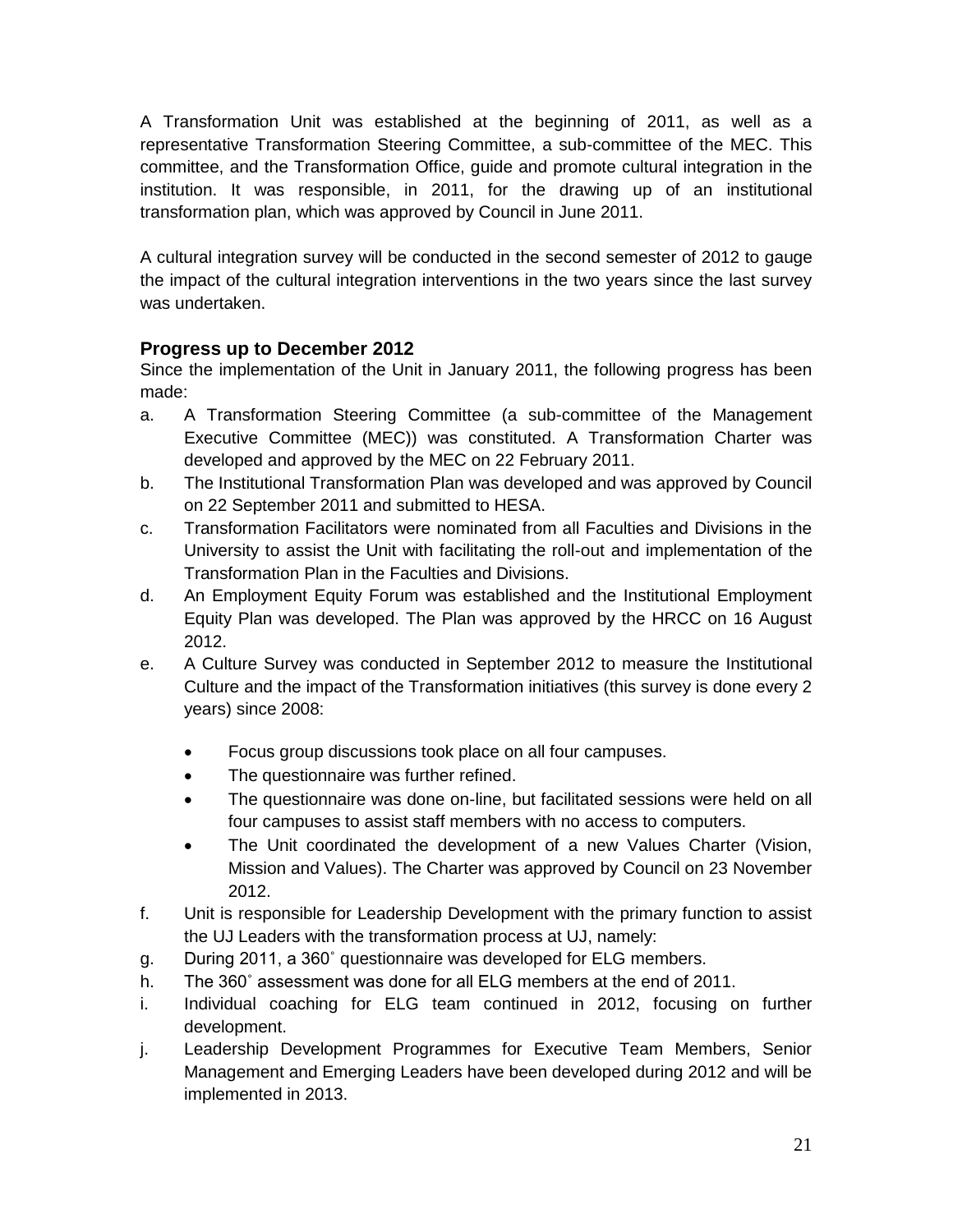- k. A 360˚ questionnaire was developed for Senior Management during 2012 and a pilot project was done that included the following divisions:
	- Human Resources
	- Advancement
	- Registrar's Portfolio
	- Finance Expenditure
	- UJ Sport.

During 2013, faculties and divisions will all take part in the assessment.

- (i) The Transformation Unit provided advice and assistance with team coaching and interventions where and when needed. Team Coaching and Interventions took place in various faculties and divisions during 2012, for example, UJ Sport, the Library, the Faculty of Law, Faculty of Health Sciences, Faculty of Education, Faculty of Economic and Financial Sciences, Faculty of Humanities, Finance Division, Human Resources and Student Enrolment Centre.
- (ii) The Unit conducted the following annual events to promote diversity and cultural integration:
	- Diversity Week

The University of Johannesburg celebrated its third annual Diversity Week from 25 to 28 September 2012. The theme for the year was *Unity in Diversity – achieving cohesion at UJ through nurturing our unique multi-campus cultures.*

- Staff Day in March Jazz Festival On 16 March 2012, the Staff Day was held on the Bunting Rd Campus. The event was attended by approximately 1 300 employees.
- **•** Colloquium The theme for 2012 was '*UJ's Identity in Africa – What does it mean for the university to be anchored in Africa?'*

| <b>Project Name</b>   |   |                          | Theme                      |  | <b>Objectives</b>                     |  |  | <b>Dates</b>     |  |             |
|-----------------------|---|--------------------------|----------------------------|--|---------------------------------------|--|--|------------------|--|-------------|
| Developing            | a |                          | UJ   Institutional Culture |  | Developing                            |  |  | the UJ Values 17 |  | February    |
| Culture               |   | $\overline{\phantom{0}}$ | and Climate                |  | Charter (Preparing for Culture   2012 |  |  |                  |  |             |
| Transforming the 'We' |   |                          |                            |  | Survey to be conducted in             |  |  |                  |  |             |
| through               |   | integral                 |                            |  | September 2012).                      |  |  |                  |  |             |
| leadership            |   |                          |                            |  |                                       |  |  |                  |  |             |
| Workplace Relations - |   |                          | <b>Employee Relations</b>  |  | Awareness of employee rights          |  |  |                  |  | 18 May 2012 |
| How is UJ doing?      |   |                          |                            |  | the workplace, including<br>in        |  |  |                  |  |             |
|                       |   |                          |                            |  | victimization, harassment and         |  |  |                  |  |             |

Monthly open conversations included: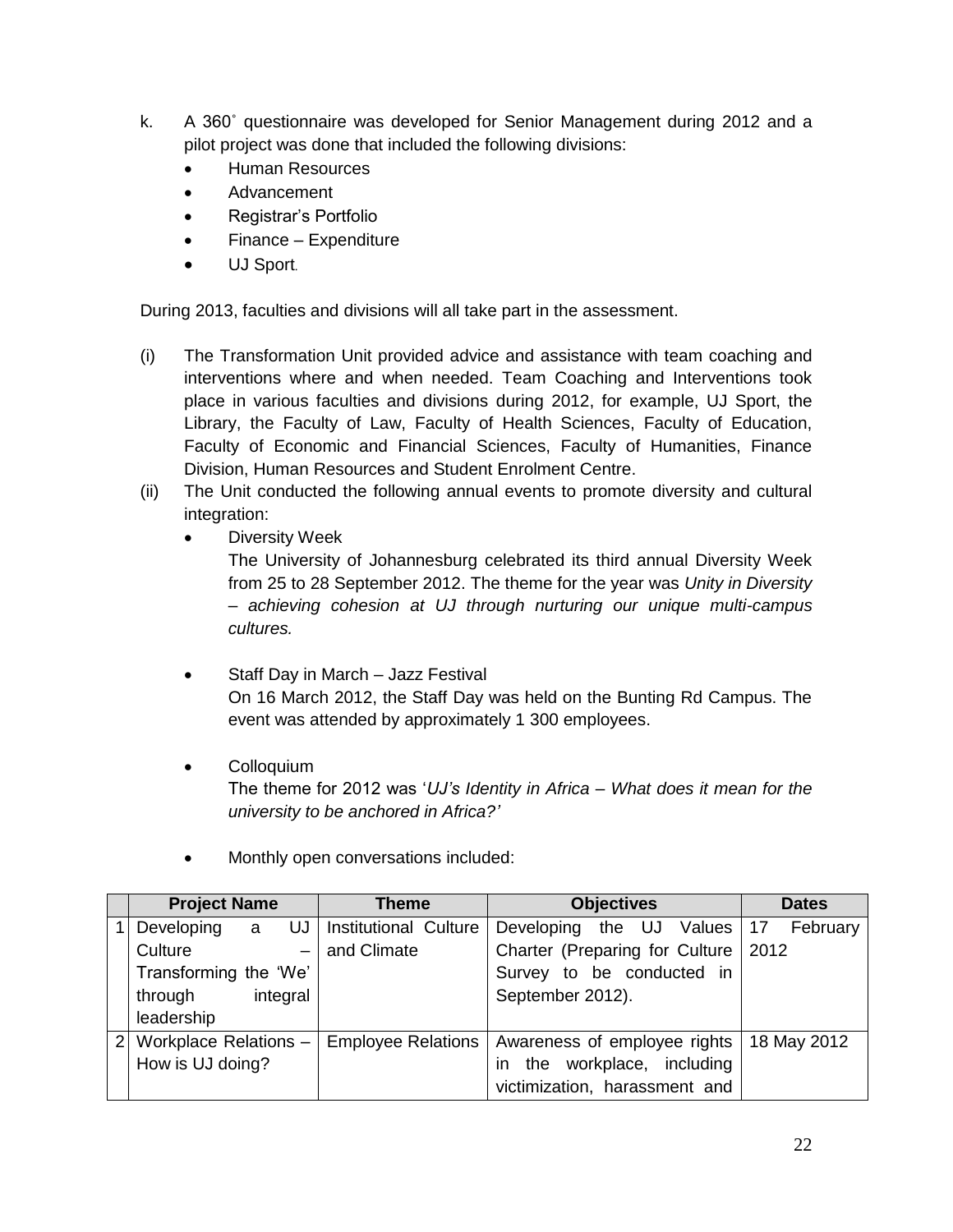|                                                                                              |                                                                                             |                   |                                    | bullying.                                                                                                                                                                                                  |                                                    |
|----------------------------------------------------------------------------------------------|---------------------------------------------------------------------------------------------|-------------------|------------------------------------|------------------------------------------------------------------------------------------------------------------------------------------------------------------------------------------------------------|----------------------------------------------------|
| 3<br>Rights go?                                                                              | How far do Human                                                                            |                   | Human Rights                       | Supporting a democratic ethos<br>and culture of human rights.<br>Look at our constitution and<br>human rights - the tension<br>civil,<br>political,<br>between<br>economic, social and cultural<br>rights. | 15 June 2012                                       |
| 4<br>Sonn                                                                                    | Workshop: Prof Julian                                                                       |                   | Transformational<br>Leadership     | transformation<br>Promote<br>focus<br>and<br>processes<br>on<br>transformational<br>developing<br>leadership as an essential<br>component of meaningful and<br>significant cultural change.                | $7 - 8$<br>June<br>2012                            |
| 5                                                                                            | The Advancement of<br>Female Academics in<br><b>Higher Education</b>                        |                   | Women<br>in<br>Leadership          | Promoting<br>leadership<br>for<br>women.                                                                                                                                                                   | 3<br>August<br>2012                                |
| 6<br>Workshop<br>Responsible<br>Conversation:<br>Re-active<br>conflict<br>systems<br>freedom | to<br>directive. How to step<br>out of the 'prison' of<br>generating<br>- a key to personal | on<br>From<br>Re- | Open<br>Dialogue/<br>Conversations | The focus is on how to redirect<br>conflict<br>from<br>destructive<br>reaction<br>constructive<br>to<br>engagement.                                                                                        | $26 - 28$<br>March<br>2012<br>13-17 August<br>2012 |

(iii) Diversity and change management workshops were also conducted for Line Managers.

## **Action plan 5: Campus Directors**

The following action steps were envisaged in the *UJ Improvement Plan*:

The post and role descriptions of Campus Directors have been revised (the Campus Directors and HR jointly steered the process). The proposed new descriptions clearly highlight the envisaged 'new' responsibilities and authority of Campus Directors, and are expected to contribute to their increased impact on the institution, and specifically to an environment conducive to learning on all campuses.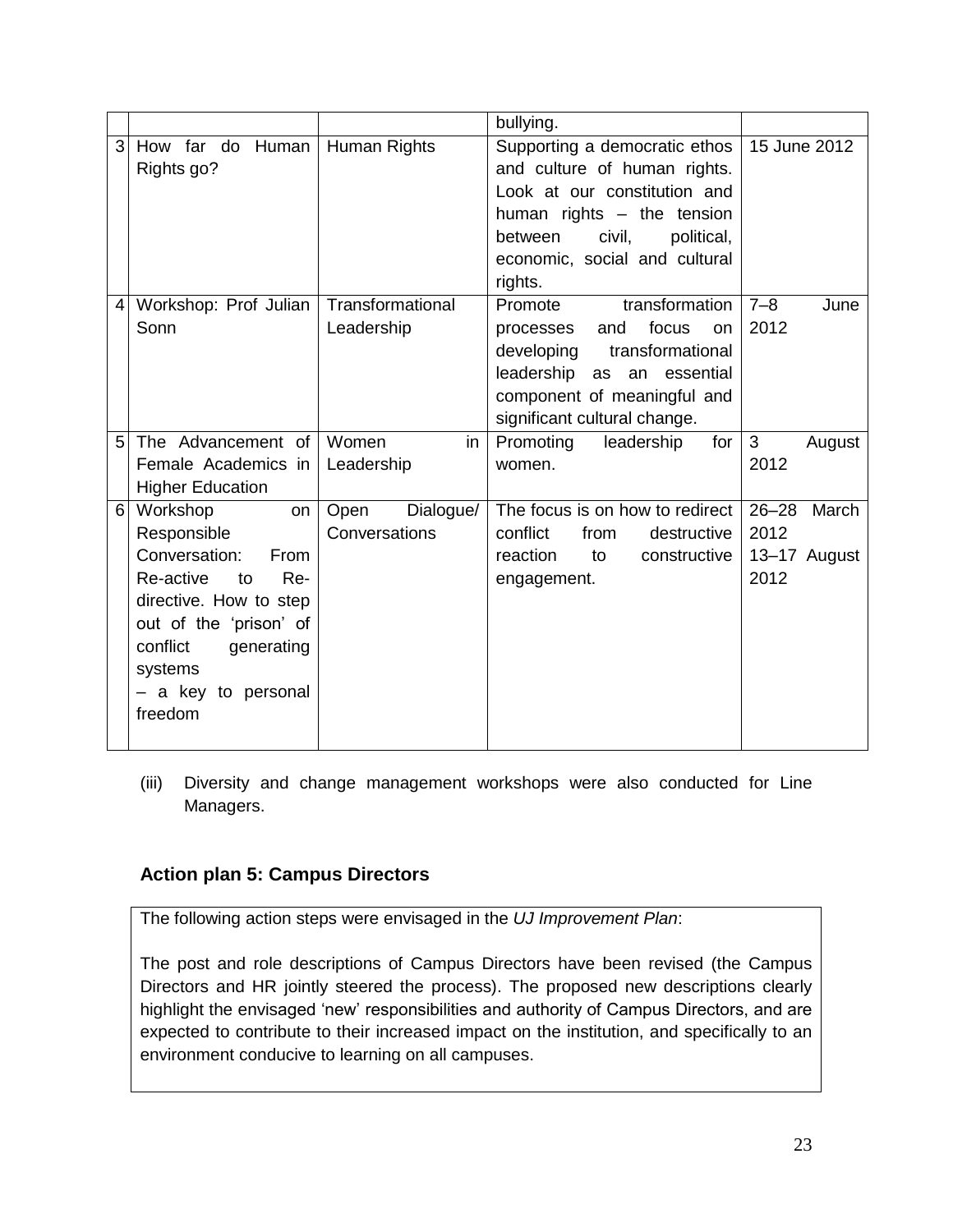It was decided by the whole Operations Management team present that the job profile of the Campus Directors will be revised. The revision has been completed and a Peromnes job evaluation was done for all 3 Campus Director positions. The outcome of the revision is still in process.

The MEC approved that, from an operational point of view, the APK and APB campuses will be managed as one campus, namely Auckland Park, with precincts east and west, under the leadership of Adv. André Coetzer (until the end of September 2011).

### **Progress up to December 2011**

The following progress has been made:

The revision has been completed and a Peromnes job evaluation was done for all three Campus Director positions. The outcome of the revision indicated that all Campus Directors are measured on Peromnes 5.

The MEC approved that, from an operational point of view, the APK and APB campuses will be managed as one campus, namely Auckland Park, with precincts east and west, under the leadership of Adv. André Coetzer (until the end of September 2011). Since then Adv. Coetzer had been reappointed for a second five-year term from 1 October 2011 to 30 September 2016.

### **Progress up to December 2012**

In line with Vision 2020, approval was given by the MEC to revise the Master Plan in order to incorporate changes that took place since 2008, as well as to make provision for changes/expansion till 2020.

The updated Master Plan was aimed at being completed by end June 2012. This will then guide any new capital projects in support of vision 2012.

From an operational point of view, the APK and APB Campuses are managed as one campus, namely Auckland Park. Under the leadership of Adv. Andre Coetzer - the teams of the two campuses have been merged into one team serving the East and West Campuses.

## **2.2 RECOMMENDATION 4**

#### **Action Plan: Institutional Forum**

The relevant action plan in the *UJ Improvement Plan* included:

(i) The UJ Statute was promulgated on 27 August 2010. The proposed changes to the Institutional Forum (IF) served at the October 2010 meeting of the IF and at the 19 November 2010 meeting of the UJ Council. The appointment of the new chairperson was also formalised at the Council meeting.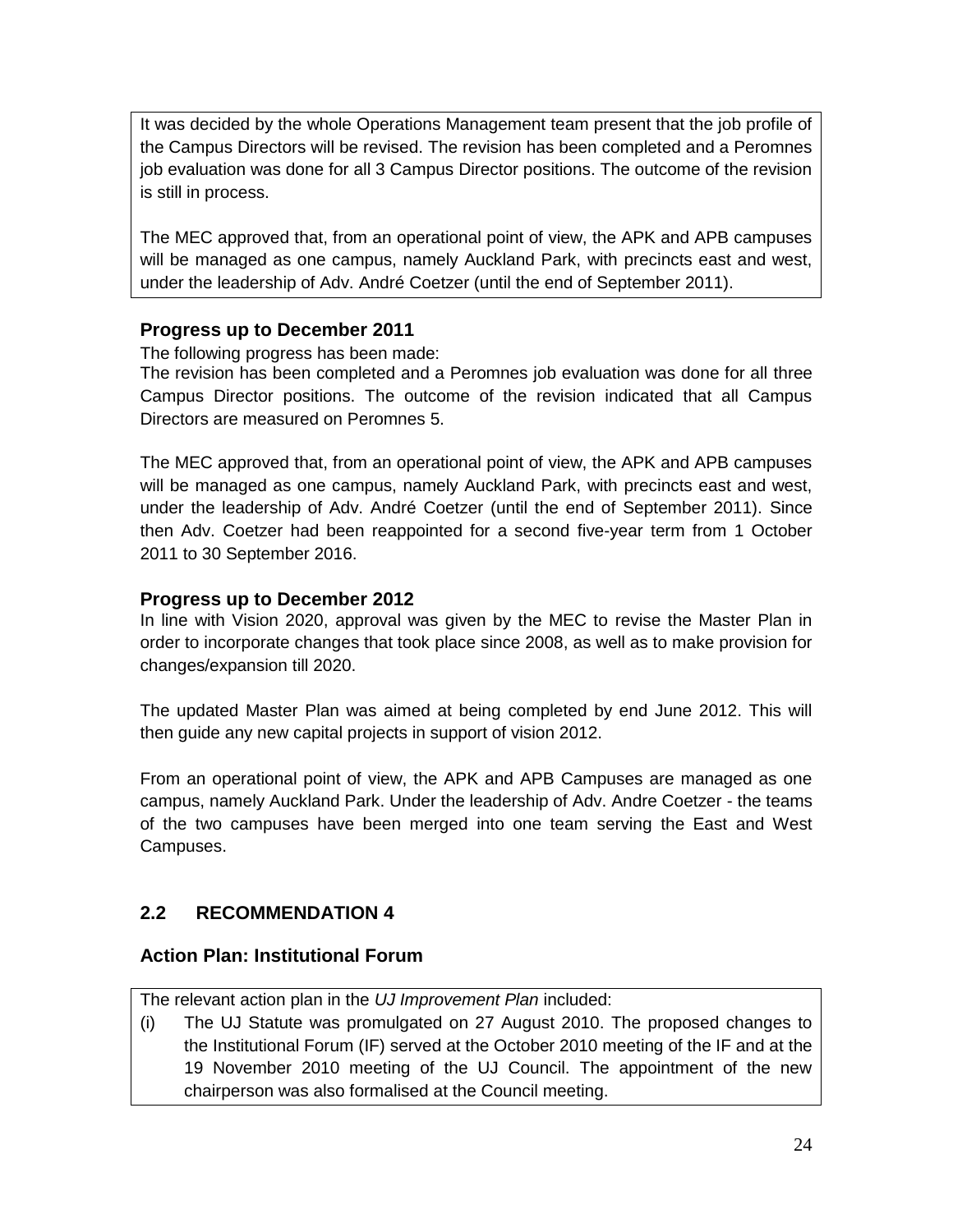- (ii) During 2011 the newly composed IF will develop a strategy and actions to align its functions with legislative requirements.
- (iii) The Annual Performance Review of all the UJ's committees will reveal further improvement needed concerning the IF and its functioning. The following will become standing items on all IF agendas: Transformation and diversity management; employment equity reports; language policy implementation; Policy on People with Disabilities; implementation and review of HR policies on recruitment, retention and promotion.

## **Progress up to December 2011**

The following has been achieved:

Council decided to appoint a member of Council (external or internal member of Council) to be the Chairperson of the Institutional Forum (IF). This strategy was implemented in January 2011 and ensures that all the important transformation items serve as standing matters on the IF agenda.

The annual performance review of the IF reflects significant improvement, i.e. from an overall score of 5.4 in 2009 to 8.7 in 2011. Governance and Administration each scored a 10 in the annual performance review.

#### **Progress up to December 2012**

The IF was fully functional in 2012. To ensure compliance with its mandate, standing items have been placed on the agenda to make provision for quarterly reporting by the relevant divisions in accordance with the mandate of the IF as reflected in the UJ Statute of 2012. The annual performance review reflects an average performance rating of 80%. No governance challenges were identified. (The Language Policy will be revised in 2013.)

## **2.3 RECOMMENDATION 6**

#### **Action plan: Institutional surveys**

The following action plans and steps were envisaged and/or were in place:

- (i) In mid-2010, the university established a Unit for Institutional Research and Decision Support (UIRDS).
- (ii) Annual/biennial reports on institutional effectiveness surveys are submitted by the UIRDS to the MEC, MECA, MECO, Executive Leadership Group (ELG) and the relevant Senate Committees.
- (iii) A working document, proposing steps and procedures to ensure implementation of remedial actions resulting from institutional effectiveness surveys, is being drafted by the UIRDS. This will be submitted for approval by the end of 2011, for implementation in 2012.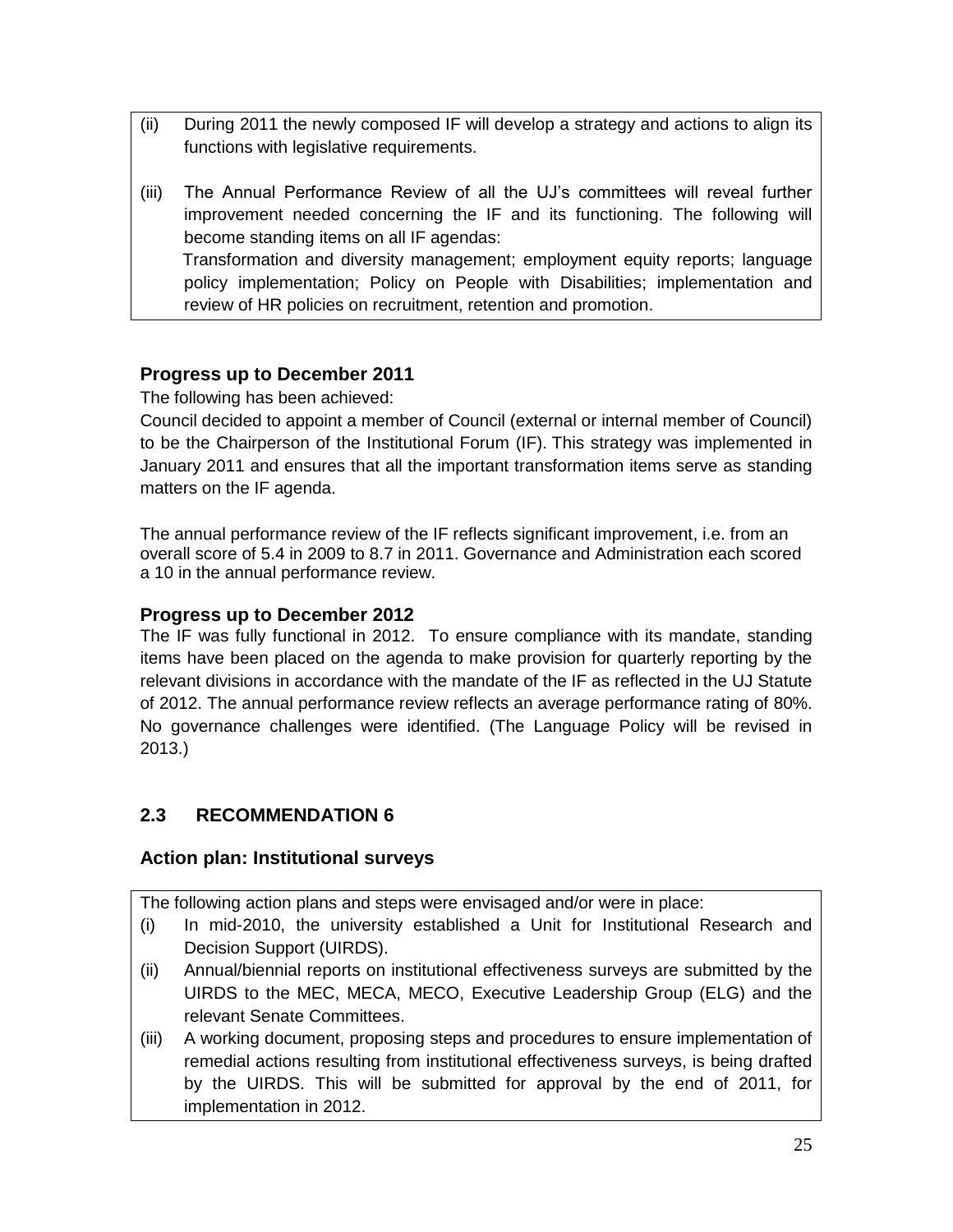(iv) The undergraduate and postgraduate student experience surveys are conducted biennially by the UIRDS. Both these reports will be available towards the end of 2011.

#### **Progress up to December 2011**

The following progress has been made:

Institutional surveys are a feature of the institutional landscape at UJ. A range of institutional surveys are conducted annually to determine the institutional climate, to gauge progress in respect of particular initiatives and generally to determine the state of the institution. Surveys are also an important guide to Council to determine the extent to which the institution has achieved the strategic goals set for it by Council in a particular year and measured in accordance with the Institutional Scorecard. The surveys were, until the end of 2011, coordinated by DIPQP and, from 2012, by the Division for Planning, Evaluation and Monitoring. The institution is mindful of "survey fatigue" among its staff, and therefore coordination and monitoring are important.

The following institutional surveys were conducted in 2011:

- Undergraduate and postgraduate student satisfaction
- Scope and impact of community engagement activities
- Efficiency and effectiveness of the human resources
- Operations and finance divisions; graduate employability
- Multilingualism in teaching and learning
- A 360-degree Leadership Assessment Perception Survey was also conducted for the ELG in September 2011.

#### **Progress up to December 2012**

- (i) The biennial Undergraduate Student Experience Survey, as well as the biennial Postgraduate Student Experience Survey will be conducted in 2013 (the previous surveys were conducted in 2011).
- (ii) The biennial UJ Culture Survey was conducted in 2012.
- (iii) A survey on authorship/co-authorship of research articles/papers resulting from Masters' or Doctoral studies was conducted in 2012.
- (iv) The main findings from the 2011 and the 2012 surveys were disseminated to stakeholders during 2012.
- (v) Planning for the upcoming surveys in 2013 has been done, which includes improvements in the existing survey instruments, planning of the survey timelines, an improved and quicker way to capture survey responses electronically, and some minor logistical improvements in conducting surveys.
- (vi) The planning and conducting of surveys remains as was originally decided, and no changes have been implemented in 2012.

#### **3. HUMAN RESOURCES**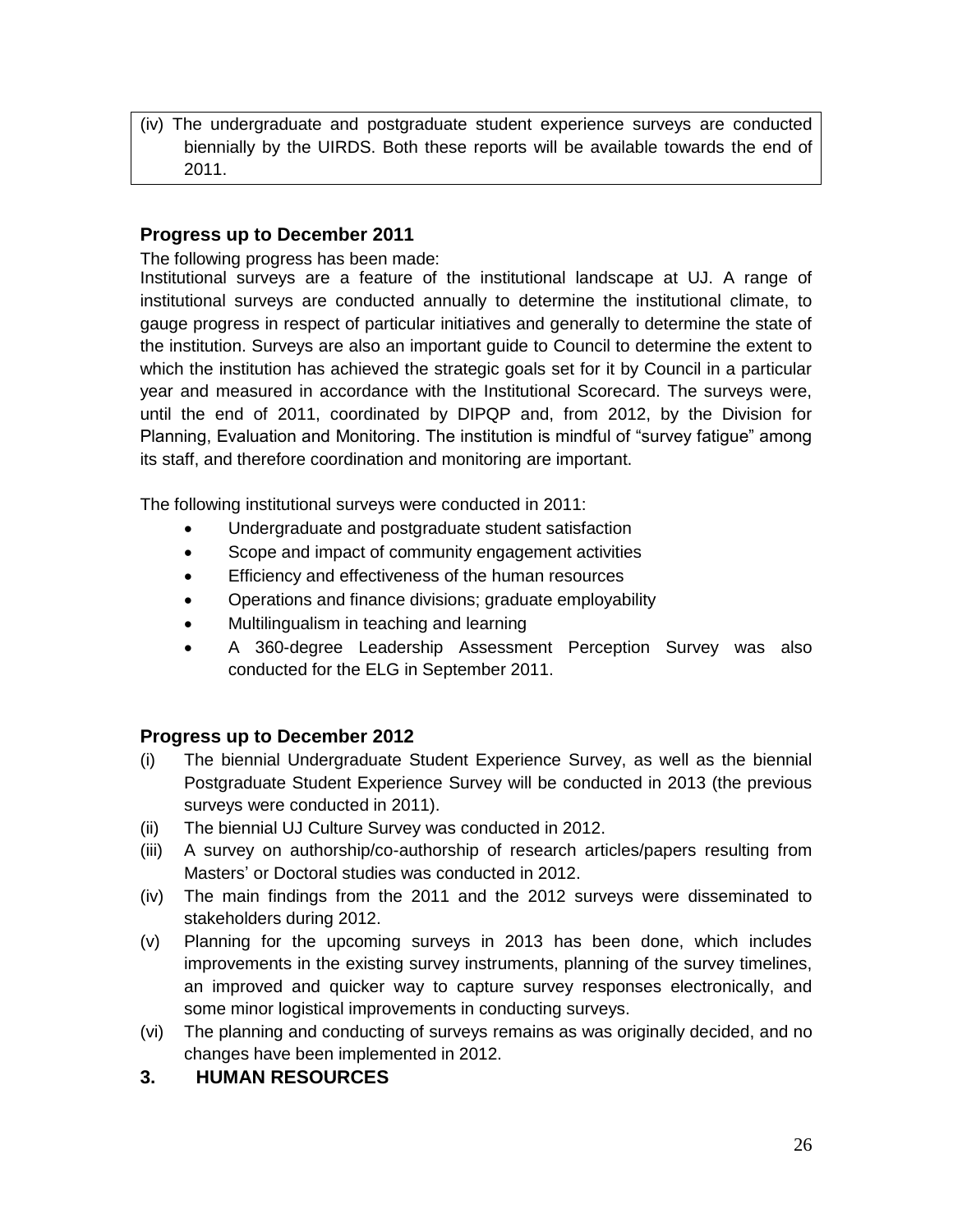## **3.1 RECOMMENDATION 2**

## **Action plan 1: Functioning of the HR Division**

The following actions were planned or were already implemented:

- (i) A UJ Staff (Stakeholder) Experience **Survey** of the HR Division was undertaken during the second semester of 2010, under the supervision of the DVC (HR and Institutional Planning) and steered by an external HR specialist. The findings of the survey have already been analysed and scrutinised. An HR Effectiveness Plan, geared at greater HR effectiveness and efficiency, will be implemented from February 2011. This process implies one-on-one liaison between the HR Division and all internal stakeholders (faculties, divisions, units and centres), institutional buy-in and regular monitoring of the HR Effectiveness Plan.
- (ii) **Recruitment and selection processes** have been scrutinised with a view to achieving optimal transparency and efficiency. Short-listing and interview processes involve participation of the recognised Unions as well as SRC representatives if related to student affairs. Further refinements to these processes are ongoing.
- (iii) All HR business processes and procedures (including recruitment) were available on the **UJ Intranet** by June 2011.
- (iv) The Unit for Quality Promotion facilitates the cyclical process of Service and Support Units' self-evaluations and peer reviews. The HR Division is due for a **self-evaluation and peer review** in 2013, after the measures in their Effectiveness Plan have been implemented for at least a full year. The selfevaluation and peer review will automatically result in a Quality Improvement Plan for the Division, to be steered by the HR Leadership Team and monitored by the Senate Quality Committee.

#### **Progress up to December 2011**

The following progress has been made:

- (a) In 2011 HR road shows were conducted University-wide to agree on HR Operational Plans with Faculties/Divisions. Progress monitoring of these plans is on-going. Framework for HR Shared Services to ensure seamless service delivery has been agreed and processes have been mapped in line with the HR Master file.
- (b) Resourcing Policy and processes were approved and the new processes are being implemented. A Predictive Index Tool/assessment has been introduced to enhance the resourcing process. The role of the unions, i.e. observer status, in the resourcing process has been clarified.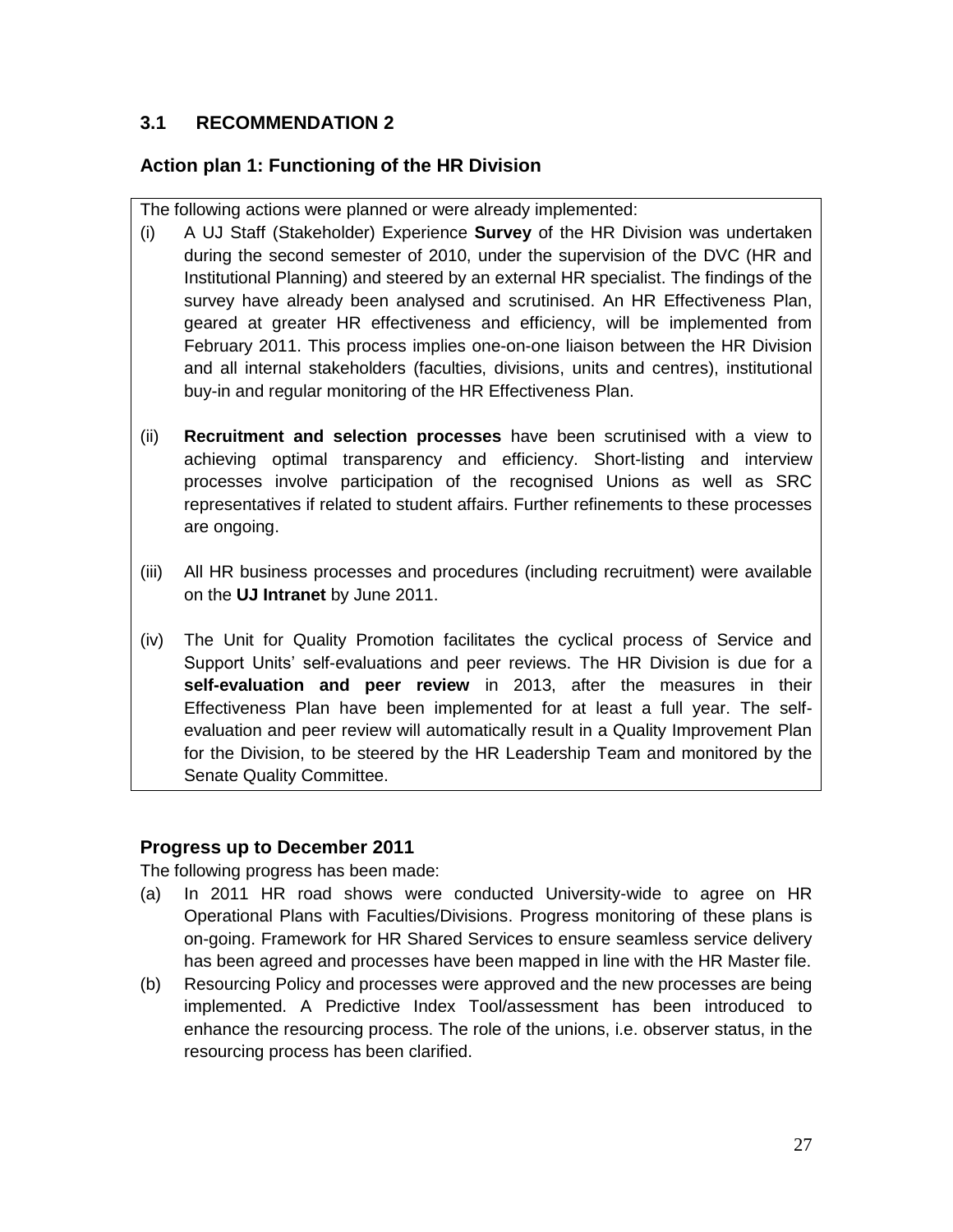- (c) The following policies and related processes are available on the UJ Intranet: Resourcing Policy, Job Evaluation Policy, Performance Management and Development Policy, Policy on Retirement and Disciplinary Process.
- (d) A self-evaluation and peer review is due in 2013; in October 2011 a snap-survey on HR efficiency and effectiveness showed significant improvement over 2010.

#### **Progress up to December 2012**

Implementation has taken place following HR roadshows to faculties and divisions responding to the 2011 HR survey. Progress monitoring of the action plans is on-going, namely:

- The HR structure has been fully populated. The following key appointments have been made: Director ER, Director OD, Senior Manager Shared Services, ER Specialist, Reward & Benefit Coordinator, Remuneration Officers (x2).
- Following the appointment of a Senior Manager Shared Services, the implementation of a shared services approach is underway.
- In 2011, HR road shows were conducted University-wide to agree on HR operational plans with faculties/divisions. Progress monitoring of these plans is on-going. Framework for HR Shared Services to ensure seamless service delivery has been agreed and processes have been mapped in line with the HR master file.
- The integration of HR into line functions through the HR Business Partnering Model is on-going. As an example of ensuring effective integration, the HR Business Partners are now responsible for the UJ position management and budgeting process in order to ensure effective management of the process.
- Review of employment categories in line with HEMIS codes is under way. This will ensure correct categorization of staff and further enhance our reporting processes. In partnership with the Unit for Institutional Planning, Evaluation and Monitoring (IPEM), HR has embarked on a process to detail sub-processes and necessary input documentation and screens for Oracle architecture as well as a project to align systems and staff categories used for the Higher Education Management Information System (HEMIS) reporting on staff to the Department of Higher Education and Training (DHET).
- The Resourcing Policy and processes were approved and the new processes are being implemented. A Predictive Index Tool/Assessment has been introduced to enhance the resourcing process. The role of the unions, i.e. observer status, in the resourcing process has been clarified.
- Implementation of the Resourcing Policy is on track. The policy has been reviewed to further enhance the implementation process mainly around the selection panel criteria, and applicants' verification processes.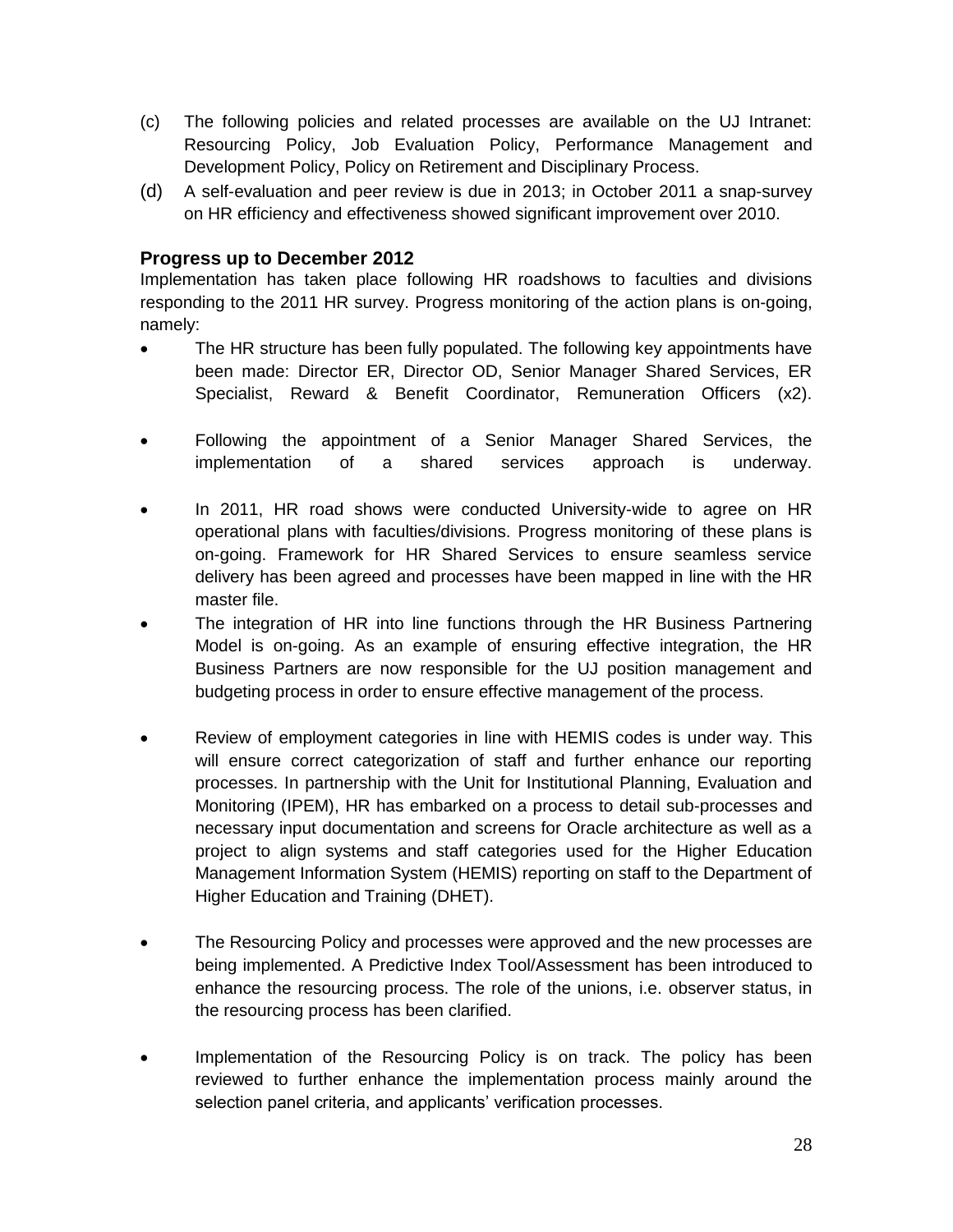- Inroads have been recorded on the implementation of the Predictive Index. The tool has been well received in the support environments and it has also been introduced in the academic environment on the basis of choice should the particular environment wish to use it to enhance the recruitment process.
- The following policies and related processes are available on the UJ Intranet: Resourcing Policy, Job Evaluation Policy, Performance Management and Development Policy, Policy on Retirement and Disciplinary Process.
- Overtime and standby policies have been introduced for implementation.
- The sabbatical, retirement policies and academic promotion criteria have been revised to streamline and further enhance the processes.
- A self-evaluation and peer review is due in 2013.
- Preparatory planning for the review in 2013 is underway. The HR Division is in the process of convening an internal committee for the review.
- An HR survey scheduled for the latter part of 2012 has been postponed to 2013 to give time to the full population of the HR senior management structure and development of the Shared Services unit.
- The implementation of the *Job Evaluation Policy* has strategic importance, as it seeks to embed principles that will assist in stability in an area of contestation, namely job grading and review of job profiles in environments where there have been structural changes or rearrangements. As per the policy requirements, the Job Evaluation Committee has been set up, and it includes representation from the academic, the support and services environments as well as from the unions. The Committee has had five meetings and has presented a report with recommendations to the MEC on the 51 jobs evaluated to date from 11 support environments.
- Implementation of the *Performance Development and Management Policy:* The Performance Cycle for 2012 is drawing to a close at this stage of appraisals and consistency meetings on assessment ratings. Close monitoring of the process and continuous consultations, training and update communication to all staff through circulars have taken place for each stage of the cycle from performance contracting in March, to mid-term reviews in July and preparations for appraisals during September and final assessments by November. As per the policy, there has been feedback on the 2011 cycle at ELG, MECA, MECO and to unions.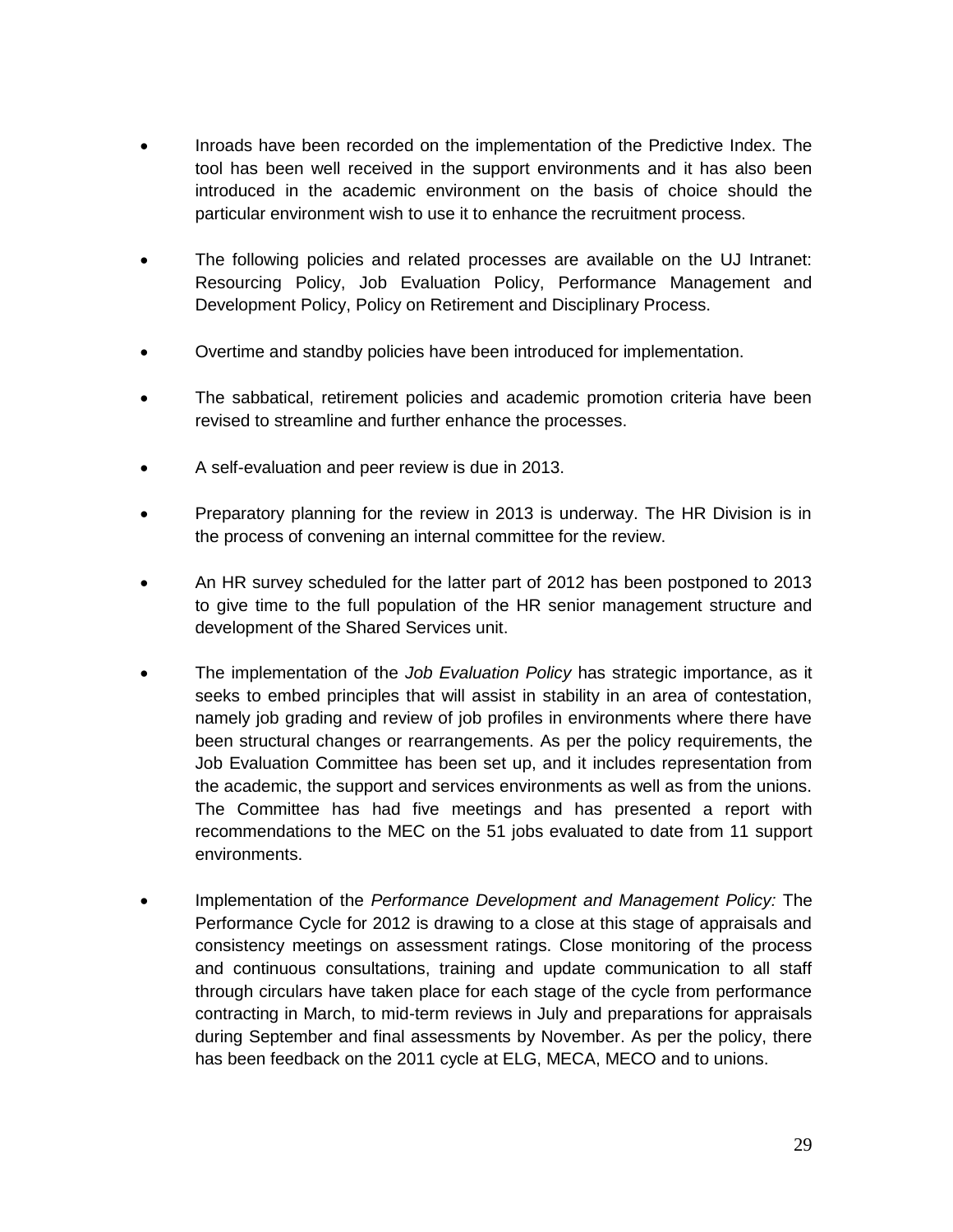Through the *Retirement Policy,* the UJ retirement age has changed from 60 to 65 since 1 January 2012. The Retirement Preparatory Programme has continued to address the needs of the relevant staff 18 months before their retirement and pre-retirement training sessions have been held.

#### **Action plan 2: Attraction, appointment, promotion and retention**

The following actions were planned and/or implemented:

- (i) **Annual employment equity targets** are set by Council, taking account of the demographic profiles of HE institutions nationally. Executive deans and executive directors are performance managed with respect to compliance with targets set for their respective environments. This is an on-going process: in line with current practice, mid-year and annual reports that monitor and report on progress will be submitted to the MEC and the Executive Committee of Senate, and an annual report will be submitted to the HR Committee of Council.
- (ii) An MEC sub-committee approves all **non-designated (i.e. white) appointments.**  In line with current practice, mid-year and annual reports on appointments made will be submitted to the MEC and the Executive Committee of Senate.
- (iii) The Cultural Integration Project has been running since 2009. In August 2010, the MEC approved the establishment of a transformation office, which became operational in February 2011. The Transformation Steering Committee (a subcommittee of the MEC) was established to advise the Transformation Office, which coordinates and supports all transformation-related activities in the institution, including the on-going Cultural Integration Project, and acts as institutional liaison for sectorial transformation initiatives.
- (iv) A First-Year Employee Experience (FYEE) programme has been operational since 2010, to ensure that **new staff members integrate seamlessly** into the institution. The FYEE also pays special attention to the induction and full integration of Black academic staff into the institution.
- (v) Strategic Thrust 6 of the eight *Strategic Thrusts for the Next Decade* (approved by Council in 2010), is "Leadership that matters, in the institution and in civil society". One of the key indicators for Strategic Thrust 6 is to **increase, by 2020, the number of senior academic staff** (i.e. professors, associate professors and principal lecturers) from the current 13% of permanent and fixed-term contract staff to 18%. The MEC also requested HR to analyse the range, quantity and quality of temporary academic appointments comprehensively. HR will also, within the new Business Partner Model for the institution, monitor seniority levels of academic staff, staff development and staff turnover continuously.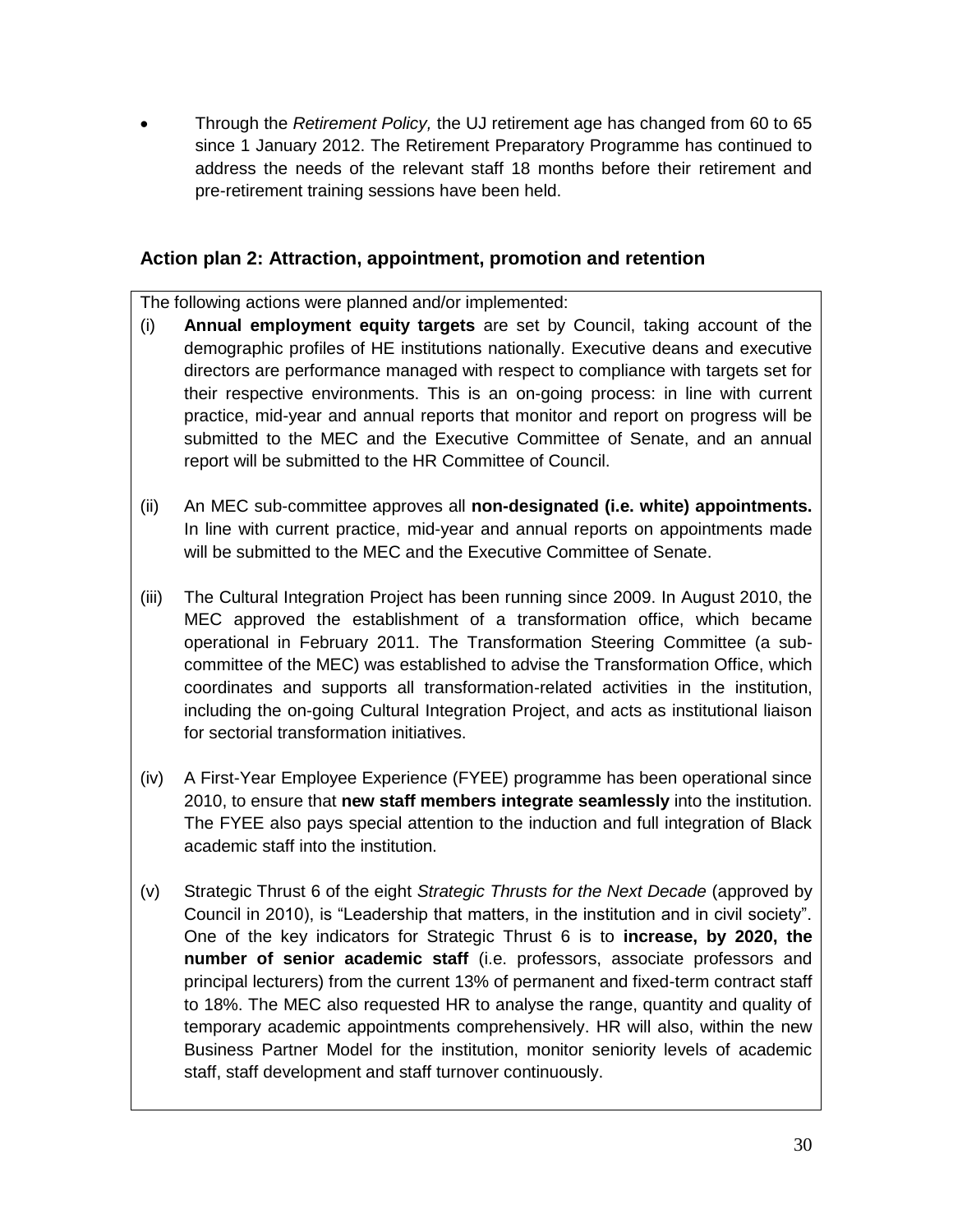- (vi) The HR Division is revising appointment targets for **people with disabilities**, to ensure greater representation for this group.
- (vii) The **Staff Qualifications Project** was established under the guidance of the DVC: Academic, intended to ensure that all permanent lecturing staff have at least a Master's qualification, and 50% have a doctorate (from a current base of 35%) by 2020.
- (viii) The UJ continues to seek to attract and retain **highly rated researchers**. Its success can be measured by the increase in the number of A and B-rated researchers to 90, by December 2010.
- (ix) The UJ awards three annual prestigious **VC Awards** for research, namely Outstanding Researcher of the Year, the Emerging Researcher Award and the Innovation Award. In the teaching and learning domain, three annual *Distinguished Teacher Awards* are awarded. The establishment of an award for most promising teacher is being considered. A third award is awarded to support staff for *Exceptional Service beyond the Call of Duty.*
- (x) In 2010, Senate also approved the introduction of a **research incentive scheme**, in terms of which researchers are able to earn a differentiated percentage of the subsidy income they generate for the University by means of accredited research articles, as private, taxable income.
- (xi) A new **remuneration strategy** for staff was introduced by the VC in late 2010. The remuneration of associate professors and professors, who were remunerated below the market median, was adjusted to market and beyond. It is the intention of the institution to implement this approach across the board for all staff in the next couple of years. Aligned to this is a cost-to-company approach to remuneration. The principle of performance-based remuneration has also been adopted as a long-term remuneration strategy for UJ.
- (xii) In August 2010, Senate approved an amendment to the **Minimum Appointment and Promotion Criteria** for academic employees, to create a career path for teaching-focused staff. A new appointment category of "Principal Lecturer" (at the equivalent level of Associate Professor) was approved. This will allow academics who pursue a teaching-focused (rather than a research-orientated) academic career to gain promotion to the equivalent level of Associate Professor.

## **Progress up to December 2011**

The following additional progress has been made:

(i) The 2011 Annual Equity Report to Council showed improvement in the growth in the number of black employees in 2011. Of all new appointments, 77.83% were black, while 8.02% were foreign nationals. Only 14.15% of appointments were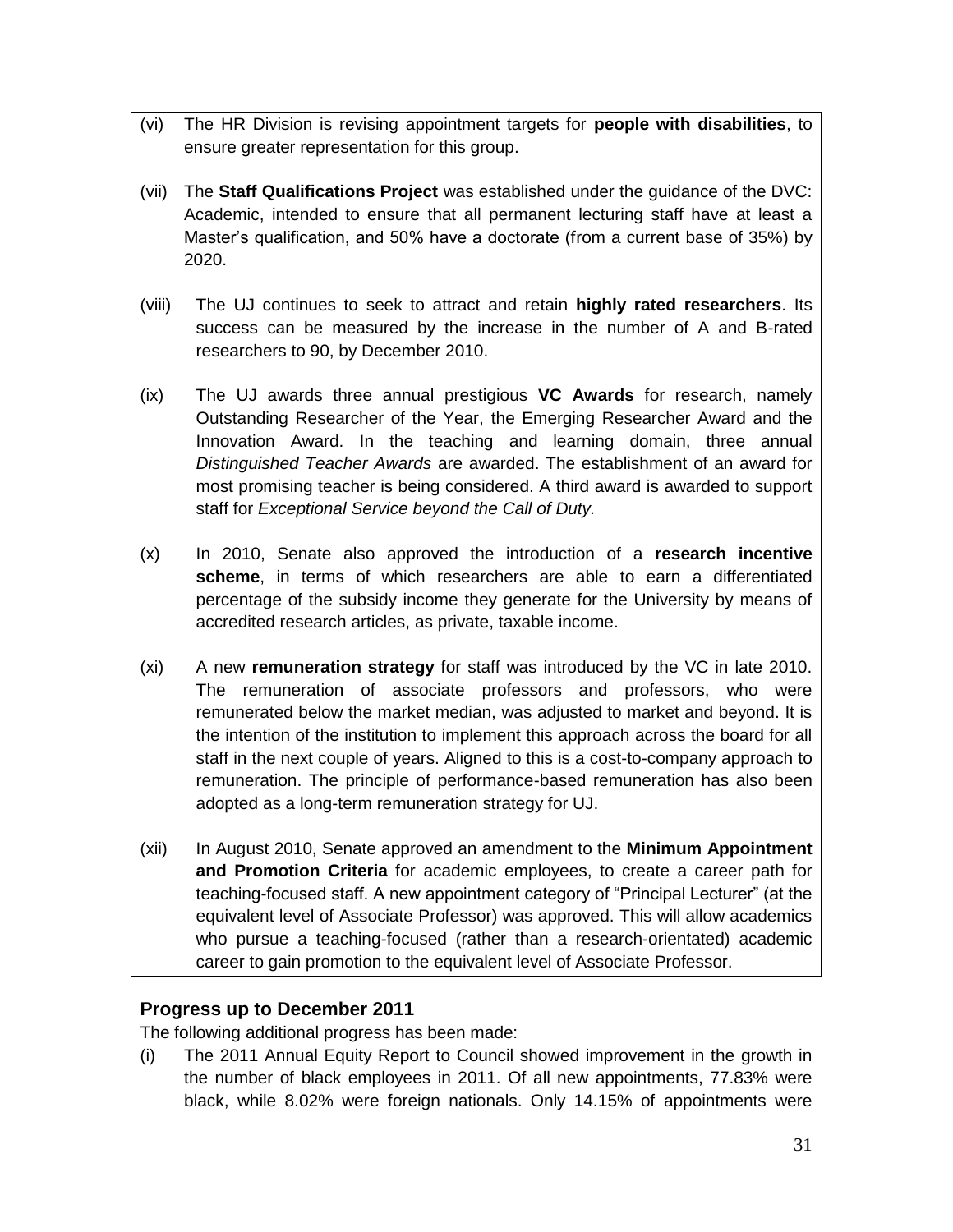white. A total of 23 employees have declared a disability. While the overall equity profile of the university is looking positive at 54.81%, the total resignations for black staff increased to 57.72%, with the majority of black resignations coming from the support/services environment. Reasons given in exit interviews offer an overview of why black staff members are leaving the UJ. The HR Division is paying particular attention to the retention of black employees and is seeking to provide advice on improving these.

HR is also working with an external consultant to champion the process of setting a UJ EE Plan as per DoL requirements.

For 2011, 14.15% of the total appointments for the year were non-designated. A total of 77.83% designated appointments were made, with 8.02% foreign national appointments.

(ii) HR Division saw a continuation of the transformation interventions in 2011. The Code of Conduct was signed by all HR staff and is being disseminated throughout the HR Division.

The monthly HR Forum also had a series of transformation-related topics for discussion.

(iii) Induction programme presentations, workshops, as well as open conversations forums highlight gender and race issues.

FYE Experiences are incorporated through the HR Induction Programme, i.e. presentations on performance management principles and processes, management of the probationary period, overview of the conditions of service, staff benefits and leave management, etc.

(iv) Out of 26 promotions in 2011, 15% were at professor level, 31% at associate professor level, 42% at senior lecturer level and 12% at lecturer level.

Human Resources Business Partners (HRBPs) are monitoring the processes. The Alpha Lists/Monthly Reports have been updated to include updates on employees due to retire within six months, give training updates on performance management and monitor staff turnover through the exit interview process.

- (v) Covered as per the EE Plan requirements, Council has set a 1% target for 2013. This target will be incorporated into the EE Plan to be approved by Council in June 2012.
- (vi) See Section 5.3 for the action plan on academic staff development.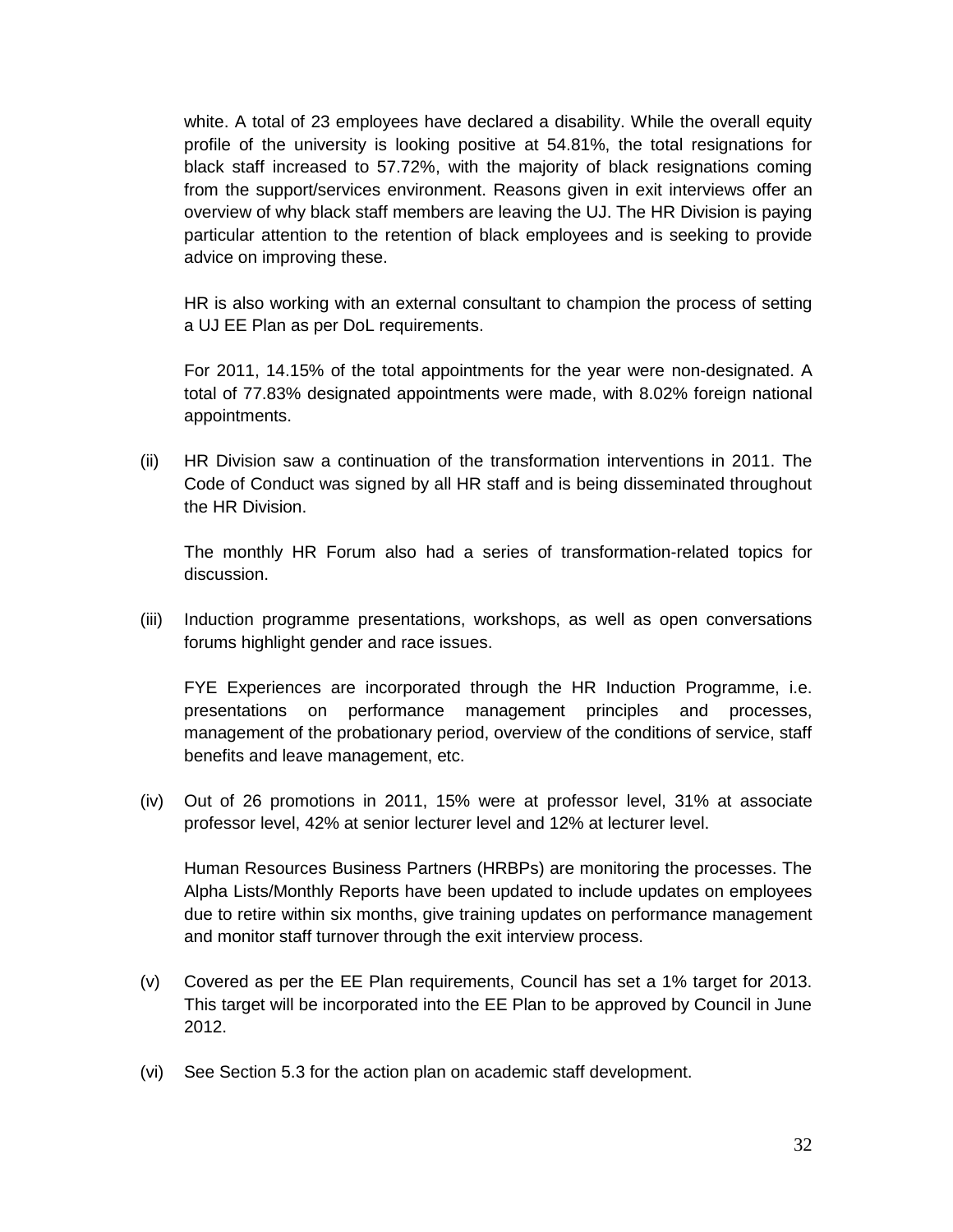- (vii) Four new research chairs were awarded to the institution by the National Research Foundation (NRF) during the latest round of awards in the South African Research Chairs Initiative (SARCI) Programme, bringing to seven the number of Research Chairs at the UJ. In December 2011, the UJ had 94 rated researchers of which 27 were A, B or P rated.
- (viii) The Policy on Retirement incorporates a clause that ensures that, on the basis of motivation, highly rated researchers are retained beyond the UJ retirement age of 65.
- (ix) An all-encompassing UJ Remuneration Strategy is underway for 2012.
- (x) The Research Incentive Scheme has been introduced.
- (xi) The first applications for the new career path will be considered by Senex in 2012. An all-encompassing UJ Remuneration Strategy is underway for 2012.

#### **Progress up to December 2012**

ELG Reviews are conducted in accordance with the Reappointment and Performance Review Process for incumbent members of the Executive Leadership Group. Six ELG reviews were conducted in 2012 for the following positions: DVC Advancement, Research & Innovation and Library Centre, Executive Director Advancement, Executive Director Student Affairs, Executive Director Expenditure, Executive Director Governance, Executive Director UJ Sport.

Executive appointments have also been made for the following positions: Executive Dean of the Faculty of Art, Design and Architecture, Registrar, DVC Internationalization, Advancement and Student Affairs. Processes are on track to fill the position of the Executive Dean of Science, Executive Director for Human Resources and Executive Director for Academic Development support.

The following activities were undertaken:

- (i) The UJ Employment Equity (EE) Plan for 2012-2013 has been developed. In 2012, for the first time, an all-inclusive compliant UJ EE Report was submitted to the Department of Labour.
- (ii) In terms of the Employment Equity Progress Report to Council, by September 2012, the 33% target had already been reached for appointments of Black academic staff in permanent and contract positions. A target of 1% was set by Council for employment of people with disabilities and more efforts have been made to engage in targeted recruitment of people with disabilities.
- (iii) EE plans and targets for faculties and divisions have been set. An EE policy has been developed and monitoring of compliance is on track.
- (iv) An MEC sub-committee approves all non-designated (i.e. white) appointments. In line with current practice. Out of the **58** appointments made for the period July -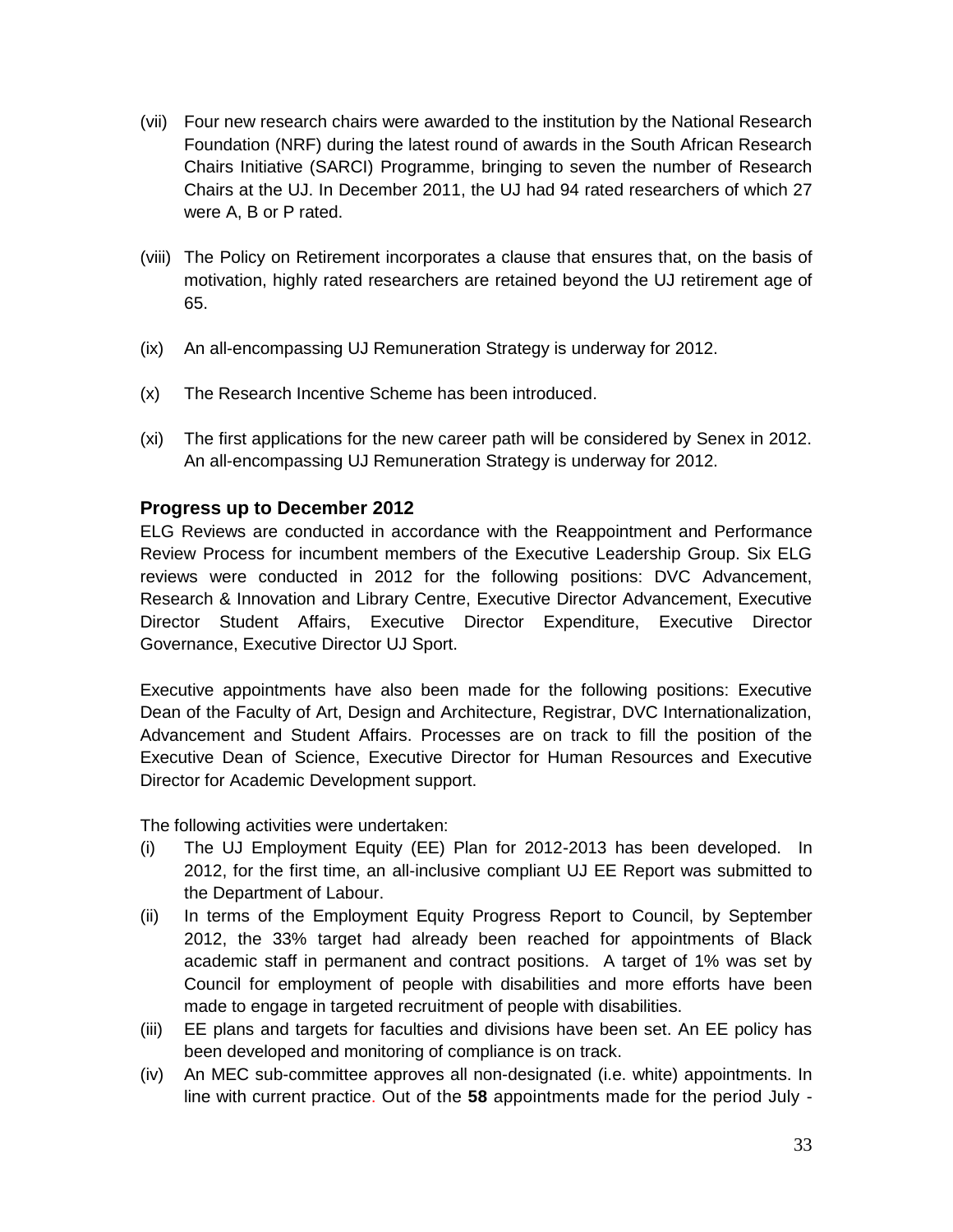September 2012, **13** were non-designated appointments (5 White males, 8 white females). A total of 6 foreign national appointments were also made for this period and **1** was a non-designated appointment (white female). When comparing the non-designated appointment made in the first semester of 2012 to the appointments made for the period July to September 2012, a decrease of **3%** in the appointment of white males is noted, while white females and nondesignated foreign nationals have increased by **2%** and **1%** respectively.

(v) UJ Culture Survey was conducted in 2012 and it showed a significant improvement in cultural dynamics, with a resultant culture index of 69% compared to the 57% and 52% of the years 2010 and 2008 respectively.

A successful Diversity Week took place in September 2012. A series of 'conversations' were also arranged throughout the year by the Unit for Transformation.

The UJ mission, vision and values were revised and input sought from key stakeholders through consultation forums and focus groups, resulting in:

- (i) The establishment of a Staff Qualifications Project under the guidance of the DVC Academic, intended to ensure that all permanent lecturing staff have at least a master's qualification, and 50% have a doctorate (from a current base of 35%) by 2020. The staff qualifications project is on-going. There were a handful of employees who had to undergo disciplinary processes for not meeting the requirements of their studies.
- (ii) Researchers and research chairs being sought. The UJ continues to seek to attract and retain highly rated researchers. The number of Research Chairs has increased and the UJ has recently appointed its own Research Chair.
- (iii) Implementation of the Remuneration Policy is underway to be implemented in March 2013. This cost-neutral approach has the following benefits: it addresses inconsistencies and provides flexibility, simplifies pay-slips and provides staff with an opportunity to structure their packages to a maximum of 80%.
- (iv) The academic promotion criteria have been revised to streamline and enhance the process and will be implemented in 2013. Out of 23 promotions in 2012, 8.7% (2) were at professor level, 43.5% (10) at associate professor level, 39.1% (9) at senior level and 8.7% (2) at lecturer level.
- (v) A call for reviewing current list of and/or proposing additional Excellence Professors to the category of Professors who receive subvention incentives in recognition of their productivity and rating status has been issued. Should any of the 7 out of 8 professors due for review have fall away or backwards in terms of the NRF rating or equivalent, they would be removed from the UJ Excellence Professors category.
- (vi) The Job Evaluation Policy was introduced to provide for a clear policy and systematic process to evaluate jobs within the UJ. The policy called for the formation of the Job Evaluation Committee to oversee the grading and evaluation of positions. Since May 2012 to date a total of **59** positions have been evaluated.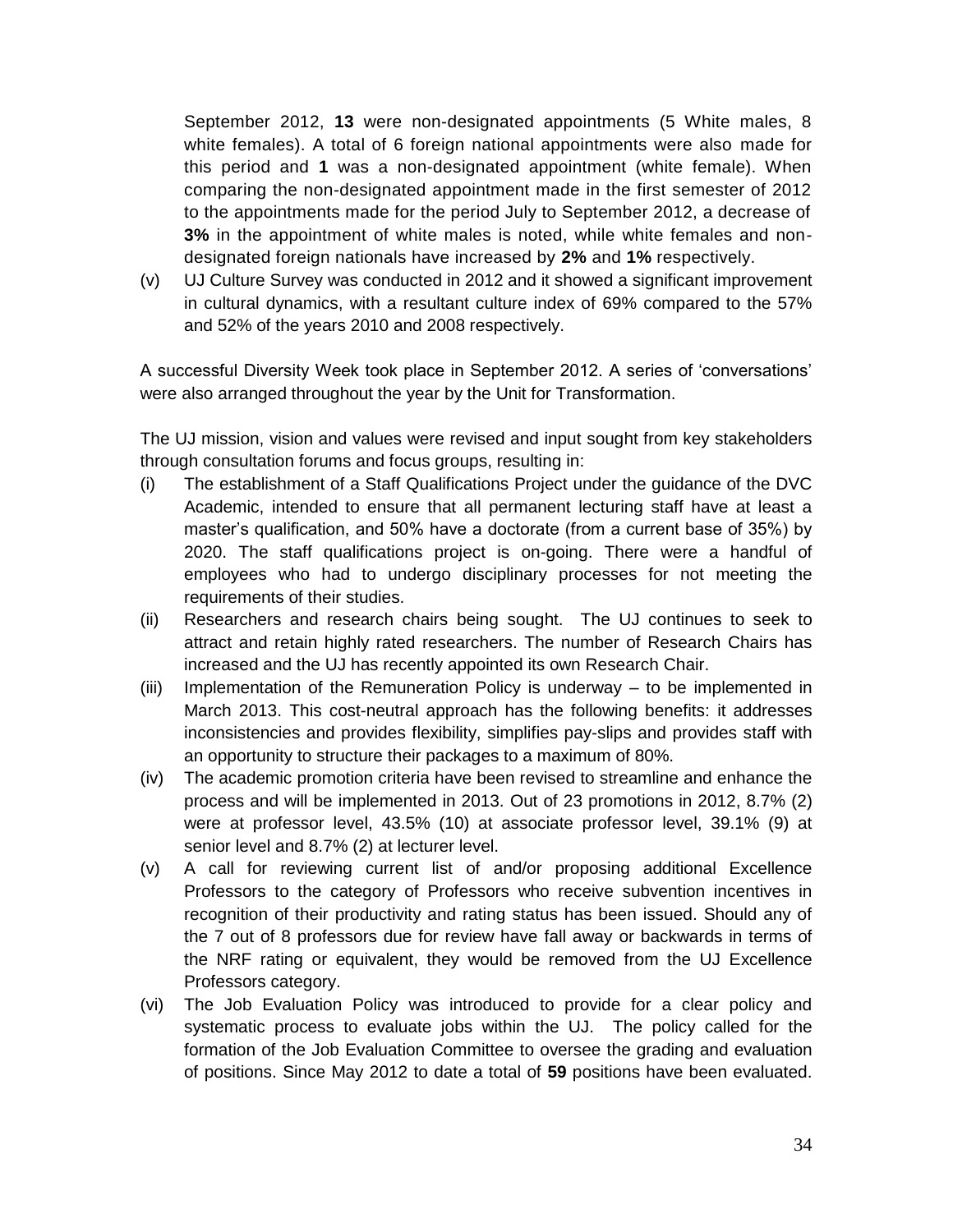Challenges have been identified regarding the job evaluation process and recommendations and findings were presented to MEC for ratification.

- (vii) The Salary Adjustment Policy was also introduced in 2012. This policy aims to outline the criteria against which salary adjustments of staff members can take place, as well as the process to be followed when application for salary adjustments is made, and the structure within which decisions on salary adjustments are made. A total of 56 applications were received from faculties and divisions and 36 applications were approved.
- (viii) Three induction programme presentations and workshops were conducted in 2012 and the management of probation and guidelines on study leave were raised as areas of concern.
- (ix) Monthly HR Forums also had a series of transformation-related topics for discussion. Guest speakers were also invited to address HR staff on employee engagement issues, pension and benefit updates, the Protection of Personal Information (POPI) Bill and on motivational, mind, body and soul matters. This also saw the HR Division engaging at a one-day team building exercise which focused on building team spirit and relationships.

#### **Action plan 3: ADS staff matters**

The following action was planned:

The UJ Conditions of Service are being reviewed in order to appropriately capture an employment category of staff within the Academic Development and Support Division, whose conditions of service encompass both **"academic" and "academic support" functions**. This work was completed in 2011.

#### **Progress up to December 2011**

In October 2011, Senate approved a document making the case for *The Granting of Academic Conditions of Service for selected staff in the Division for Academic Development Support.*

As per Senate approval, a committee comprising the DVC: Academic, the DVC: HR, the ED: ADS, ED: HR, two Executive Deans and union representatives , met in February 2011 to set out the process for considering granting of academic conditions of service to current staff in ADS.

#### **Progress up to December 2012**

The committee comprising the DVC: Academic, the DVC: HR, the ED: ADS, ED: HR, two Executive Deans and union representatives, met twice during 2012 to consider further the matter of appropriate conditions of service to current staff in ADS. Their discussions have resulted in the decision to introduce the use of the differentiated HEMIS categories, and particularly of the two categories 'Instruction/ Research Professional' and 'Specialist/Support Professional', which will allow the roles of ADS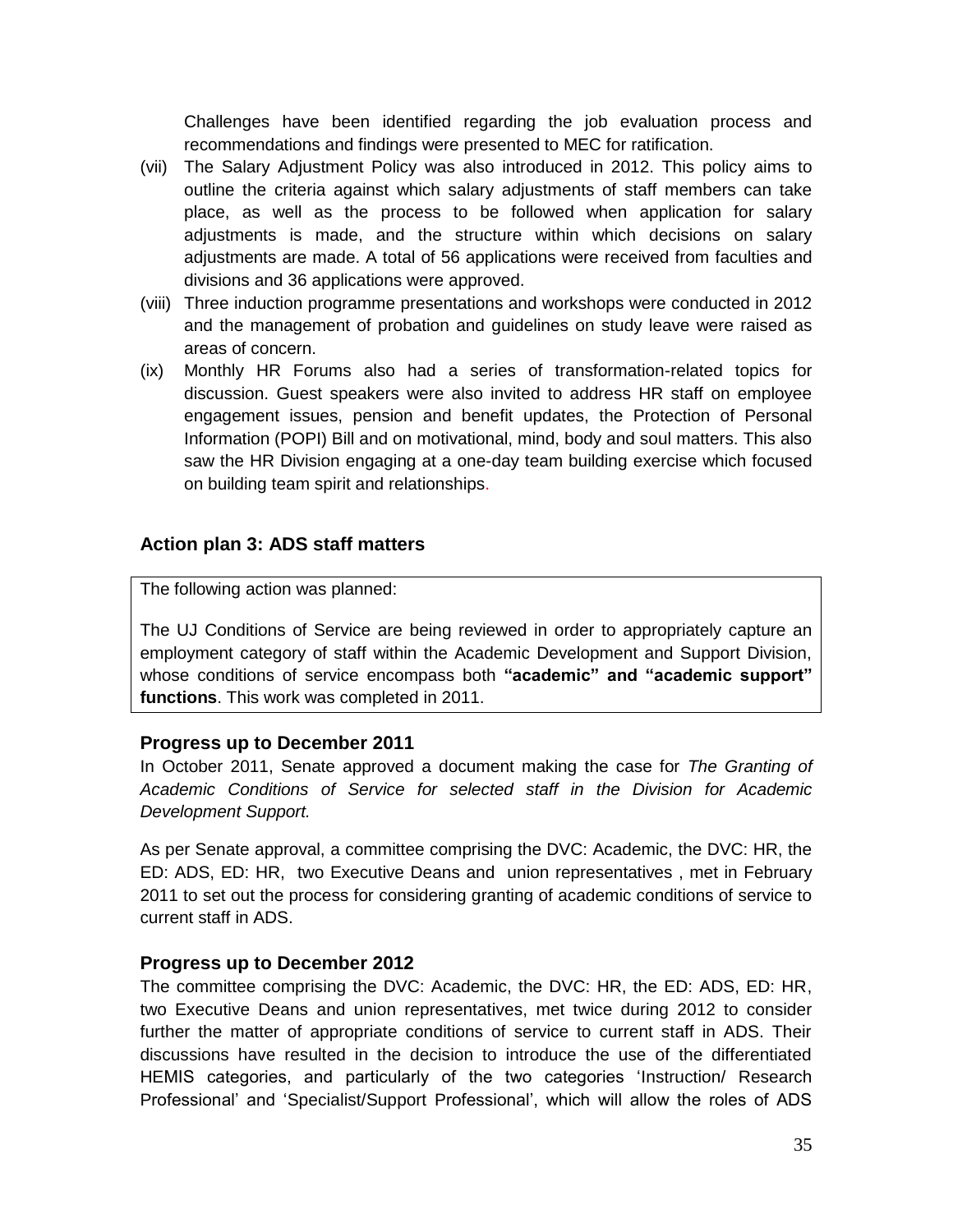staff to be more precisely captured. An initial allocation of these categories to the various ADS staff will shortly be considered by the above committee.

## **4. TEACHING, LEARNING AND PROGRAMMES**

## **4.1 RECOMMENDATION 7**

### **Action plan 1: Large classes and under-prepared students**

The following actions were planned and/or implemented:

- (i) The UJ recently launched the Large Class Project (reporting to the STLC), with the purpose of exploring and facilitating optimal teaching in large lecture halls. New teaching venues on the Soweto Campus have all been equipped with up-to-date ICT equipment, and planning is now taking place for similar refurbishments on the Doornfontein Campus. These matters were reported to the Senate Teaching and Learning Committee of October 2010. In future, annual reports will be submitted to the STLC.
- (ii) The University agrees that many students enrolling for higher education need considerable attention and support and put in place a comprehensive programme to address their needs. Given that students' first year requires a transition from school to university; much attention has been focused on this initial year, by means of the First-Year Experience (FYE) programme, which was rolled out for the first time during 2010, and offers comprehensive support.
- (iii) During 2011, consideration is being given to ways of extending the FYE programmes to a comparable programme, also focusing on the quality of experience and success of students in senior undergraduate years. In future, annual reports will be submitted to the STLC.
- (iv) The **gender of registered** students is monitored, together with other variables. It is noted, for instance, that in addition to low female registration in some sections of the Faculty of Engineering and the Built Environment, registration in the Faculty of Health Sciences shows low male registration, whereas the Faculty of Science appears to be managing gender equity fairly successfully.
- (v) Faculty-specific **workload models for academic staff** are being implemented in faculties to address the various responsibilities of academic staff (e.g. teaching, research, module coordination, contribution to faculty matters, the Executive Deans' responsibilities and also the HoDs who are responsible for the allocation of responsibilities). These models also take into account the needs of new academic staff who seek to develop a research portfolio.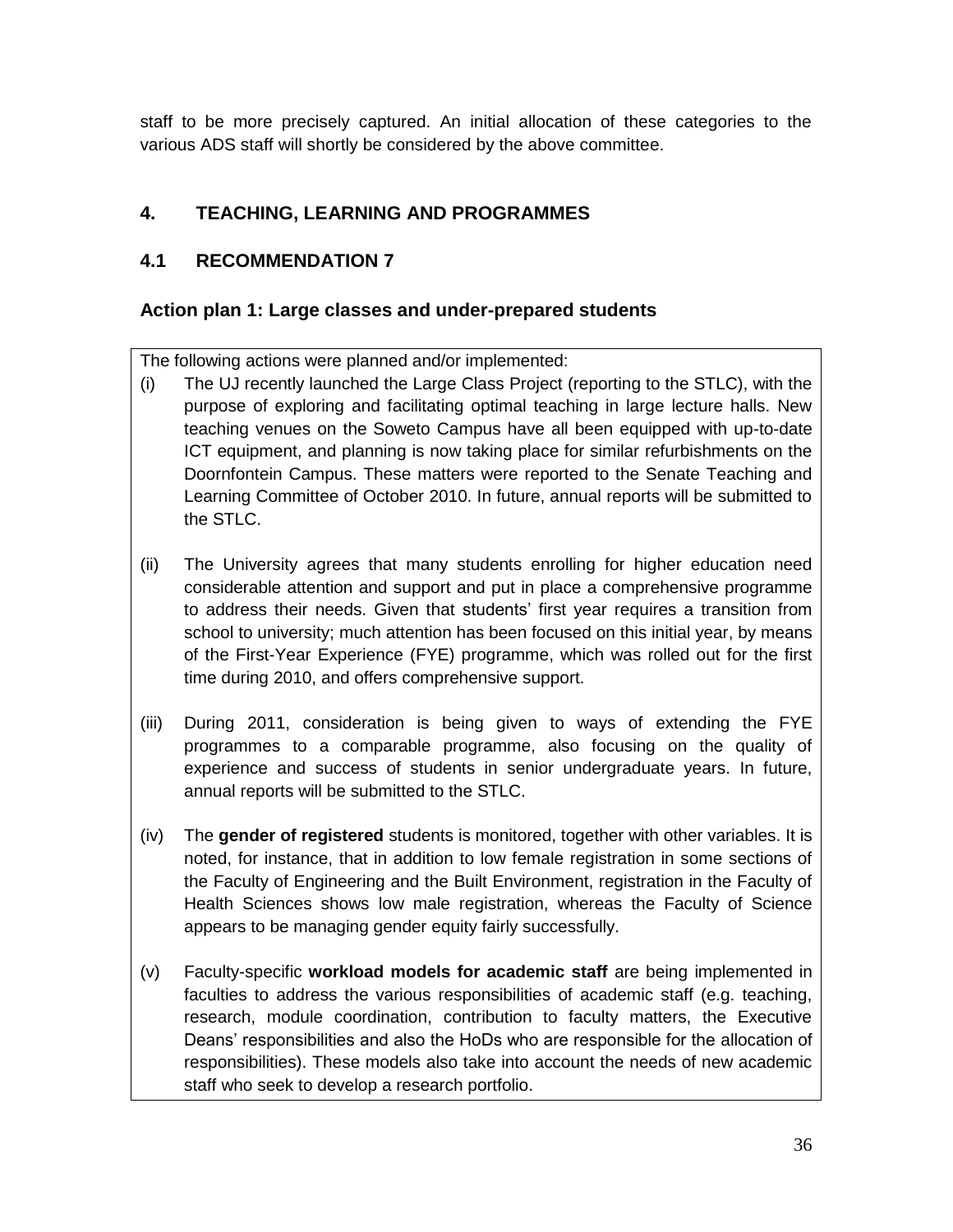#### **Progress up to December 2011**

A 2011 survey undertaken by the Large Classes Project of both staff and student experience of large-class teaching has identified a number of focus areas for 2012. These include: ensuring that all venues are adequately equipped with supportive technology (microphones, screens etc.); promoting the use of social media, in order to develop a community identity among students and their lecturers; complementing large classes with a focus on active learning in tutorials; including a specific focus on large class teaching in staff development programmes; promoting alternative assessment methods, to ensure that assessment does not merely focus on recall of content; and making available mentorship to inexperienced staff who may be required to teach large classes. Large-class teaching should also become a focus on the annual UJ Teaching Excellence Conference. A particular challenge remains the provision of adequate writing support to large numbers of students.

As regards support for under-prepared students, the First-Year Experience programme has continued to make good progress. During 2011, best practice presentations were held regularly; a new approach to extended orientation (the continued orienting of students throughout the full first semester) was initiated and made available to all faculties, and has been well received; senior students were involved in FYE to a greater extent (especially in 'taking the step up' presentations); the academic excellence in the residences programme was initiated; and additional faculties held lecturer recognition functions, promoting the importance of and commitment to good teaching. Research into the profile of entering students continued, and student profiles were made available to teaching staff at an early stage of the year. The FYE programme has reported regularly to the Senate Teaching and Learning Committee.

During 2012 the main focus will be on sustainability of FYE, and – in addition to existing components – will include maintaining and utilising sustainable faculty structures in support of FYE; attention to the sustainability of staff involvement in FYE, in terms of workload and career paths and profiling successful initiatives as models for other faculties. A detailed evaluation of the UJ FYE was scheduled for 2012, which was used to position work during the following years.

#### **Progress up to December 2012**

The following additional/new actions were undertaken:

#### (i) Large class teaching

Continued attention was paid to large class teaching as an underlying theme in the context of on-going staff development. More specifically, a seminar on 'service modules' (which are almost always large classes) was held in June 2012 and the discussion generated ideas for research into teaching practices.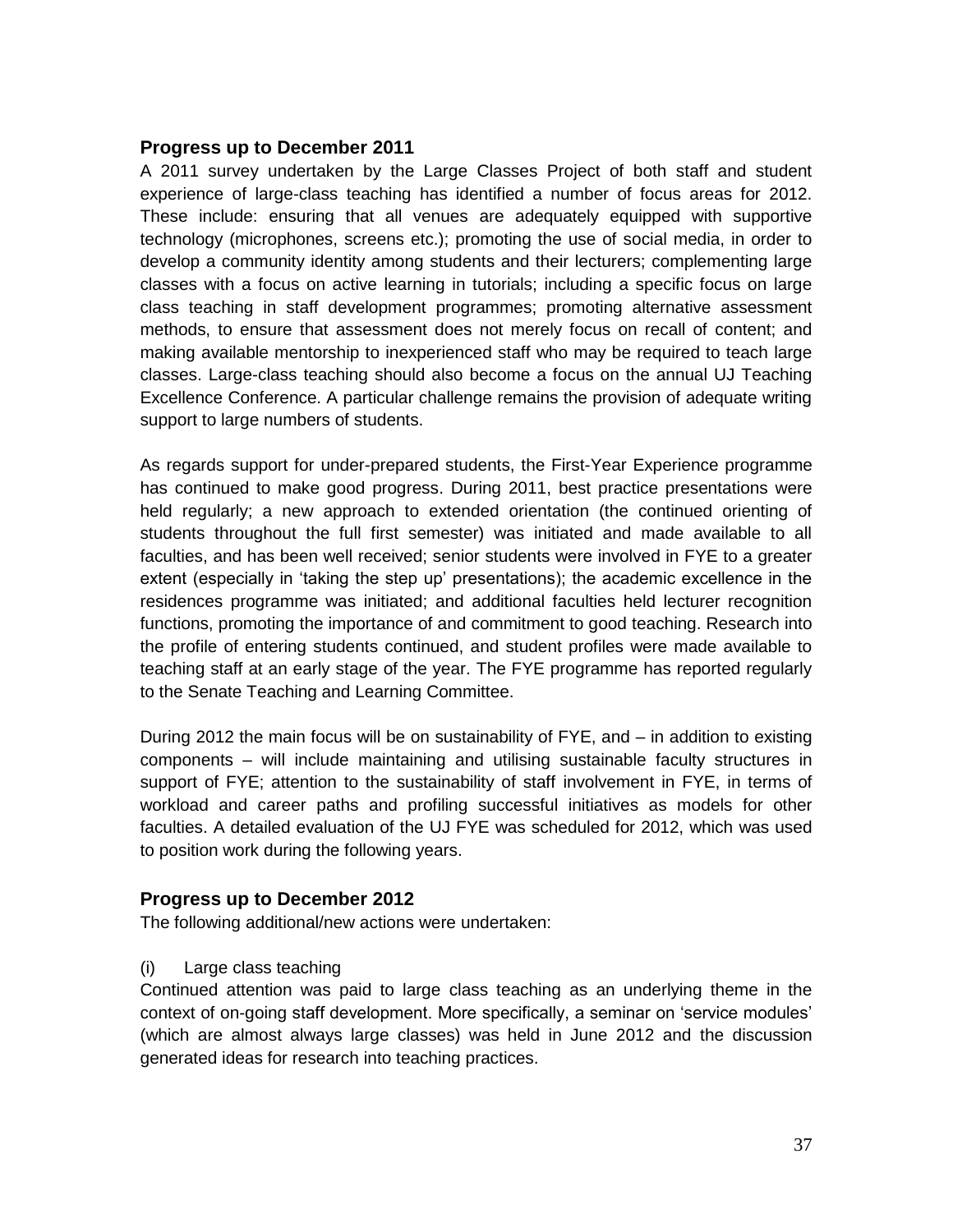This strand of work culminated in a full morning Seminar on Large Class Teaching on 1 November 2012, which was attended by at least 50 colleagues. An invited speaker, Mr Jacques Mahler (Nelson Mandela School of Law, East London Campus) initiated the seminar with a presentation: *"Engaging first year law students to improve performance: reflection on the use of audio-visual pivots".* This was followed by presentations on the successes and challenges experienced in teaching large classes, first by inexperienced staff members, and then by experienced staff, which demonstrated the wide variety of strategies already being used.

A concluding summary mapped out strategies for ensuring good student learning in large classes, focusing on team teaching, active engagement by students, support for learning communities and reflection and research on own teaching. Many of the enumerated strategies are simply good teaching strategies which are important in any size class, but which would certainly add especial value in a large class.

As a result of the excellent feedback from the seminar, plans are now in place for a series of four follow-up seminars during 2013, which will focus on the themes of use of technology; language challenges in first year; and assessment practices. At the request of attendees, these workshops will retain the collaborative, faculty-based approach.

#### (ii) First Year Experience

The FYE programme also made good progress during 2012, with committed support from all faculties. Orientation is increasingly a semester-long process, rather than simply a one-week event at the start of the semester; for 2013 this has been conceptualised as 'First Year Seminar', with the goal of ensuring increased student participation.

National Benchmark Testing is being used as a diagnostic tool, in conjunction with student profiling research, with entrant profile reports circulated to all faculties. The tutorial programme saw compliance with the *UJ Policy on Tutors and Tutorials* further improved.

The SAFENET Early Identification of Risk Project placed considerable stress on the identification of 'at risk' students by the Easter break, and ensured that appropriate interventions were in place. The Residence Academic Excellence project was piloted and an improvement plan for 2013 developed. That these various initiatives are together having an impact was made clear by a substantial improvement in first year performance in the June examinations: 73.9% in June 2011; 77.6% in June 2012. Similarly, the overall graduate success rates improved from 77.2% (June 2011) to 79.8 % (June 2012).

During 2012, the initial three years of the FYE programme were evaluated, by means of a multifaceted process including testing of student opinion (questionnaires and focus groups); input from a national and an international expert; assessment of staff opinion and consideration of student performance. The outcome was in all cases strongly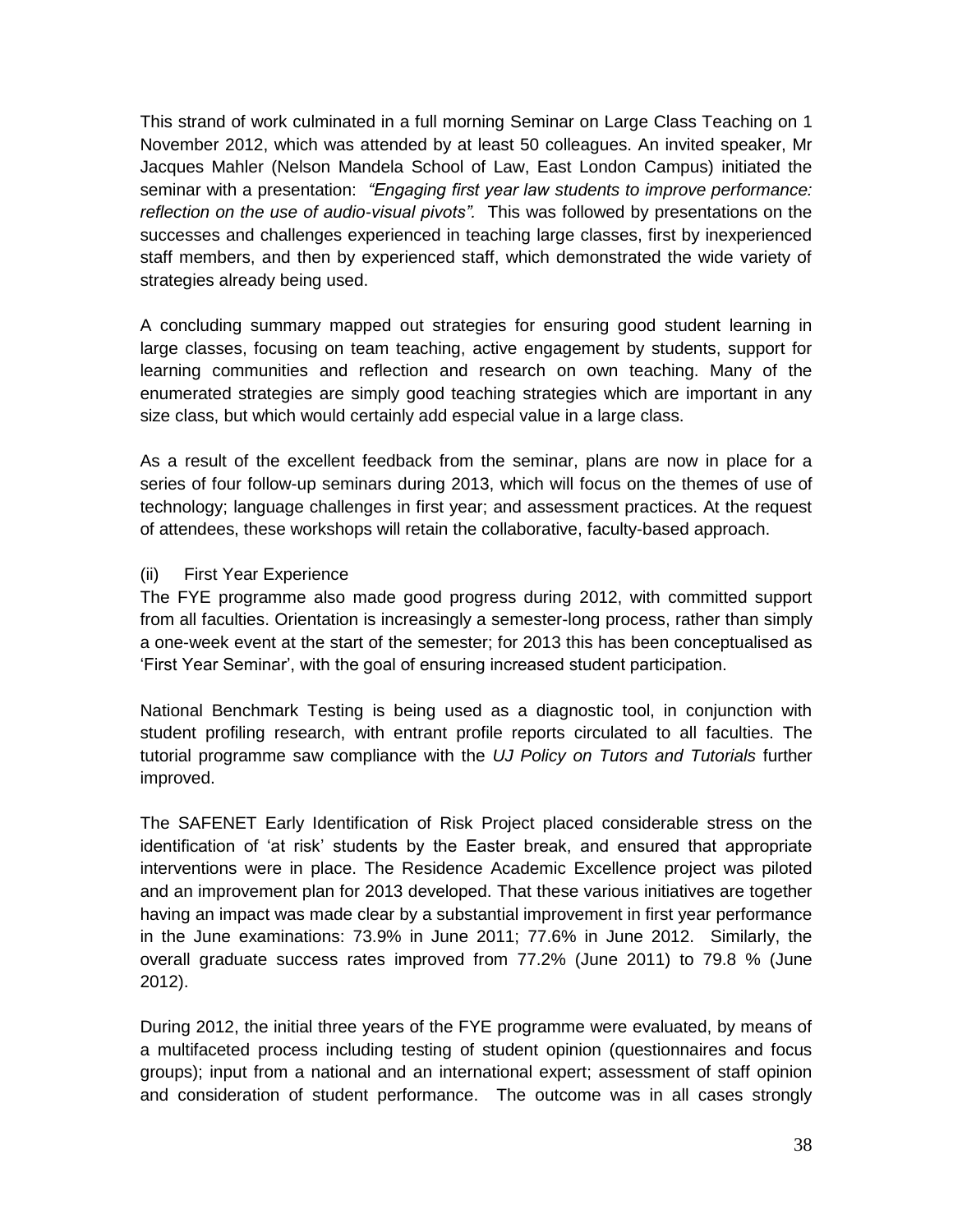positive, with some limited suggestions for improvements which will be addressed during the coming year. In particular, it was recommended (by the two consulted experts) that the UJ focus on developing criteria, additional to simple student performance figures, to evaluate initiatives around teaching and learning. It was also recommended that the FYE become a regular item on faculty committees (where this is not already the case), to ensure proper consideration and implementation of FYE Committee recommendations by all faculties. The evaluation report has already been approved by the Senate Teaching and Learning Committee, and is to be presented to Senate at its first meeting in 2013.

FYE plans for 2013 include: cautious expansion of FYE principles to undergraduate education, primarily through Faculties, so as not to lose focus on first year students; promotion of research into own teaching practice (SOTL); consideration of the guidance and motivation that strong students need; focus on English language development; focus on achieving buy-in from *all* heads of department; development of the Charter on Lecturers' Rights and Responsibilities (to accompany the Student Affairs Charter on Student Rights and Responsibilities).

Particular attention is being paid to the Residence Academic Excellence programme, and to planning for an enhanced programme and rollout (by means of residence academic advisers - RAAs) for 2013. Training of the RAAs will be undertaken by the Division of Academic Development and Support, and supervision and reporting will be through the residence wardens/managers. The intention is also to roll out the programme in the largest of the approved off-campus accommodation providers, to extend the impact beyond the relatively limited numbers of first year students in oncampus accommodation.

Planning has also been undertaken for an enhanced tutorial programme, specifically to further improve the learning experience of first year students, to which the UJ Management Executive Funding is committing a dedicated fund of R50m over the coming three years. An additional 100 Senior Tutors (masters and doctoral students) and 200 tutors (final year undergraduate and Honours students) are to be appointed and fully trained, to ensure that every first year student will have one or more tutorial experiences to complement the large classes which are unavoidable in popular subjects. Implementation will be initiated during 2013, with full rollout anticipated from 2014 onwards. The impact of this programme will be closely monitored.

During 2012 FYE, in partnership with Student Affairs, paid particular attention to a food support programme for hungry students, by establishing a partnership with the NGO Stop Hunger Now, which made available packages of dried food (lentils, beans, rice, dried vegetables); a reliable distribution process was set up. This was in addition to the provision of a daily cooked meal to a limited number of students, an initiative of the SRC (with Student Affairs.) A relationship has now been established with Gift of the Givers, which will allow the cooked meal programme to be substantially expanded during 2012.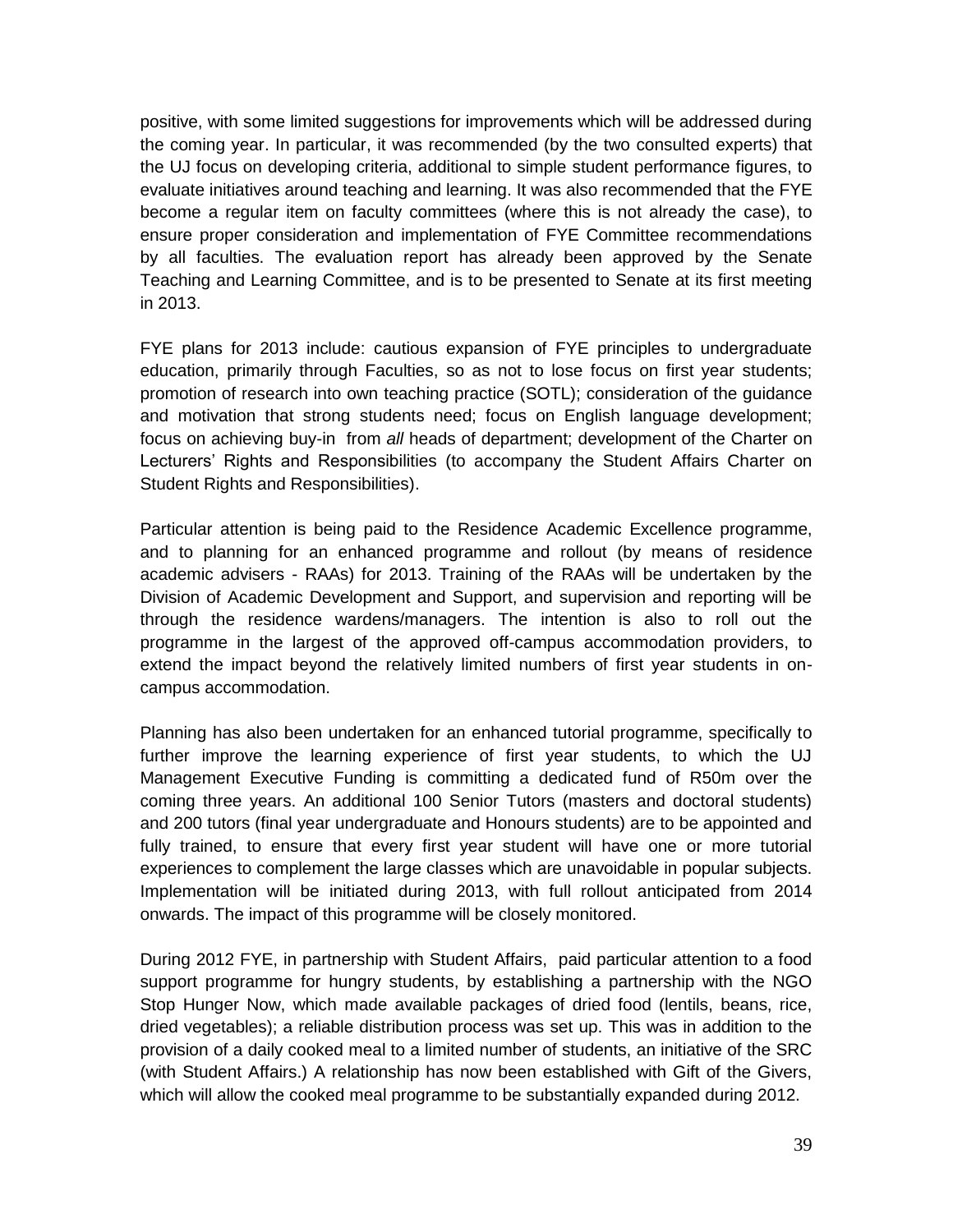To enhance the impact of the First Year Experience programme, the amount of R12,5 m per year has been committed for three years. A substantially enhanced tutorial programme, specifically for first year students, was to be rolled out from the start of 2013.

The strategic tutorial programme proposal was initiated and approved by the Management Executive Committee, following discussion with Deans and Faculties. The rationale is to further support under-prepared students, specifically in the context of large class teaching. All first year students should have the experience of at least one tutorial grouping, if not several.

A strategy on English language *development* has been developed, which will require the inclusion of English language development in all first year curricula. Preparations for rollout will take place during 2013, and the strategy will be rolled out from the start of 2014. The Strategy on English Language Development was approved by Senate at the November 2012 meeting. The rationale is to ensure that all undergraduate students are in a position to use English effectively as a language for teaching and learning

# **Action plan 2a: Teaching strategy**

- (i) The following actions were envisaged to address the concerns regarding teaching and academic drift: Towards the end of 2008, the **Teaching and Learning Strategy** was approved by Senate**.** The accompanying learning-to-be philosophy concept document had not been widely disseminated by the time of the audit (August 2009), with the result that very few staff members were familiar with it. Since that time, a three-phase process of dissemination via the faculties (as described below) was devised and is now well under way.
- (ii) The University is constantly guarding against **academic drift** away from vocational programmes, while including and carefully considering such programmes in enrolment planning, and monitoring registrations continuously.

It should be noted, however, that several structural impetuses (mentioned below) are currently impacting on the **vocational programmes** offered by the UJ. Firstly, the present funding formula does not support the offering of low-level qualifications. Secondly, there is pressure from the market – for instance, on the Faculty of Art Design and Architecture, where private providers are offering degrees; and from professional councils – for instance, from the HPCSA on the Faculty of Health Sciences. Given that this professional council is requiring the latter faculty to convert its present diplomas into degrees, it is planned that this will be compensated for to some extent by introducing two-year diplomas for midlevel health workers.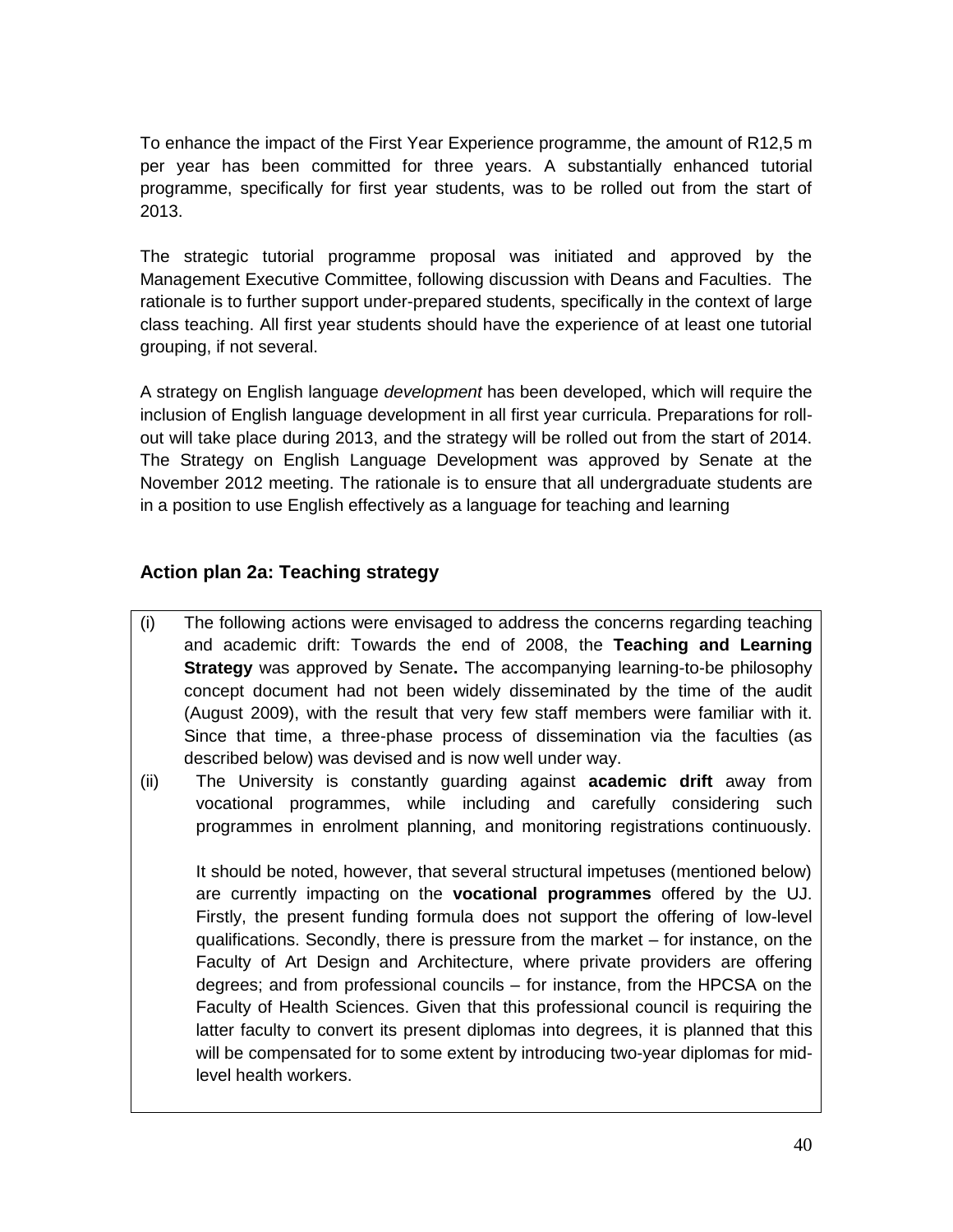#### **Progress up to December 2011**

During 2011 considerable progress was made in the roll-out of the UJ 'learning to be' teaching strategy, which is core to the UJ Teaching and Learning (T&L) Strategy. In terms of the approved five-year plan for roll-out, the focus during 2011 was primarily on the Faculty of Art Design and Architecture, and the Faculty of Health Sciences. Workshops and follow-up interventions were held with four departments in the Faculty of Art Design and Architecture, and with eight departments in the Faculty of Health Sciences. Requests for inputs from other faculties showed that an awareness of the T&L philosophy is steadily being built across the institution. In addition, a process for the evaluation of the impact of the teaching philosophy workshops was put in place: this involved establishing a framework to be used by teaching staff for the examination of curricula, teaching and learning methods and assessment practices used in disciplines in order to ascertain the extent to which they enable students to develop their understanding of disciplines as well as skills in communication, critical thinking and problem-solving.

During 2012, roll-out of the T&L philosophy will move primarily to the Faculties of Law, and Economic and Financial Sciences, with on-going support available to other faculties, as they continue to explore the implication of 'learning to be' for their curricula and pedagogies. The roll-out process will furthermore be integrated into a broader focus on curriculum, in the shape of a curriculum project driven by the Division of Academic Development and Support.

### **Progress up to December 2012**

Two new/additional initiatives in this domain have been introduced:

(i) A comprehensive curriculum development project.

Curriculum development has been reconceptualised as a more holistic, developmental process, with the UJ Teaching and Learning Philosophy concept document providing a broad theoretical framework within which the academic staff can consider implications for their discipline. Additional components now include the facilitation and design of appropriate, discipline-specific pedagogical practices which reflect the philosophy; the development of new programmes from conceptualization to approval; and processes which ensure compliance with the requirements of the HEQC. This project was approved by STLC and has been regularly reported on at STLC.

Progress of the broad curriculum project has been documented in quarterly STLC reports. Work has continued with Departments in the following Faculties: Management, Health Sciences, Humanities, Art Design and Architecture, and Engineering. The work is labour-intensive and time-consuming, as it has become clear that the most productive approaches are of necessity discipline-specific, which means that only a small group of staff can be involved at any one time. This approach is, however, paying dividends as staff has indicated that the detailed process of relating the teaching philosophy to their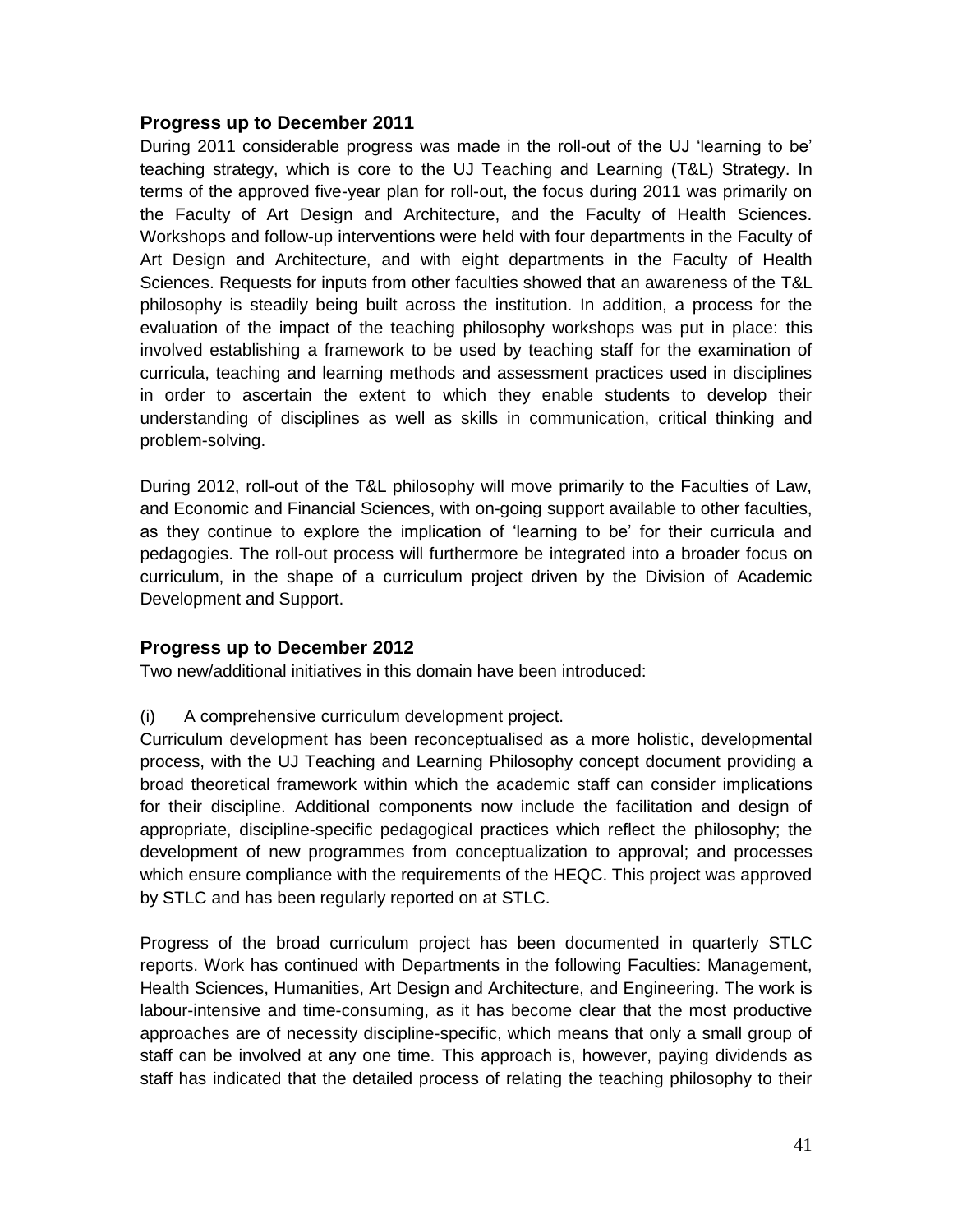specific discipline is having substantial impact. This work will continue over the coming few years.

(ii) Review of the Teaching and Learning Strategy and the development of an updated strategy.

After three years, during which considerable attention had been paid to teaching and learning, it was considered important to assess progress and to revisit the *Teaching and Learning Strategy.* In this review, particular attention is being paid to the theme of 'learning with technology', in that UJ is currently implementing Wi Fi in many lecture venues and in the libraries, together with hotspots for student access; and is considering the possibility of equipping all entering students with a portable device.

During the second semester of 2012, a task team, constituted and lead by the DVC: Academic, undertook a review of the Teaching and Learning Strategy approved in 2008. In the process, considerable attention was paid to the UJ 'learning to be' teaching philosophy, in that, following on three years of implementation; it was felt that a number of issues required elaboration to avoid possible misinterpretation. To allow for a wider involvement of teaching staff, six core themes were identified and then developed in some detail by task teams. These themes were: the philosophy and principles underpinning the *UJ Teaching and Learning Strategy*; the nature and needs of the specific student intake into UJ; technology for teaching and learning; external engagement; staff development and the required resource base. It was felt that, in the original strategy, not enough attention had been paid to the considerable internal differentiation between programmes and disciplines in UJ as a comprehensive institution.

# **Action plan 2b: Academic drift**

### **Progress up to December 2011**

The University continues to protect its vocational programmes, most specifically by using an internal differentiation model that is based on the three programme tracks used by UNESCO (General, Professional and Vocational) and now built into the CHE's proposed Framework for Qualification Standards for HE. This model allows the university to respond to the different needs of programmes across these tracks, and for the development of different sets of criteria for performance, depending on a qualification's orientation. At the same time, it must be acknowledged that it is becoming increasingly difficult to identify 'vocational' with a limited set of qualification types (primarily UG certificates and diplomas) because of market and other pressures to offer UG degrees in these fields. In the field of engineering, ECSA's response to the HEQF has been to suggest the development of a three-year Bachelor of Engineering Technology degree in place of the three-year diploma and BTech. The HPCSA is overseeing the move to fouryear professional degrees in the place of three-year diplomas, with the possibility of introducing two-year diplomas for auxiliary health workers. These changes will inevitably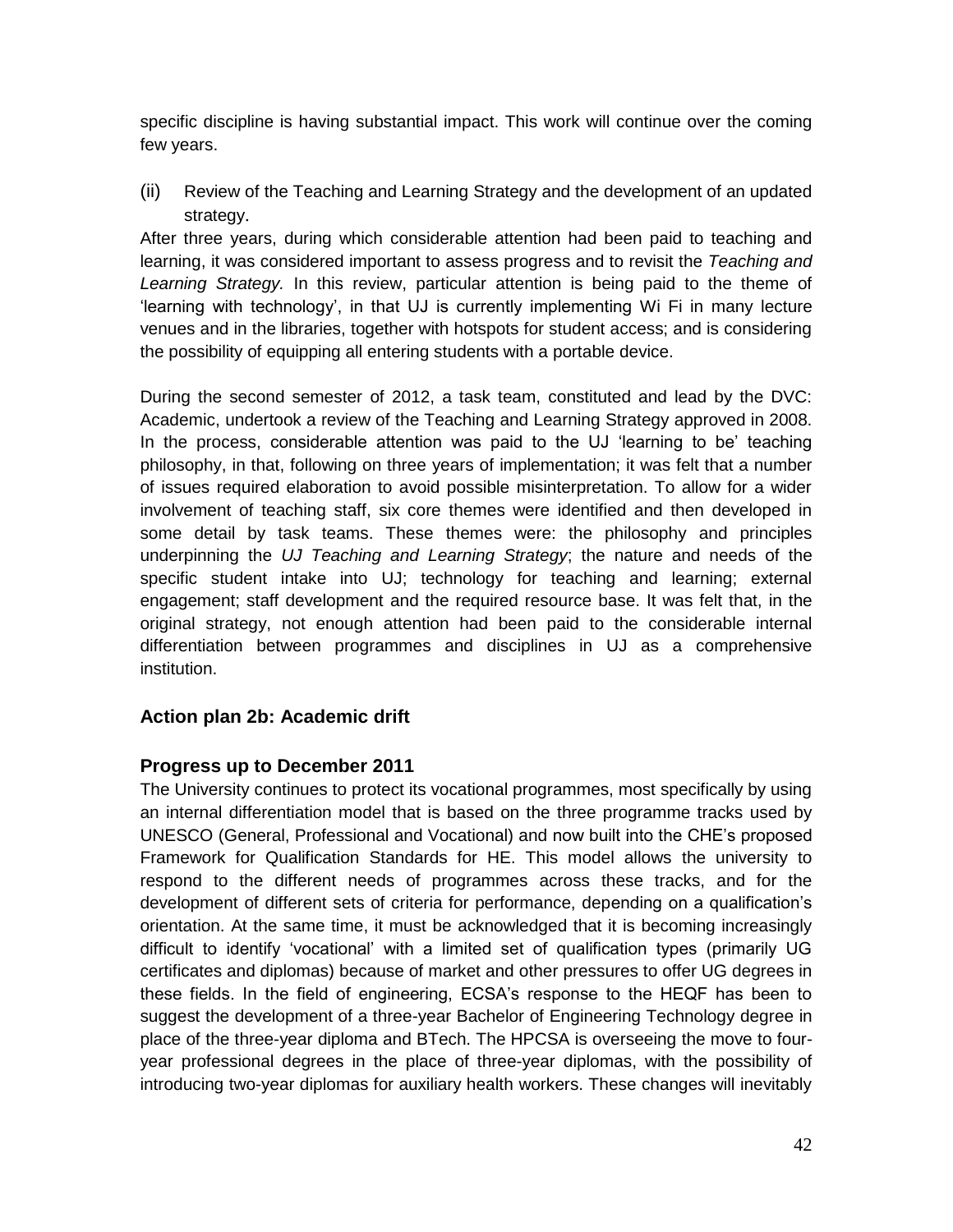produce a shift in the proportions of UJ's undergraduate degree and diploma mix, but the University will continue to offer programmes in all of its existing vocational fields.

### **Progress up to December 2012**

Three faculties are in the process of introducing undergraduate degrees which will replace diploma programmes and will have the overall effect of shifting the proportions of diplomas and degrees offered by the University. These are the Faculty of Art, Design and Architecture, the Faculty of Engineering and the Built Environment and the Faculty of Health Sciences. These shifts are primarily the result of external pressures from professional bodies and the market and, in part, as a consequence of the provisions of the revised HEQF.

As we have argued previously, this does not signify a shift away from vocational programmes but rather the introduction of degree level studies in vocational areas. In the fields of Engineering and Health, the introduction of a new qualification type, the 240 credit diploma leading to a form of professional accreditation, may again boost the University's enrolment in undergraduate diplomas.

## **Action plan 3: Work integrated learning (WIL)**

#### Action plans envisaged and/or implemented:

A considerable amount of work was done during 2010 on developing institution-wide structures for the enhanced management of WIL, previously managed primarily at faculty level. At the same time, it is important that executive deans retain overall responsibility for WIL as a credit-bearing component of the teaching programme.

At a meeting of the Senate Teaching and Learning Committee (STLC) in October 2010, a framework for the management of WIL, which will require a twice-yearly reporting forum for the coordination of WIL (rather than a Senate committee), was approved. The forum will report to the STLC, which, in turn, reports to Senate. This way, the University has reaffirmed its commitment to maintaining WIL as an important credit-bearing component of its diploma qualifications. In particular, the Faculty of Management is seeking to extend a form of WIL to all qualifications offered by the Faculty.

### **Progress up to December 2011**

Towards the end of 2010, the Senate Teaching and Learning Committee approved the establishment of a Work Integrated Learning Forum, which now reports twice yearly to STLC as regards processes being put in place and placements being made for WIL. The Forum has established a clear framework for reporting on WIL and has streamlined reporting through the addition of fields on the ITS database to capture company placement details. The UJ WIL coordinator has distributed bi-monthly reports on national employment trends and developments, and on placement possibilities, to ensure that Faculties are, on a constant basis, made aware of possible placements. A best practice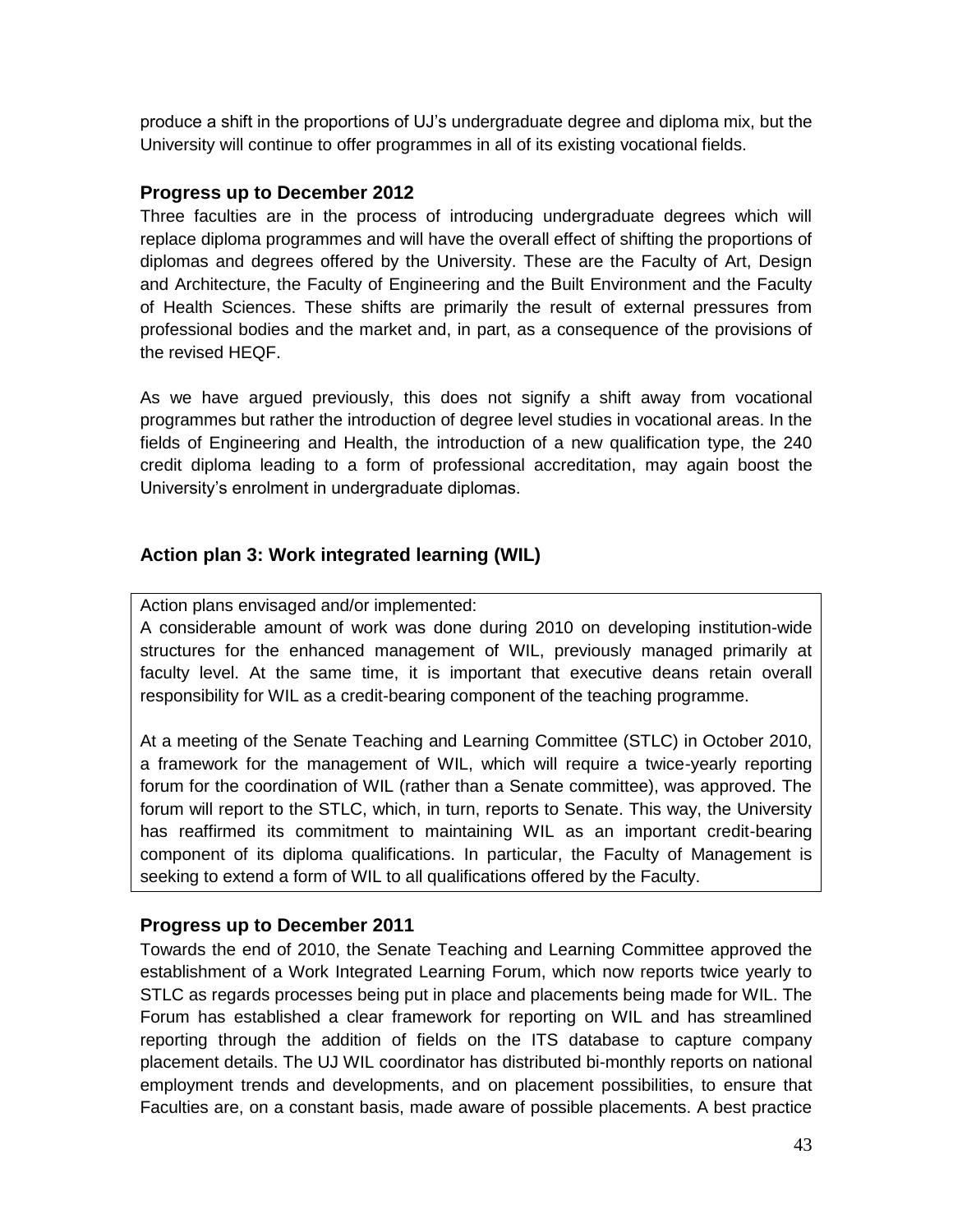document, *Guidelines for Good Practice for WIL at UJ*, will be finalised early in 2012. Concerted efforts are being made to interact with companies to facilitate WIL placements, although it remains a challenge to find adequate numbers of placements. To address this, during 2011 UJ proposed the establishment of an *Engineering Development and Innovation Programme*, which will address these shortcomings in the current system of WIL by establishing a training and innovation infrastructure to offer WIL in-house as a structured, credit-bearing programme. A training workshop facility will provide in-house, hands-on workshop training to both engineering students and to students in other WIL programmes offered at UJ. Funding for this project has been secured.

### **Progress up to December 2012**

The Work Integrated Learning Forum has continued to meet quarterly and has twice reported to the STLC. The additional fields on the ITS database have proved of great benefit, in that placement details can now easily be generated. The best practice document, *Guidelines for Good Practice for WIL at UJ*, was finalized and approved at the October STLC meeting; and Forum meetings are now focusing on its implementation.

With the downturn in the economy it continues to be difficult to place all students for WIL. UJ continues to be represented at national meetings, e.g. the SASCE regional forum; and several UJ staff members made presentations at the international WACE conference in Turkey. The UJ WIL Coordinator has continued to bring placement opportunities to the attention of staff in the Faculties. In November 2012 a representative WIL Showcase was held, which was attended by both Mr Zukile Mvalo (Chief Director: WIL, Partnerships and Innovation, in the Department of Higher Education and Training) and Mr Mamoru Iida, HR Adviser to the Employability Improvement Project, developed by the Japan International Cooperation Agency, both of whom expressed their appreciation and acknowledgement of the excellent work being done at UJ relating to WIL.

The various concerns about the implementation of WIL (e.g. non-credit bearing WIL modules, assessment, monitoring of students, evaluation of WIL sites of learning, etc.) raised in the programme reviews conducted in 2012 are being addressed in the WIL Forum and by the respective Faculties. This aspect of curriculum implementation will receive dedicated support.

### **Action plan 4: Contact time**

#### Action plans in the *UJ Improvement Plan*:

Attention is being paid to **contact teaching time**. Principle 6 of the UJ Teaching and Learning Strategy states: *In principle, formal contact (i.e. lecturing and tutoring, but excluding "practicals") should, in the case of undergraduate modules, preferably not be less than 150 minutes per week, and should also preferably not exceed 250 min per*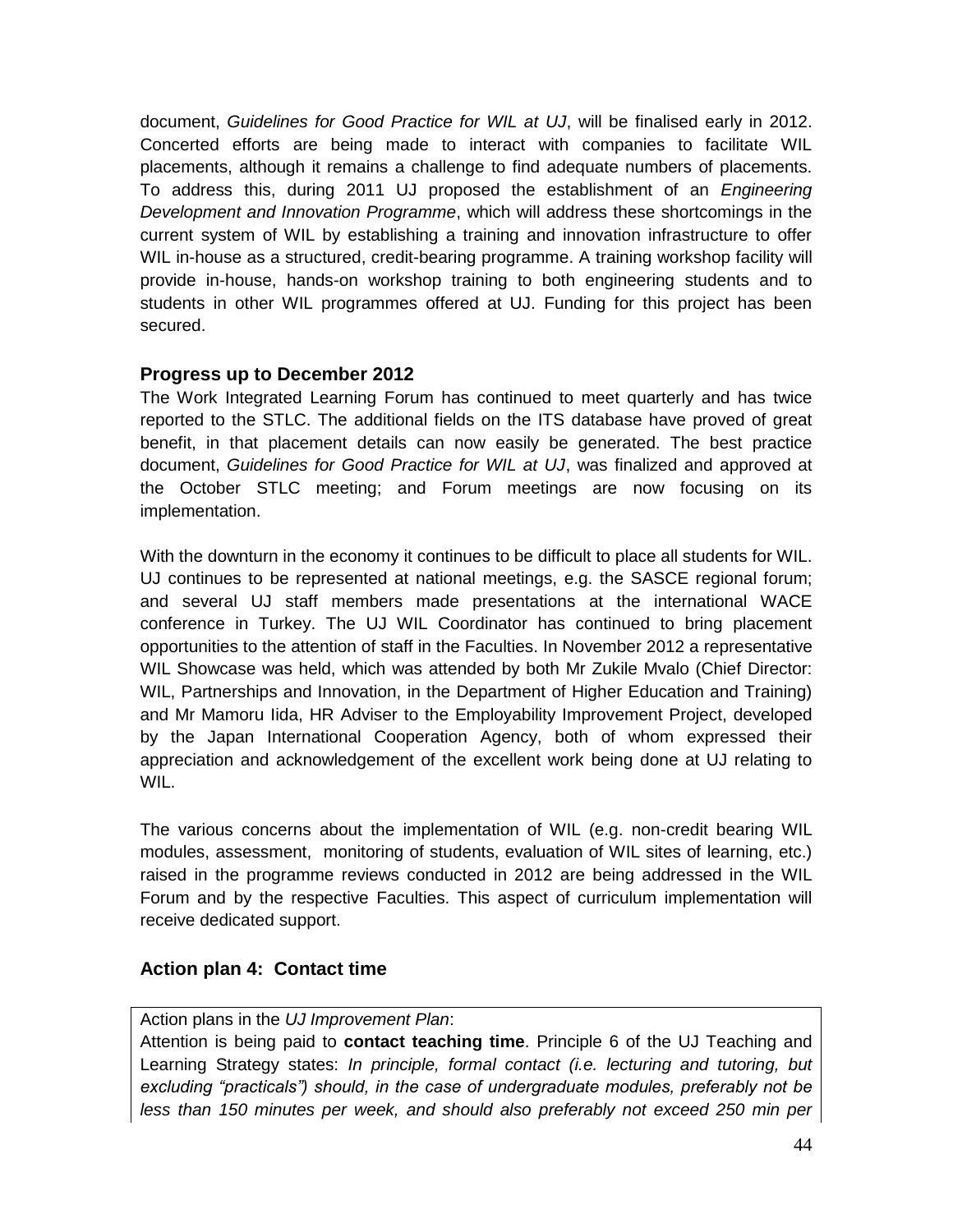*week, unless approved by Senate.* The Strategy requires gradual implementation of the policy on increased contact time, with an initial focus on first-year modules with unsatisfactory performance. Venue constraints are being experienced on the APK campus. In 2009, the University spent R10m on the construction of additional tutorial venues on this campus, which have been very well used. Currently, an MEC task team is considering the construction of additional tutorial venues or refurbishment of existing space for tutorial purposes.

Standardising the **timetable** across campuses and increasing the number of contact hours in a clash-free timetable proved to be quite a challenge. In 2005, the University established a Timetable Committee (i.e. faculty representatives and staff from Academic Administration) under the leadership of the Registrar. The Committee reports to Senex, but regular reports are also submitted to MECA and the STLC.

The UJ uses the well-known *O!Class* software of ITS Abacus, but due to the extreme complexity of the academic qualification structure (especially on APK campus), the software has since been rendered useless. This complexity relates to the dissimilar structure of the qualifications on offer by each faculty, the choice offered to students to select from a large number of electives, the presence of service modules, which links the complexity of one faculty to another, and the large number of lectures and tutorial sessions offered per module per week. (In 2011, the University offered  $\pm$  6 500 active modules.) Large classes (e.g. 4 800 students in Business Management) are divided into smaller groups – each one requiring the same number of contact sessions (e.g. lectures, tutorial sessions, etc.). Limited human resources imply that the same lecturer has to repeat the lecture 4-6 times – putting the timetable under increased stress. Some modules require two sets of contact sessions, one for Afrikaans and one for English. Legacy timetabling on the former TWR and RAU campuses also contributed to the challenge.

The purpose is to standardise the timetable across campuses. The challenge on the APK campus is to implement a timetable that offers at least three contact lectures of 50 minutes each, per module, to align contact time with the requirements of the UJ Teaching and Learning Strategy. The following has been achieved:

- On SWC, a zero-based timetable was implemented successfully.
- On APB, a zero-based timetable was introduced. After experiencing some problems a zero-based timetable was reverted to a second time, and this proved to be successful.
- DFC introduced simulation laboratories in Engineering in 2012. Lecturing timetabling has been stable and a significantly revised timetable is planned for 2014 to accommodate the transfer of Health Sciences from APK to DFC.
- APK proved to be a significant challenge. The action plan below refers to the steps taken to address the matter on this specific campus.

The action plan for APK consisted of the following two phases: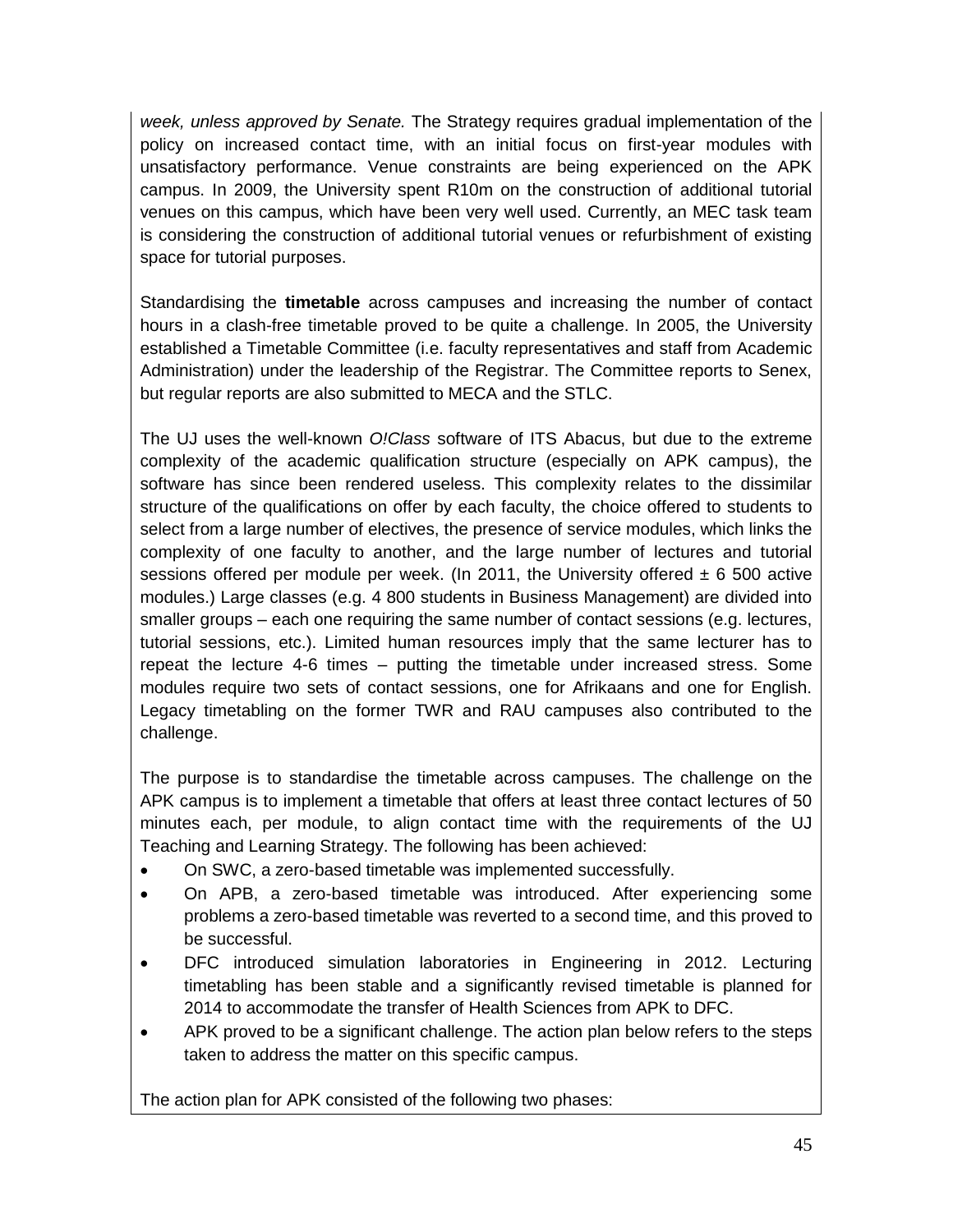Phase 1: 2011

- (i) During the second semester of 2011, the identified high-risk modules would have three contact lectures on the timetable. This involves ±50 modules with poor student success.
- (ii) Lectures would be offered during lunch time.
- (iii) Lectures would commence at 7:30.
- (iv) A culture period would be included on Fridays (all campuses).
- (v) Ad hoc non-subsidised programmes would be moved to Saturdays or transferred to APB.

Phase 2: 2012

- (i) The number of electives in selected programmes (i.e. BA Humanities) would be decreased in accordance with historical popular choices and combinations. This would be done by identifying the popular modules (i.e. the 20% electives in a programme, taken by 80% of the students).
- (ii) Modules with exceptionally small numbers of students (e.g. less than five students) would be identified. This would inform decisions regarding the number of electives that should be excluded, or the development of alternative strategies to accommodate such students outside the official campus timetable.
- (iii) Timetabling workshops have been conducted to facilitate the processes and discuss the implications for faculties.
- (iv) A zero-based timetable would be developed in 2013 for implementation on APK in 2014.

# **Progress up to December 2011**

### **a) Lecturing timetable**

After the merger, each campus retained the lecturing and examination timetables in accordance with the former institutional practice. The University has a Timetable Committee (chaired by the Registrar) that reports to SENEX. Where applicable, recommendations are referred to the Senate Teaching and Learning Committee for consultation purposes and to Senate for approval. The University Timetable Committee (UTC) consists of central academic administration staff (Director: Academic Administration, Manager: Timetables and campus-based assistants), one academic representative for each faculty, all nine heads of faculty administration, four academic campus representatives (excluding APK), one academic IT expert nominated by the UTC (currently Prof Elize Ehlers, Faculty of Science), the Executive Director: Operations (or representative) and two UJ-SRC members. It is therefore quite a big committee. The UTC meets quarterly and has special meetings when necessary. A Timetable Policy was approved by Senate in 2006 and revised in 2010.

The dual language tuition system existed on APK with two lecturing periods of 55 minutes per module per week in Afrikaans and duplicated in English. There were,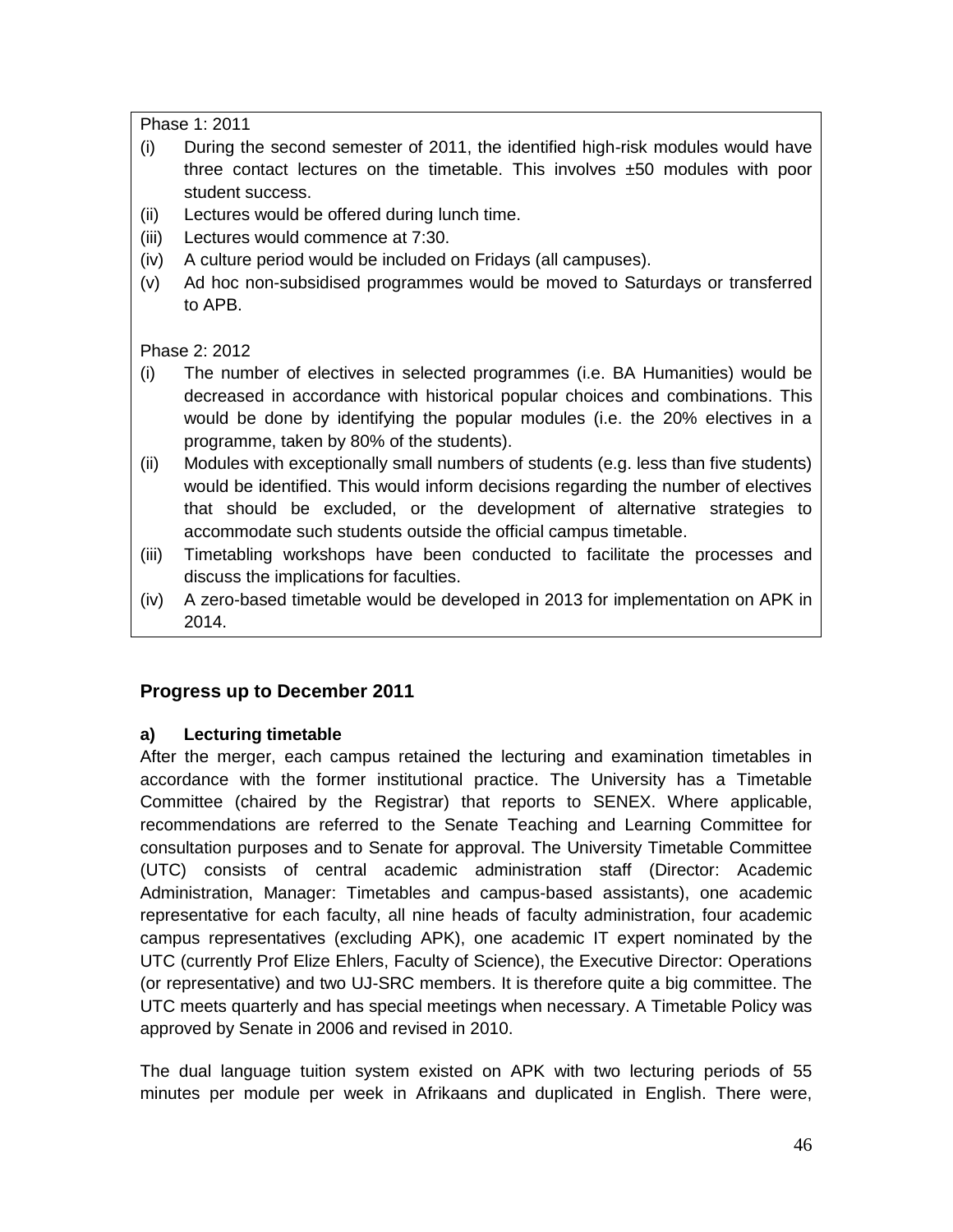however, many Science and other numerical-based modules that were allocated at least four lecturing periods per module per week. In the case of Science, many modules were allocated up to four additional "practical" periods per module per week. The offering of modules/programmes in Afrikaans decreased significantly over the past three to five years, resulting in Senate and Council approving those programmes that are offered in Afrikaans in 2008. The lectures on APK commence at 07:30 and run to 21:55. The last four periods (from 18:00-21:55) are primarily allocated to those modules that are offered on a part-time basis. It must also be noted that in the case of FEFS and Management, many undergraduate programmes are offered full-time and part-time.

#### **b. Interventions**

- (i) A standardised lecturing timetable was approved by Senate in 2008 to be finally implemented on all four campuses in 2010. This standardised timetable makes provision for an assessment timeslot on Mondays from 07:00 - 10:00 to mitigate the principle of "releasing students" from the official lecturing periods (in the case where modules are repeated per week) or to ensure that official lecturing periods are not used for the writing of the quarterly tests. Regrettably, the utilisation of this test time slot is not fully utilised by all faculties. "Open" space during the assessment timeslot is allocated for additional tutoring when applicable. The standardised timetable was implemented on the APB Campus and SWC in 2009 and on DFC in 2010.
- (ii) The standardised timetable has not yet been implemented on the APK Campus due to inadequate lecturing venue space and due to the number of elective modules in some programmes, resulting in a complexity that requires additional lecturing space.
- (iii) The HEQC Audit Report reflected the risk of not allocating at least three lecturing periods per module per week on the APK Campus. This resulted in a decision being taken that all modules (subsidised programmes) must be allocated at least three lecturing periods per module per week on APK commencing in the second semester, 2011. This resulted in the non-subsidised programmes currently offered on the APK Campus being transferred to venues on the APB Campus to make space in the "ad hoc venues" to be utilised for this purpose.
- (iv) The Timetable Committee recommended that a new timetable be developed for piloting at the APK Campus in 2012 consisting of three 45-minute timeslots (of which two are combined as a double period). This would still comply with the UJ Teaching and Learning Strategy with regard to minimum lecturing time per module per week. Senate approved this for APK and SWC for piloting in 2012. This should improve lecturing space utilisation, as many academics have informed the Timetable Committee that they don't fully utilise the double periods (2 x 55min).

### **c. Examination timetable**

(i) The examination timetable consists of two sessions per day, from Monday to Friday during the examination period as approved by Senate (as part of the academic calendar) and as reflected in the UJ Year Programme. In 2008 Senate approved the principle of an examination timetable for a three-year cycle (to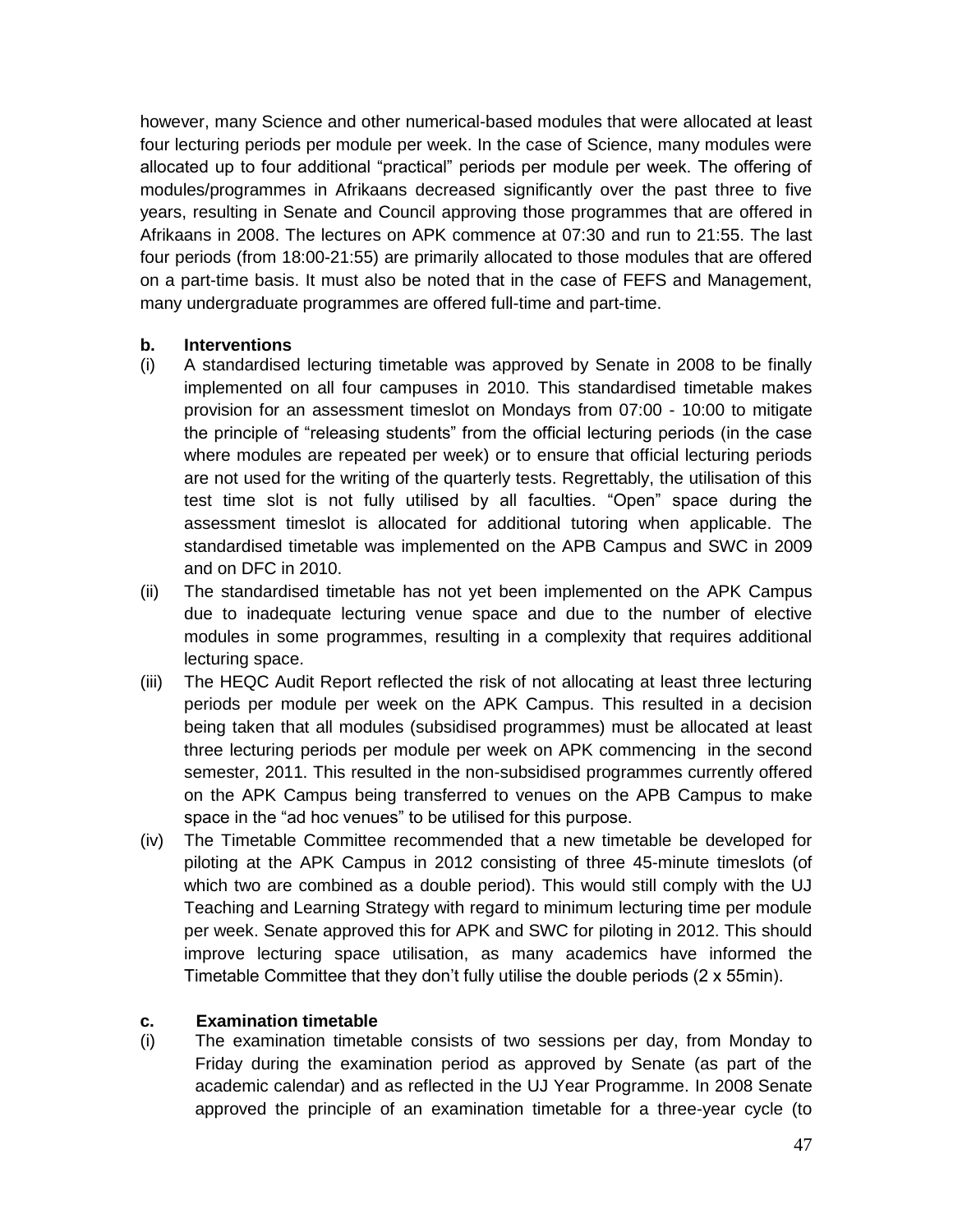mitigate the very labour-intensive process of continuously complying with faculty requests to amend their examination timetables).

- (ii) A study period is allocated to students prior to the examinations in June and November. However, the number of religious holidays impacting on the lecturing and examination period (especially during the first semester) has resulted in this study period not being one full week in June.
- (iii) The Timetable Committee recommends that the examination timetable be amended to three timeslots per day, including Saturdays (subject to ensuring that one full week of study break is allocated prior to commencement of the exams). This has been supported by Senate in principle and will serve at the next SENEX meeting for final approval.

# **Progress up to December 2012**

Increasing contact time, especially on APK remains a challenge. The D Laboratory building at the APK Campus was converted into lecturing venues in 2012, adding approximately 1000 seats. Council approved the building of new lecturing venues in 2013/14 at APK. Two 750 seat lecture venues will be constructed i.e. in total 1500 additional seats.

A significant increase in tutoring (i.e. increased contact time), especially for undergraduate first years, has been introduced. Through a timetable review process, a third lecture period has been allocated to many modules on APK, though not yet to all. This remains work in progress, and is being taken forward through the development of a new timetable during the coming year.

There is adequate lecturing contact time on the other campuses.

# **4.2 RECOMMENDATION 3**

# **Action plan 1: Integration of foreign African students**

### Action plans:

Towards the end of 2007, the UJ embarked on integration and diversity interventions that were aimed at addressing the racism issues experienced in some of the UJ residences. After an intervention of almost three years, it is believed that the issues of racism in the residences have been erased, as not a single incident was reported to management or the local media.

Black, white and international students co-exist peacefully and are fully integrated in the residences. According to the Guiding Principles for the Admission and Placement of Students in the UJ Residences, the institution strives to reserve 20% of the beds in the residences for international students, although the latter constitute only  $4 - 6\%$  of the total number of UJ students.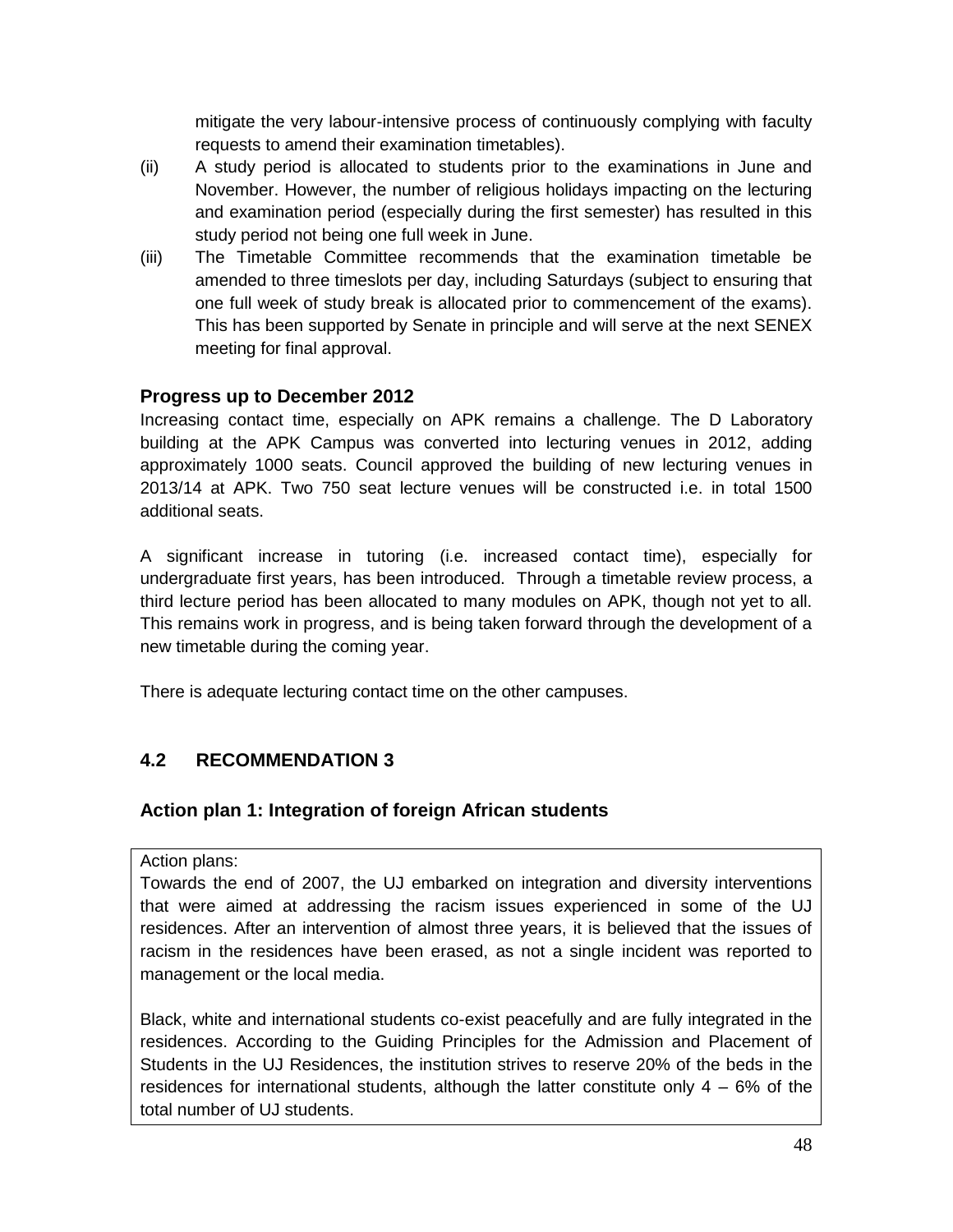International students can be elected to a campus SRC, and the UJSRC deputy president has the responsibility for international students in his/her portfolio. When the SRC constitution is reviewed for 2012, it is intended that international student support will be included in the portfolio of every campus SRC Transformation Officer.

As indicated above, the workshops/interventions were successful and have laid a sound foundation for further interventions in the themes that follow below. However, xenophobia can flare up at any time, despite best efforts. Gender-based violence was identified as a new challenge that is not only facing society, but also higher education institutions. In order to address this problem, the UJ will embark on specific interventions from 2011, to support student leadership and residences that have become fully integrated, as indicated earlier.

Upon completion of the workshops/interventions, a composite report will be prepared for the MEC, covering key issues discussed and conclusions reached.

### **Progress up to December 2011**

The following have been achieved:

#### **(a) International Student Integration**

The office of Internationalisation has been expanded and centrally constituted. It is now located within easy reach of the student community on the Auckland Park Campus. The location is well sign-posted, and a communal area provided for students to be able to relax and interact with other students and the staff of the office of Internationalisation. The seven-member staff team take care of international student advising on academic admission and compliance; welfare issues, including the smoother provision of accommodation, link to Insurance providers, and intervention as necessary with the different U J offices that service students. One major area of focus for the Office of Internationalisation is to integrate international students with the UJ local student community. This is done by conducting activities in the following areas:

*(i) Social interaction*

The Office of Internationalisation has become a family for international students. It offers them an open door. During the International Welcome Function in February 2012, the students took part in an amazing race, during which points in and around the campus were identified. The game is intended to familiarise new international students with the campus while ensuring they have fun, and to make them feel welcome. Prizes were handed to the winners during the official opening, where the VC reiterated the importance of international students to the University.

During orientation the students were addressed by PsyCaD, Campus Health and Protection Services. The Office of Internationalisation works closely with all three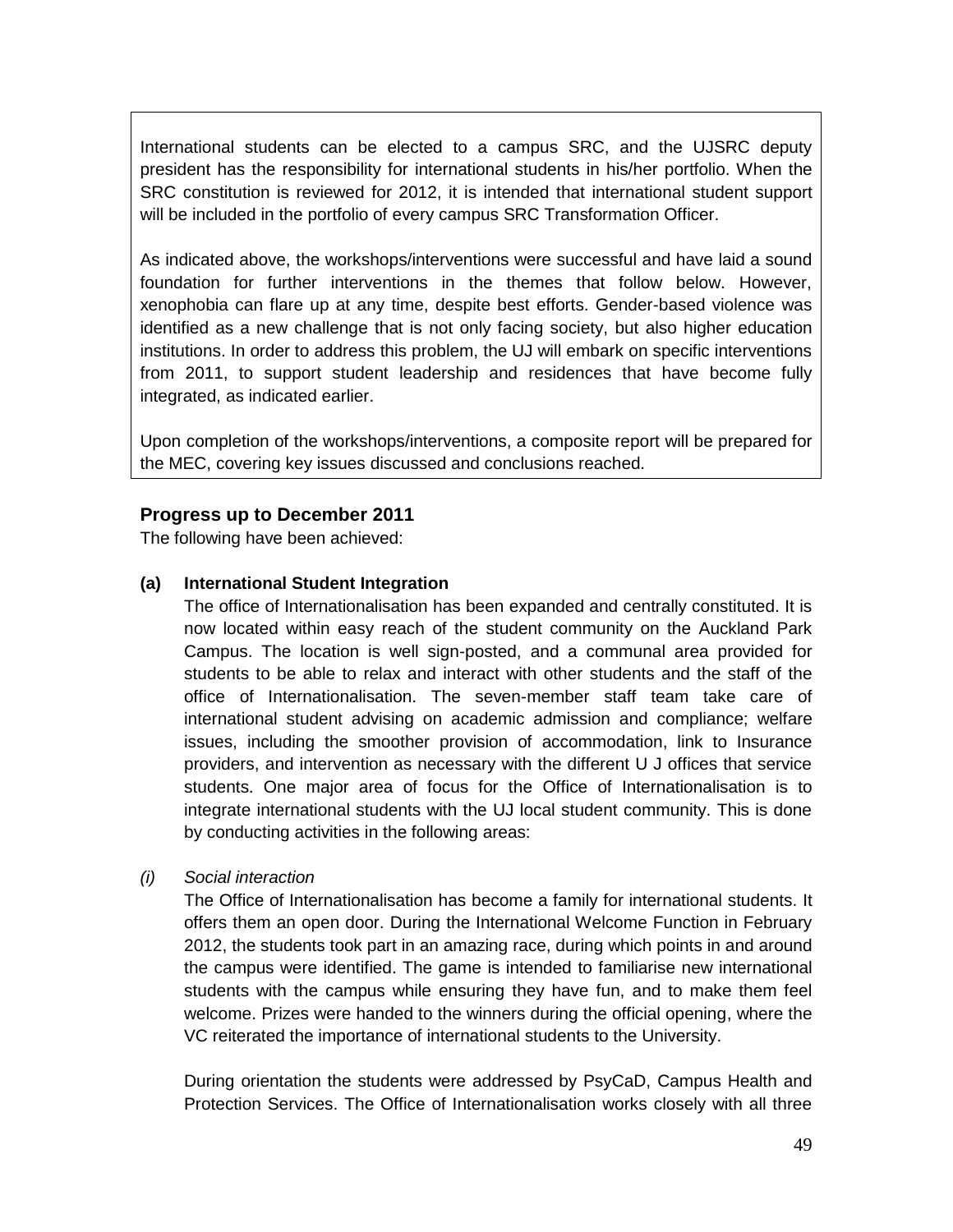units, and Protection Services informs the office of any incidents relating to International students. This ensures that the office is able to respond to students' needs timeously.

Special tours of Soweto are arranged for all exchange students during the third week after arriving at UJ, as is a special session with PsyCaD, Campus Health and Protection Services.

Informal visits are arranged to Victoria Falls by the student assistants, who are responsible for all arrangements.

*(ii) International festival*

This annual event, organised by the Office of Internationalisation in conjunction with student groups and other UJ stakeholders, is an opportunity for our international students to showcase their national cultures as well as learn about South African culture. Through music, performances, food and national costume, students from different countries and local South African students present their culture at individual stalls and exhibits and participate in an organised programme of song and dance and displays of costume and art. The 2011 event, held in October, enjoyed a great deal of support from local students.

#### *(iii) On-going student support*

The University of Johannesburg International Students Society (UJISS): - is a governing body elected by international students to address issues of particular importance to international students

- advises the Office of Internationalisation on student issues

- meets with the Office of Internationalisation staff every other month

- enjoys support from the Office of Internationalisation with respect to student-led activities such as diversity workshops; and social functions (excursions, social evenings). For 2012, the following have been planned:

- *a)* International festival after-party
	- Quiz
	- Soccer tournament
	- **Debates**
- *b)* Integration Project
	- Camp (for purposes of social bonding and cultural development purposes. The camp will be for international and local students)
	- Diversity workshop
- *c)* Soweto tour to give students some history of the formation of the new South Africa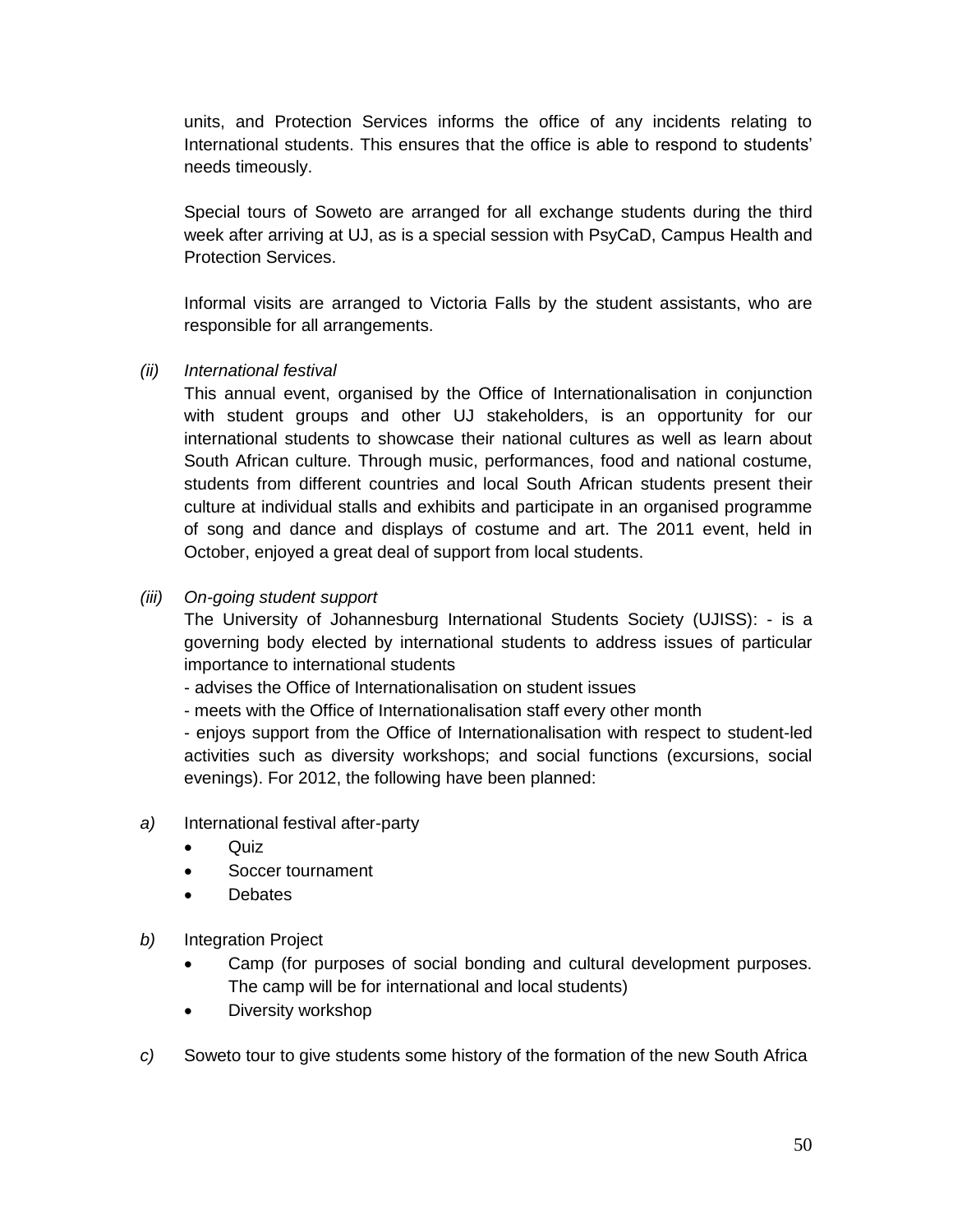*d)* Community outreach project: The office has also facilitated meetings between UJSRC and UJISS for better understanding between international and local students

## (iv) *Buddy system*

The buddy system is an initiative of the Office of Internationalisation aimed at easing new international students into the life and culture at UJ. The programme was implemented across all four campuses in 2011. A buddy is a senior student that takes a group of international students (freshmen) under his/her wing to help them adapt to the UJ environment and also to South Africa in general. The duty of a buddy stretches further than just the student: the freshmen are also introduced to the culture of UJ as well as the South African culture through social events and excursions. Buddies are selected from South African and international students, undergo training through PsyCad, and receive guidance from the Office of Internationalisation. The system allows for students to get to know one another across country/cultural/racial boundaries, and is a key ingredient of the process of student integration.

### (v) *Communication*

The following modes of communication have been set up:

Newsletter, Facebook, newspaper column, cell phone messages and liaison with embassies.

# **(b) Xenophobia**

By definition, universities are open institutions which should uphold universal values and should be centres of freedom of expression. It is the absence of tolerance and cultural myopia that often fuels xenophobia.

Workshops which are challenging, engaging and participatory are being conducted. Students are divided into small groups for effective engagement after the preliminary presentation. Each group is expected to report back its findings regarding each topic engaged:

- What is xenophobia?
- What are key factors that contribute to its spread?
- Is xenophobia consistent with "University" life?
- How does xenophobia manifest itself?
- What are the determinants of xenophobia among South African students?
- Culture, race, class, ethnicity and xenophobia. How do these cohere?

A composite report would be prepared covering key issues discussed and conclusions reached.

# **Progress up to December 2012**

Services were enhanced to better support international students and their leadership. One of the new additions to international student leadership support has been the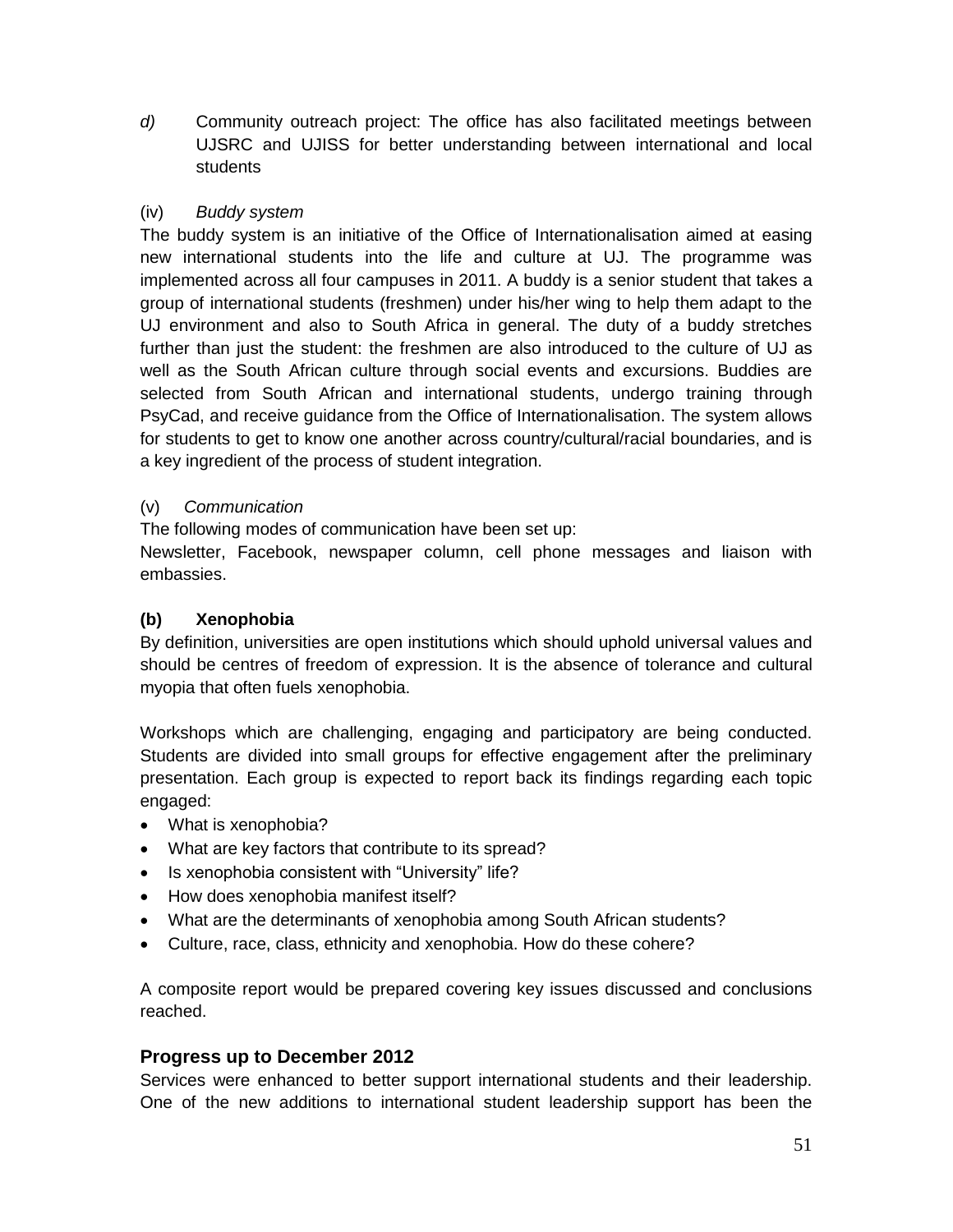introduction of a two day strategic and operational planning workshop for UJISS in order to enhance their work so they can better serve students. As a result, UJISS is shifting its focus from an event organization to a more representative and advocacy organization representing students.

A two day orientation programme was developed for both the study abroad students and full time students. The programme ran twice a year for study abroad students as there are two intakes a year.

The period towards the end of 2012 was used to implement other activities, consolidate and plan for 2013, namely:

The International Festival took place as planned with the theme "World Flavour @ UJ" with maximum participation. An academic element was given to the 2012 festival by linking it with the International Leadership Platform public lecture that preceded it. The lecture was delivered by Prof. Adebayo Olukoshi, Director of the Institute for Development and Economic Planning.

A new team of Student Buddies was recruited and will be trained in 2013. The Buddy Programme provides students with peers who assist new students not only with integration into the University community but also to navigate the city even beyond orientation.

### **Action plan 2: Racist, sexist and conservative attitudes among staff**

In the *UJ Improvement Plan*, this concern was addressed as part of Action Plan 4 on the Cultural Integration Project (in Section 2.1.2.6). The five phases were discussed, beginning with the Cultural Integration Survey in 2008 and follow-up activities such as workshops on change management up to the establishment of the Transformation Office.

### **Progress up to December 2011**

The following progress can be reported:

The cultural integration survey that was conducted in 2010 yielded a sense that racism and sexism had diminished in the institution. It was, however, clear that pockets of such attitudes still existed in the institution and needed to be addressed. Where such attitudes are identified, interventions – coordinated by the Transformation Office – are arranged. These interventions range from facilitated discussion groups to individual and team coaching conducted by external consultants. The Transformation Office also arranges open conversations throughout the year, to serve as a platform for the discussion of diversity issues.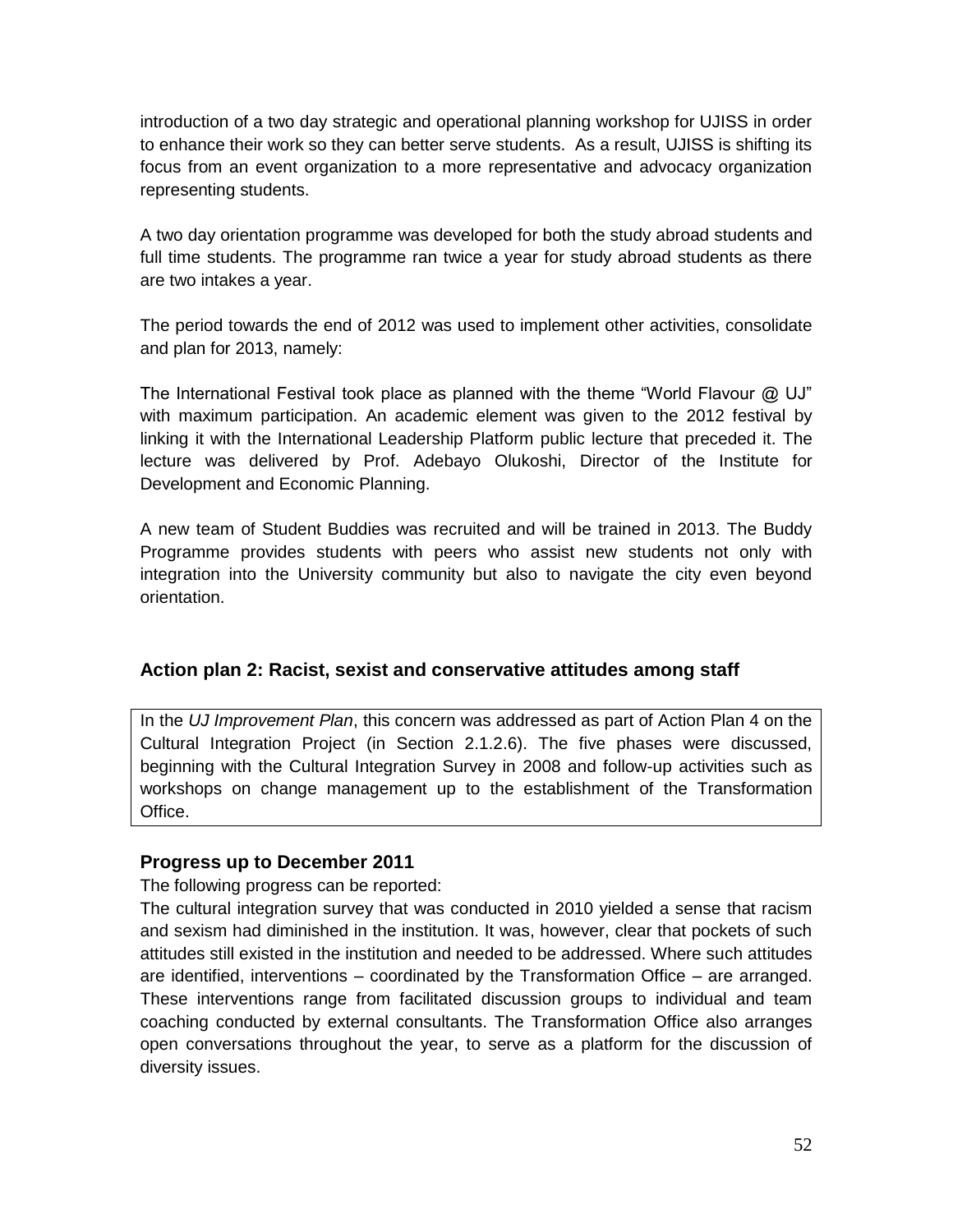The Employment Equity Forum, as required by the Employment Equity Act, has been established. This Forum, comprising representative groupings, in assisting the institution to formulate equity targets, also creates opportunities to address such attitudes in the institution.

### **Progress up to December 2012**

The Culture Survey that was conducted during September 2012, once again showed progress in regard to racist and sexist behaviour in the institution. In terms of the score for the theme "Fairness and Equity", it had improved significantly from 2008 (45%) and 2010 (48%) to 61% in 2012. Improvement was also evident in the scores for the theme "Valuing and accommodating Diversity". It improved from 49% in 2008 to 67% in 2012.

This improvement was also evident in the overall culture index that showed improvement from 52% in 2008, 57% in 2010 to 69% in 2012.

The Transformation Unit addresses sexist, racist and conservative attitudes through various formal activities. Where problems were identified, interventions took place through coaching and training.

# **4.2 RECOMMENDATION 16**

# **Action plan 1: Assessment policy and rules**

The following actions were planned:

- (i) The Deans are responsible for the implementation of the assessment policy in their faculties.
- (ii) Rules regarding assessment will be incorporated into some faculty handbooks, where these have not already been included.
- (iii) During the second semester of 2009, a process was introduced whereby students have the option to enter only their student number and/or identity number on assessment scripts, should they prefer blind marking. However, many students still prefer to enter their name. The effectiveness and impact of the system will be monitored.

# **Progress up to December 2011**

The concerns raised by the Audit Panel had been addressed: assessment rules have now been incorporated into all faculty handbooks, and procedures for the blind marking of scripts are in place; students are now no longer required to enter their names on the exam scripts, but may simply use their student number.

### **Progress up to December 2012**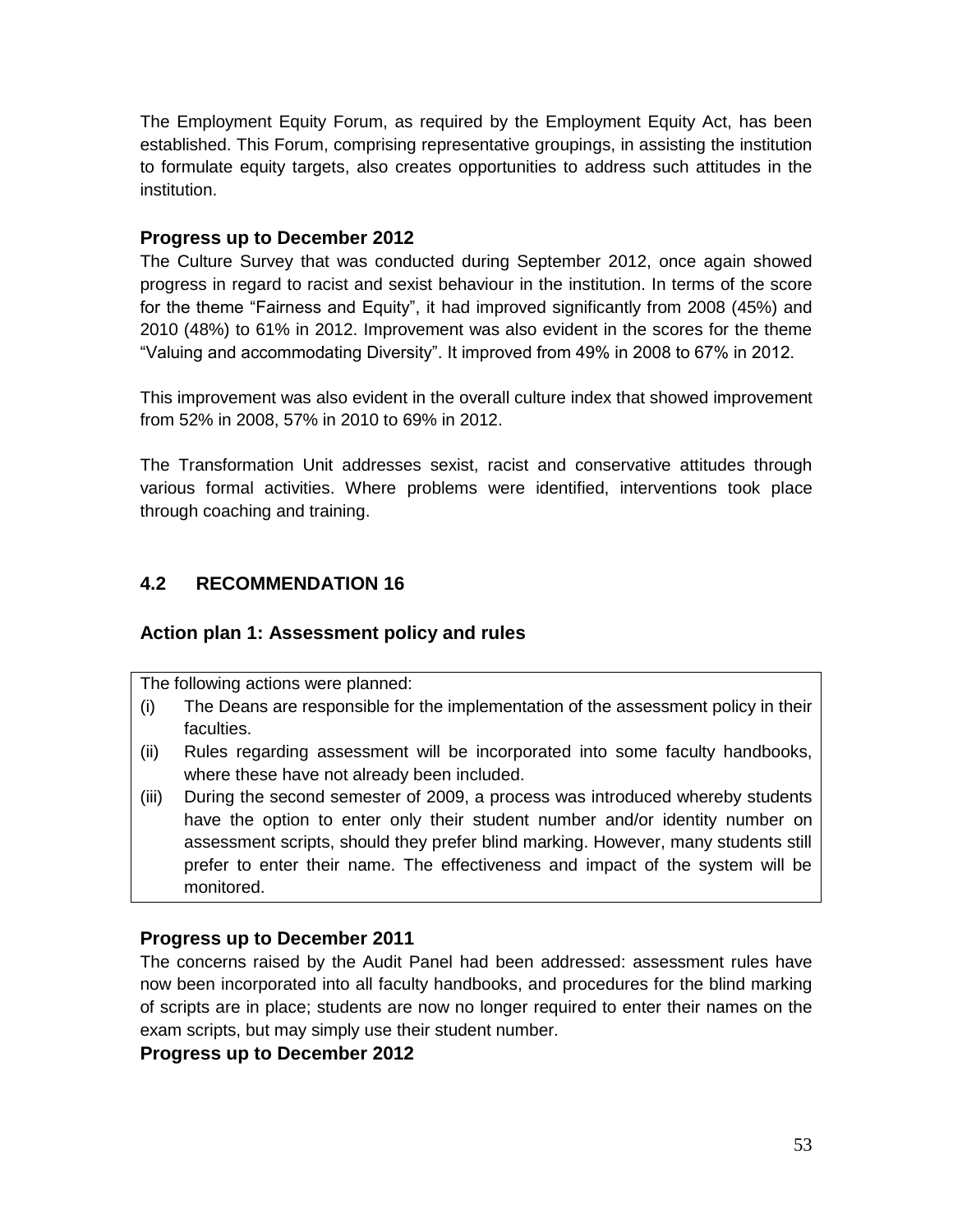The concerns raised by the Audit Panel have been addressed: assessment rules have now been incorporated into all Faculty handbooks, and procedures for the blind marking of scripts are in place.

Assessment has been identified as one area requiring constant attention, and staff development activities include work on assessment. For instance, an FYE presentation early in 2012 focussed on assessment.

## **Action plan 2: External moderation**

(ii) Action plansReports of external examiners and their recommendations are provided to Faculty Assessment Committees in all faculties, where student performance is carefully monitored. Given the size of the UJ faculties, it is felt that a centralised process will not be ideal, nor will it be likely to be effective. At MECA, in March 2011, the Executive Deans indicated that they were decidedly NOT in favour of a centralised process, as this would simply result in a proliferation of reporting. The quality review processes that were put in place will address issues such as possible inadequate levels of assessment. In addition, comments from external assessors raising any such issues must be dealt with by the relevant faculty committee, e.g. the Faculty Assessment Committee.

### **Progress up to December 2011**

Further attention has been paid to external moderation, which is already particularly stringent at postgraduate level and is monitored by the Senate Higher Degrees Committee. In most cases at least one external examiner is appointed, and checks are in place to mitigate repetitive use. CVs are reviewed to ensure that the external examiner is adequately qualified for the level under examination.

There has recently been renewed discussion around external moderation at undergraduate level, where it is felt that in some cases a tick-box approach may still be applied, and the matter has been placed on the agenda of the coming Senate Teaching and Learning Committee meeting. Attention will be paid, in particular, to ways of confirming proper rotation of external moderators in all faculties, and to the possible introduction of external moderation of all modules (as opposed to simply final-year modules) in a particular subject on a three-year cycle, in order to ensure proper articulation from one year of study to the next. (In some disciplines this arrangement is already in place.)

#### **Progress up to December 2012**

Attention has continued to be paid to issues relating to external moderation at undergraduate level. It was previously agreed that a fully centralized process would not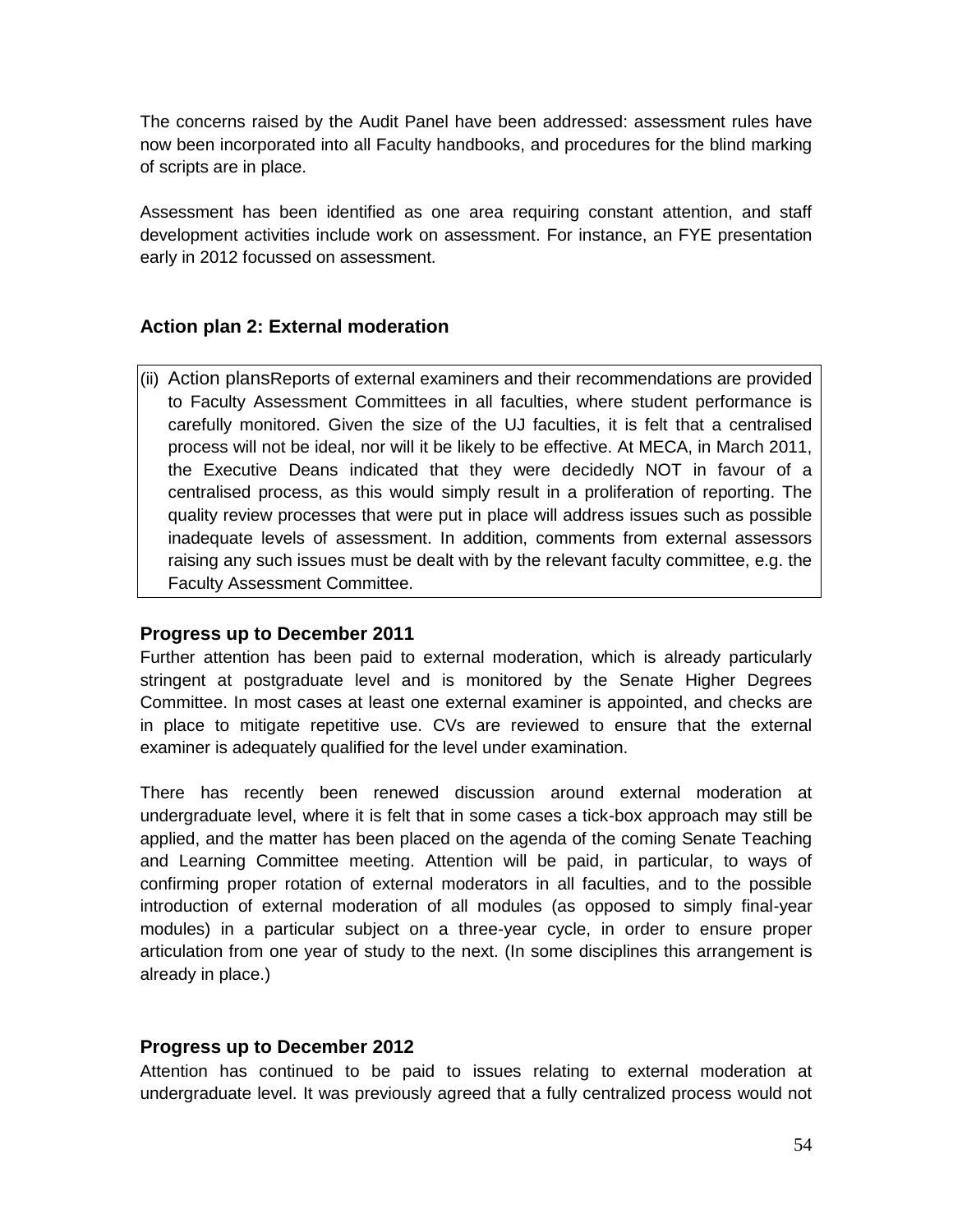be appropriate to an institution the size of the UJ, but that the process should be facultydriven and faculty-specific. The Executive Dean of the Faculty of Economic and Financial Sciences has shown leadership in this regard, and has recently presented, at MECA and the STLC, updated versions of the Faculty Assessment and Moderation Policies. These faculty policies have now been circulated to all other faculties, with the request that the changes be considered with a view to appropriate implementation in all faculties. Faculties are due to report back to the first STLC meeting in 2013.

## **Action plan 3a: Student grievances**

- **(i)** Action plans regarding student grievances and RPL: The Deans are responsible for the establishment and implementation of grievance procedures that also address assessment-related grievances in their faculties. The RPL Policy is currently being updated by a task team, and is being circulated for comment by faculties.
- **(ii)** In addition, detailed RPL processes are being developed, to ensure consistency across faculties. Once the draft documents have been finalised, they will be submitted to the UJ Senate for approval, and will then be applicable to all faculties.

## **Progress up to December 2011**

Detailed processes for student grievances relating to assessment are in place and are listed in the Academic Regulations. By 2013 they will also be included in all faculty handbooks.

### **Progress up to December 2012**

As reported last year, detailed processes for student grievances relating to assessment are in place and are listed in the Academic Regulations. By 2013 they will also be included in all faculty handbooks

### **Action plan 3b: RPL**

### **Progress up to December 2011**

In November 2011, the UJ Senate approved substantial revisions to the UJ Policy on the Recognition of Prior Learning. The policy document includes an annexure with detailed processes, which have now become applicable in all Faculties, with RPL admissions being subject to the authority of the Faculty Board. The Policy requires the institution of an RPL structure in each Faculty, as well as a UJ RPL Forum with representatives from all Faculties, to oversee the implementation of the Policy and to ensure consistency across the institution. This forum has already met regularly during 2011, and will now take on both a monitoring and oversight function, and ensure adequate training of staff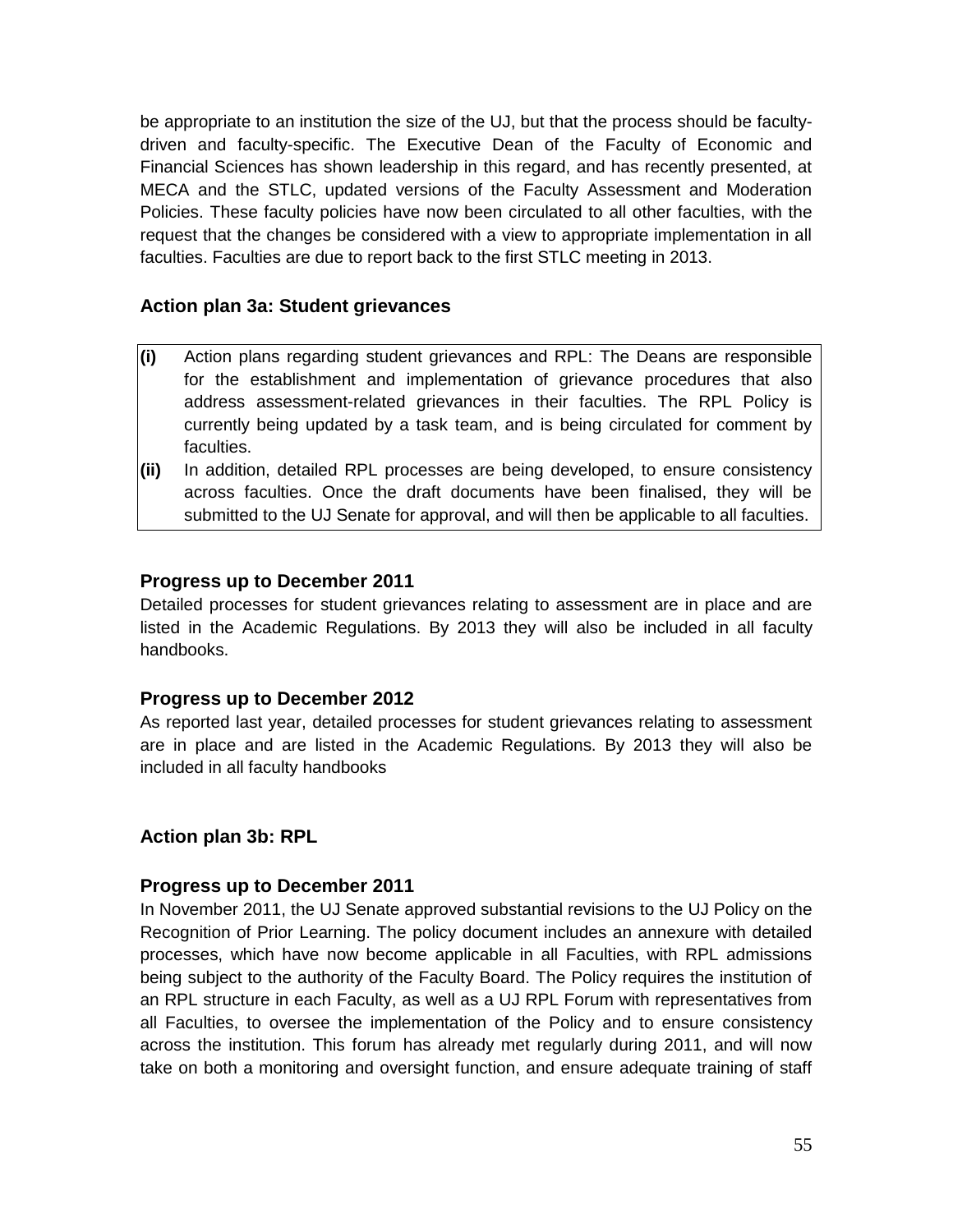involved in RPL over the next two years. It is envisaged that in this way the necessary capacity in RPL will be developed in an incremental manner.

## **Progress up to December 2012**

Following on the approval by Senate of revisions to the UJ RPL Policy, in late 2011, the RPL Forum has continued to meet; membership has been expanded to include all faculties, together with input from the respective heads of Faculty Administration, who are crucial to proper implementation of RPL.

Work has continued on an information leaflet for potential RPL applicants, and the decision has been taken that application forms will need to be faculty-specific. An information leaflet for academic staff, detailing their role in implementing RPL and the specific processes involved, is also nearing completion. Agreement has been reached on the fees to be charged for RPL applications and MEC approval for this obtained.

More recently, the UJ received a draft revised RPL policy circulated by SAQA for comments, and a substantial response was developed and submitted as requested to HESA. Our response raised concerns about the implications for universities and their staff; of the shift from the hitherto understanding of RPL as involving primarily assessment to an expanded understanding requiring both development and assessment of applications, and furthermore about the implications of allowing full qualifications to be awarded through RPL.

# **4.3 RECOMMENDATION 8**

### **Action plan: Extended programmes**

### Actions envisaged and implemented:

The performance of students in the curricula of the extended programmes is being monitored carefully. A longitudinal study of students registered for extended diplomas offered by the Faculty of Engineering and the Built Environment since 2004 was conducted and revealed good performance by students registered for the extended curricula. (This resulted in a paper presented at HELTASA 2009.) A similar study of the extended curricula in the Faculty of Management is currently being conducted.

The UJ remains committed to the extended programmes in five faculties, which since 2010 have moved away from offering alternative access to students who do not satisfy faculty entrance requirements to accommodating students at the lower end of those who do satisfy faculty entrance requirements. Monitoring of student performance revealed that such students will most likely need at least one additional year to complete their qualification, and that they were likely to be better prepared and hence more successful by being placed within an extended curriculum.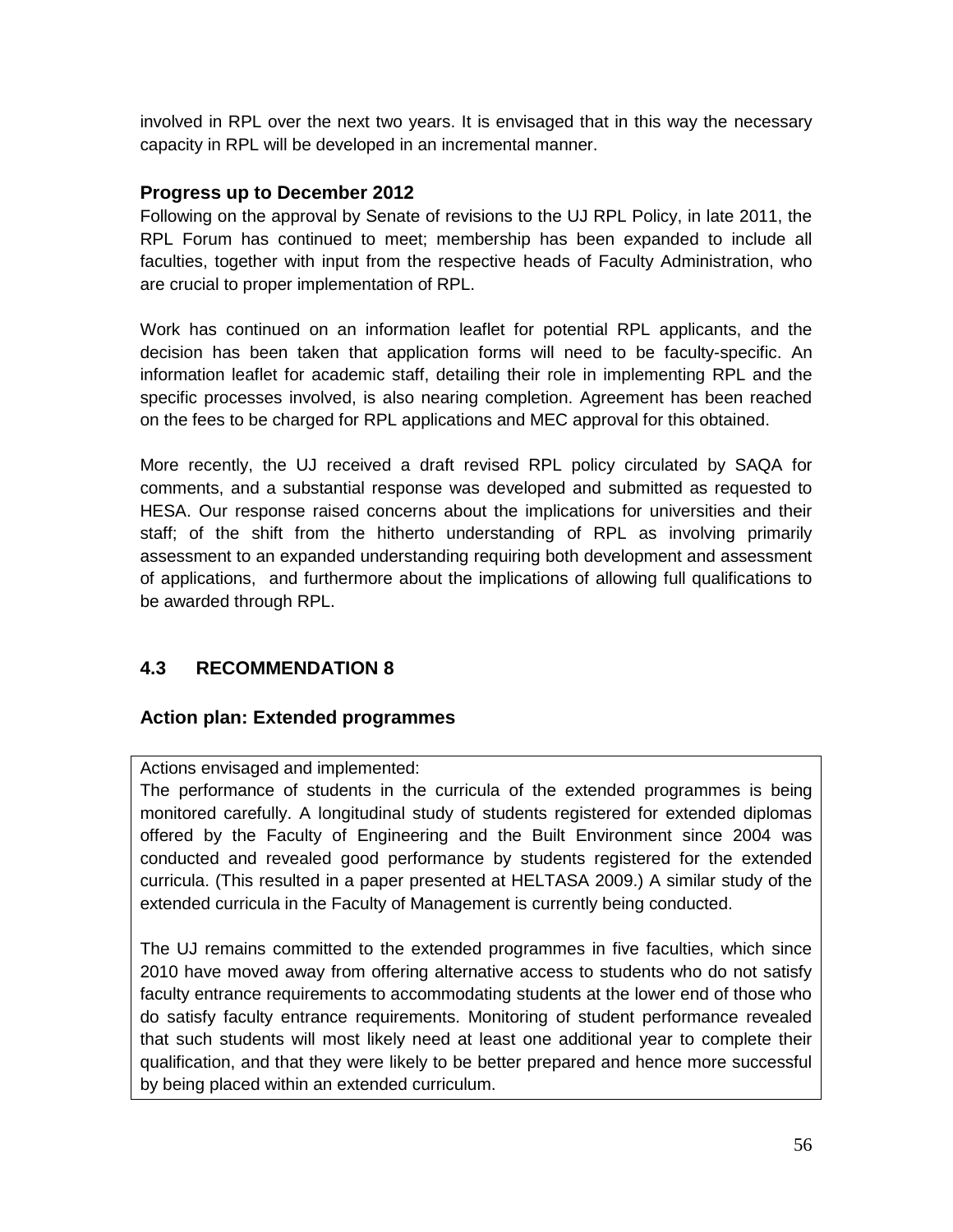## **Progress up to December 2011**

UJ has continued to offer a range of extended programmes (diplomas and degrees) in five faculties. Attention has been paid to achieving the number of enrolments stipulated by DOHET. Student performance has improved over the past two years, and an average degree credit success rate of 81.9% (2010: 80.8%) was achieved at the end of 2011. All extended modules are fully integrated into disciplines in the mainstream programmes. A longitudinal study of performance in the extended diplomas in the Faculties of Management and Humanities will very shortly be completed, and is likely to confirm that a higher percentage of students entering extended diplomas complete their qualification, than in the associated mainstream qualification. A working group has recently been established, and will review the various extended curricula and ascertain their value-add, in terms of cost, completion rates, etc. Emerging recommendations will then feed into the anticipated bid to DoHET for further earmarked funding for the delivery of extended curricula, during the course of the year.

### **Progress up to December 2012**

A re-appraisal of the numerous extended curricula offered by UJ was conducted in the first semester, by a working group with representation from all faculties which offer extended curricula. The report emerging from this re-appraisal (which served at MECA and at STLC) detailed the complex of factors at national level which currently mitigate against good performance of many students in higher education, and positioned the extended curricula as responding to these factors, in order to enable success.

In addition to reaffirming the important role of extended curricula at UJ as an institution prioritizing access, a number of recommendations were made: that entrance criteria and academic rules relating to these programmes should be revisited, and closer attention paid to getting the right students into the extended curricula, and indeed into the appropriate extended curriculum in terms of study interests and abilities. Attention will be paid to implementing these recommendations during 2013.

A longitudinal investigation into completion rates of extended diploma students in the Faculties of Management and Engineering and the Built Environment was concluded, and a report presented to the respective deans. The report demonstrated that 'extended' students have, over the past eight years, performed at least as well as(and in many cases better than) students entering corresponding mainstream qualifications.

During the second semester, a new application for earmarked funding for the extended curricula programmes was submitted to DHET; the application included three new extended diplomas in the Faculty of Engineering and the Built Environment, while the current extended B Ing programme (which has not produced good results) was terminated. (It was considered that these students should rather be guided into the several Engineering Diplomas; or even into the Extended Diplomas.) DHET has now approved all of these programmes for future delivery, with the exception of two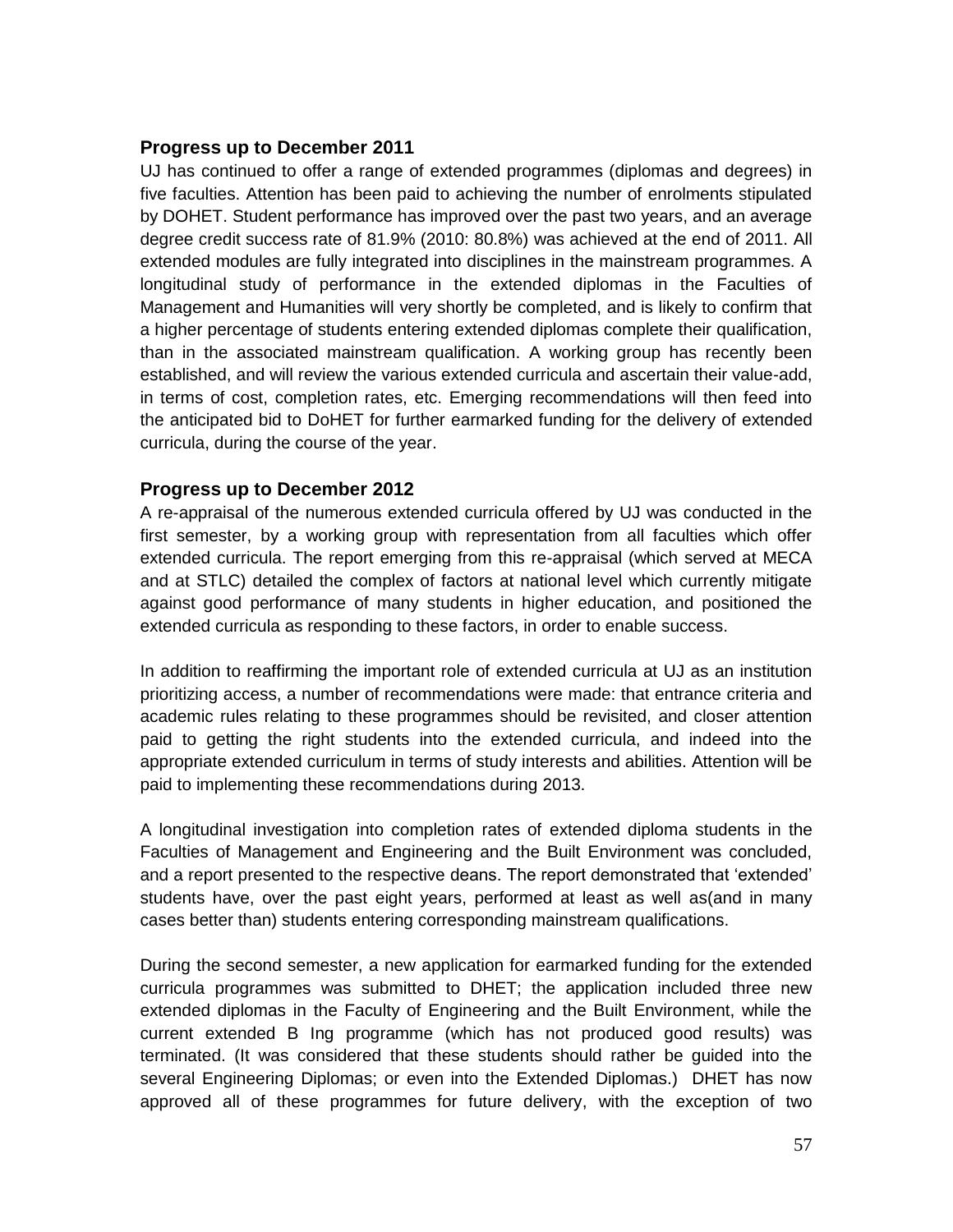programmes which have received conditional approval pending the submission of some further information.

# **4.4 RECOMMENDATION 9**

## **Action plan: Evaluation of modules and lecturers by students**

Actions envisaged and/or implemented:

The UJ Teaching and Module Evaluation Policy was approved by Senate on 30 September 2009 and amended in 2011. The Centre for Professional Academic Staff Development (CPASD) provides support in the development of the questionnaires, collecting and analysing the data and providing the staff member, the HoD and the dean with a report. All new staff must conduct an evaluation in their first year at the UJ. In particular, academic staff members who apply for promotion are required to include recent teaching evaluations in their application. In 2010, 415 teaching evaluations and 135 module evaluations were conducted. Deans have been tasked to monitor the compulsory evaluations.

Follow-up discussions with CPASD staff are available to academic staff members who receive a poor evaluation from their students.

At its last meeting in 2010, Senate also approved a framework for the introduction of peer evaluation of teaching, which is intended to complement evaluation by students, and will be introduced on a developmental basis from 2011-2013.

### **Progress up to December 2011**

The Centre for Professional Academic Staff Development manages the evaluation of modules, and of lecturers, by students. During 2011, 640 teaching evaluations and 230 module evaluations were undertaken and individual reports sent out to staff, and to faculty Deans. In addition, a substantial statistical analysis of all 2011 evaluations was undertaken, which has yielded an overview of student satisfaction as regards both teaching and modules in the various faculties, and which has allowed areas to be identified which require further attention. This report is to be discussed shortly at the Senate Teaching and Learning Committee, to ensure implementation of the findings. A policy modification now requires that all newly appointed staff have their teaching evaluated during their first year of appointment, and this was to be implemented during 2012; similarly, all staff members who have not been evaluated during 2010 and 2011 and any staff specifically identified by the deans will be evaluated. In order to complement student evaluation of teaching during 2012, peer evaluation of teaching is to be introduced in three Faculties on a pilot basis, after considerable preparatory work including the identification of UJ Principles of Good Teaching.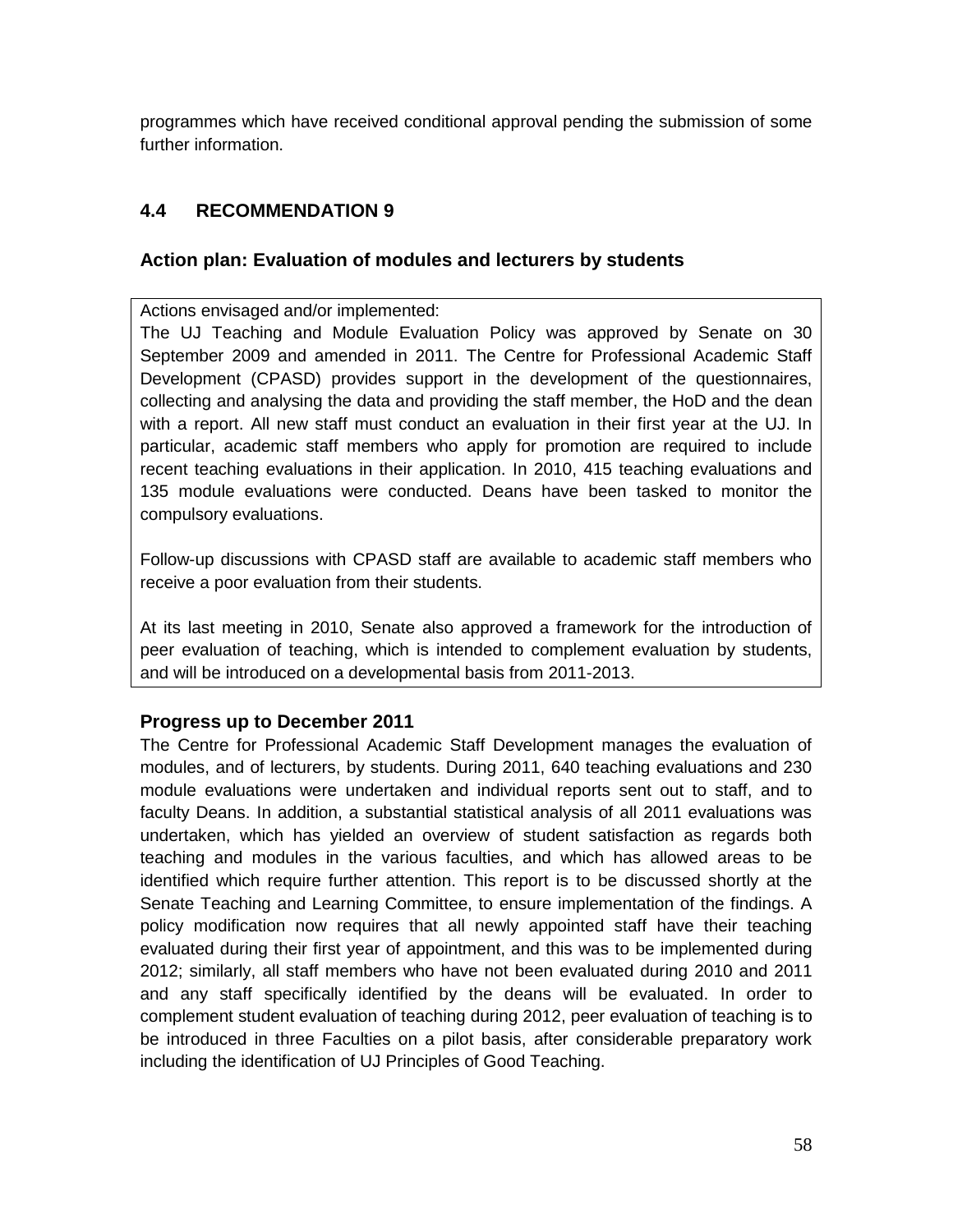#### **Progress up to December 2012**

During 2012, a total of 636 teaching and module evaluations were completed, this time with a focus on new staff and on staff whose teaching had previously not been evaluated. In terms of the evaluation instrument, relatively few members of staff appear to be performing poorly. Follow-up interviews remain voluntary; in 2012 approximately 30 staff initiated a developmental discussion, and there were also some requests for classroom observations.

In addition, a process was put in place to assist and prepare new staff who is required to be evaluated during their first year of teaching, and follow-up interviews will be extended, specifically for these staff members, to assist them in interpreting and deriving benefit from the reports.

Attention turned towards peer evaluation of teaching, with preparatory discussions being held with selected departments in three faculties. While progress was slow, this was felt to be a promising approach, and it was felt that the regular teaching and module evaluations will benefit through a closer link with peer evaluation. Such considerations will feed into the review process of the evaluation system which is scheduled for 2013.

# **4.5 RECOMMENDATION 10**

### **Action plan: Academic planning**

Actions envisaged and implemented:

Student profiling, involving the gathering of data from first-year entrants during Orientation, by means of questionnaires, has become established practice at the UJ over the past five years. The data was gathered and analysed, and formed the substance of a completed doctoral thesis.

The Incoming Student Profile (including NSC and NBT results) was made available to faculties during March each year. Further research was undertaken to assess the possible predictive validity of key indicators, regarding subsequent performance in higher education studies. The purpose of this project was to alert teaching staff to the profile of their class (e.g. the percentage of students with English as a second language; study habits; NBT performance), so that these issues could be accommodated in pedagogical approaches.

Regular monitoring, reporting and analysis of student performance data was put in place. In a discussion with executive deans in late 2010, agreement was reached on dates for finalisation of input data, namely mid-August for first-semester results, and the end of February for the previous year's results. These reports now serve at the STLC and at Senate regularly.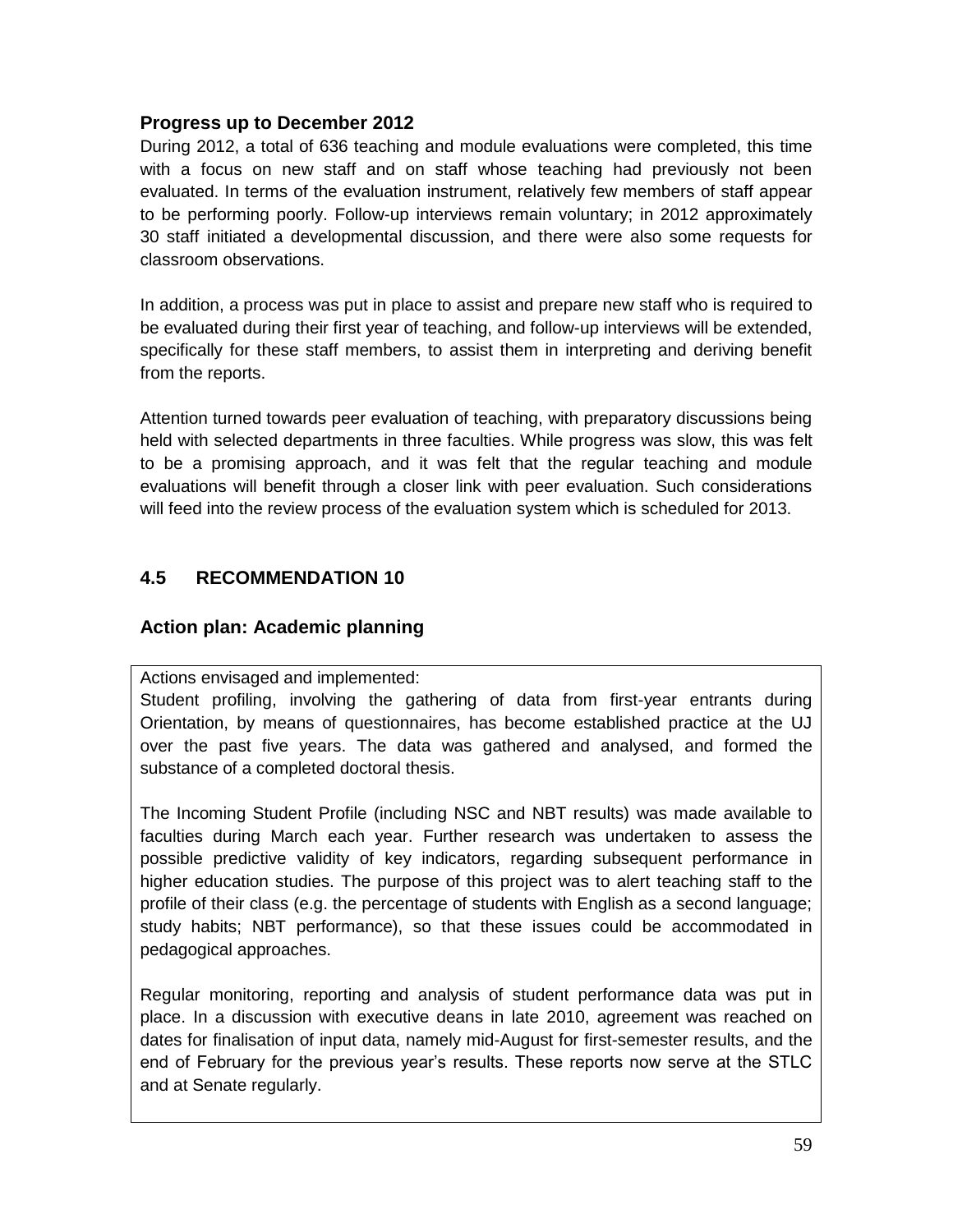Special focus has been placed on risk modules, i.e. modules with a student success rate of below 60%, and faculties are required to put in place and report on suitable interventions. Similarly, SAFENET (within FYE) is using the UJ's information management systems to identify students who appear to be 'at-risk', well before the final examinations.

Training was put in place for staff to draw information from SAFENET. Initial training of selected staff only took place towards the end of 2010, and training was rolled out more widely during 2011, as the project developed further.

## **Progress up to December 2011**

Student profiling, involving the gathering of data from first-year entrants during Orientation, by means of questionnaires, continued during 2011; building on the work done since 2006; there is now a database of more than 24 000 records. NSC and NBT performance is now fully integrated into these records. Particular attention was paid during 2011 to ensuring that faculties and departments became more aware of the profiles of their entering students: faculty and departmental profiles were drawn and distributed through the online system as well as by PowerPoint presentations to various audiences. Faculties and Departments have responded with considerable interest and are beginning to focus on the consequences of changing student profiles for first-year curricula and pedagogies.

Increasing numbers of entering students wrote the NBT tests, and through the work of the NBT research group, research into correlations between NBT and NSC results, and subsequent performance at tertiary level, has been conducted in a number of faculties. Currently a more focused and coordinated research approach is being developed, and preliminary results indicate that adding the NBT to existing predictive models will indeed add to the variance in performance which requires explanation.

Further attention was paid to the SAFENET project, which uses the UJ's information management systems to identify students who appear to be 'at-risk', well before the final examinations. New software was introduced that will allow automated reports to be generated and automated messages to be sent to identified students. Initial training of selected staff to work with this new software took place towards the end of 2011, and four faculties were piloting this improved system, with training to be rolled out incrementally as the project develops further.

Faculties have become more adept at the extraction and use of data related to degree credit success rates and graduate outputs on which they are required to report annually. More recently, the development of a set of tools for cohort analyses for UJ has provided a powerful means for analysing the retention, drop-out and graduation trends for individual programmes or common programme types. Through the use of these tools,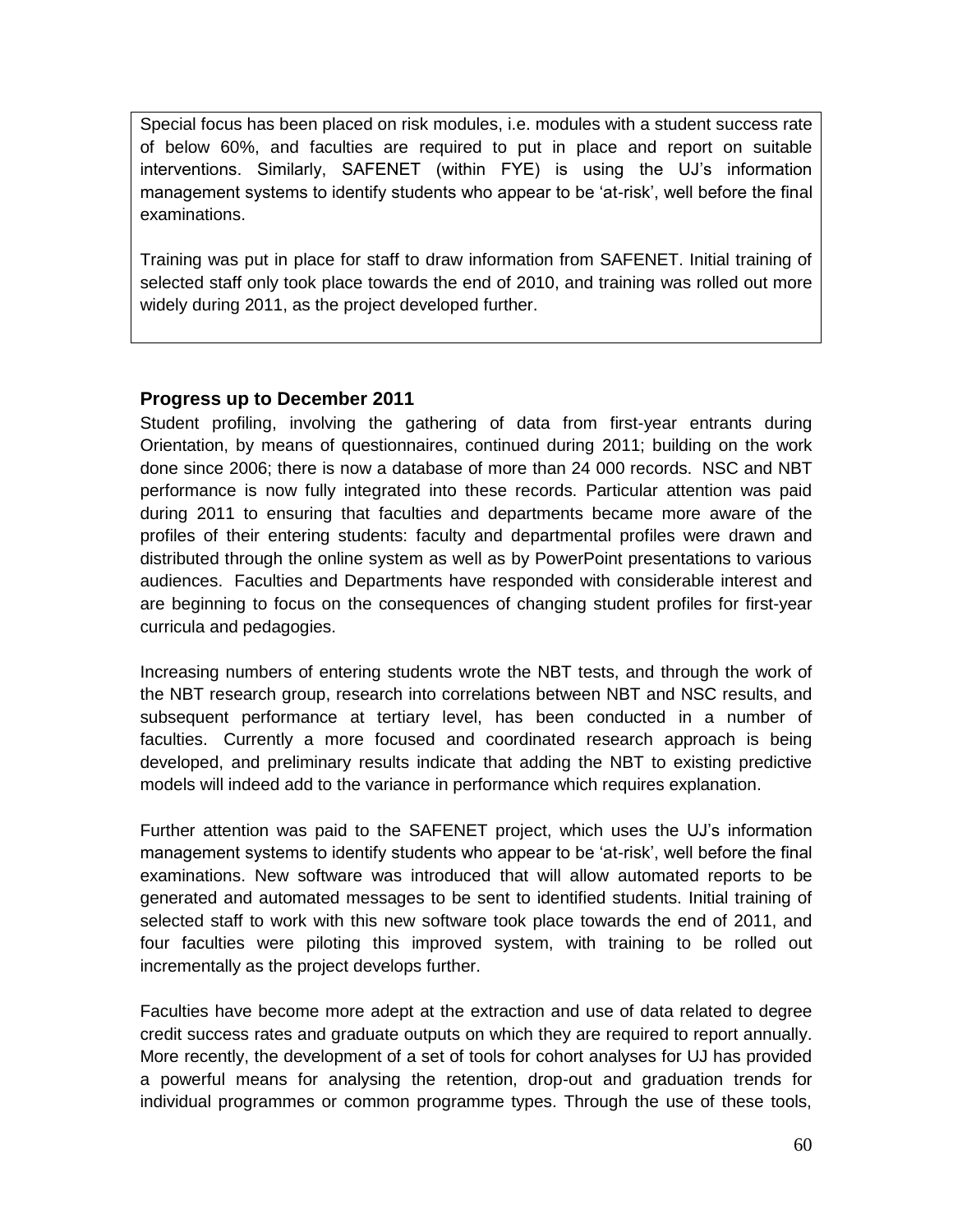the identification of 'weak' programmes in terms of high drop-out or lengthy time-tocompletion is possible, and the resulting analyses have immense diagnostic value in providing evidence for where intervention is most needed. Some workshops were held with faculties, and the newly created Division of Institutional Planning, Evaluation and Monitoring were to roll out a more intensive training programme in the use of these tools during the course of 2012.

#### **Progress up to December 2012**

Much work around student profiling became routine and continued to be implemented on an annual basis. Student profiling, involving the gathering of data from first-year entrants during Orientation, by means of questionnaires, built on the work done since 2006. The very substantial database includes NSC and NBT performance, which is fully integrated into these records. Trend reports can now be drawn, showing interesting shifts over time in cohort profiles – for instance, the recent growth in first generation students to 68% in 2012; the increase of students who do not have English as a first language to 60%. It is now essential that good use be made of these profiles, in terms of first-year curricula and pedagogies: in addition to online distribution of the available information, Faculty profiles were brought to the attention of Faculty Deans and, in addition, presentations of departmental profiles were held for interested HoDs and staff members. There is widespread interest in these profiles, at both faculty and senior management level.

Entrants have continued to write the NBT tests, and research into correlations between NBT and NSC results, and subsequent performance at tertiary level have again confirmed that the use of NBT data, in addition to NSC performance, undoubtedly added value to selections. However, there are very substantial logistical challenges to making NBT compliance a requirement for registration. The Faculty of Science, which has a long-standing interest in entrance and placement tests, will for the first time require all 2013 entrants to write the NBTs and will then consider implications for placement in regular and extended curricula.

The Early Student Experience Questionnaire was again completed by a representative sample in Week Six of the first semester. It is pleasing to note that the considerable attention being paid to first year students, and especially to the initial orienting of students to the expectations and experience of post-school education, appears to be paying dividends, with positive student responses increasing.

Risk modules and 'students at risk' continue to be closely monitored, and appropriate interventions developed, with the vice-deans again playing a leadership role. The tools for cohort analyses are now being used widely within faculties to provide diagnostic information for necessary interventions and they continue to be used for enrolment planning. A further refinement of the software has allowed for graduate predictions to be made for each programme type or for individual programmes.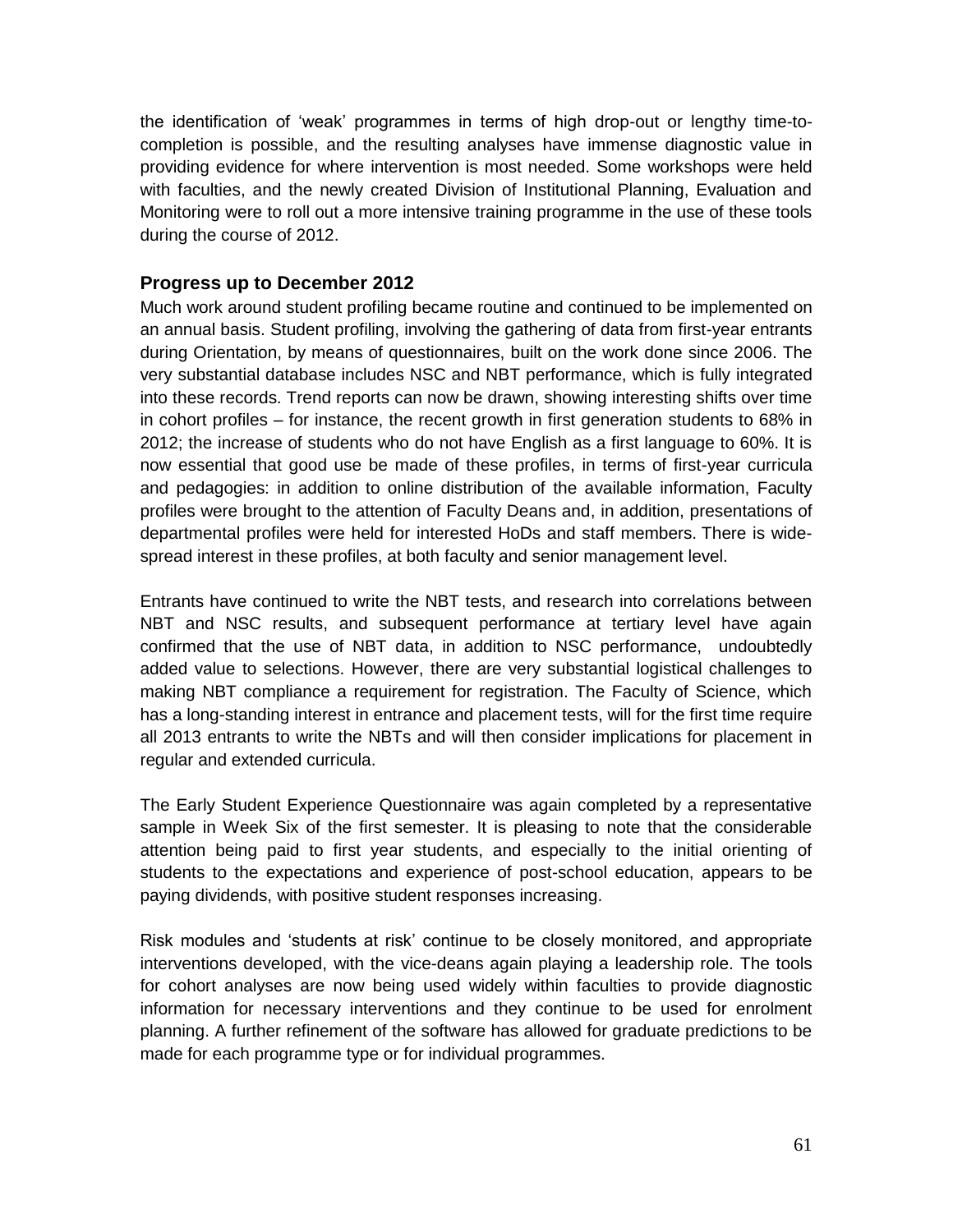# **4.6 RECOMMENDATION 14**

# **Action plan: Non-subsidised programmes**

The following action steps have been taken and/or were planned:

- (i) In 2010, a survey on non-subsidised programmes was conducted with the purpose of identifying the scope and nature of these programmes and to collect appropriate information for the development of an institutional database for nonsubsidised programmes. A number of concerns were identified, e.g. number of additional SLPs, sites of delivery, resource implications, financial management, etc.
- (ii) The report was disseminated in January 2011, and it was decided that a comprehensive framework for non-subsidised programmes should be developed, to address matters such as the development and approval of these programmes, alignment with subsidised programmes, inclusive of postgraduate programmes (with respect to the PQM), permission to offer these programmes (e.g. by taking the purpose, i.e. commercial versus professional/community development, into consideration), sites of delivery, governance at institutional and faculty levels, financial and human resources matters.
- (iii) The existing programme policy has to be revised, and a separate policy for nonsubsidised programmes developed.
- (iv) Databases for non-subsidised programmes, including SLPs, should be developed, taking the approved institutional PQM into consideration.
- (v) The existing quality system should be modified to include quality promotion processes and mechanisms for non-subsidised programmes. The units of analysis in the UJ Quality Promotion Plan: 2011–2016 will be adjusted to include the reviews of non-subsidised programmes as well as the centres/units in faculties that manage such programmes.

# **Progress up to December 2011**

An extensive *Quality Framework for Non-subsidised Programmes* was developed and disseminated to faculties and relevant support units for comments. The purpose of this Framework is to:

- **(i)** inform the finalisation of the policy on non-subsidised programmes,
- **(ii)** inform the revision of related policies (e.g. HR policies), and
- **(iii)** recommend procedures supporting the quality management of non-subsidised programmes.

The Framework covers a wide range of aspects from planning and approval to implementation, management and quality assurance. Special attention was paid to the establishment of institutional databases (for programmes and students) and the alignment of business processes, the centralisation – decentralisation of processes, etc.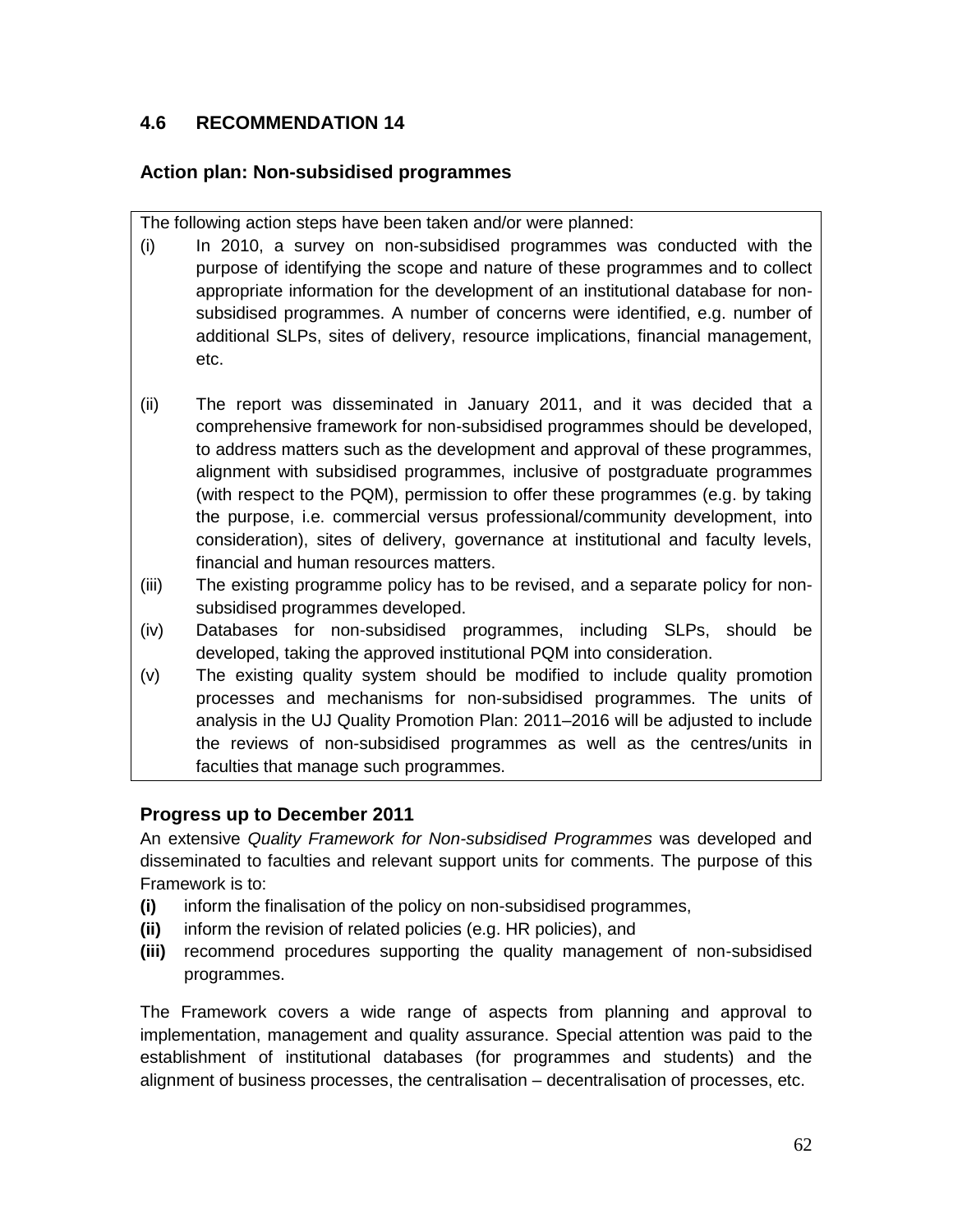### **Progress up to December 2012**

During discussions of the Framework in 2012, the nature and scope of these programme offerings in the university was highlighted. The framework was discussed at different forums and faculties submitted comments. MECA decided to appoint a small task team (consisting of 4 deans involved in this kind of programme offering, support staff and chaired by the DVC: Academic) to discuss the document. A policy is being finalised and will serve at the next STLC and Senate meetings for approval.

Currently, non-subsidised whole programmes are being aligned with the HEQF; while all non-subsidised programmes are included in the University's programme review schedule (i.e. reviews up to 2015).

# **5. ACADEMIC ADMINISTRATION AND SUPPORT**

# **5.1 RECOMMENDATION 11**

# **Action plan 1: Staff:student ratio (UJLIC)**

Actions planned and implemented:

One of the outcomes of the UJLIC investigation into **staff:student ratio** was that a task team was appointed at the end of 2009 to develop an efficient and effective HR structure. The UJ Library and Information Centre (UJLIC) structure was benchmarked against those of other South African university libraries. The purpose of the UJLIC HR structure is to align the HR provision of the library with the library's five-year strategic plan (approved in 2009). The technology approach adopted by the UJLIC had implications for the reallocation of staff and the reorganisation of services and functions. Inadequate staffing would be addressed once approval had been obtained. In the interim, student assistants and temporary staff were appointed for effective service delivery.

### **Progress up to December 2011**

As a result of the five-year strategic plan and the UJLIC HR report, which was approved by the MEC in May 2011, and a slight drop in the number of students, the **student: staff** ratio became somewhat more favourable, although it still left much room for improvement.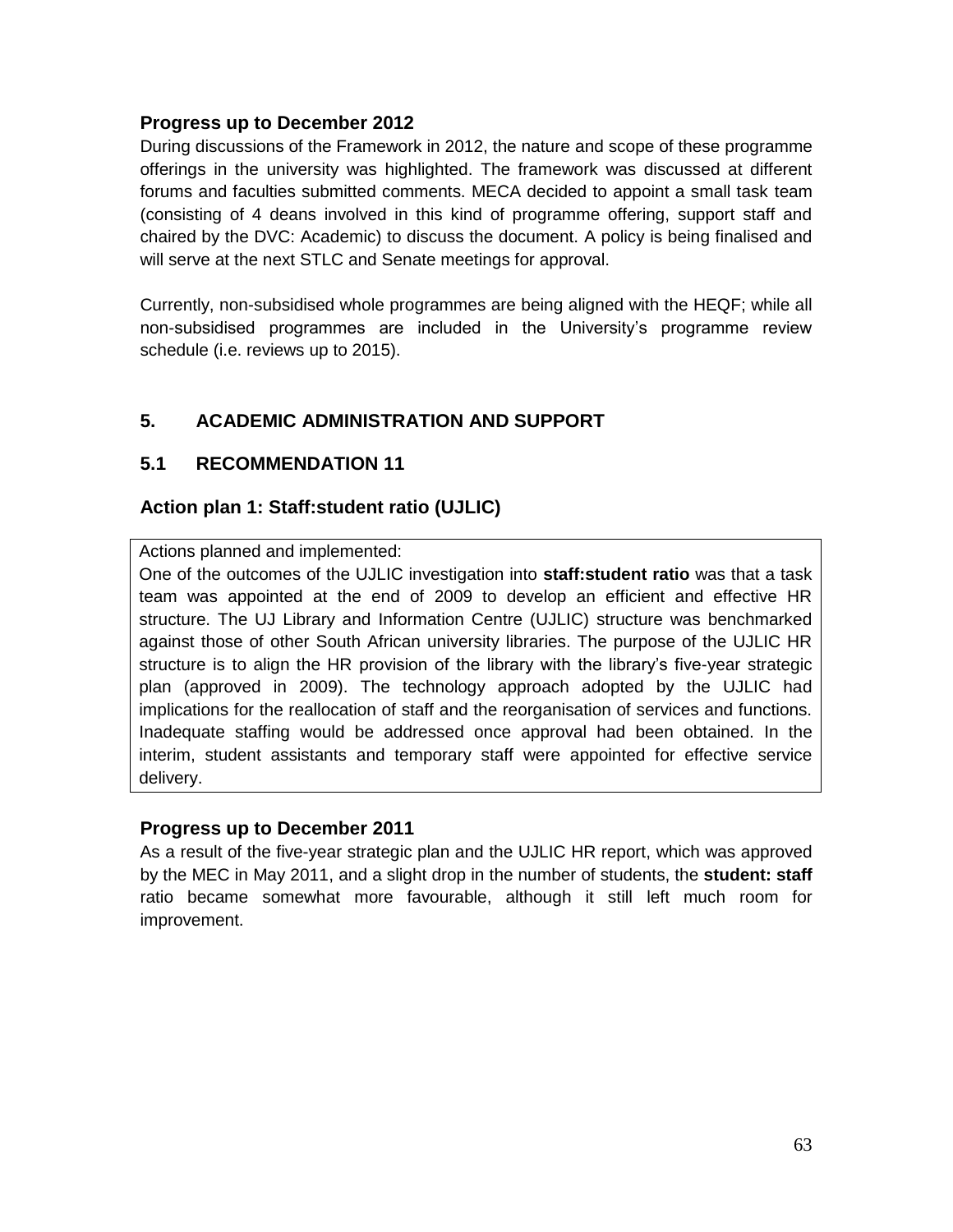| <b>Campus</b> | <b>Number of students</b> | <b>Number of</b><br>staff (Client Service) | <b>Student: UJLIC staff</b> |
|---------------|---------------------------|--------------------------------------------|-----------------------------|
| <b>APB</b>    | 9 3 9 7                   | 19                                         | 495:1                       |
| <b>APK</b>    | 27 602                    | 36                                         | 767:1                       |
| <b>DFC</b>    | 7891                      | 15                                         | 526:1                       |
| <b>SWC</b>    | 5409                      | 12                                         | 451:1                       |
| <b>Total</b>  | 50 299                    | 82                                         | 613:1                       |

University of Pretoria: Students per client services staff member 485:1 (Global standard 251:1)

### **Progress up to December 2012**

The audit revealed that the campus libraries were inadequately staffed resulting in an unfavourable **staff:student ratio** of 1:672. This was based on client services positions and did not include centralised, technical support staff members who serve all campus libraries because one of the concerns was that staff provision in the different campus libraries was not on par. If the full staff complement was taken into account, the staff: student ratio was 366:1. (137 positions in the library and 50 299 registered students). A task team was appointed at the end of 2009 (prior to the audit), to develop an efficient and effective HR structure for the library which was aligned to the five-year strategic plan approved in 2009. The investigation was completed in 2011 and a new HR structure for the library approved. Implementation started late in 2011.

It was decided to use the full staff complement when reporting on the **staff:student** ratio in future, because the technical and central services of the library also contribute to the level of service offered to the students.

The new HR structure provided for the creation of 10 new positions to be phased in over a period of 2 years bringing the staff component to 146. This will ultimately result in a staff student ratio of 342:1, if the number of students remains constant at 50 000.

In addition to the implementation of new positions, the library is actively pursuing a strategy of becoming e-compliant. This means that the library collections, services and work-flow will be aligned to the e-environment to ensure that the advantages of technology are fully utilized. Increasing the number of staff members in the library will give a better staff:student ratio but, in addition, the objective is to work smarter within the e-environment. Training staff to be technology smart, is a strong focus point.

The implementation of the new structure took place as planned and the following new positions were implemented:

2 shelvers (2012)

- 2 Technical assistants. (2012)
- 1 eResources Librarian (2012)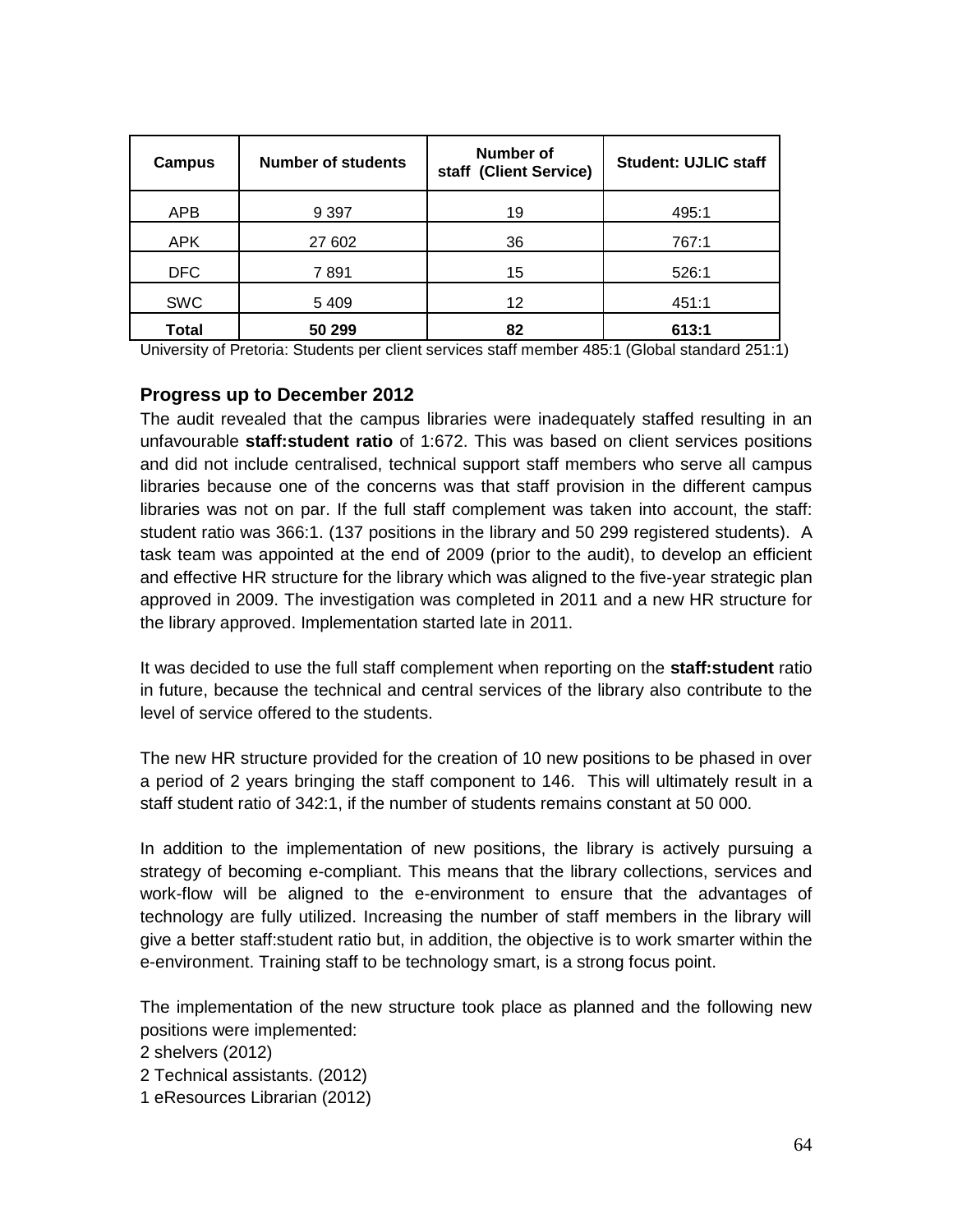1 Team Leader : Circulation (2012)

1 Information Commons librarian (2012)

3 Information Commons librarians. To be appointed from 1 January 2013.

The staff: student ratio for 2012 was 1: 354 (143 positions and 50 703 registered students).

In addition to the above, the library also supports the University policy of expanding the tutor system to increase support and the facilitation of student learning. A budget for appointing ten library tutors was approved for 2013. They will be appointed in February 2013.

The next review of the library structure will be in three years' time i.e. in 2015.

## **Action plan 2: Book titles per student**

Actions planned and implemented:

A comparative evaluation on the ratio of **book titles per student** was done per campus in 2010. The declining information budget over the past three years resulted in a poor title:student ratio. The situation can be addressed because of a significant increase in the overall budget in 2010.

The purchase of prescribed titles for first-year risk modules for the first semester of 2011 has been done. In 2011, 134 copies of 25 prescribed titles were purchased at a total cost of R66 400.40. The UJLIC funded the project during 2010 and for the first semester of 2011. However, the university will have to make provision for specific funds for text books should the provision of multiple copies of text books for risk modules become standard practice.

A comparison of the number of titles per student indicated a distribution of the UJLIC collection as a whole, with a ratio of 11:1 titles per student for 2011.The situation looked different when campus libraries' collections were assessed separately, as indicated in the *UJ Improvement Plan*.

The title:student ratio would be impacted by the Campus Master Plan, as relevant collections would be moved with the faculties.

The allocation of the available budget for purchasing books is done according to a formula, based on relevant aspects, such as FTEs per faculty and the average cost of a book for a specific subject. The formula was currently under review, in an attempt to achieve an equitable allocation of funds. If this could be achieved, it would contribute to the alignment of the book titles per student ratio across campuses. The final date for the completion of the review process was 1 June 2011.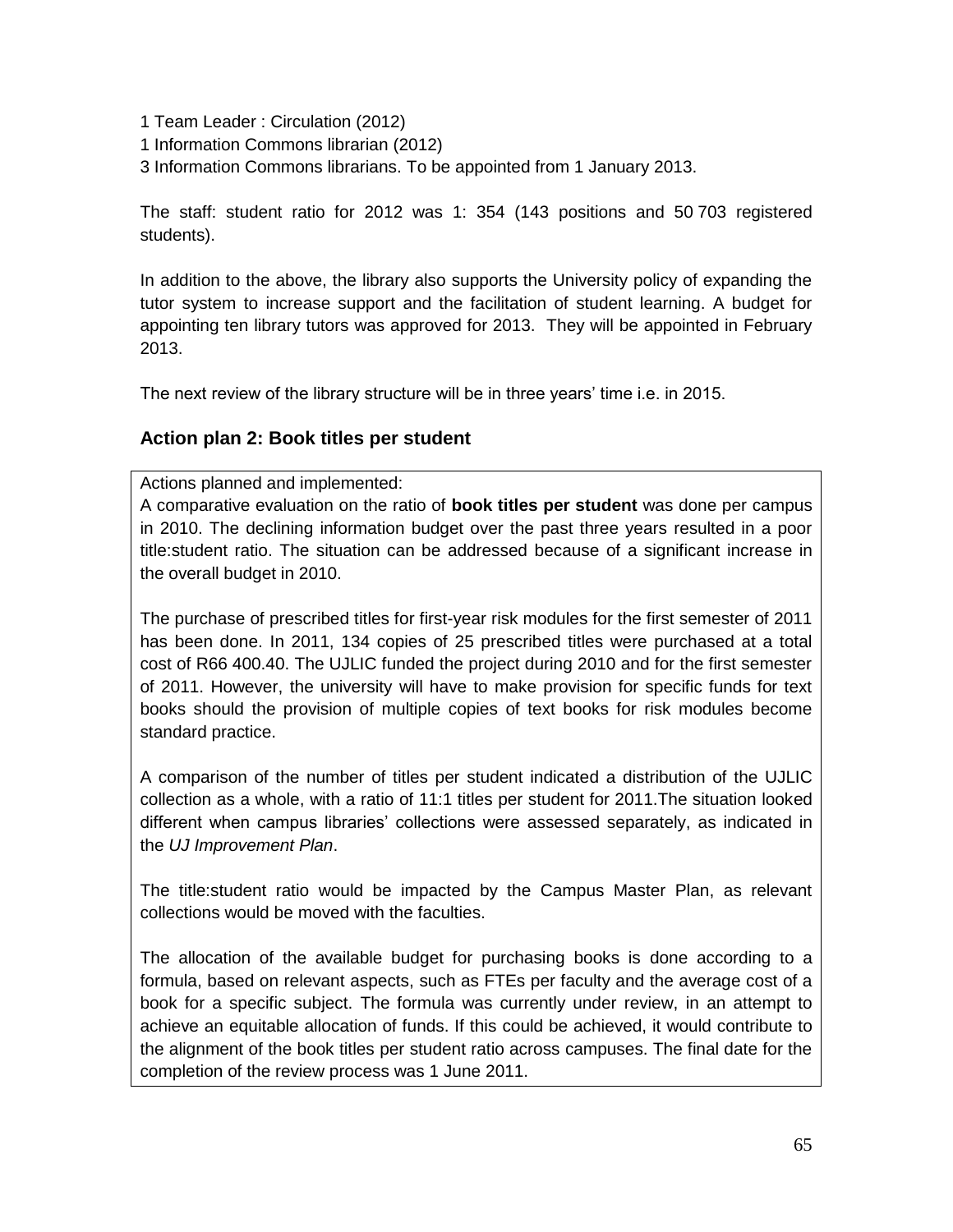## **Progress up to December 2011**

The impact of the increased information budget on the book titles per student was not as marked as expected.

Where required, faculties/departments purchased prescribed books from their Information Budget allocation. A Practice Note regarding prescribed textbooks was approved by the Senate Teaching and Learning Committee and was sent out as a circular to all academic staff.

A comparison of the number of titles per student indicates a distribution of the UJLIC collection as a whole; with a ratio of 11:1 titles per student for 2011 (there was no change on the average of 2010). The situation looks different when campus libraries' collections are assessed separately, as indicated in the table below.

| <b>Campus</b>        | <b>Students</b> | <b>Book titles</b> | <b>Ratio: titles</b> |
|----------------------|-----------------|--------------------|----------------------|
|                      | (Headcount)     |                    | per student          |
| APB (including FADA) | 9 3 9 7         | 53 386             | 6:1                  |
| <b>APK</b>           | 27 602          | 424 516            | 15:1                 |
| DFC (including ERC)  | 7891            | 44 163             | 7:1                  |
| <b>SWC</b>           | 5 4 0 9         | 39 590             | 7:1                  |
| Total                | 50 299          | 561 655            | 11:1                 |

University of Pretoria: Book titles per student 22:1 (Global standard 103:1)

### **Progress up to December 2012**

To increase the ratio of book titles:students, the University committed to increasing the information budget by 40% over the period 2009 - 2013. In 2009, the information budget allocation (for books, journals and databases, irrespective of format) was R26.4 million, in 2010 it was increased to R32.5 million (19% increase) and in 2011 the allocation was R37.17 million (12.5% increase). The 2012 allocation was R40 million (7% increase). For books alone the allocation was R8 million in 2009, R7.9 million in 2010, R13.4 million in 2011 and R16 million in 2012.

Despite the increase in the allocated budget, the book title:student ratio remained at 11:1 for 2011 because of:

- **(i)** increased student numbers, and
- **(ii)** the removal of outdated and irrelevant titles from the collection.

In 2012, the library decided as part of its e-strategy to become a digital library, and focus on the procurement of electronic information material, including eBooks. The book title:student ratio improved to 12:1 in 2012 as a result of the acquisition of a substantial collection of eBooks (see Table 1 below). The eBook collection not only expanded the book collection, but also increased access - eBooks can be used by more than one person at a time. In addition, it can be accessed 24 hours a day through the library's web page from a student's residence (provided he or she has Internet access).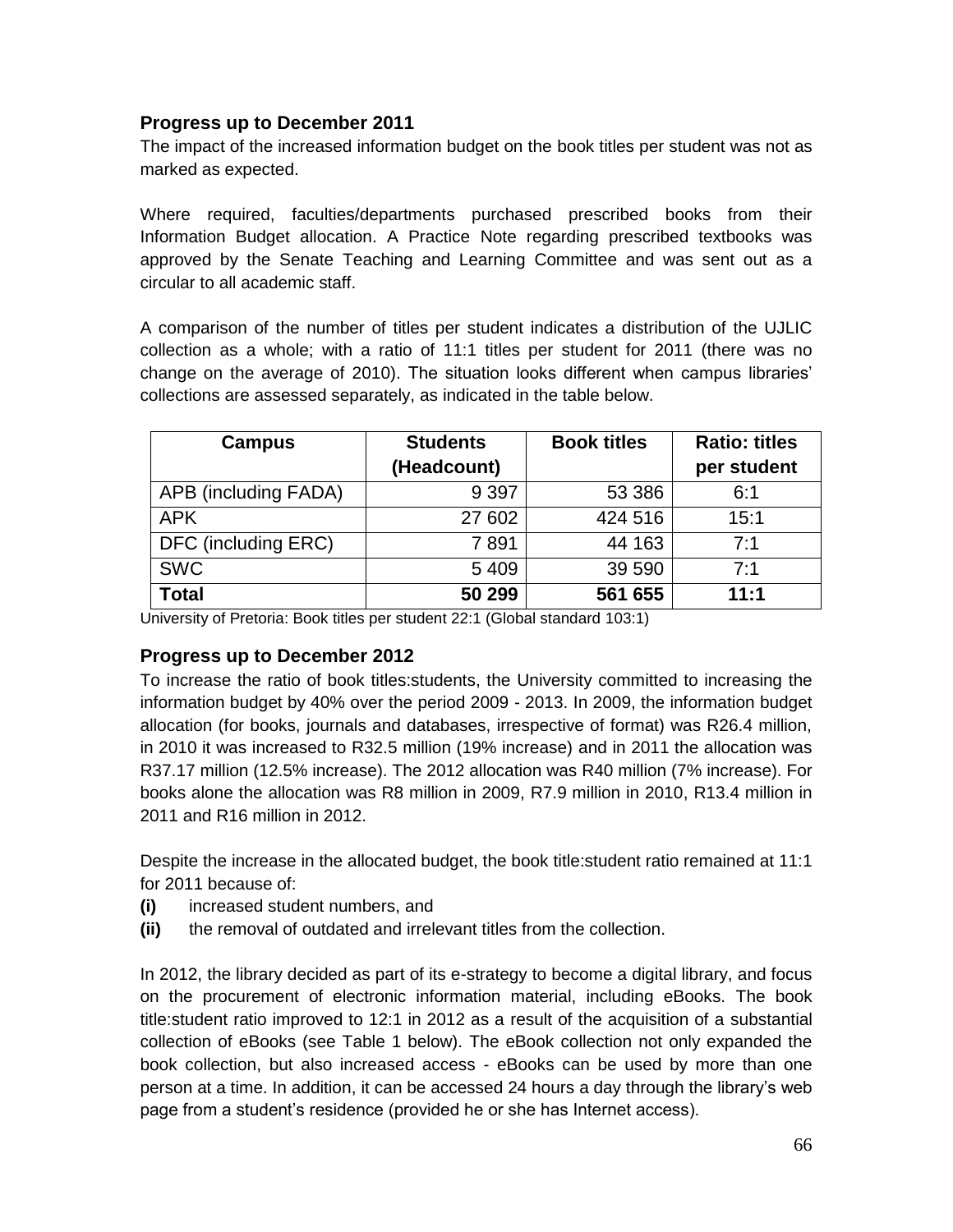|                         | 2012                   |                           |
|-------------------------|------------------------|---------------------------|
|                         | <b>Number of items</b> | <b>Number of students</b> |
| <b>Print titles</b>     | 519 658                |                           |
| Individual eBook titles | 7 2 8 5                |                           |
| e-books<br>Access<br>to | 90 790                 | 50 703                    |
| with<br>(Databases      |                        |                           |
| eBOOKS included)        |                        |                           |
| <b>Total</b>            | 617733                 |                           |

Table 1: Number of titles in the collection in 2012

## **Action plan 3: Library hours**

Approval was obtained for:

- (i) the extension of library hours **till midnight** during study weeks and examinations in June-July and October-November 2010; and
- (ii) the SWC library was to stay open till 22:00 on weekdays, and on Saturdays till 15:00.

The SWC library extended its hours till 22:00, from 1 February 2011. The additional cost of opening the libraries till midnight during examination periods was determined as R249 325 per annum. This amount is subject to inflationary increases. The availability of staff willing and able to work such late hours poses specific problems. A report in this regard was submitted to the MEC.

# **Progress up to December 2011**

Progress with respect to the library hours included the extended hours as indicated in the table below:

|            | <b>Term</b>                                                 | <b>March &amp; September Recess</b>                      | <b>July and December Holidays</b>                                                                                                                                 |
|------------|-------------------------------------------------------------|----------------------------------------------------------|-------------------------------------------------------------------------------------------------------------------------------------------------------------------|
| <b>APB</b> | Mon. - $Fit$ .:<br>$07:30 - 22:00$<br>Sat.: $08:00 - 15:00$ | Mon. - Fri.:<br>$07:30 - 22:00$<br>Sat.: $08:00 - 15:00$ | Mon. - Fri.:<br>$07:30 - 18:00$<br>Sat. (Jul):<br>$08:00 - 13:00$<br>Sat. (Dec): Closed<br>Sat. (Jan. until 1 <sup>st</sup> years register):<br>$08:00 - 13:00$   |
| <b>APK</b> | Mon. - Fri.:<br>$07:00 - 22:00$<br>Sat.: $08:30 - 15:00$    | Mon.- Fri.:<br>$07:00 - 22:00$<br>Sat.: $08:30 - 15:00$  | Mon. - $Fit.:$<br>$07:00 - 18:00$<br>Sat. (Jul):<br>$08:30 - 13:00$<br>Sat. (Dec): Closed<br>Sat. (Jan. until 1 <sup>st</sup> years register):<br>$08:30 - 13:00$ |
| <b>DFC</b> | Mon. - Fri.:<br>$07:30 - 22:00$<br>Sat.: $08:00 - 15:00$    | Mon. - Fri.:<br>$07:30 - 18:00$<br>Sat.: $08:00 - 15:00$ | Mon. - Fri.:<br>$07:30 - 18:00$<br>Sat. (Jul):                                                                                                                    |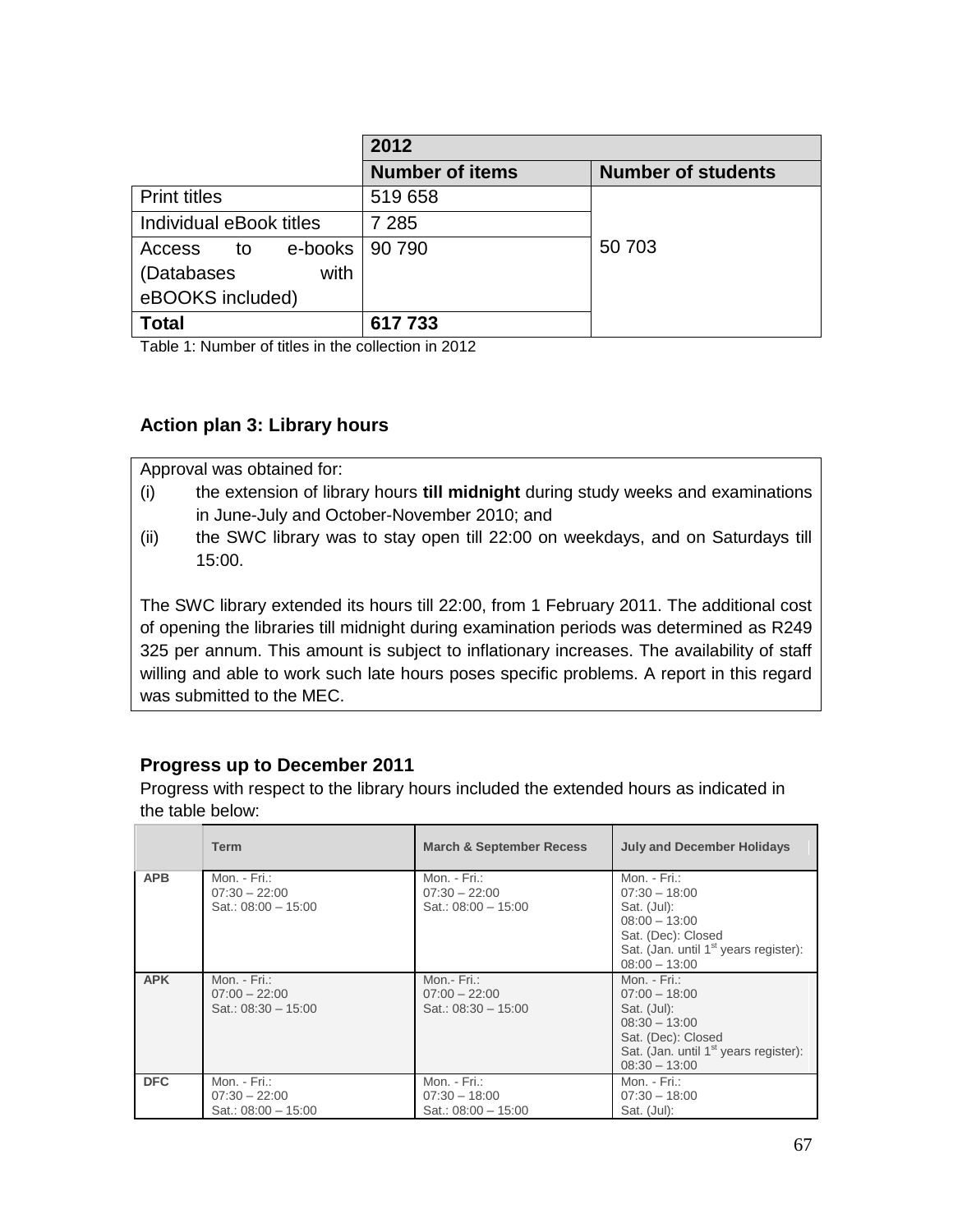|             |                                                            |                                                          | $08:00 - 13:00$<br>Sat. (Dec): Closed<br>Sat. (Jan. until 1 <sup>st</sup> years register):<br>$08:00 - 13:00$              |
|-------------|------------------------------------------------------------|----------------------------------------------------------|----------------------------------------------------------------------------------------------------------------------------|
| <b>FADA</b> | Mon. - $Fit.:$<br>$07:30 - 21:00$<br>Sat.: $08:00 - 13:00$ | Mon. - $Fit.:$<br>$07:30 - 21:00$<br>Sat.: 08:00 -13:00  | Mon. - $Fit$ .:<br>$07:30 - 18:00$<br>Sat.: Closed<br>Sat. (Jan. until 1 <sup>st</sup> years register):<br>$08:00 - 13:00$ |
| <b>SWC</b>  | Mon.- Fri.:<br>$08:00 - 22:00$<br>Sat.: $09:00 - 14:00$    | Mon. - Fri.:<br>$08:00 - 18:00$<br>Sat.: $09:00 - 14:00$ | Mon. - $Fit.:$<br>$08:00 - 18:00$<br>Sat. (Jul): Closed<br>Sat. (Dec): Closed<br>Sat. (Jan): Closed till lectures<br>start |

During 2011 it was agreed with the SRC that rather than opening the libraries till midnight on weekdays, they will be open till 18:00 on Saturdays during the study week and examination periods. The hours were implemented during the October/November examinations, and the libraries were well used during the extended periods.

The above hours do not include the 24-hour study spaces.

#### **Progress up to December 2012**

The libraries had varying opening hours in 2009, ranging from 52 hours open per week at the SWC campus to 82 hours per week open at the APK campus.

Library hours were aligned by standardizing on closing at 22:00 on weekdays and 15:00 on Saturdays during term and 18:00 on weekdays and 13:00 on Saturdays during the July and December holidays. The FADA library closes at 21:00 on weekdays and 13:00 on Saturdays during term and 18:00 on weekdays and 13:00 on Saturdays during the July and December Holidays

During the study week and examinations (June and October/November) the libraries are open till 18:00 on a Saturday.

### **Action plan 4: Student:PC ratio**

Actions envisaged:

Reduce **student:PC ratio** by 50% over next five years in order to achieve an average student/PC ratio of 70:1. Achieving the proposed student:PC ratio of 70:1 by 2015 is subject to the availability of the budget for both PCs and staff to maintain the increased number of PCs.

One hundred and sixteen (116) additional student workstations have been purchased and installed, in order to reduce the student:PC ratio, as indicated below. Eighty (80) PCs were donated to the SWC library as part of campus renovation. These will be installed when the necessary technology infrastructure has been installed.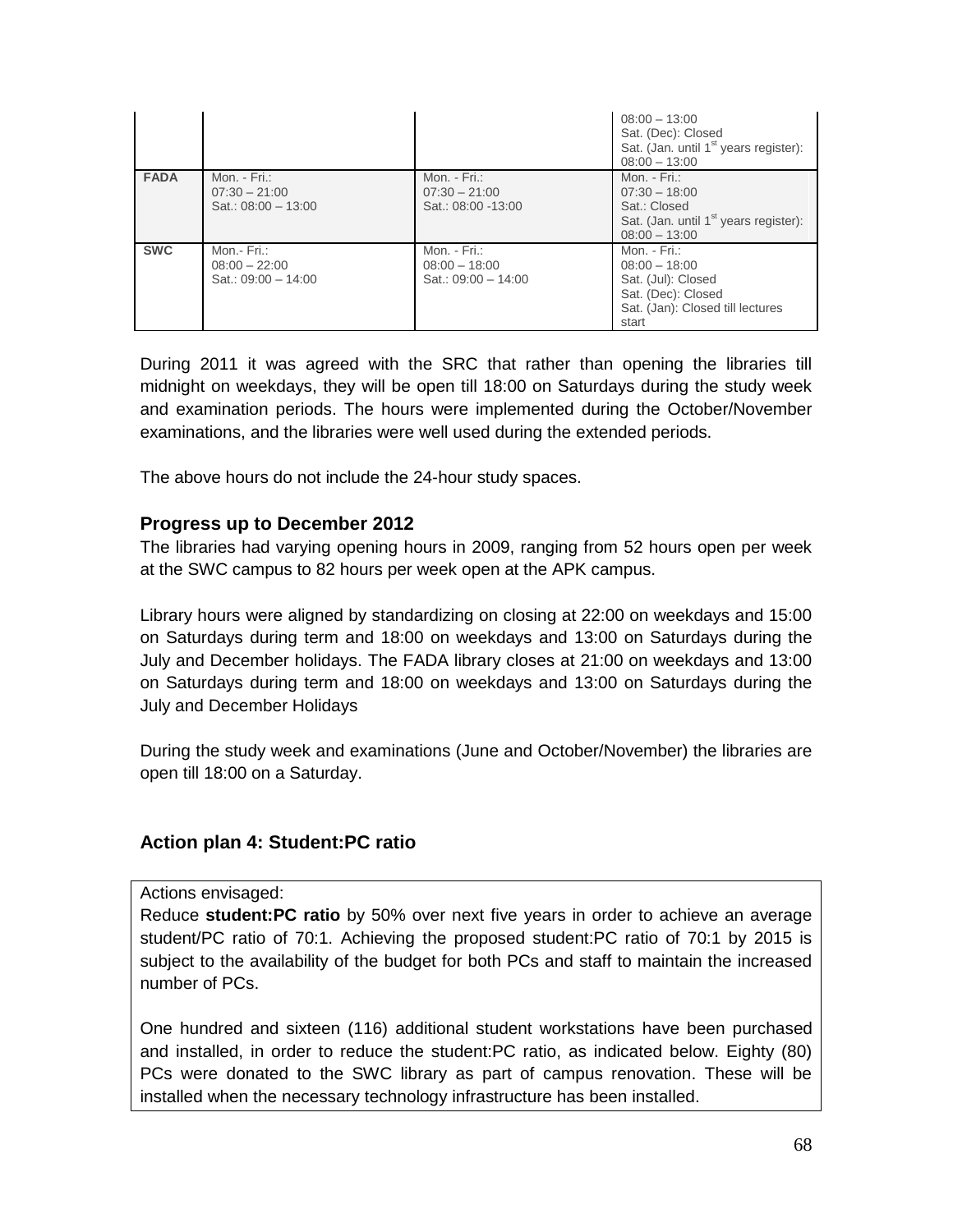The increase in student numbers on DFC and SWC impacted negatively on student:PC ratios, despite the increased number of PCs. The implementation of the Campus Master Plan will cause some fluctuation in numbers.

### **Progress up to December 2011**

Progress was made, mainly due to the 78 new PCs added to the SWC. The aim is still to achieve an average student:PC ratio of 70:1 by 2015.

The table below provides an updated overview of the current student:PC ratio per campus.

| <b>Campus</b> | <b>Number of students</b> | <b>Number of PCs</b> | <b>Student: PC ratio</b> |
|---------------|---------------------------|----------------------|--------------------------|
| APB & FADA    | 9 3 9 7                   | 83                   | 113:1                    |
| APK           | 27 602                    | 228                  | 121:1                    |
| <b>DFC</b>    | 7891                      | 61                   | 129:1                    |
| <b>SWC</b>    | 5 4 0 9                   | 128                  | 42:1                     |
| <b>TOTAL</b>  | 50 299                    | 500                  | 101:1                    |

University of Pretoria: Students per PC: 68:1

Equivalence across campuses addressed above can be summarised as follows:

- (i) The overall student to UJLIC staff ratio showed a slight improvement from 672:1 to 613:1. Indications are that UJ is far behind some of the top South African academic libraries.
- (ii) The overall book titles to student ratio remained the same at 11:1, although there was some improvement at SWC. Indications are that the UJ is far behind some of the top South African academic libraries.
- (iii) Library hours were standardised except for opening time on APK and SWC. All libraries (except FADA) are now open until 22.00 from Monday to Friday.
- (iv) There was some improvement on the Student: PC ratio, especially at the SWC (from 111:1 to 42:1) and at DFC (from 164:1 to 129:1), although we are still behind top academic libraries.
- (v) The library had a representative on the MEC ICT Task Team, where input was given on the UJ and the UJLIC's strategic plan and future requirements, including Wi-Fi, as well as comments on the ten-year ICT strategy for the university.

### **Progress up to December 2012**

The library had a student PC ratio of 188:1 in 2010 which was well below the ratio at other South African universities. It was decided to improve the student:PC ratio by 50% over the next 5 years in order to achieve an average student/PC ratio of 70:1. Achieving the proposed student/PC ratio of 70:1 by 2015 was subject to the availability of the budget for both the PCs and the staff to maintain the increased number of PCs.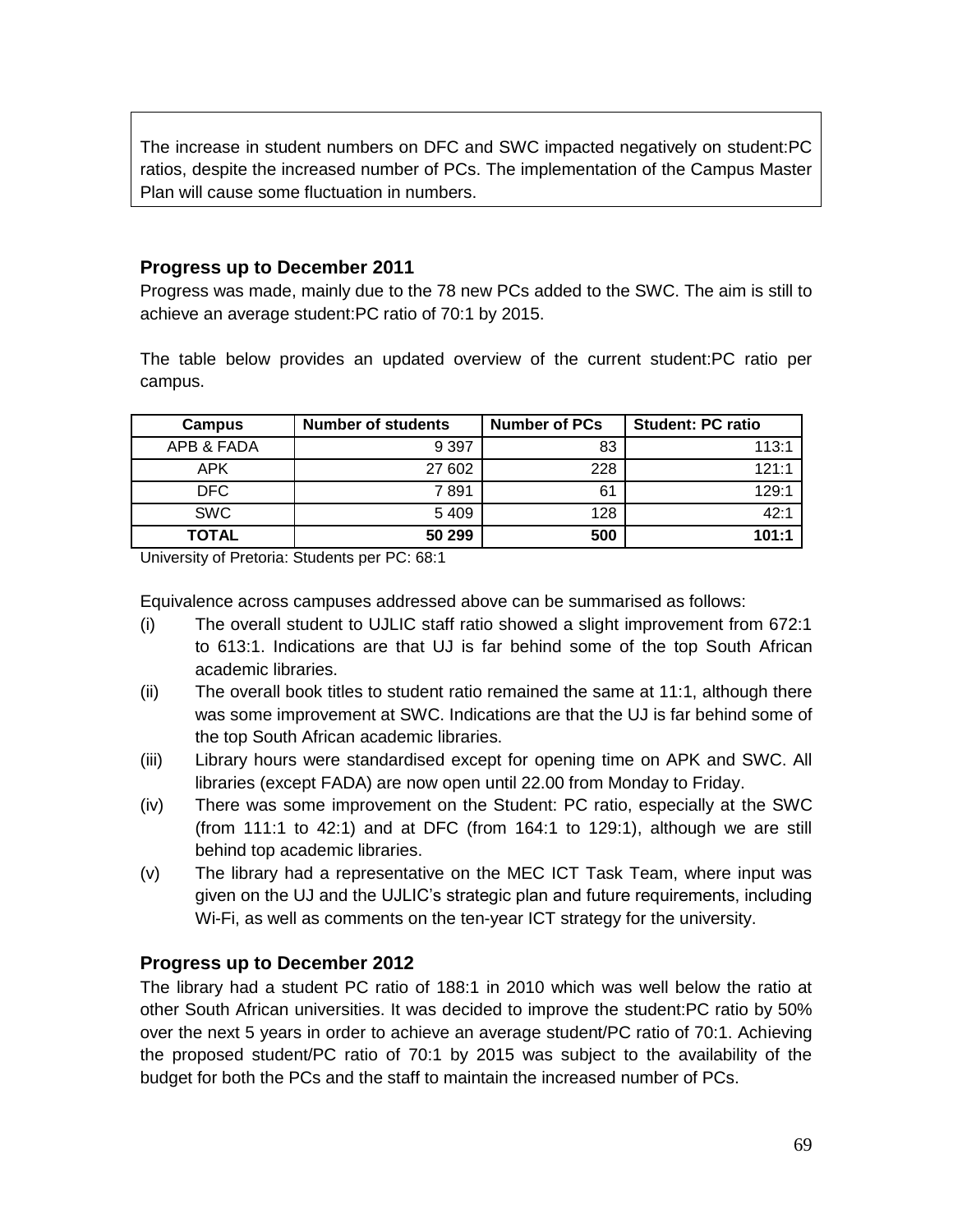In 2011 the ratio was improved to 131:1 through the installation of an additional 116 PCs in the library.

The availability of mobile devices (laptops, tablets and smart phones) has increased substantially over the last two years. In addition, the cost of such devices has also decreased with the result that many students now own mobile devices. This situation encouraged the library to abandon the ideal of a student: PC ratio of 70:1 in favour of providing wall to wall Wi-Fi in all the campus libraries, thus creating an environment where students can use their own devices. With the help of ICS, Wi-Fi has been rolled out in all libraries in September 2012.

The current number of PCs in the library will be maintained.

# **5.2 RECOMMENDATION 12**

## **Action plan: ICT Strategy**

During 2010, the MEC constituted an ICT task team under the leadership of the DVC: Strategic Services. The task team has the task of delivering a ten-year ICT strategy for the University. A working document, developed in October 2010, identified a number of themes from the work of the various sub-task teams (consult *UJ Improvement Plan* for details).

The Centre for Technology-Assisted Learning (CenTAL) is increasing its visibility on the DFC, APB campus and SWC. Increased professional development of lecturers, training of students and support services are offered to Edulink users on the various campuses. However, the number of CenTAL staff members has not been increased to cope with the growth and increased expectations of users and management over the past years.

There is already a significant increase in the number of lecturers who use Edulink and other educational technologies on DFC, APB campus and SWC. (Currently, more than a 1 000 lecturers have several modules activated on Edulink, which is used by more than 43 000 students.)

Based on the number of FTE students for which the DFC is planned (2009 figures + 11%), the headcount of 12 000 should be used as a basis for planning purposes. The average ratio of students to computer stations for the University seems to be 12:1. This implies that 1 000 computer stations would be required, of which 400 have already been supplied. This leaves 600 new stations to be provided.

The work of the ICT task team is geared to ensuring the equivalence of provision of information and communication technology services across all campuses. As a result, an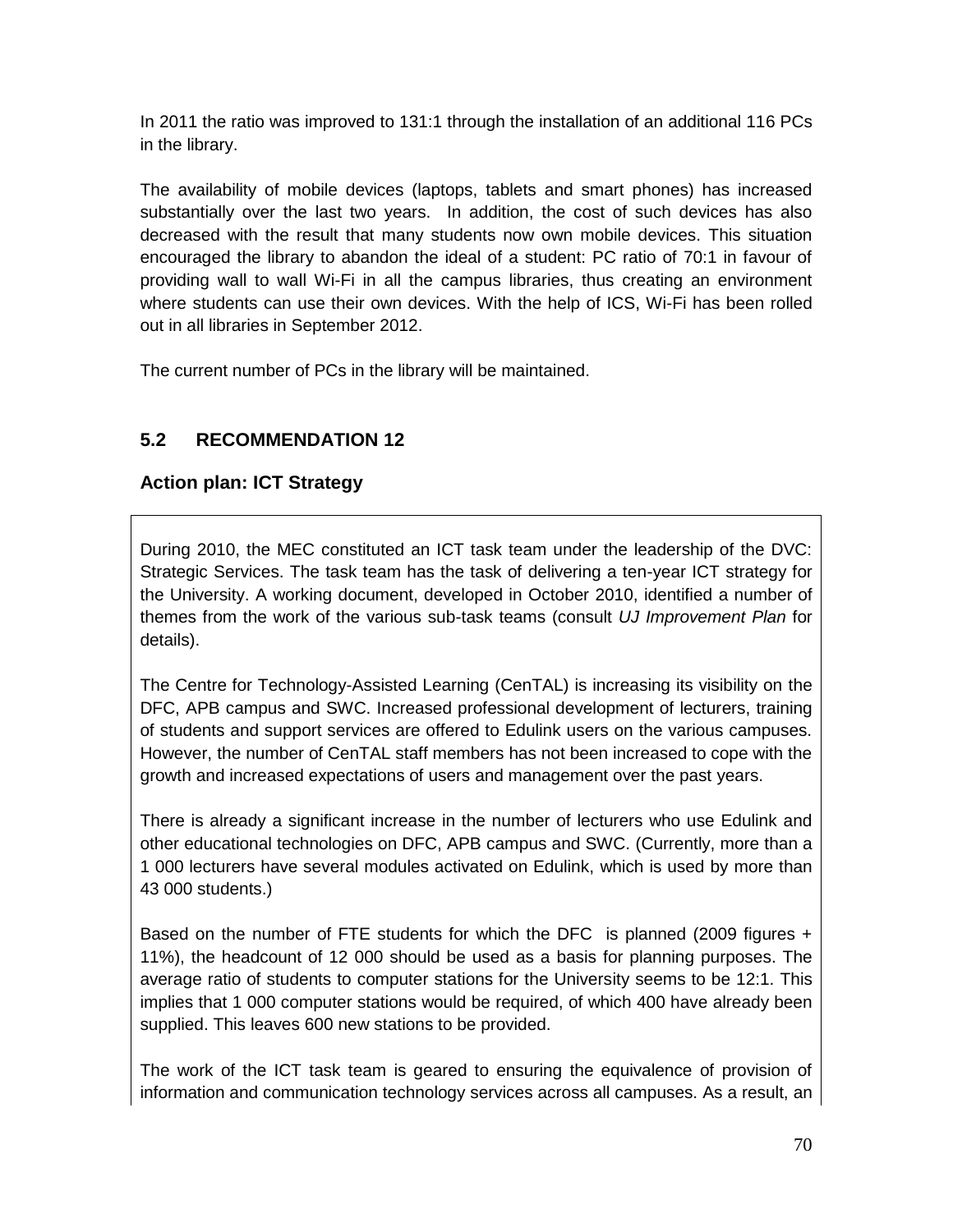audit was conducted, and the findings on computers and computer labs on the various campuses were reported to the DVC: Strategic Services.

The intention was not to build many more computer labs on the various campuses, except on the DFC in 2011, but to enable/assist students to acquire/access mobile devices such as net books, tablets, smart phones, etc., to be used in open learning spaces where they could easily access and use the internet and other social media to engage in a range of teaching and learning activities and collaboration with peers and friends. For students who cannot afford to buy their own devices, the University will still provide access via computer labs that are appropriately resourced and situated, where there is an identified need.

### **Progress up to December 2011**

The re-vamped and significantly enlarged Soweto Campus was officially opened in January 2011. It now boasts nine computer laboratories with approximately 900 workstations. This is substantially more than the number of work stations (fewer than 100) at the Soweto Campus at the time of the Institutional Audit. In addition, there was a substantial increase in the number of computer labs (dedicated to students in the Faculty of Engineering and the Built Environment). In 2011 an additional 650 work stations were established on the Doornfontein Campus, although at the expense of lecture venues. Sophisticated desktop computers were also installed on the Bunting Road Campus for Art and Design students, to enable them to use more optimally high-intensity hardware and software programmes that enhance their learning experience.

The MEC approved an ICT Strategy for the university at the end of 2011. A core component of the strategy  $-$  in line with the institutional 10-year strategy  $-$  is to provide open and ubiquitous access through information technologies to teaching and learning materials. One consequence of the adoption of this strategy was that no additional computer labs would be built; instead, the focus would be on the provision of Wi Fi access for all campuses, in a phased approach that concentrated on residences, student centres and so-called learning spaces. The provision of broadband connectivity has also improved considerably, and significantly more broadband is available for all campuses than was the case two years ago. An initiative is also underway to investigate the provision of handheld devices for all students and the establishment of a student portal that provides open access to learning material for students.

All of these strategies and interventions collectively contributed to far greater equivalence of ICT services on all four campuses than was the case two years ago.

### **Progress up to December 2012**

One of the Key Indicators of Strategic Thrust 8 ("*Generate, cultivate and sustain resources and structures that enable the University's fitness for purpose, support*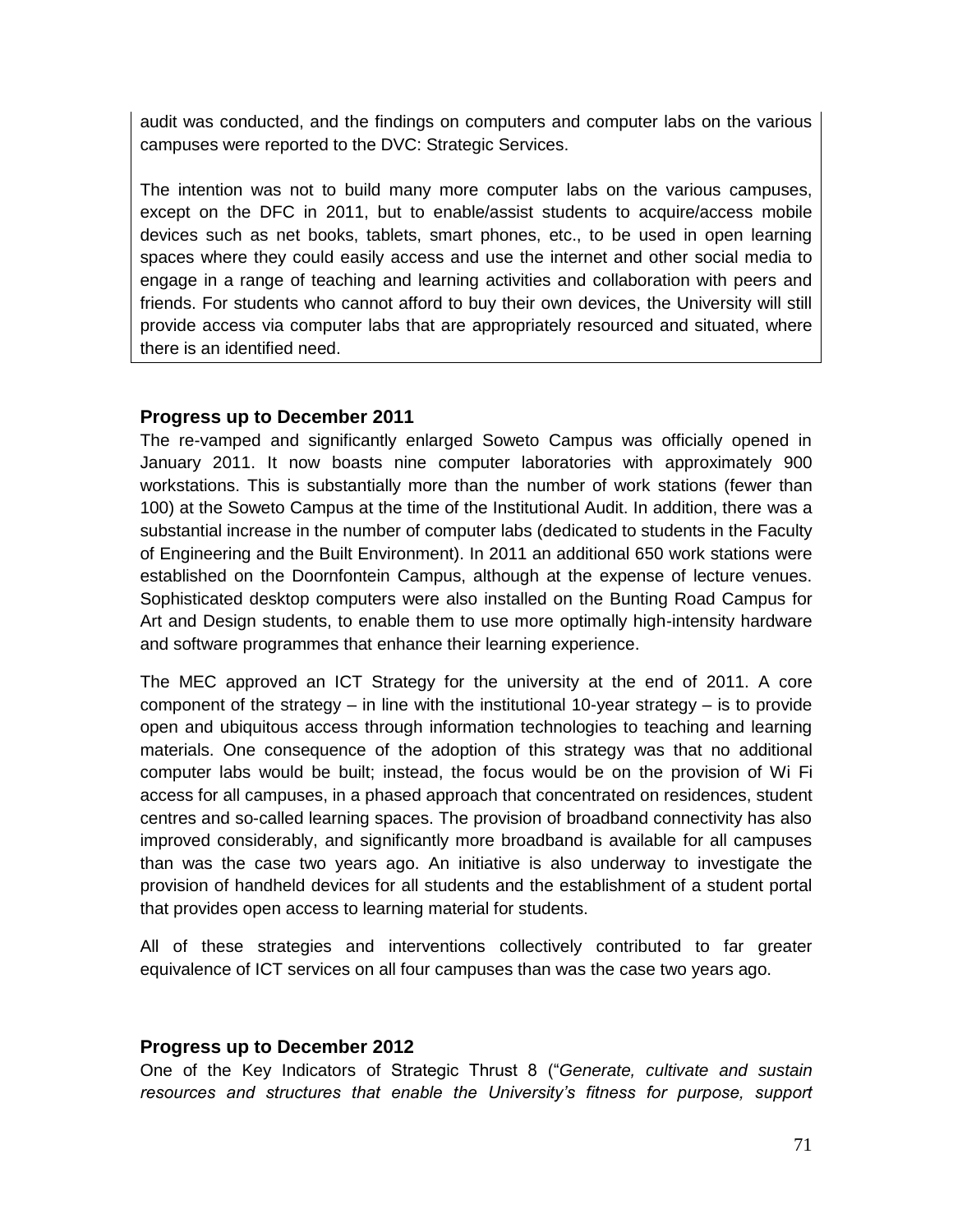*achievement of the primary strategic thrusts and facilitate a responsible and responsive institutional citizenship*") is the provision of information and communication technology that supports teaching and learning that is open and ubiquitous. In 2010 and 2011 much of the financial resources were expended on the provision of computer labs on all four campuses, to ensure equivalence of provision across all campuses and to seek to provide all students with reasonable access to a computer. In late 2011, however, it was recognized that the University did not have the capacity to provide ever more computer labs. A decision was taken in 2012 not to build any more computer labs, and to rather focus on the provision of hand-held devices to students and the accompanying infrastructure that allows them the full use of such devices. Such an approach would be fully in line with the strategic intent to provide ubiquitous access to students.

The rationale for the adoption of an approach that places a limit on the number of computers in computer labs and focuses rather on the provision of hand-held devices for students and the accompanying infrastructure, is primarily the desire to provide students (and staff) with ubiquitous access. Such access, in turn, influences the teaching and learning environment and allows for learning to take place beyond the classroom.

At the beginning of 2012, Professor Alan Amory became the new head of CenTAL, the centre from which Edulink and other educational technologies are managed. CenTAL underwent a name change in 2012, to better reflect its true nature and purpose. It is now called the "Centre for Assistive Technologies" (CAT). CAT facilitates Edulink-based teaching and learning in approximately 1 000 modules that collectively service about 44 000 students.

- (i) The following activities took place in 2012, in support of the University's strategy to establish a teaching and learning environment that is open and ubiquitous: The Senate Teaching and Learning Committee has a standing item on its agenda to discuss the evolution of the "learning to be" philosophy adopted by UJ in its Teaching and Learning Policy. This includes regular discussions on open access materials for students, the provision of socalled "e-books" to students and the use of learning technologies in the classroom.
- (ii) The Information and Communications Systems Division, in collaboration with the Operations Division, installed Wi Fi connectivity in the following areas on all of the campuses (an exercise that will continue in 2013):
	- The entire library areas on all four campuses;
	- Designated open areas (so-called "Wi Fi hot spots") on all four campuses (11 in total, including Wi Fi connectivity in the Student Centres);
	- 26% of all lecture venues, identified in accordance with a consultative process among academic staff;
	- So-called communal areas of all of the residences on all the campuses.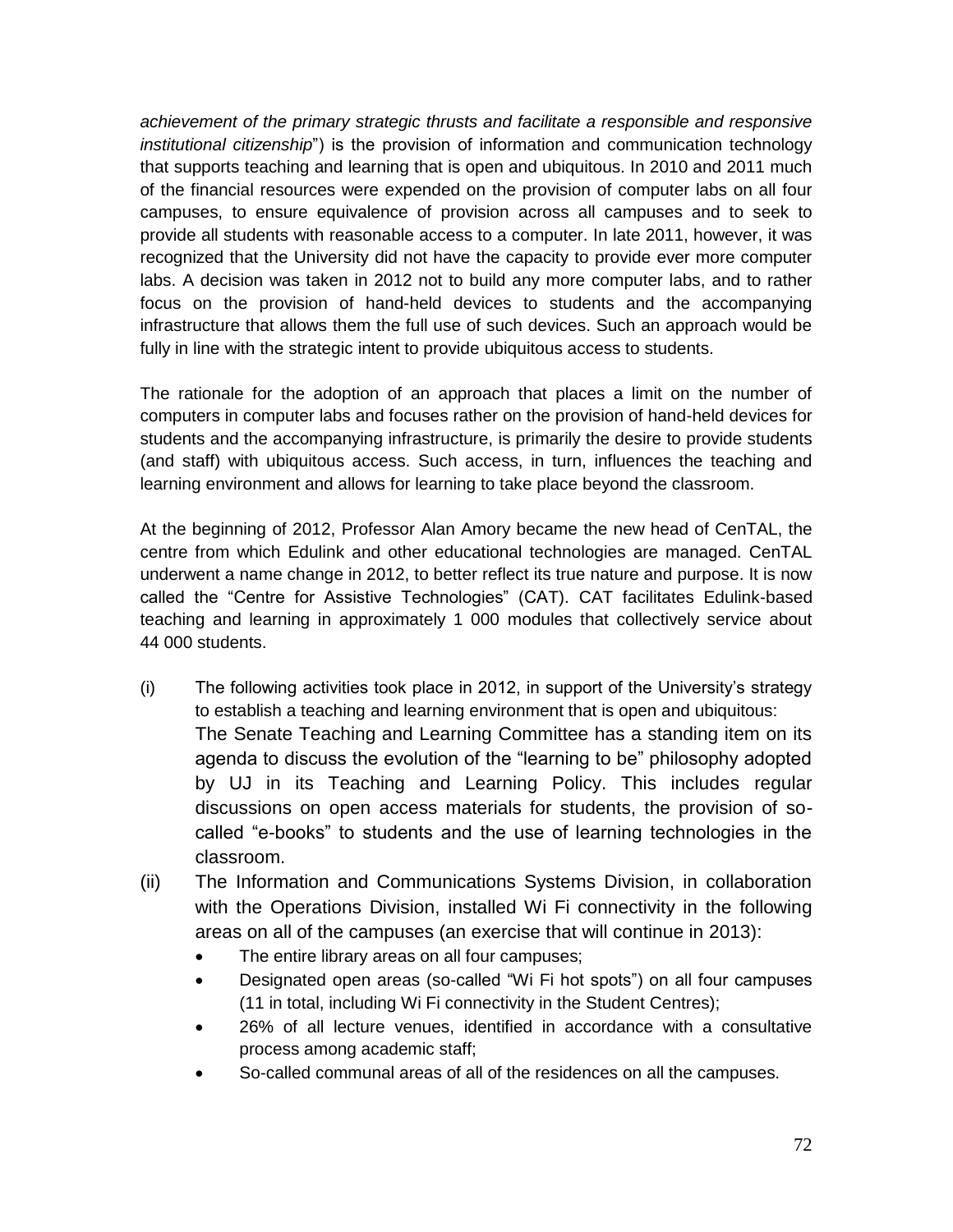- (iii) In addition to the above, the ICS Division has also provided sufficient bandwidth for all of the campuses to accommodate the growing "traffic" that will result from increased internet usage by students.
- (iv) A RFP for the provision of hand-held devices to all students was issued in 2012, and the proposals considered in December 2012. Discussions with service providers for the provision of affordable data to students, initiated by the Vice-Chancellor, also took place in 2012.

In 2012, the ICS Division was able to fill almost all of its many vacancies, including all of its senior vacancies. It also initiated a process of strategic planning in the division. Given the importance of good governance within ICT, the Division reports regularly to the Audit and Risk Committee of the UJ Council on its governance arrangements. It began a process in 2012 to develop a Governance Charter for the Division. This process will be finalized early in 2013.

Equivalence of ICS provision on all four campuses – the primary concern of the audit panel when it compiled its report – has been achieved, both in respect of the ratio of computers (in the computer labs) to students on the different campuses, and also in respect of the provision of Wi Fi connectivity on the four campuses, as detailed above.

# **5.3 RECOMMENDATION 15**

#### **Action plan: Professional academic staff development**

#### Actions envisaged:

Concerted strategies have been implemented to increase workshop attendance by publicising the workshop programmes via the Executive deans and HoDs. The CPASD has also scheduled the academic preparation workshop and follow-up compulsory workshops for new staff bi-annually, before lectures begin in January and again in the July recess, i.e. when no teaching activities take place.

In 2010, 77 newly appointed academic staff attended two three-day programmes for new staff. In addition, a further 44 professional development workshops were presented, with a total attendance of 925 academic staff. Attendee information is analysed in terms of faculties and departments, to create an awareness of under-represented faculties and departments.

The Professional Academic Staff Development Framework was approved by Senate on 30 September 2009 and implemented by the CPASD from January 2010. In terms of this framework, attendance at the 'Induction into academic practice' programme is now compulsory for newly appointed academic staff (temporary, fixed-term contract and permanent). Similarly, attendance of the academic management and leadership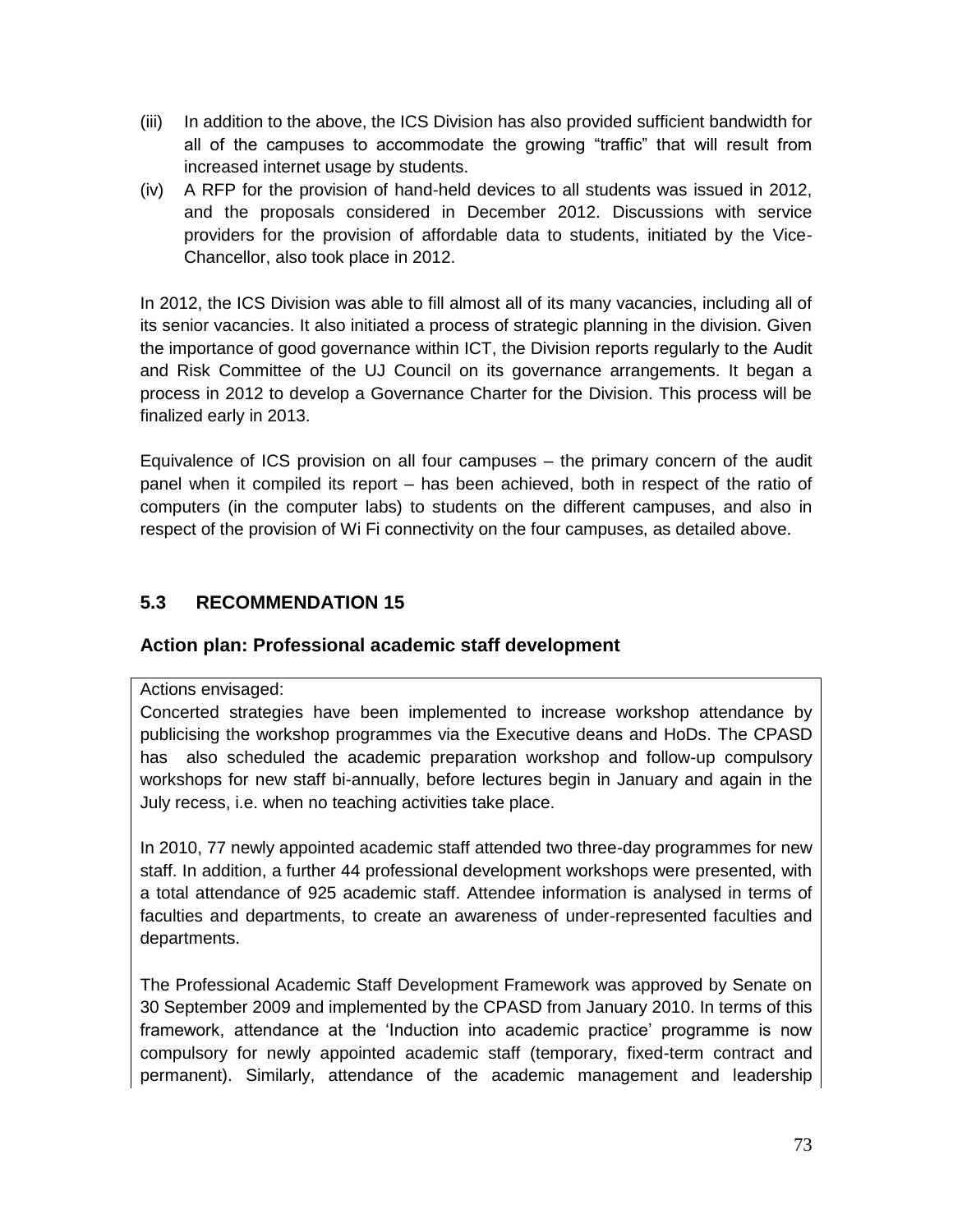development programme for HoDs is also compulsory. (Attendance of two out of four workshops is required.)

Attendance of the numerous workshops on the broad field of teaching and the facilitation of learning, curriculum and materials development, assessment of learning and feedback for enhanced student learning is open to staff appointed on contract, and some of these staff members do attend.

# **Progress up to December 2011**

The Centre for Professional Academic Staff Development paid particular attention to the recommendations of the audit panel and became increasingly visible at UJ. In order to ensure good attendance at the bi-annual academic preparation programme for new and inexperienced staff, the timing was shifted to the week prior to the start of lectures (at the beginning of the year and in July): in January 2011, approximately 50 staff attended each day of the three-day programme. Individual mentoring was also available. Staff who required assistance with specific areas of teaching and learning was encouraged to consult with CPASD staff; some HoDs also encouraged staff members to consult with CPASD staff for further professional development.

While the initial programme for new staff was generally well attended, ensuring staff participation in the on-going workshop series required constant attention. In 2011 a follow-up programme presented workshops offered on the use of ICTs in higher education and on  $21<sup>st</sup>$  century skills for  $21<sup>st</sup>$  century teaching and learning, with reasonable attendance of more than 50 academics. It is becoming clear, however, that workshops which are requested by individual faculties and which address specific faculty or departmental challenges are most likely to be well attended, and to achieve this understanding, relationships with the Vice-Dean in each faculty were nurtured. For instance, the roll-out of the institutional teaching and learning philosophy occurred at the departmental level and occasioned some enthusiasm, as well as having the benefit of facilitating on-going curriculum conversations among staff.

CPASD is cognisant of the fact that for many staff the demands for research output and for quality teaching and learning are sometimes viewed as separate and conflicting. With this in mind, in 2011 CPASD introduced a Scholarship of Teaching and Learning (SoTL) forum. The underlying intention is to encourage and support staff to improve their practice through researching (with possible publications) teaching and learning in their discipline. Immediate staff response was very promising, and the Forum will continue during 2012. CPASD has also driven the Staff Qualifications Programme, which was initiated to support under-qualified staff to achieve a master's by the end of 2012; response was very satisfactory. In this connection research development workshops were well received by staff: approximately 650 staff attended the 37 workshops offered during 2011. Here there was close and successful collaboration with the UJ Postgraduate Centre.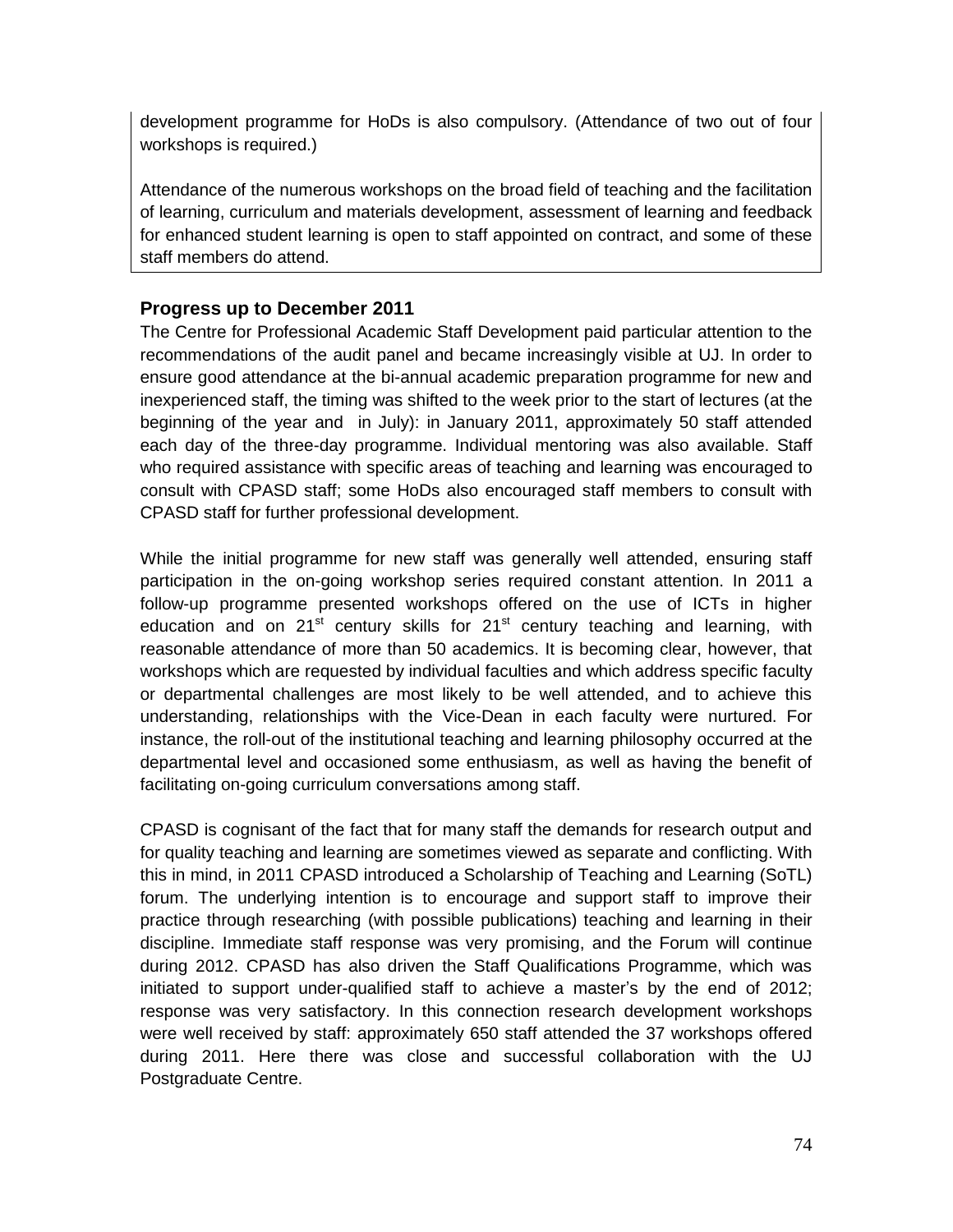Professional development opportunities were also offered to staff in academic leadership positions through an induction workshop as well as follow-up workshops aimed at HoDs; in this regard there was collaboration with the Division of Human Resources. The induction workshop provided opportunities for newly appointed HoDs to develop an understanding of their role and learn from more experienced HoDs. Seventeen new heads of department attended the induction workshop in 2011.

Work recommenced, under the aegis of the Faculty of Education, on the full development of an Advanced Diploma in Higher Education Teaching and Learning, for which there appears to be considerable demand among UJ staff; some modules have already been approved, and it is hoped that these will be implemented in the near future.

#### **Progress up to December 2012**

In late 2012, the MEC decided that the small Centre for Professional Academic Staff Development should be disestablished. The three staff members involved in the Staff Qualifications Programme joined the Postgraduate Centre; the remaining four staff joined the Academic Development Centre in the Division of Academic Development and Support.

The changes relating to the Centre for Professional Academic Staff Development were seen as ways of making optimal use of limited staff capacity, while driving key initiatives. Staff associated with the Staff Qualifications Programme would assist in enhancing the academic stature of the Postgraduate Centre; they would be involved in leading the research development programme, and in setting up of databases which would allow ongoing monitoring of both student and staff performance in higher degrees**.**

The Academic Development Centre was already involved in both student and staff development, and hence emerging synergies allowed more to be achieved. Staff Development would in future be represented by a head within the Academic Development Centre, to ensure that staff development remained a focus area.

Staff development activities have continued as planned during 2012, with reasonable to good involvement of academic staff; however, it was still the same small minority of staff who regularly participated in workshops, which they generally found extremely useful. In working towards broader staff attendance, the role of the Vice-Dean was crucial, with some Vice-Deans being extremely supportive. At the same time, some inroads were made into less involved faculties such as Engineering and the Built Environment.

Attendance at the 'Academic Preparation' induction programme was compulsory for new and inexperienced staff; the induction programme in January had 40 attendees, and, in June, 20 - 25 attendees. Staff development sought to build on-going relationships with new staff by means of follow-up workshops: a workshop on assessment attracted 30 attendees, one on engaging students in learning 32 attendees.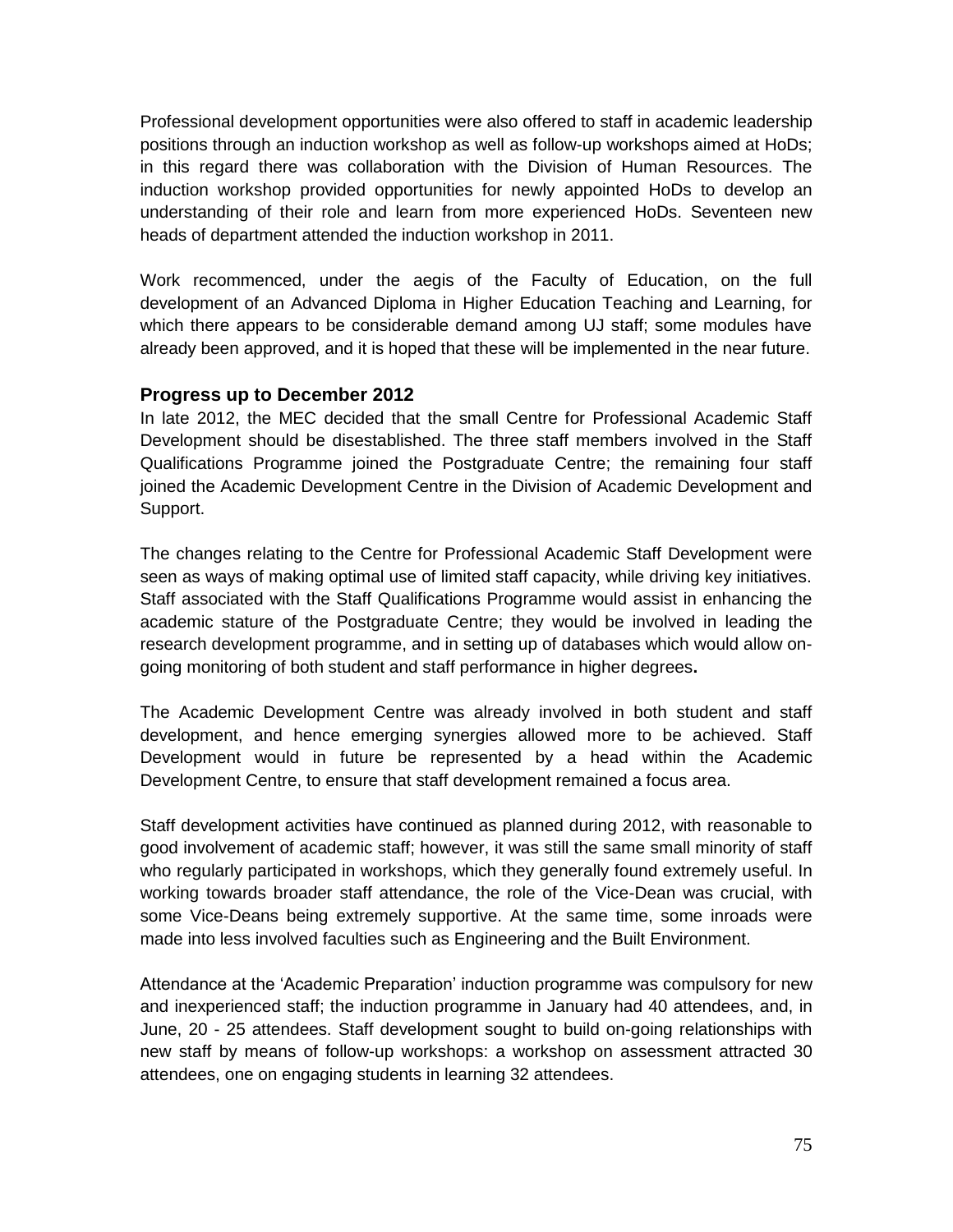The HoD support programme was similarly structured: the initial induction programme was attended by all 16 new HoDs; the follow-up workshop on strategic planning and budget was particularly successful, with 46 HoDs attending.

Staff development was also much involved in the ADS Curriculum Project, which has been reported under Recommendation 7 Action Plan 2 (above), and many facultyspecific workshops emerged from this context. Here, too, a sound relationship with the Vice-Deans remained crucial.

Interest in the scholarship of teaching and learning is growing, and there were several further meetings of the interest group, which continued to attract numbers of faculty staff. In late November, ADS and the SOTL interest group hosted a visit by Professor Ron Barnett from the University of London and author of numerous works on Higher Education, who presented on the topic: 'Learning to be: a very hopeful idea'.

The Staff Qualifications Project continued and expanded further. The master's support programme has continued to support those staff who have yet to complete a Master's qualification, and is to conclude at the end of 2013. The SQP Doctoral Support Programme commenced with the first two cohorts of the UJ-SANTRUST Pre-doctoral Programme, which supports the development of the thesis proposal. 50 members of staff have now successfully completed UJ-SANTRUST and have either already registered or will register shortly for their doctorate; a further two cohorts are planned for 2013. Both SQP programmes were underpinned by a wide-ranging research development programme on a variety of topics (hosting 17 workshops with 280 attendees during 2012), and with a strong focus on postgraduate research writing and writing for publication, which attracted considerable interest. Most recently a week-long writing retreat was held which was fully subscribed with 12 participants. Writing support for postgraduate students and staff is now also being offered through the Writing Centres on each campus, and is facilitated through trained postgraduate students.

Work continued on the Postgraduate Diploma in Higher Education Teaching and Learning but, due to changes in the qualification structure in the Faculty of Education, progress was disappointingly slow. The intention is that this qualification will become compulsory for new members of staff, and will also be available to current members of staff. It is hoped that roll-out in the form of short courses can commence in 2013, while formal approval for the qualification as a whole is being obtained.

# **5.4 RECOMMENDATION 13**

# **Action plan: Certification**

Actions planned and implemented:

Academic Administration is responsible for centralised control and governance of the certification process for all faculties across all campuses. Currently reporting to the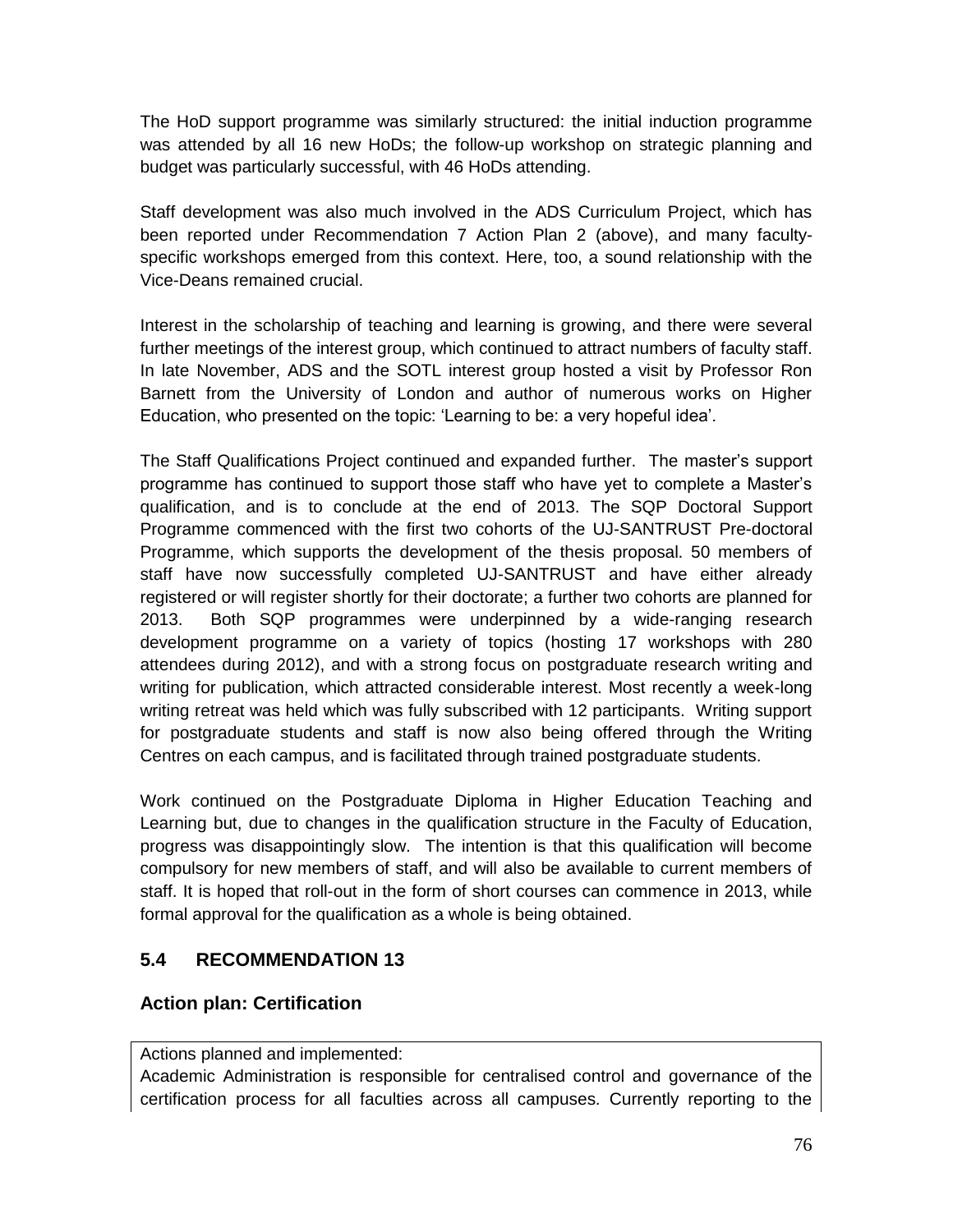Senior Manager: Faculty Coordination, there is only one Senior Academic Administration Officer: Certification responsible for the logistical arrangements and printing of certificates. The Senior Manager: Faculty Coordination serves as back-up support, to take over in the event of any crisis.

A number of management support structures are in place to support the process (see *UJ Improvement Plan*).

Additional ITS system changes and improvements (e.g. stricter control for the identification of graduates and certificate number record locking) were implemented, to secure the processes in a multi-campus environment.

After the 2008 Academic Administration internal review, a number of improvement strategies were proposed (see *UJ Improvement Plan*).

Extensive benchmarking and collaboration strategies have been initiated over the past two years. A full-time staff member was employed to assist with certification duties. Unfortunately, this post could only be approved on a three-year contract basis (until the end of 2012).

The following action steps for improvement are proposed in view of the HEQC audit recommendation:

- (i) Convert the three-year contract post (approved to support the one staff member with certification duties and to act as back-up support for printing certificates) to a permanent post.
- (ii) Initiate an internal audit on the certification process and control mechanisms currently in place at the UJ, in addition to the external process already in place.

#### **Progress up to December 2011**

At the beginning of 2011, a three-year permanent appointment was made in the Certification Office. The MEC still has to approve the conversion of the post to a permanent post.

In November 2011, PricewaterhouseCoopers conducted an annual report. In addition to this audit, Deloitte & Touche conducted a full internal audit in September 2011. The UJ received a green report, indicating that no risks were identified.

#### **Progress up to December 2012**

All audit reports reflected zero exceptions.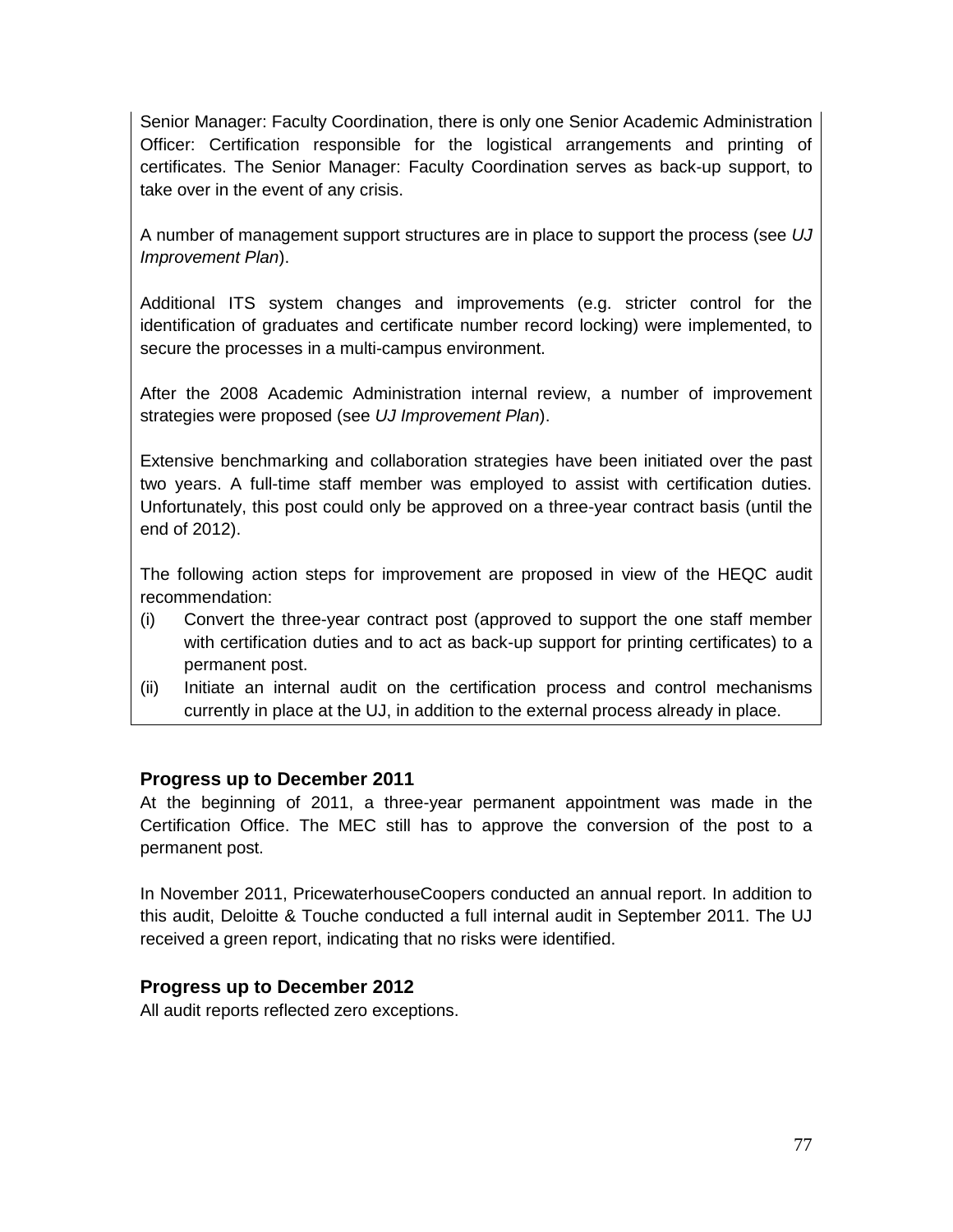# **5.5 RECOMMENDATION 17**

### **Action plan: Security of student records and examination documentation**

Actions envisaged and implemented

- (i) The **processes and security of learner records** are described in a number of UJ policies, including the teaching, learning and assessment policies. Basic processes are listed, but processes are not implemented uniformly across faculties, as a result of unique faculty-specific factors.
- (ii) The UJ enlisted the assistance of a firm specialising in the **secure storage** of hard copy documentation (Metrofile) for the purpose of having all documents with security value, for instance student and examination documentation (including examination books and mark sheets), securely filed, from where it can be retrieved when necessary. Electronic versions of student academic records will still be stored on ITS at the UJ. ITS functionality will be enhanced to accommodate test marks in addition to examination results.
- (iii) During 2010 and 2011, faculties were once again instructed to use only **specially designed test paper** for the purpose of tests. Examination answer books should only be used for official examinations. This rule is brought to the attention of the faculties on a regular basis and was also discussed at the Final Assessment Coordination Committee meeting of 8 June 2010. Communication about the use of test and examination answer books will be continued and reinforced at various levels.
- (iv) All **examination invigilators** are instructed to be on the lookout during all tests and examinations that this rule (see (c) above) is being applied and to report any deviation from the rule. This rule has also been included in the examination instructions that are sent to all academic, administrative and invigilation staff involved in examinations on a regular basis. Invigilators report discrepancies to the Invigilators' Coordinator.
- (v) From an examination perspective, the UJ is currently developing a **computer programme to formalise all test mark procedures** in academic departments. Test marks are to be captured on the main database, as is the case with examination marks. Computer log files will then be accessible to monitor changes to test marks by academic departments.

#### **Progress up to December 2011**

- (i) Additional progress made: All relevant policies and procedures have been updated to include security measures for the filing of Student Records.
- (ii) The firm Metrofile is currently being used on a daily basis for the storage of Faculty as well as Academic Administration records. "Image Now" is being utilised to store the abovementioned records electronically.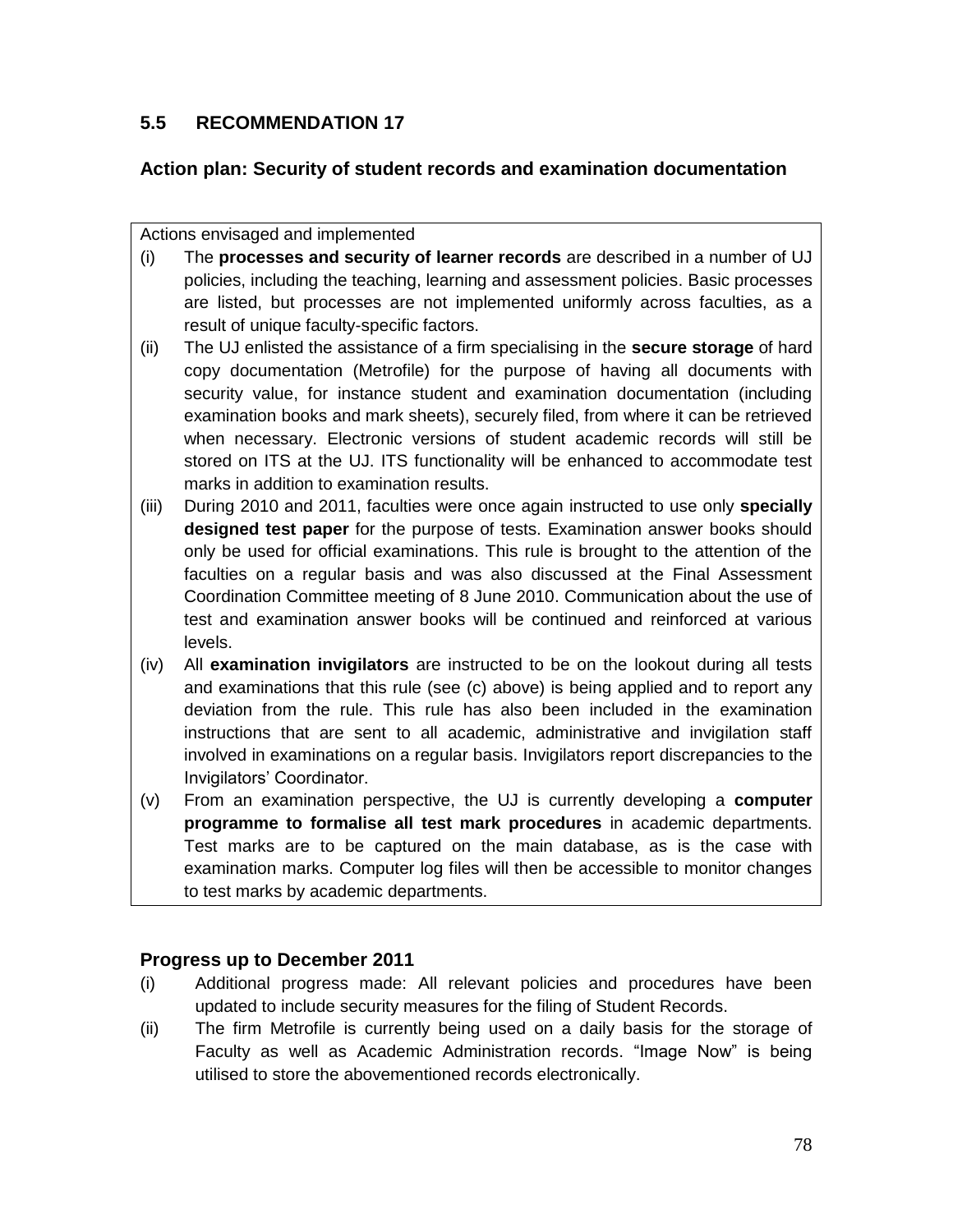- (iii) The abovementioned instructions have been added to the Assessment Procedures, which are brought to the attention of all parties involved before the commencement of every Final Assessment Opportunity.
- (iv) The UJ was waiting for finalisation of this project from the creators of this system which was temporarily delayed due to staff shortages in the IT Department. .

# **Progress up to December 2012**

- (a) All relevant policies and procedures were updated to include security measures for the filing of Student Records. This is an on-going process.
- (b) The firm Metrofile is currently being used on a daily basis for the storage of faculty as well as academic administration records. "Image Now" is being utilised to store the abovementioned records electronically. This is an on-going process and assessment scripts and mark sheets are included.
- (c) The abovementioned instructions (see c above) have been added to the Assessment Procedures, which are brought to the attention of all parties involved before the commencement of every Final Assessment Opportunity on a biannual basis.
- (d) Instructions are brought to the attention of all parties involved before the commencement of every Final Assessment Opportunity on a biannual basis.
- (e) The external service provider was not able to develop the verification tool. Guidelines for class attendance were submitted to the STLC for discussion (February 2013). Data on the impact of class attendance on student success should be researched, and faculties have been requested to submit relevant data to the ED: Academic Development and Support.
- (f) The finalization of this project was temporarily delayed due to staff shortages in the IT Department. A Pilot Project will be implemented during the first semester of 2013. The system will be operational commencing 2014.

# **6. RESEARCH AND SUPERVISION**

#### **6.1 RECOMMENDATION 18**

#### **Action plan 1: Young researchers**

This Action Plan consists of three major components listed below (see *UJ Improvement Plan* for details):

#### (a) *Next Generation Scholarship Programme (NGS)*

UJ set aside R25-million for scholarships for master's and doctoral students. Students holding scholarships with contractual obligations (such as within the NGS programme) are not normally allowed to hold NRF scholarships concurrently with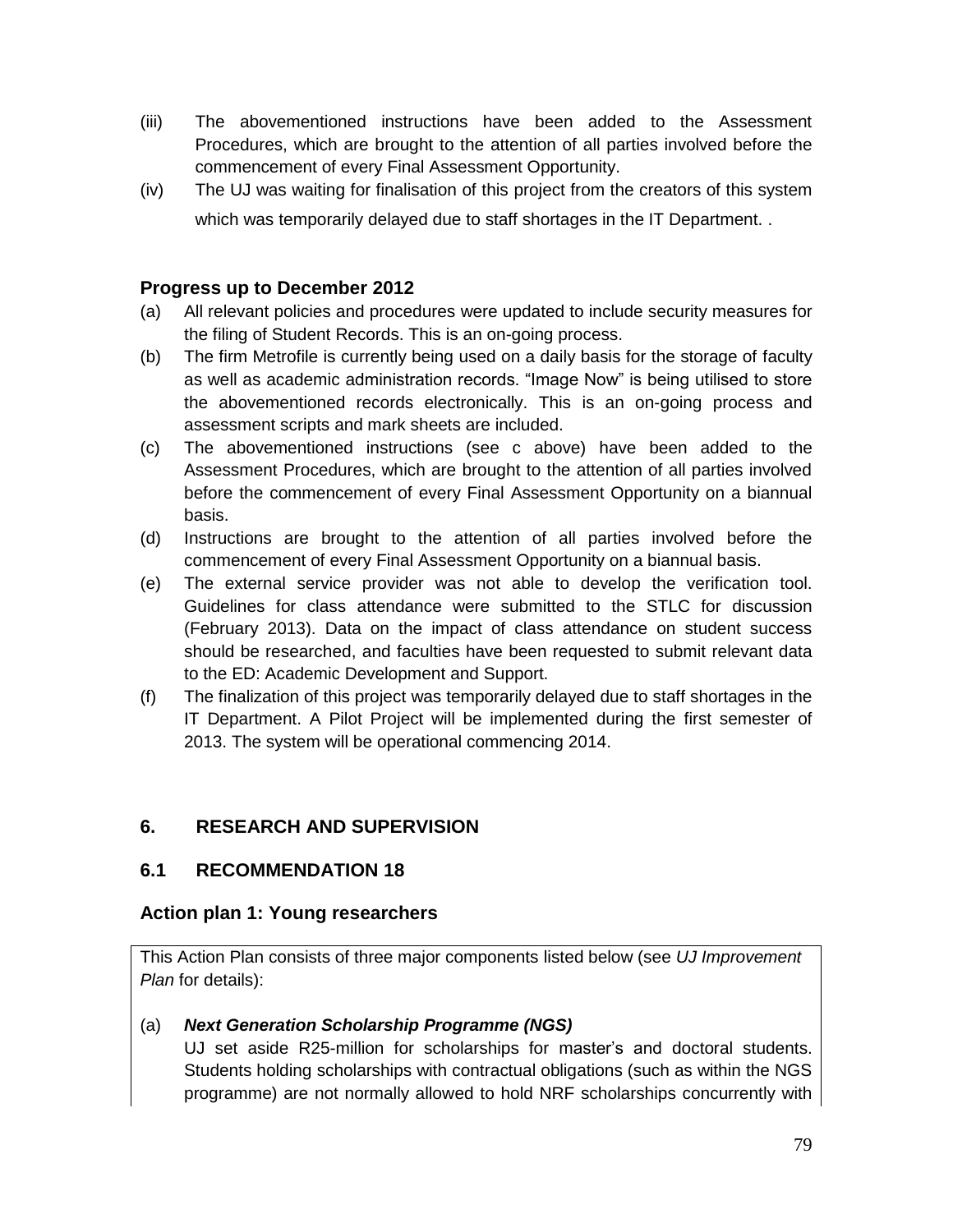such scholarships. However, the purpose of the NGS scholarships meets the NRF's aim of retaining capacity in academia and research (this case was presented to the NRF). The NRF thus agreed to award bursaries to students holding NGS scholarships up to a maximum value, viz. R100K at master's level and R150K at doctoral level. The CSIR also agreed to contribute top-up funding to two students who had applied for the UJ-CSIR scholarship.

A survey on training needs was undertaken in 2009 by the Postgraduate Funding Support. The survey revealed that the training needs varied across faculties, as well as across the levels of study. Generic workshops were therefore presented on topics such as: 1) The Master's Dissertation and 2) Argument in Research Writing. In 2010, NGS students attended various workshops arranged by the Training and Development Section of the PGC including RefWorks, which was facilitated by the Library. A Postgraduate Symposium was also held in October 2010, which provided an excellent opportunity for NGS students to showcase their work in the form of presentations and posters. NGS students also chaired the various sessions.

(b) *Participation in the NRF's Thuthuka programme for upcoming researchers* The UJ has adopted an operational plan to encourage more researchers to apply for NRF rating, via the NRF's Thuthuka programme, which is meant to nurture young and upcoming researchers. The outcomes and impact of the Programme are continuously monitored at various forums and levels.

Increased participation in the NRF's Thuthuka programme: By December 2010, UJ had 90 NRF-rated researchers. In 2011, **35** young and upcoming researchers (in comparison to **10** in 2010) had already applied for financial support through Thuthuka, to the amount of R2.3 million. The applications were for NRF rating, post-PhD tracking and PhD tracking.

 The demographic profile (in terms of gender and race) of the 35 applicants in 2011, in comparison to the 10 applicants in 2010, was as follows:

- **Female**: 29 out of 35 (**83%**) in 2011 vs. 6 out of 10 (**60%**) in 2010;
- **African**: 9 out of 35 (**26%**) in 2011 vs. 2 out of 10 (**20%**) in 2010; and
- **Black**: 20 out of 35 (**57%**) in 2011 vs. 5 out of 10 (**50%**) in 2010.

Of the 35 researchers that applied for NRF funding, 13 were successful: 5 for NRF rating and 4 each for Post PhD and PhD tracking support, at a total cost of R1.513 million. The Thuthuka programme for emerging researchers (especially in Categories 'L' and 'P') is beginning to produce research-related dividends for UJ and will hopefully continue to do so.

*c) Attracting an appropriate number of postgraduate students*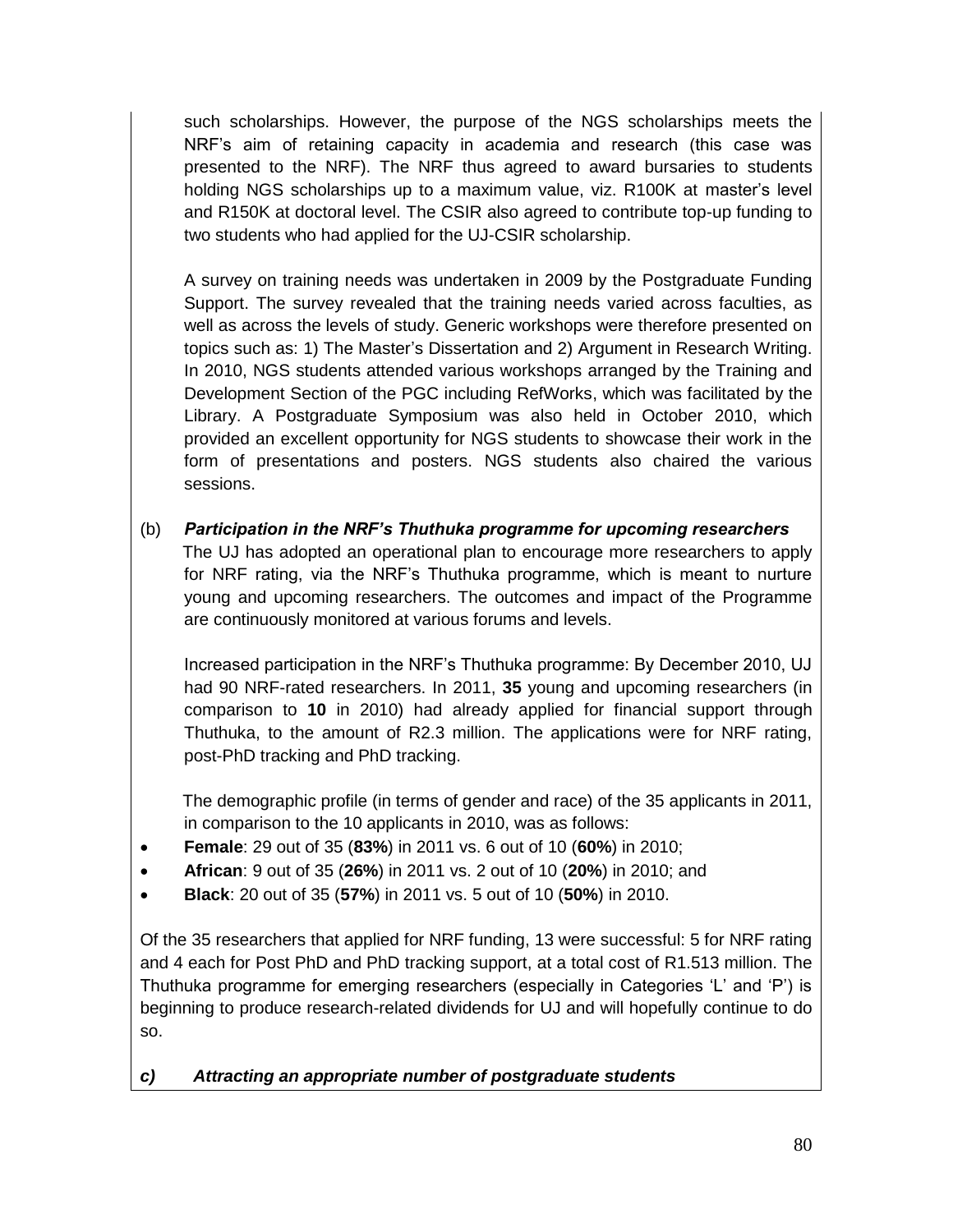- **(i) Hons marketing campaign:** The UJ launched an 'aggressive' Honours recruitment marketing campaign (to the value of R12 million), to increase the number of students with real potential to proceed to postgraduate studies.
- **(ii) Campaign prioritises certain faculties**: The marketing campaign is pertinently focused at Health Sciences, Science, Engineering and the Built Environment, Humanities and selected honours programmes in Education.
- **(iii) Postgraduate targets (differentiated per faculty):** There is also a focused strategy to meet envisaged postgraduate student numbers of 16% of the total student body by 2013 (11% at Postgraduate below master's level and 5% at master's and doctoral levels) on the assumption that the UJ headcount will stabilise around 50,000 in the next few years. These postgraduate targets are differentiated per faculty.

# **Progress up to December 2011**

In half the planned time, UJ achieved its research-output target of 600 accredited articles, i.e. 610.90 units for the 2010 research publications.

In 2011, NGS students attended various workshops arranged by the Training and Development Section of the Post-graduate Centre, including RefWorks, which was facilitated by the Library. A Postgraduate Symposium was also held in October 2011, which provided an excellent opportunity for NGS students to showcase their work in the form of presentations and posters. NGS students also chaired the various sessions.

#### **Progress up to December 2012**

UJ continued to support and encourage young researchers to apply for the NRF Thuthuka Grant. UJ has a practice note on how to identify up and coming researchers in the faculties. The number of grant holders steadily increased from 10 in 2010, to 35 in 2011 and 40 in 2012. In 2011, 83% of grant holders were females.

# **Action plan 2: Research foci**

Actions planned included:

**(a) Operational multi-year research plan:** The University relies on its internal and external funds to continue supporting research. Internal funds account for 53% of total research expenditure, while NRF and other external income account for 47% research expenditure. Steps continue to be taken to grow the external income component in order to reduce the dependency on the University. Going forward, all the research centres will be measured against generating external income. In 2010, the University spent R52.25 million for the operational research budget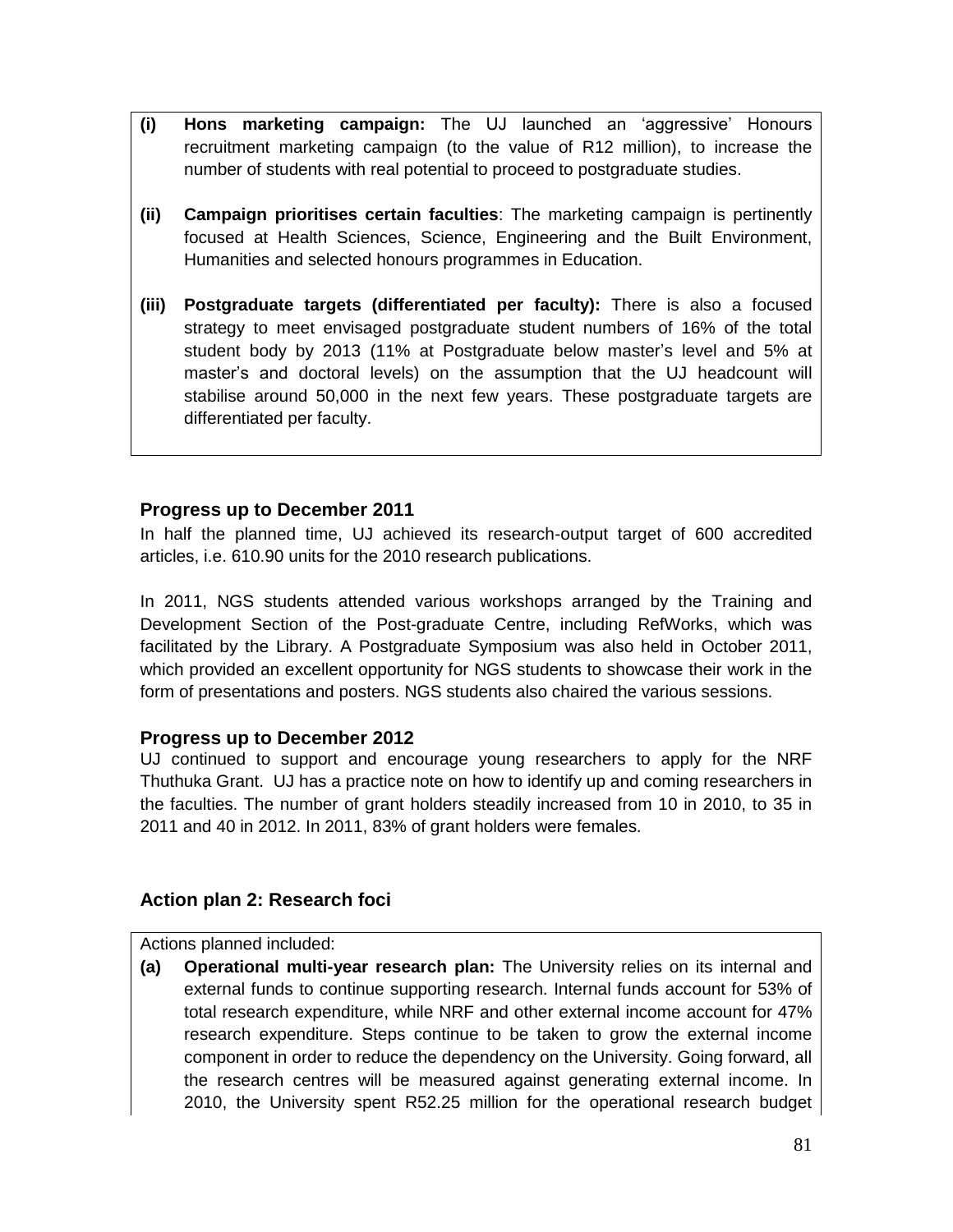compared to R42.8 million in 2009. External income from the NRF grew by 72% from R19.97 million in 2009 to R34.36 million in 2010 as a result of the new administrative systems put in place. The UJ research strategy includes an operational plan with targets, indicators and budget plans, which is discussed and monitored twice annually by the Executive Leadership Group to determine the progress. The indicators and targets are part of the KPAs of the DVC: Research, Innovation and Advancement, and the Executive Director: Research and Innovation.

- **(b) Investments in research:** The large investments made and strategic interventions such as establishment of research centres, research niches (quick wins), the postgraduate centre, appointment of research professors and high-profile academic scholars and research incentive schemes are all testimony to the University's commitment to research. In addition to the significant progress in research outputs, the University also strengthened its research infrastructure, research support and management. The further development, application and commercialisation of research outputs are priorities for the future.
- **(c) Targeted research foci:** A circular was sent to all members of staff to inform them of the new differentiated approach to research production per faculty at the University. Research targets are annually agreed on between the DVC: Research, Innovation and Advancement, and the executive deans. Given the strategic interventions that have been implemented and investments made, the expectation is that the leading research faculties would continue to deliver the largest number of research outputs. The other faculties are therefore expected to play their roles in delivering agreed research output targets.
- (d) **New funding cycle for research centres:** Four years ago, the university implemented key strategic interventions to fulfil its research goals in the first decade of its existence. A total of 13 research centres and 7 research niche areas were established and funded to the tune of R39.02 million. These research entities were reviewed in 2010 for a new three-year funding cycle, which showed that the research output had increased from the period prior to their existence, and had a great impact in profiling the research capability of the university. Because the model works, a new funding cycle was approved and six new research centres were added.

#### **Progress up to December 2011**

The actions have been implemented.

#### **Progress up to December 2012**

There has been no major shift in the research foci. However, late in 2012, management approved a new Research Strategic Fund of R30 million to be spent over three years in three selected areas that possess a potential of being world class in a short period of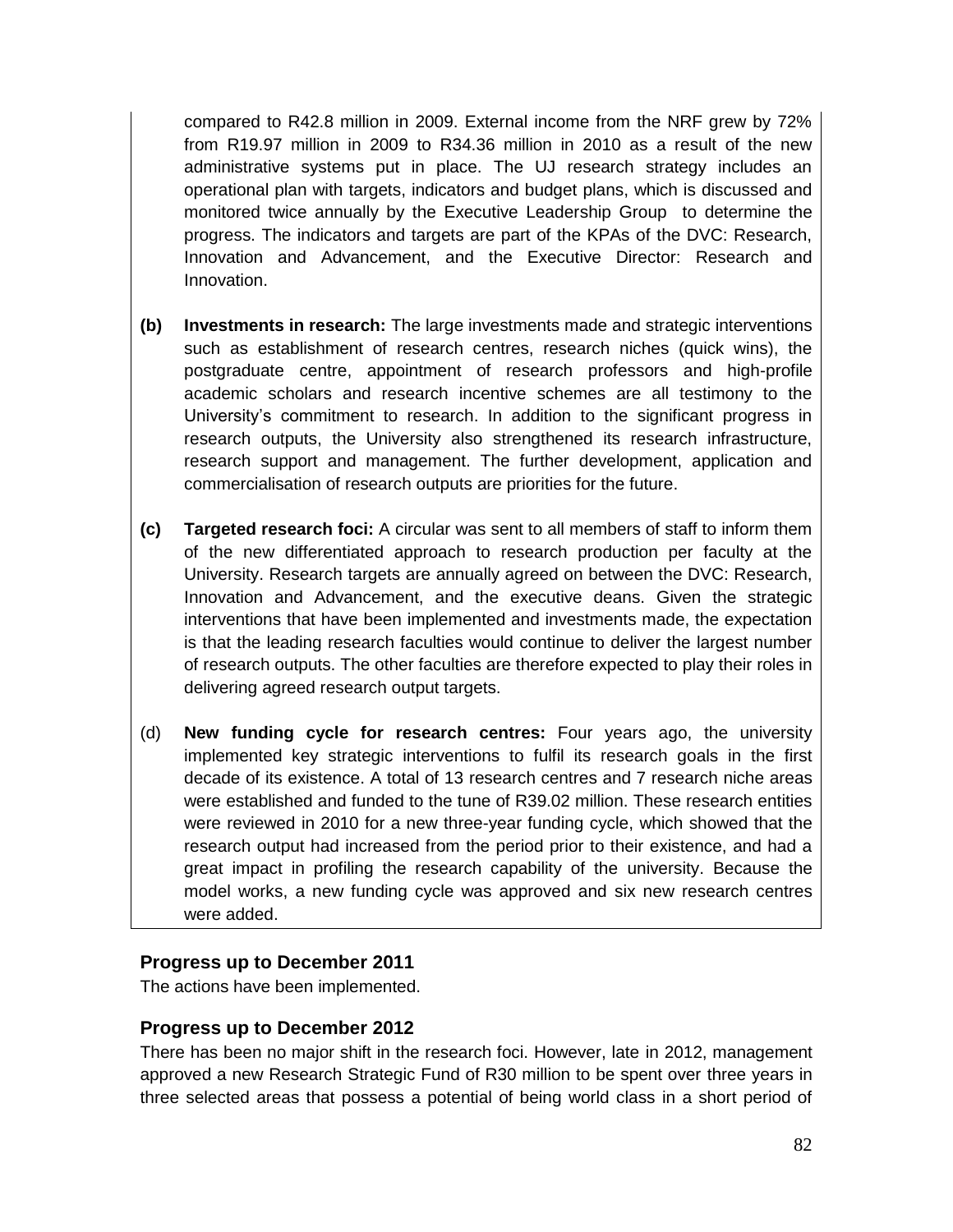time. The three areas are Telecommunications, Physics and Chemistry. Each research area will receive R3.3 m per annum for three years. The three research groups are busy finalizing their strategic research plans. Funding will start in the first part of 2013.

The Research Strategic Fund is meant to enhance the research focus areas and mobilize the existing expertise in order to:

- create synergy and critical mass
- produce the required high impact outputs in the 3 year cycle but also in the longer term,
- extensively extend already existing international collaboration and collaboration with relevant industries,
- attract top postgraduate students, PDF's and scientists.

These research areas are intended to place UJ on a global stage.

# **Action plan 3: Financial support**

The following actions were planned and implemented:

- (a) **Research and Finance cooperation:** There is a working service level agreement with the Finance Division and every month each researcher is provided with a statement. In September 2010, a strategic meeting was held involving the DVC: Research, DVC: Finance and the major research active faculties to streamline the researchers' budgeting and expenditure process. It was agreed that researchers should only use three budget and expenditure line items: running costs, bursaries and equipment.
- (b) **Research funding workshops:** The Research Office together with the Finance Division runs two workshops a year to meet and discuss problems/improvements with individual researchers.

#### **Progress up to December 2011**

All the actions plans have been implemented.

#### **Progress up to December 2012**

With reference to item (a) Research and Finance Cooperation, further developments took place during the year. A task team comprising researchers, finance people and the research office personnel was set up to do a benchmark analysis of how other national universities and research institutes manage their research accounts, ascertain the benefits and flaws of the other universities' systems and present a recommendation for the UJ as a way forward. The institutions visited were University of Pretoria, UNW and the CSIR in Pretoria.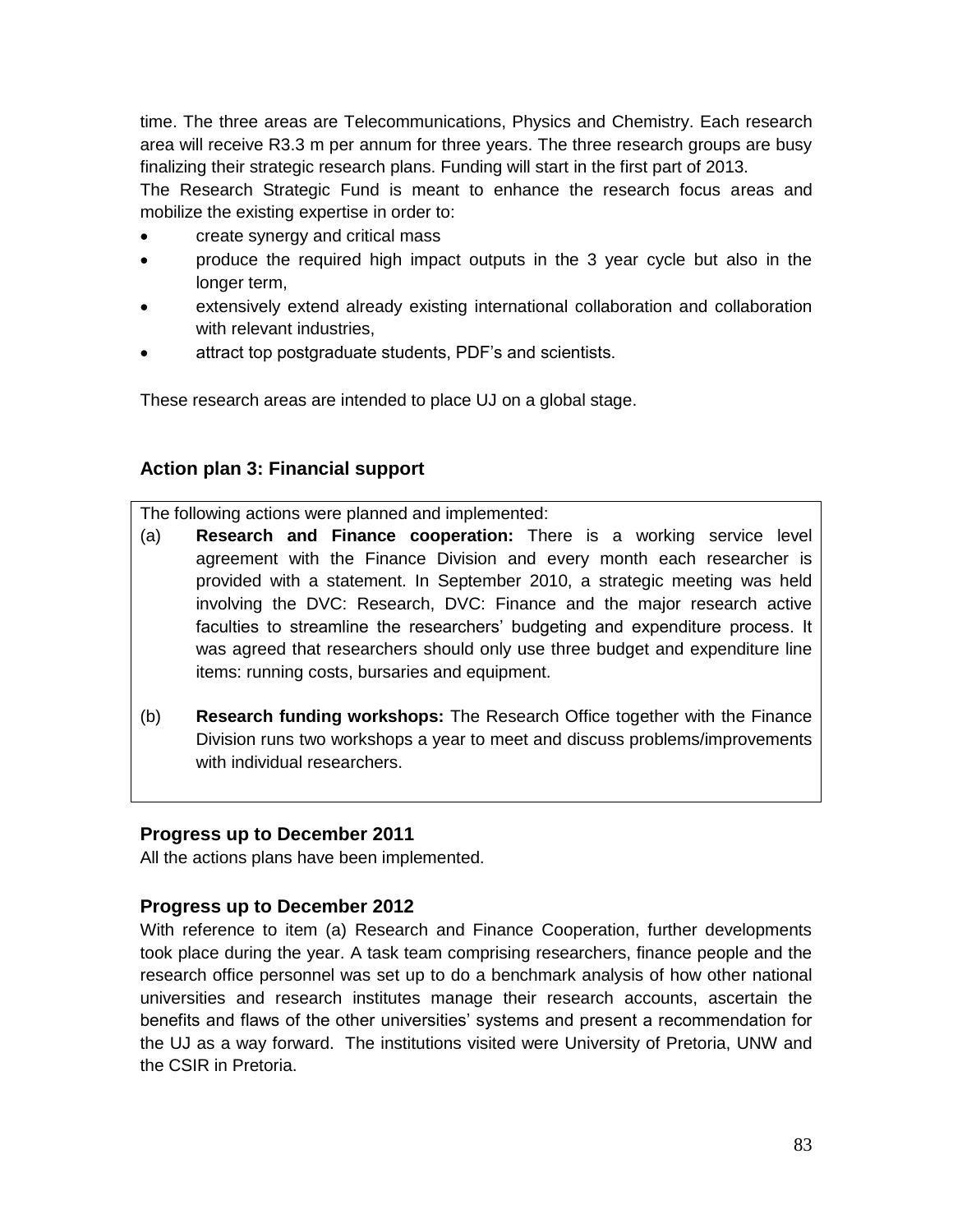Recommendations that focus on the following aspects were submitted:

#### **(i) Engagement with the NRF**

The NRF also recognises that there could be a problem of a three month delay (January to March) in institutions receiving the research money and is aware that different institutions deal with the problem differently. However, it would be difficult to advance funds only to the UJ, let alone any other university without applying the rule nationally. In principle, the NRF could possibly consider advancing a portion of the funds to institutions based on the previous year's claims. *The suggestion was that this matter be referred for discussion at the DVC: Research Forum.*

#### **(ii) System improvements**

Research activities at UJ have grown considerably over the years, with about 200 active researchers in 2006 to over 400 in 2010. Consequently, UJ has experienced more researchers undertaking national and international travels, which has increased the use of Diners Club, purchase of air tickets and procurement of portable technological instruments, e.g. iPads. *The UJ procurement system has to respond and adapt to this changing landscape.* 

#### **(iii) Procurement**

It is evident that some researchers work through-out the year and the UJ procurement system has to be flexible to accommodate purchases at any time during the year. **It was proposed that procurement through the workflow should be allowed throughout the year.** 

#### **(iv) Financial management**

During the same period, external research income has trebled and whereas handling these funds was possible in the past, it is apparent that more human capacity is now needed to effectively manage this income stream. UJ currently has only 2 dedicated faculty accountants. *It was proposed that research*  accountants be appointed in certain faculties that have a large volume of *external funding, i.e. FEBE, FHS, FH and FS. Note: external funding includes NRF funding.*

#### **(v) Cross-subsidisation**

Most funders allow certain flexibility to move costs around. However, it is encouraged that the researchers should not willy-nilly cross subside their research projects because this causes huge difficulties for the finance people to reconcile the accounts and to track VAT. *Finance personnel should not move money around the account without the researcher's approval.*

#### **(vi) Availability of funding**

Currently, the UJ only loads the money into the researchers account once the money has been released. This causes unnecessary delays to start research,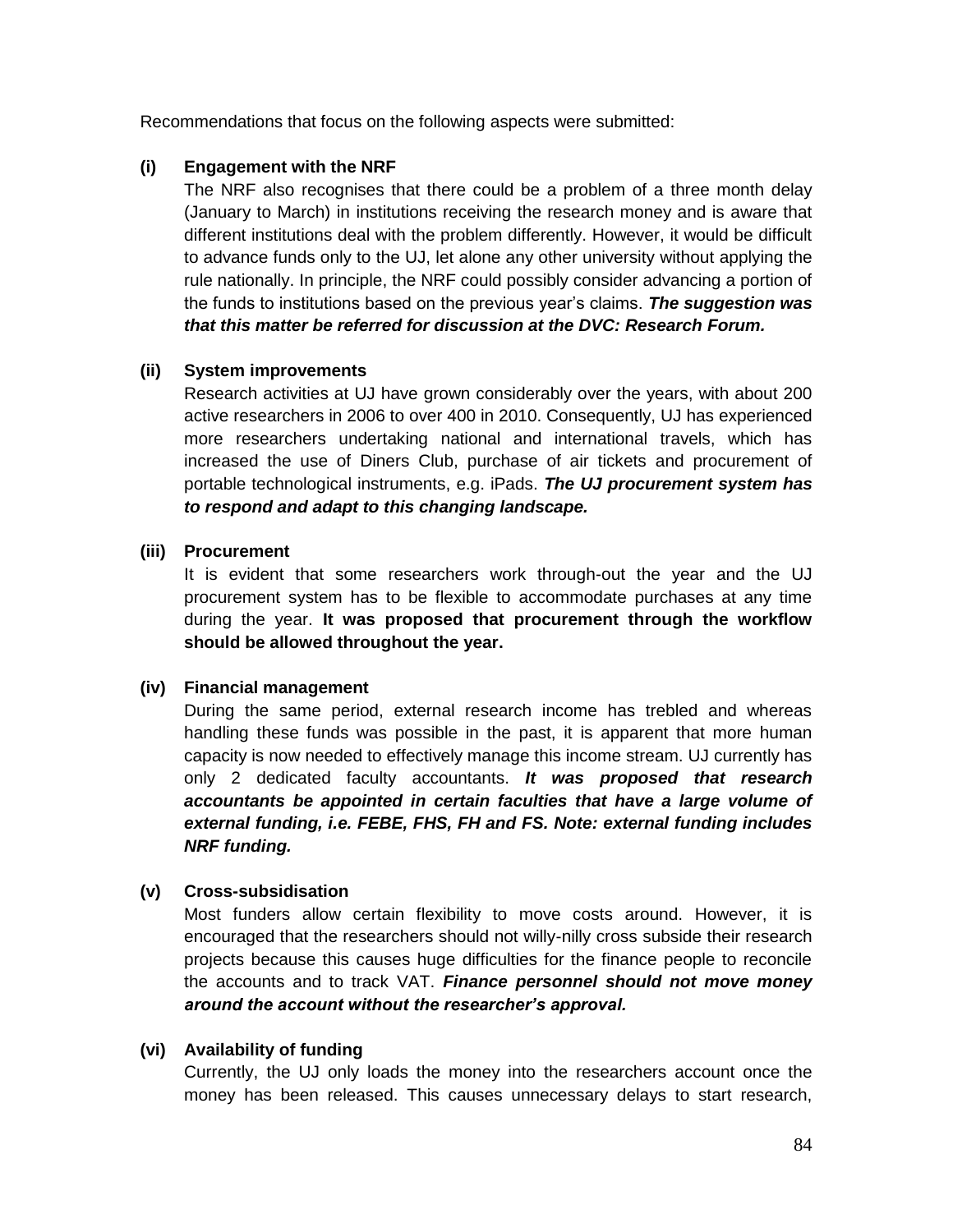bearing in mind that NRF money has to be spent in the same year. *It was proposed that UJ should load the money into the researchers account once the award letter has been received*.

#### **(vii) Service level agreement**

There is a service level agreement between Finance, the Research Office and researchers which clearly spells out the services to be provided, responsibilities and the time-lines. In addition, the finance division also reports to the URC on the status of the NRF accounts per faculty and per individual. The NRF administrator sends monthly statements to all researchers with NRF awards. This exercise allows identifying red flags where an individual is not spending the money. The report simply shows the budget, expenses and balance.

#### **(viii) NRF workshops**

The workshops that took place between the Research Office, Finance Division and researchers should be further encouraged. These workshops were conducted together with NRF personnel when needed.

#### **(ix) Regular communication**

It is important to have proper management and regular communication. Any discrepancies or account queries should be handled in a collegial and open dialogue; this should help to develop a culture of dealing with these situations. The Research Office personnel, Finance Division and researchers all have a role to play.

# **6.2 RECOMMENDATION 19**

#### **Action plan 1: Postgraduate supervision**

The following action plans/steps were envisaged or are in place:

- (a) The **Staff Qualifications Programme** (see 3.1.2.2 (g) in the *Improvement Plan*) aims to increase the current number of permanent academic staff with master's and doctoral qualifications by 15% by the end of 2011. Improvement in the teaching and learning competencies of academic staff increases the number of academic staff able to provide postgraduate supervision.
- **(b)** The UJ has also strengthened its postgraduate supervisory capacity by appointing *research professors***,** especially in the Faculties of Humanities and Science, and by utilising the knowledge and experience of retired professors. In the short-tomedium term, this, together with the appointment of visiting professors, will expand the institution's postgraduate supervisory capacity.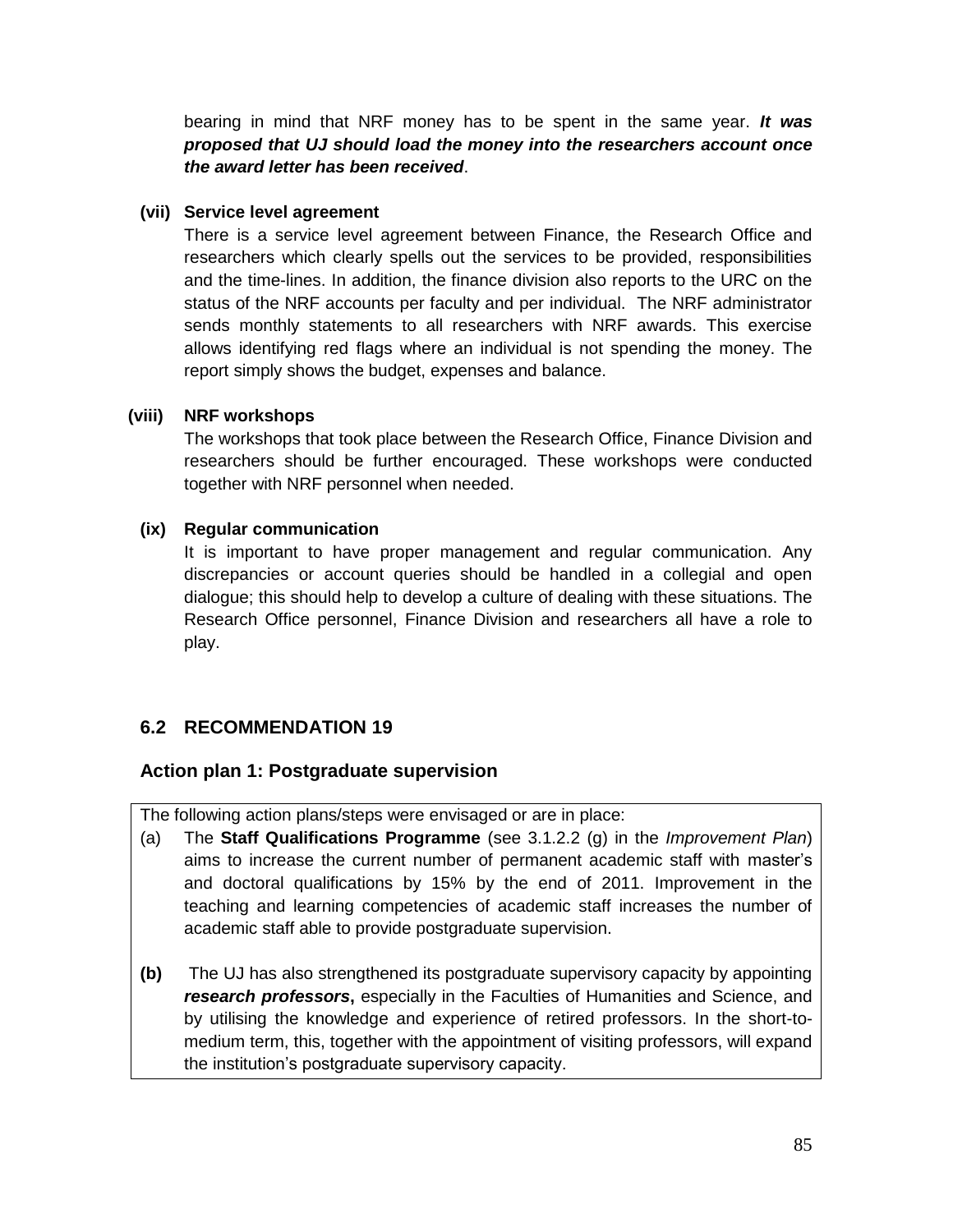#### **Progress up to December 2011**

The Postgraduate Centre (PGC) has developed a range of training and support activities in order to increase postgraduate throughput through enhanced student support and improved supervision and mentorship activities. These include research training workshops, academic writing support activities, large-scale capacity building for staff without PhDs, and specific institutional activities such as the plagiarism policy revision. The following actions have also been implemented:

- (a) PGC training and development activities increased in 2011, with about 20 workshops on a wide range of research methodologies. An important new addition to our training activities was advanced quantitative training in partnership with Statkon, the statistical support service at the UJ.
- (b) Institutionalising a postgraduate writing strategy has been a key aspect of the work, undertaken jointly with Academic Development and Support (ADS). Specific activities included a successful academic writing symposium in February presented by experts from the University of Cape Town, the establishment of a task group between ADS, the PGC and the writing centres, the placement of staff with discipline-specific skills in writing centres, and developing a proposal for a short course on how to prepare research proposals. The main aim of all of these activities was to find strategies to improve research writing across the institution and in disciplines so that the UJ meets its targets for increased output in the required time. Faculty-specific funding has also been provided through the PGC in order to bolster faculty-specific writing activities.
- (c) Another set of activities focused on improving capacity for writing in academic journals. Three forums were held with editors of journals and were attended by over 60 people across disciplines.
- (d) A report on the current status of the UJ policy on plagiarism and a broader review of trends in plagiarism internationally was completed in October. This will inform the university-wide policy document on plagiarism.
- (e) Santrust has been commissioned to run a PhD research proposal training programme from 2011 to 2013 with the aim of improving the throughput of PhD studies among staff at UJ. A total cohort of 125 staff members will take part in the training. Four week-long workshops took place between October 2011 and January 2012, with 73 participants, coordinated by the PGC.
- (f) Following on the recommendations of the Supervision and Research Method Review undertaken by the PGC in 2010, practices in Statkon were reviewed, with a focus on enhanced preparation by supervisors and students before they undertake postgraduate research. Four supervision forums have been undertaken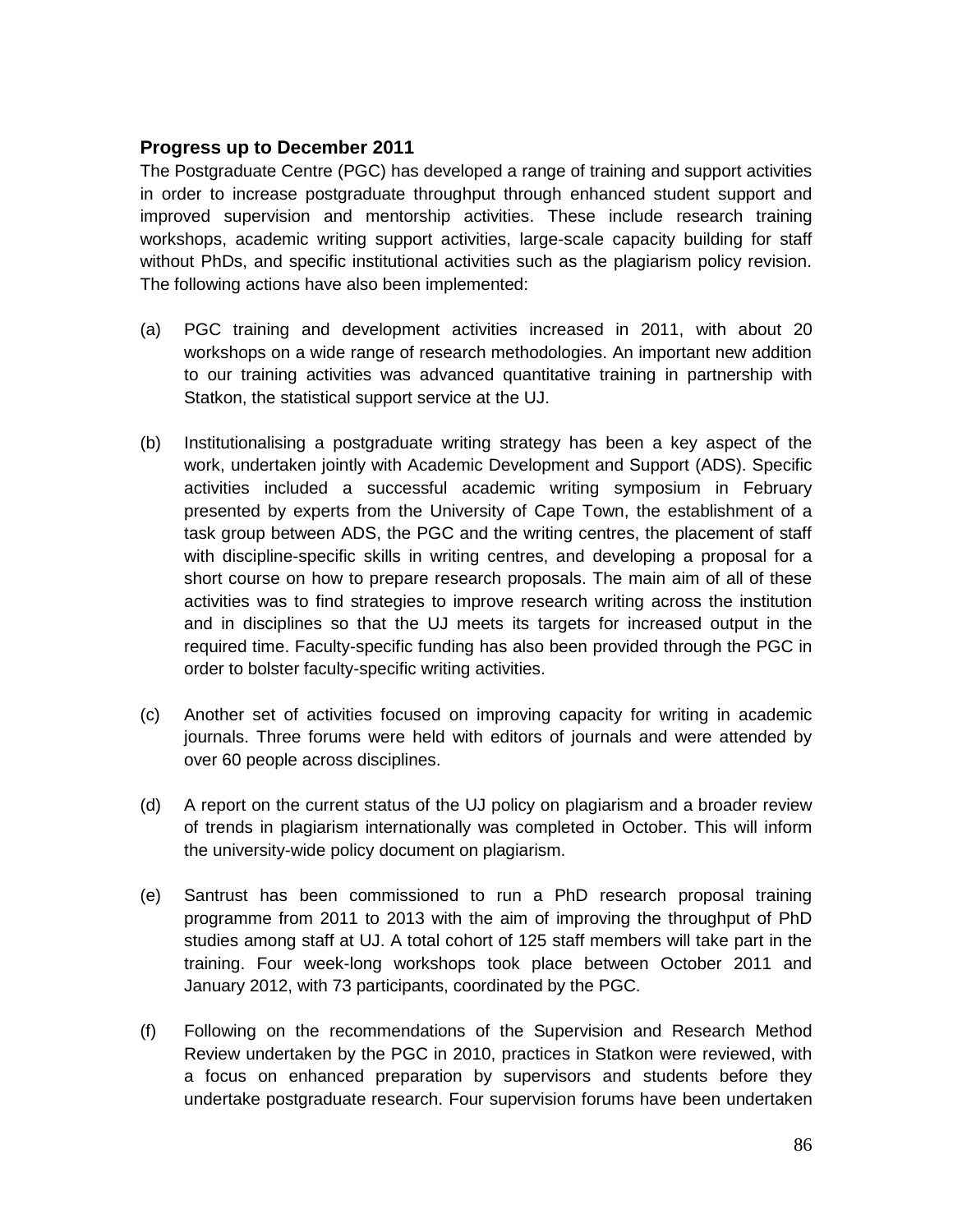in 2012 on important topics such as mentorship, editing and peer review, and academic writing. These forums have provided opportunities for supervisors across the institution to meet in an inter-disciplinary setting. The Staff Qualifications Project (SQP) undertook 15 workshops in 2011, and continues to provide supervisor support through specific training activities. In 2011 35 staff members completed their masters' studies through the SQP.

### **Progress up to December 2012**

A recognized research and development portfolio has ensured that supervision is a dedicated and programmatic activity in the PGC. This portfolio was approved at the ELG in August 2012.

Progress includes:

#### **(a) Supervision and doctoral support**

The PGC was asked to address the issue of supervision and its quality over the last two years, i.e. 2010 - 2012. Thus far, the two main activities have been the Supervision and Research Methods Review undertaken in December 2010, and the supervisor forums undertaken in 2011. Related activities in the Centre for Academic Professional Staff Development addressed the quality of academics by providing aspects of research training, and all contribute to improved supervision.

Supervision activities have to be a priority in terms of academic development. Because of this, the PGC embarked on the activities listed below. Ideally, these should be undertaken with CPASD. These activities include:

- Meetings on supervision with Deans to more clearly identify issues.
- Tracking students through the database of postgraduate students to assess who has been on the system for four to six years and getting feedback on their status.
- Working on the latest update on student supervisor ratios at master's and doctoral levels.
- Undertaking six supervisor forums this year (2013) starting in May. Investigating the possibility of two day supervisor workshops during the September recess.
- Addressing specific needs for faculties e.g. HSC wanted a three day workshop with Prof Ahmed Wadee, the Dean of Health sciences at Wits.
- Working on standardizing the supervisor/student template to be presented to SHDC.
- Convening a two day mentor and mentee workshop in the last week of the vacation in July.
- Part of the national task team (led by DVC Nelson Ijumba) for SARUA/CODOC looking at Doctoral Education and improving supervision in the region (SM).

Prof Motala led a task team for the SHDC to consider aspects of the assessment process in Postgraduate studies in respect of dissertations, minor dissertations and theses. It was agreed that a smaller team, led by Professor Motala, would continue to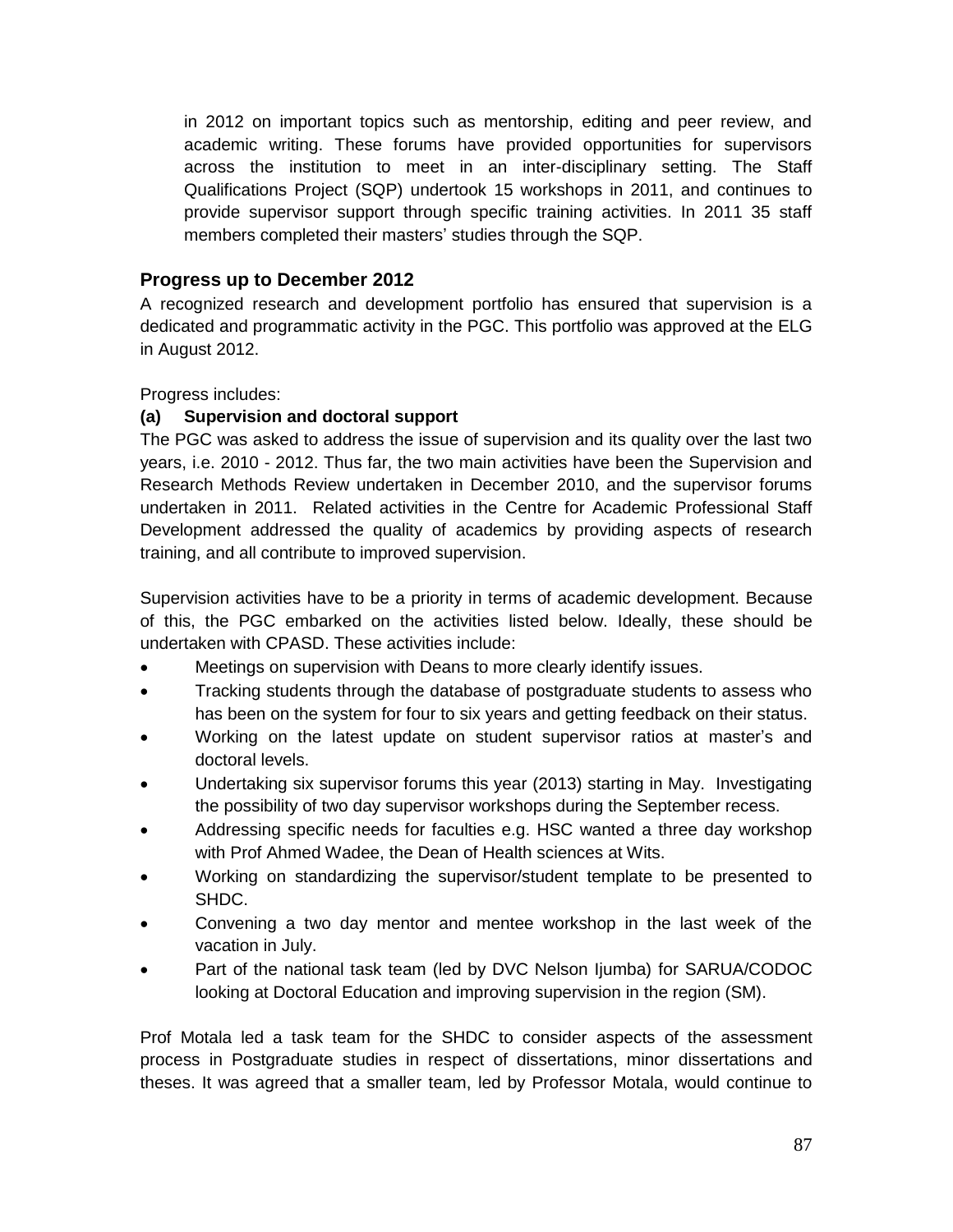address supervisor capacity concerns and the strategies in place and report back to the SHDC at regular intervals as part of the overall PGC report.

Interventions towards enhancing supervisory capacity included:

- Four supervisor forums in June, July September and October.
- Six workshops to train supervisors and strengthen supervisory capacity particularly for new supervisors with about 60 participants.
- Broadening the information base on mentorship and supervision by providing a postgraduate toolkit to faculties, and providing a link on the Research and Innovation website under the heading "information resources" where documents, manuals and papers on supervision are housed.
- Forty supervisors attended two-day supervisor training workshop as part of the SANTRUST research proposal training program.
- Participating in regional and international forums addressing supervision and doctoral education. This included being part of the CODOC network and conferences which are supported by the Erasmus Mundus and led by the European Universities Association, and being part of a regional task team (SADC) which aims to access funding to support regional doctoral schools and supervisor training workshops.

#### **(b) Portfolio - Research Monitoring and Benchmarking**

Planned activities for 2013 include:

- Implement doctoral staff qualifications programme management system, tracking, monitoring and reporting on staff progress by:
	- o Developing work plan templates for SQPD and amending SQPM that includes HoD approval of the plan.
	- $\circ$  Academic staff submitting progress reports three times a year verified by their HoD on their progress.
	- o Compiling a comprehensive UJ and faculty report on progress three times a year for SHDC.
- Manage SQPM continuously. A management and monitoring system is in place to:
	- o Compile a comprehensive UJ and faculty report on progress three times a year for SHDC.
	- o Identify slow or minimal progress and report it immediately to the DVC.
	- o Manage the SQP Budget for 2013.
- Monthly reporting on postgraduate enrolment and graduation for DVCs and MECA.
- Establish an efficient academic staff and student database system with latest software.
- Undertake benchmarking reports twice or three times a year on request (for March on post-docs).
- Support the Institutional Research Unit with Prof. Neels Fourie e.g. the postgraduate survey.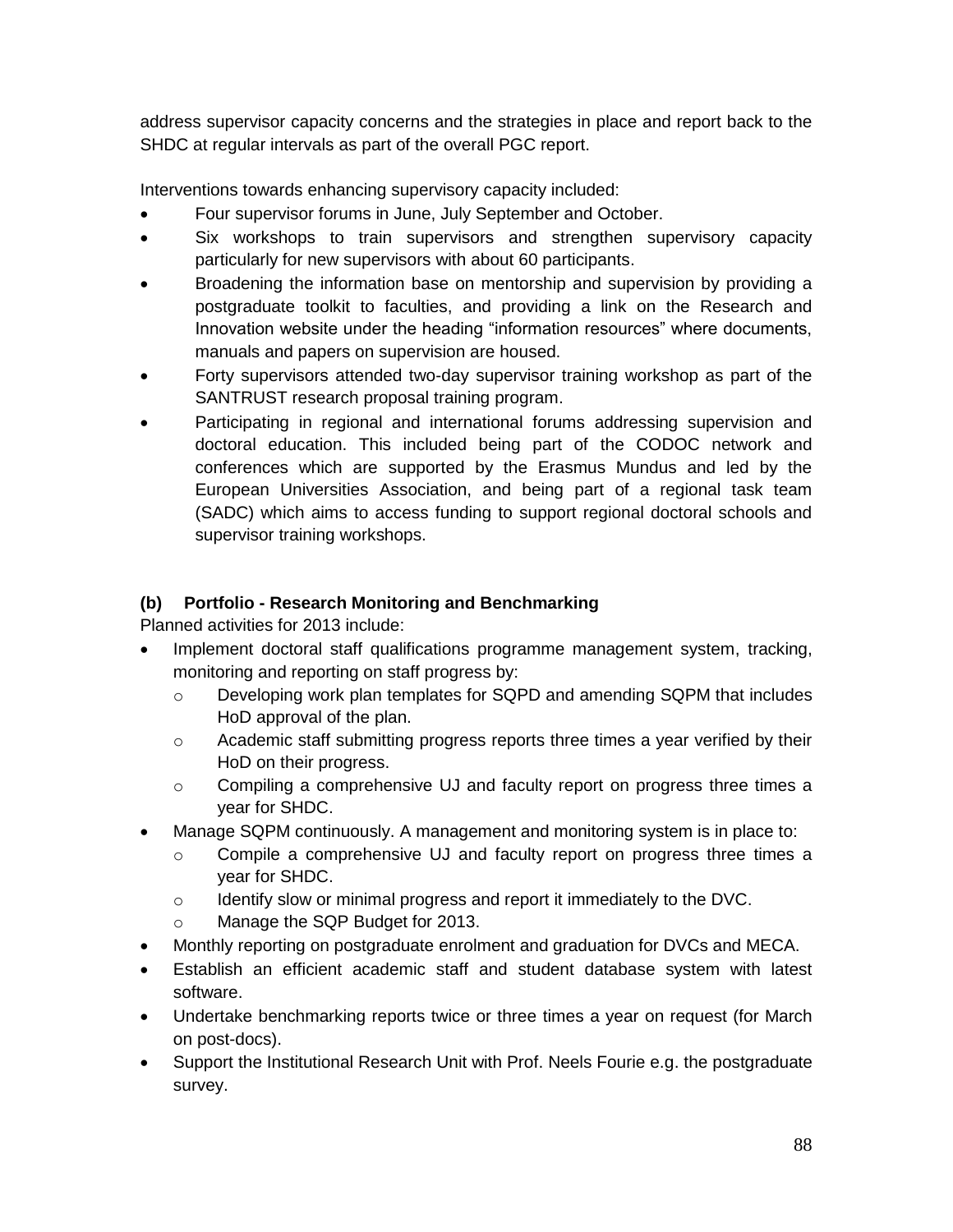- Support any quantitative analysis on request from SHDC, URC (e.g. survey on coauthorship).
- Establish from existing UJ systems a comprehensive postgraduate student and academic staff database.
- Continuous tracking of postgraduate students enrolment, throughput and graduation.
- Responsibility for communication strategy, re the findings on research.
- On-going research with faculties re postgraduate studies/students.
- One peer reviewed article per year.
- Keep up to date with developments in the field of Higher Education and Training especially in postgraduate studies.

# **Action plan 2: Postgraduate enrolment**

The following action steps were envisaged:

- (a) A key component to improving enrolment is a **marketing strategy** that aims at active postgraduate enrolment, a clear and defined marketing plan and structures for co-ordination between the marketing division and the Postgraduate Strategy. This includes showcasing our research and research staff, research open days, postgraduate symposia, and working with national and regional input to promote UJ's research plans, activities and research.
- (b) Although no final decision has yet been taken by the Department on the 2011 2013 enrolment plan, it is in the UJ"s strategic interest to **plan for an enrolment scenario** with a 48 589 student headcount for 2011 and with targets of 48 000 students adopted for both 2012 and 2013. In addition, student growth should be achieved in areas such as SET and at postgraduate level, with the percentage of postgraduate students to be increased to 16%. (See additional data in the *Improvement Plan.*)
- (c) **Tuition fees and bursaries** are important instruments in filling the planned student places for each postgraduate qualification with the best students at the lowest cost to the University. A review of student fees and bursaries at UJ in relation to Wits and UP suggests that when tuition fees and bursaries are taken into account, Wits and the UP provide a much more competitive fee and bursary structure than UJ at honours level. At master's and doctoral level, UJ provides a higher take-home amount than the other two institutions.
- (d) In August 2010, the MEC, noting the above, accepted the proposal that **Honours bursaries** be made available to those students who achieved 65% and upwards in their undergraduate degree. It recommended that the focus be on honours bursaries at SETH (Science and Health excluding FEBE as there is no PG), Humanities and SETH Education programmes. Over the next two to three years, the impact will be assessed and a further rollout considered. Twenty per cent (or a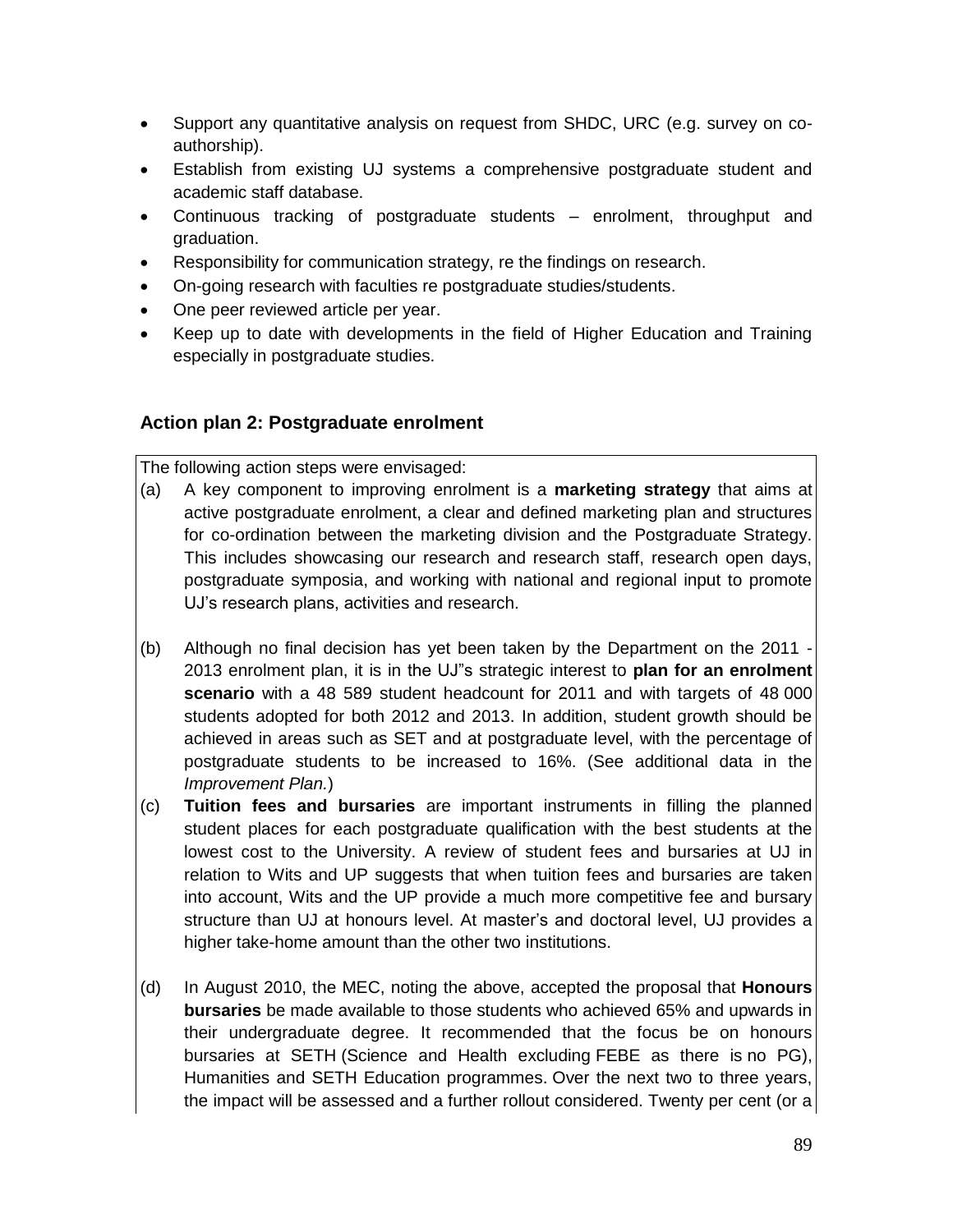number benchmarked with peers) was set as the maximum for international students. It accepted the principle that such bursaries and scholarships must be focused in selected disciplinary areas in line with UJ's research strategy and institutional mandate, and South Africa's economic and developmental priorities.

- (e) Work with the International Office to actively support the strategy to **recruit international students** and establish a different and competitive fee and bursary structure for such students.
- (f) Continue to look at **funding support** from the business sector and donor agencies for successful strategies that develop the next generation of scholars. These dedicated and sustained programmes have created an academic environment that attracts and retains black postgraduate students, and where possible offers them employment opportunities in the University upon completion of their studies.

# **Progress up to December 2011**

The following positive trends were noted in 2010 – 2011:

- Doctoral headcount enrolments exceeded the Senate-approved number by 13%.
- Master's headcount enrolments exceeded the Senate-approved number by 7%.
- Master's and doctoral headcount enrolments measured against the Strategic Goals are 8% higher than the floor (2 460), 7% higher than the target (2 500) and 5% above the ceiling (2 550).
- Honours headcount enrolments as a percentage of total postgraduate enrolments below master's increased to 75% in 2011 (from 71% in 2010 and 68% in 2009).
- A decline in postgraduate diploma headcount enrolments was driven by factors related to lower enrolments in the Health Sciences and in the Nursing Diplomas.
- There were increases in the number of the postdoctoral research fellows (PDRFs) to over 70, and an improvement of management systems to support the PDRFs.
- International postgraduate recruitment improved from 6.7% to 7.9% (417 to 509).

The enrolments have been supported by a student funding strategy which included a competitive Honours Bursary Scheme in the Faculties of Humanities, Science and Education and enhanced postgraduate funding support activities, where the disbursements increased by 20% to R25 million. A dedicated focus was placed on international recruitment.

#### **Progress up to December 2012**

The enhancing of a marketing and information division with the PGC to improve enrolment was undertaken. The marketing and information portfolio aims to provide all the relevant support and functionality associated with marketing of the PGC and the postgraduate opportunities at UJ as the provision of information to UJ staff, postdoctoral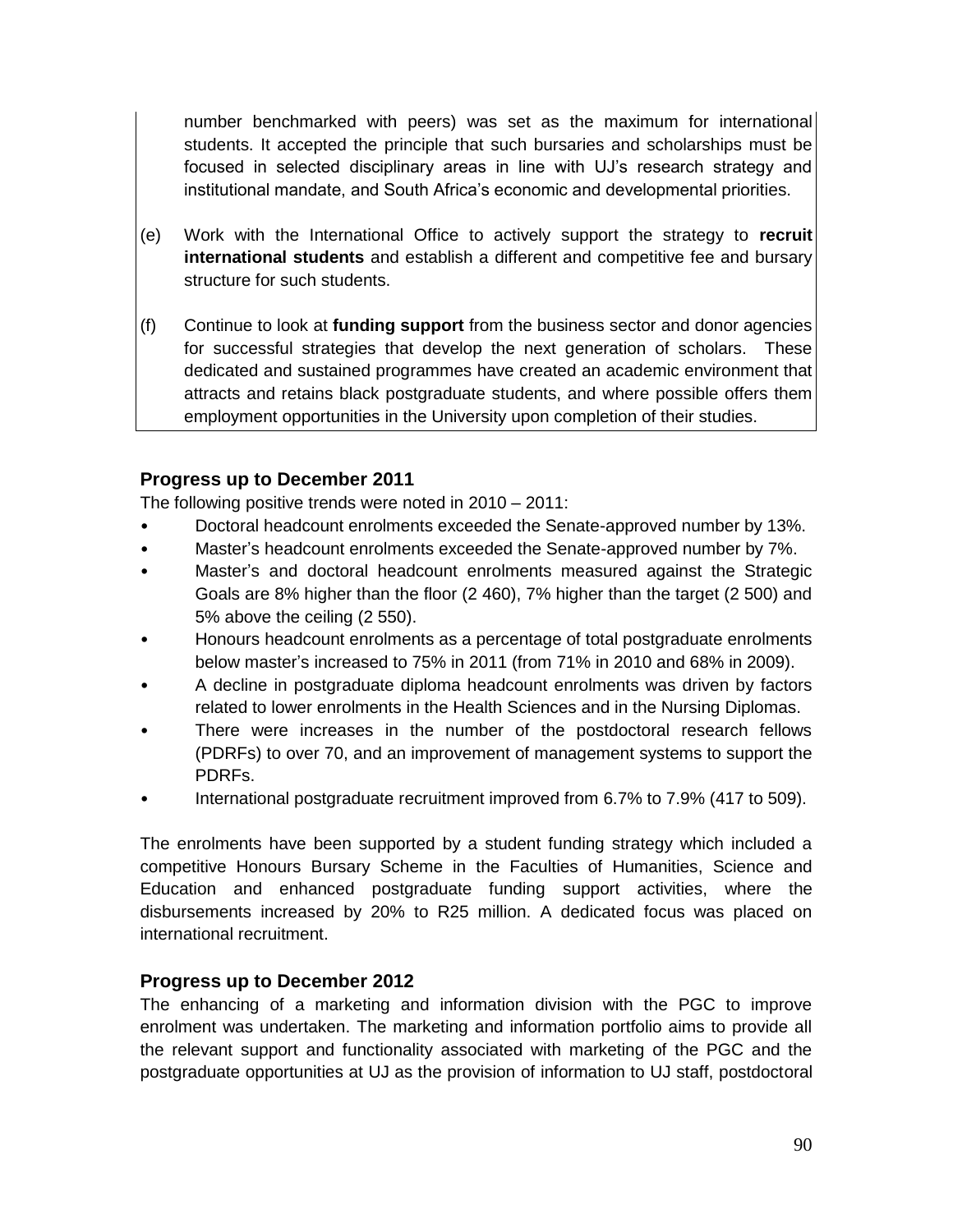fellows, postgraduate students as well as to potential postgraduate students and postdoctoral fellows.

Specific areas include:

- Improving the visibility and recognisability of the Post-graduate Centre through rebranding and active marketing for the centre itself.
- Various awareness campaigns and road shows that will be presented on the UJ campuses to help stimulate interest in postgraduate studies.
- Revamp of PGC page on the UJ Website.
- Utilisation of social media to provide effective updates and information.
- Utilisation of all conventional media marketing as well as other opportunities, such as links to YouTube video incorporated in communication.
- Inclusion of weblinks on new ULink system (replacement of student portal for convenience and ease of access for current students.
- Open public lectures that raise awareness and are of relevance to post graduate issues.
- Improvement of the marketing and information dissemination of current projects and support offered to both staff and students.

# **Action plan 3: Postgraduate throughput**

The following action steps were envisaged:

- (a) Within the context of discipline specificity, all academic employees with at least a master's qualification are expected **to attract and to supervise postgraduate students**. An academic workload model, which is both generic to the institution and domain-specific, serves as a managerial instrument for executive deans and heads of departments to allow adequate time for postgraduate supervision.
- (b) Resources are made available from time to time to attract academic employees who are expected to **engage predominantly in research** ("research professors"). In terms of the workload model referred to above, such academic employees are expected to supervise postgraduate students beyond the norm expected of academic employees also engaged in undergraduate teaching and learning. In addition, postgraduate students must be tied to critical research programmes in which significant institutional investments have been made. This is particularly relevant to Faculties such as Humanities and Science.
- (c) The Centre for Professional Academic Staff Development in the Division for Academic Development and Support, in close collaboration with the Postgraduate Centre, presents annual programmes to academic staff nominated by the faculties to **build their capacity** to appropriately supervise postgraduate students.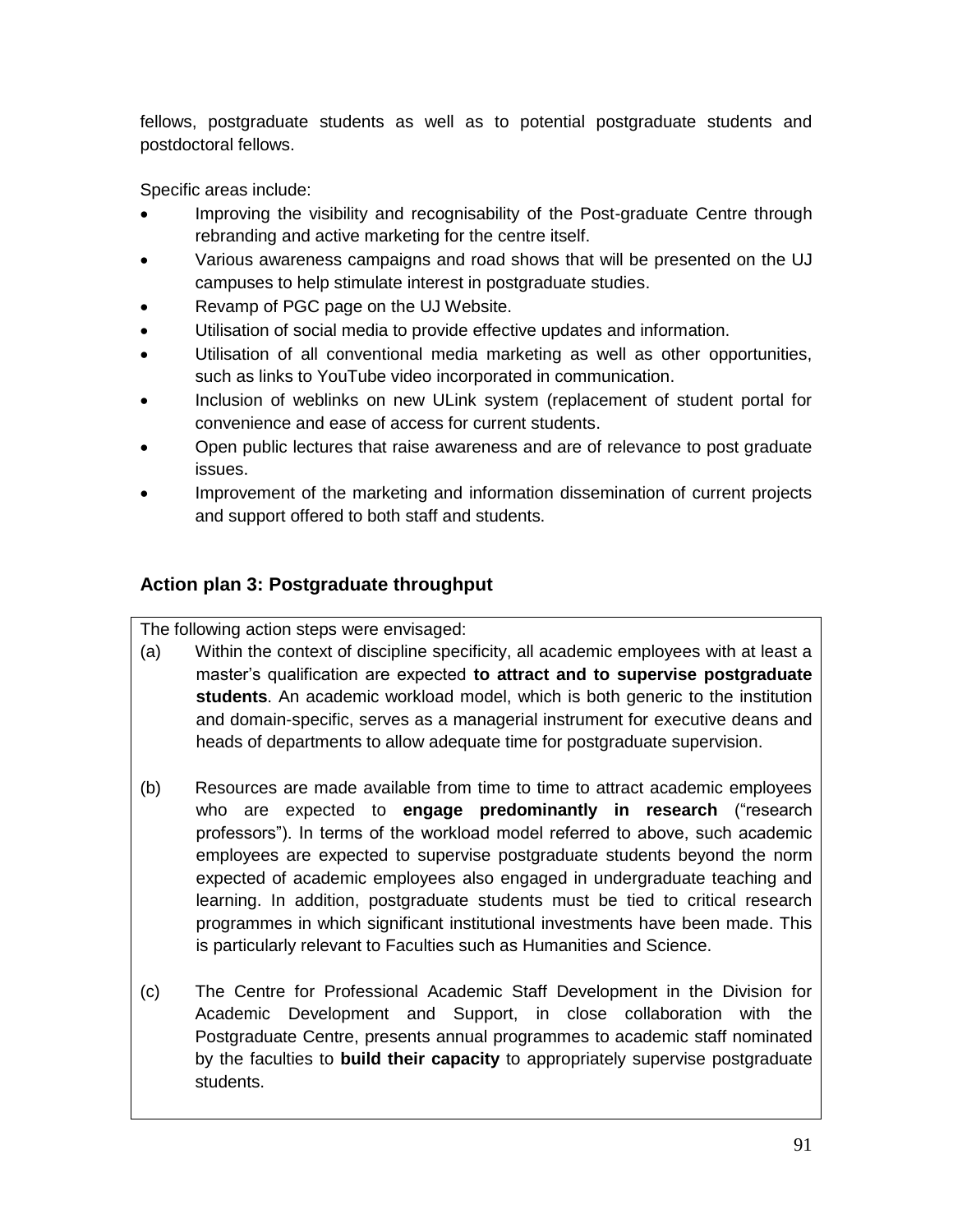- (d) Resources are made available to equip the UJ libraries with **research materials**. Yet a number of postgraduate students do not have easy access to journals, periodicals, etc. Given the importance of postgraduate education, greater investments will be made in the library and in the postgraduate centre to enable postgraduate students to have better access to research materials.
- (f) A *Postgraduate Centre* exists to provide support to master's and doctoral students in respect of the following matters: research methodology, writing skills for research publication, qualitative and quantitative analyses, proposal writing, supervisor relationship management, etc. An important component of the Postgraduate Centre is the Postgraduate Funding Section (PFS). The PFS is responsible for the administration of postgraduate funding opportunities.

 The postgraduate targets as agreed to in the postgraduate strategy mean that the UJ has to increase its student numbers to 16% of the overall student cohort by 2013, with the target being 6 400 students for 2011. All of the above activities contribute to the achievement of these targets, which is also aligned to the university's strategic thrusts and plans for 2020.

- (g) Throughput management of research-based master's and doctoral students is a core component of faculty-based enrolment management, and incorporates control over maximum periods of study, quality assurance and supervisor management. An efficient Postgraduate Strategy is dependent on students acquiring their degrees within the agreed timeframes. The Postgraduate Centre via the PFS administers **funding programmes** promoting the throughput of research-based master's and doctoral students. An example of such a programme is the Tuition Fees Remission Programme. Full-time students completing their degree in the required term, viz. two years for a master's and three years for a doctorate, may qualify for a full-fee remission upon graduation, depending on certain terms and conditions.
- (h) The University creates a culture of research by actively **encouraging and promoting research in undergraduate programmes**. This should create a desire for research and encourage successful undergraduate students to pursue postgraduate studies.
- (i) The university actively pursues **joint postgraduate programmes** with reputable international institutions in order to strengthen its supervisory capacity and to provide additional research opportunities for its master's and doctoral students. Such joint programmes are subject to quality assurance controls and to accreditation requirements. Aspects will be incorporated into the *Study Abroad programme.*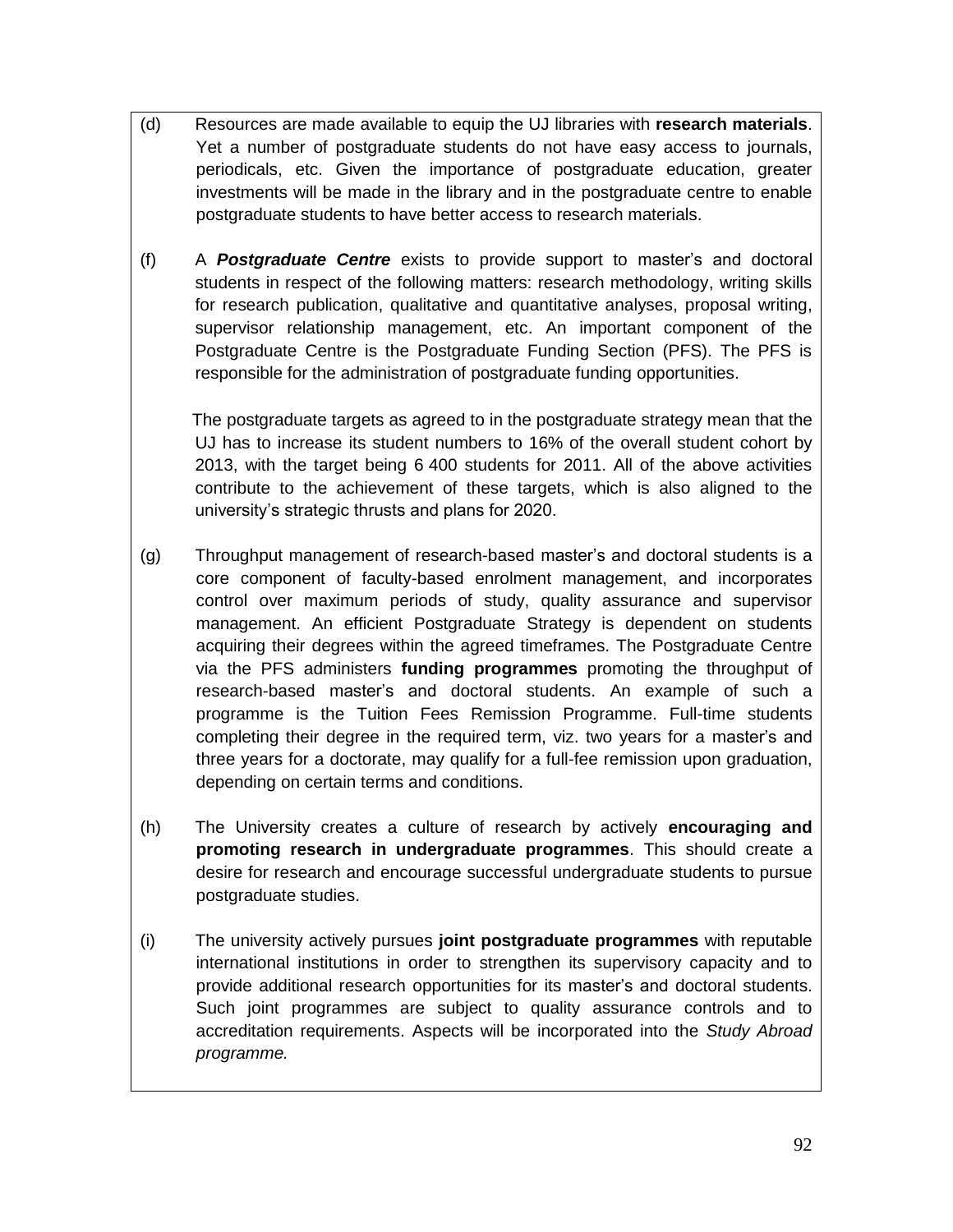(j) Subject to capacity constraints, the University provides **adequate accommodation** for its postgraduate students on all its campuses. This is particularly relevant for attracting international students.

#### **Progress up to December 2011**

The trends for postgraduate throughput showed an increase in honours enrolment from 2010 to 2011 (7%), an increase in master's from 2009 to 2010 (17%) and a decline in doctoral graduates from 2009 to 2010 (27%). The declines in doctoral throughput could be attributed to declines in doctoral enrolments in 2006, 2007 and 2008. The figures for 2011 had not yet been audited.

It is anticipated that by 2014 UJ will graduate 40 master's and 47 doctoral students through the Next Generation of Scholars programme, and 70 master's students and ten doctoral students in 2012/2013 through the SQP.

For 2012 and 2013 a special intervention programme was put in place to support master's and doctoral students through a range of interventions. These included more writing and editorial support, increased supervisor training and specific and on-going attention to the mentorship of new supervisors, supervisor load, a review of faculty student/supervisor agreements and using emeritus professors to bolster support. Complementary strategies included better tracking and monitoring of progress to completion, reviewing the fees remission policy as an incentive for timeous completion, and creating a more enabling environment for postgraduate students through increased online support.

#### **Progress up to December 2012**

The establishment of a dedicated research and development section is a new development in this domain. The PGC is aimed at delivering on the UJ key strategic areas of enrolment, throughput, graduation and enabling environment. It was established in 2010 and significant progress has been made on the original mandate. In 2012, a review of the PGC was done against identified needs, UJ strategic thrusts and international and South African best practice regarding postgraduate matters. An expanded vision was presented that focused on all aspects needed to promote a postgraduate culture that would lead to UJ being a postgraduate destination of choice. Following on the ELG in August and the MEC decisions in September, it was accepted that an expanded vision of postgraduate studies at the UJ, with an extended organizational structure would be pursued.

Elements of other organizational structures within the University that forms a logical part of the extended vision of the Postgraduate Centre have been moved into the overall structure. The process of exploring synergies and planning for delivery in 2013 has commenced.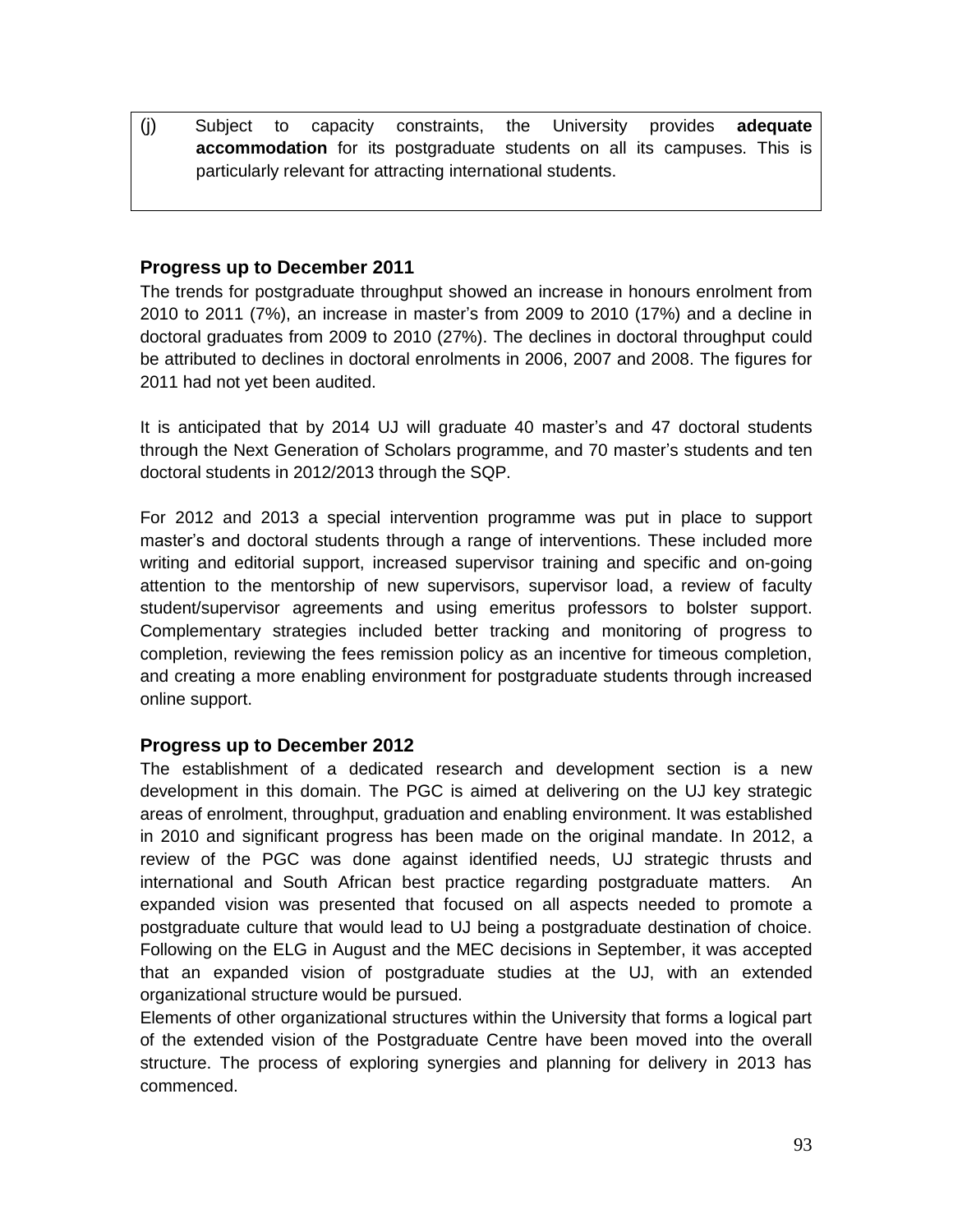While improvement in enrolment and graduation patterns has been noted, significant impact should be realized by the end of 2013/2014.

Progress made with the action plan(s) include:

### **(a) SANTRUST**

This initiative is called "The PhD Proposal Development Programme" and is facilitated by Santrust, an international legal entity with head office in South Africa**.** Santrust has entered into partnership with UJ to support UJ's vision towards the realisation of higher levels of academic qualifications of existing academic staff members.

The programme consists of approximately seven weeks of contact learning (some two weeks in succession) in research methodologies over 6 modules, offered at a doctoral level. The learning takes place in workshop/conference mode.

The two SANTRUST programmes took place on the following dates:

- Cohort 2:  $16^{th}$  - 20<sup>th</sup> January 2012;
- $\bullet$  Cohort 1:  $24^{th}$  - 28<sup>th</sup> January 2012;
- Cohort 1 and  $2<sup>6</sup>$  $26^{th}$  - 30<sup>th</sup> March 2012:

The programme was presented at the STH – Bunting Road, School of Tourism and Hospitality.

### **(b) Postgraduate cross-faculty symposium**

A successful postgraduate symposium was held and the Postgraduate Association (PGA) was launched.

#### **(c) Workshops and development for postgraduate students**

The following academic workshops were hosted:

- *Kickstart Your Research* (Research Simplified Series workshop 1- Turning an Idea into a convincing research question), presented by Mr Arnold Wentzel (the Department of Economics and Econometrics, UJ).
- *How to write argumentatively* (Research Simplified Series workshop 2), presented by Mr Arnold Wentzel.
- *Sticking Together* (Research Simplified Series workshop 3), presented by Mr Arnold Wentzel and Coming up with the answer (Research Simplified Series – workshop 4), presented by Mr Arnold Wentzel.
- *RefWorks: Introduction & Finding and Managing Secondary Sources*, presented by Ms Linda Mbonambi (Information Librarian, UJ).
- *Advanced Academic Writing Skills* presented by Prof Craig MacKenzie (English Department);
- *Editing your own Writing* presented by Prof Craig MacKenzie;
- Editing your own Thesis or Dissertation (Part 1 and Part 2) presented by Prof Craig MacKenzie: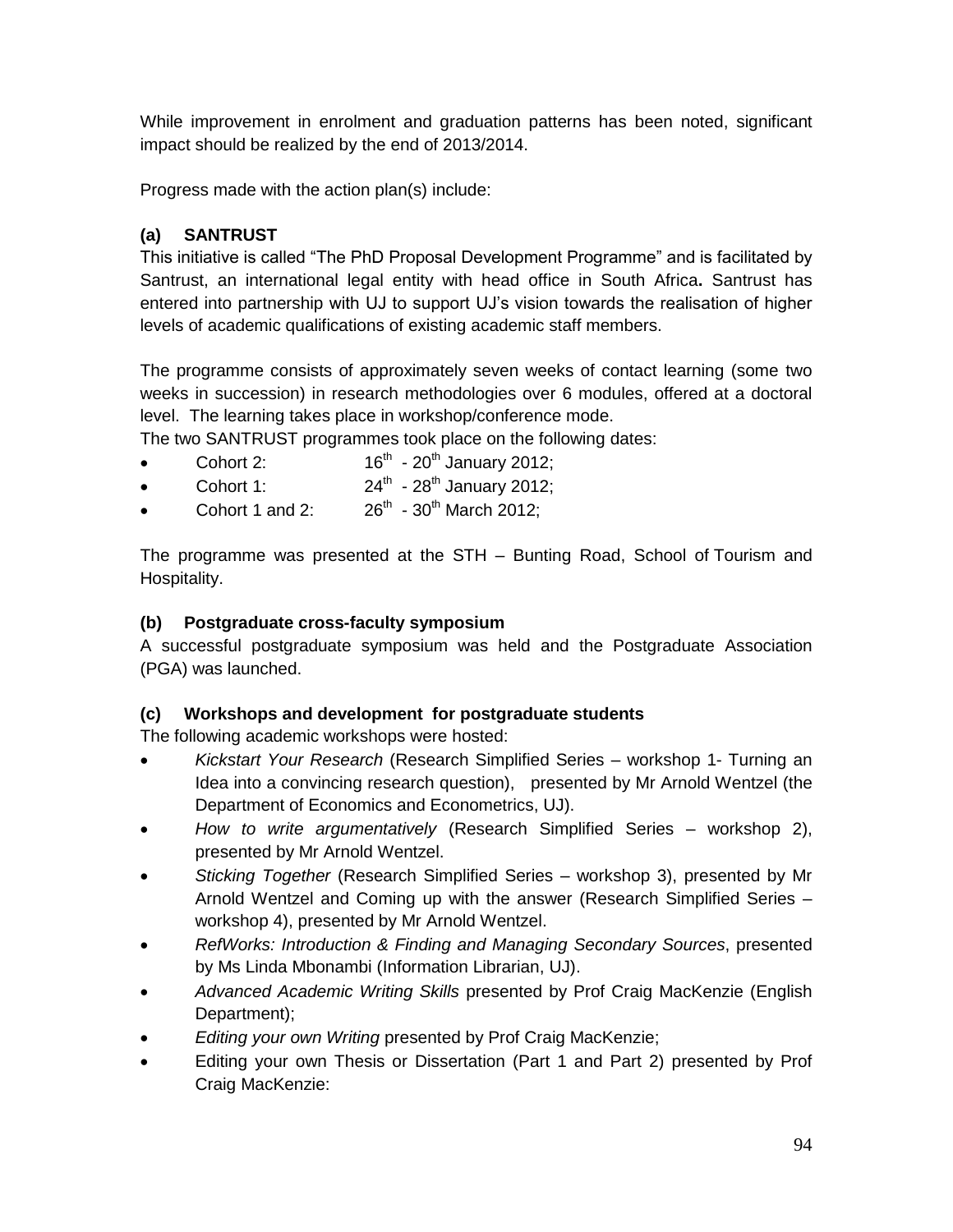- *A Mentor's Workshop for Academics, Researchers and Supervisors of Research* presented by Dr Layla Cassim.
- *The postgraduate's development as a mentee in the research context* presented by Dr Layla Cassim.
- Postgraduate Cross-Faculty Symposium.

# **(d) The 12th Democracy and Diversity Graduate Summer Institute (D&D)**

The 12th Democracy and Diversity Graduate Summer Institute (D&D) held in Johannesburg (SA) on January 7 – 13 2013 was hosted by the PGC together with FEFS and FH and the New School of Social Science from New York.

# **(e) Workshops and development for academic staff**

A total of 19 events with 298 attendees were delivered. The following development opportunities were offered:

- *Data Analysis* (Prof Brigitte Smit).
- *Using Atlas.ti for qualitative data analysis* (Prof Brigitte Smit).
- *Boundary-crossing in Research- opportunities and challenges* (Prof Johan Mouton).
- *Boundary-crossing in Research - implication for supervision* (Professors Mouton, Motala and Posthumus).
- *Postgraduate supervision for new and inexperienced supervisors* (Prof Mouton).
- *The endgame – completing and getting published* (Prof Dan Remenyi).
- *Using Zotero* (Prof Natasha Erlank).
- *SPSS for Novices* (Richard Devey).
- *Consultations on Research Design* (Prof Max Bergman).
- *Mixed method research* (Prof Max Bergman).
- *How to get published – insights from a journal editor* (Prof Max Bergman).
- *SoTL and Writing for publication- focus on metacognition, reflective skills and first year students* (Dr Laura Dison).
- *Writing the literature review* (Dr Kerryn Dixon).
- *SoTL: CHAT as a lens in researching teaching and learning in higher education* (Prof J de Beer).
- *Writing retreats* (Prof Trotsky de Bruin and Dr Ruth Albertyn).

# **7. QUALITY ASSURANCE**

# **7.1 RECOMMENDATION 5**

#### **Action plan: Quality management**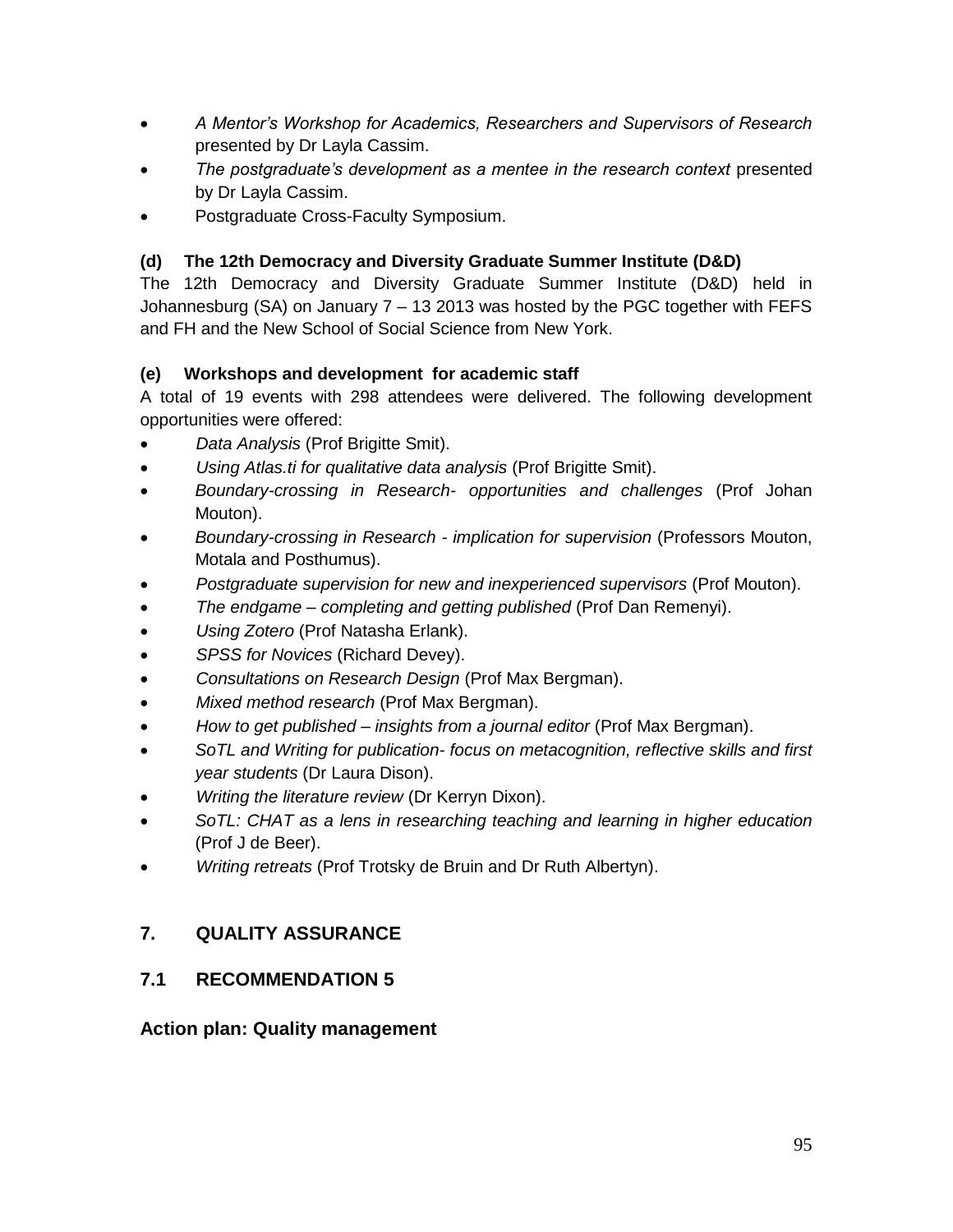Action plans:

- (a) A certain amount of **overlap** will always occur, as quality cannot be separated from the strategic and operational aspects of the University's core functions. The SQC's and STLC's different foci and responsibilities are clearly stated in the two charters. Continuous monitoring by all members and dealing with potential duplication in a responsible manner is the responsibility of all members of the STLC and SQC.
- (b) Furthermore, *the UJ Quality Promotion Plan: 2010 – 2016* was approved by both the SQC and Senate in August 2010. This comprehensive plan includes quality reviews of academic development, service and support divisions, as well as reviews of modules, programmes, academic departments, etc., in faculties. As part of the UJ quality system, reporting on these reviews has been addressed, i.e.:
- (i) All peer review panel reports in the academic development, service and support divisions serve at the SQC, as well as the divisions' Quality Improvement Plans and annual progress reports.
- (ii) Module review reports serve at faculty boards, and annual trend reports are submitted to the SQC. Faculties monitor the implementation of improvements, etc.
- (iii) All peer review reports on programme reviews, departmental reviews, etc., as well as Quality Improvement Plans and annual progress reports serve at the SQC. The SQC has the right to refer reports to other Senate committees and to the MEC (and its sub-committees) for noting, implementation, support, etc. as it deems necessary.

 A tracking system has to be developed by the Unit for Quality Promotion to monitor the submission of reports, i.e. the implementation of the Quality Promotion Plan. This should be done by the end of 2011.

(c) As far as the **quality of teaching and learning** is concerned, faculties develop their own faculty quality plans (and schedules) for systematic reviews, which include self-evaluation reports and external peer review reports.

 In the UJ Strategic Thrusts for the New Decade, one of the key indicators for Thrust 1 states that by 2015 academic programmes will be reviewed to determine their strategic significance to the core mandate of the UJ. A strategy will be developed to align a number of related processes in the University, namely the implementation of the HEQF (and reviews of the Category B and C programmes), reviews undertaken in faculties to reconfigure programmes (e.g. by taking professional requirements into consideration) and the UJ Quality Promotion Plan (that requires formal self-evaluation and peer reviews). This strategy will be developed and submitted for approval to the DVC: Academic and the DVC: HR and Institutional Planning and the SQC in the second semester of 2011.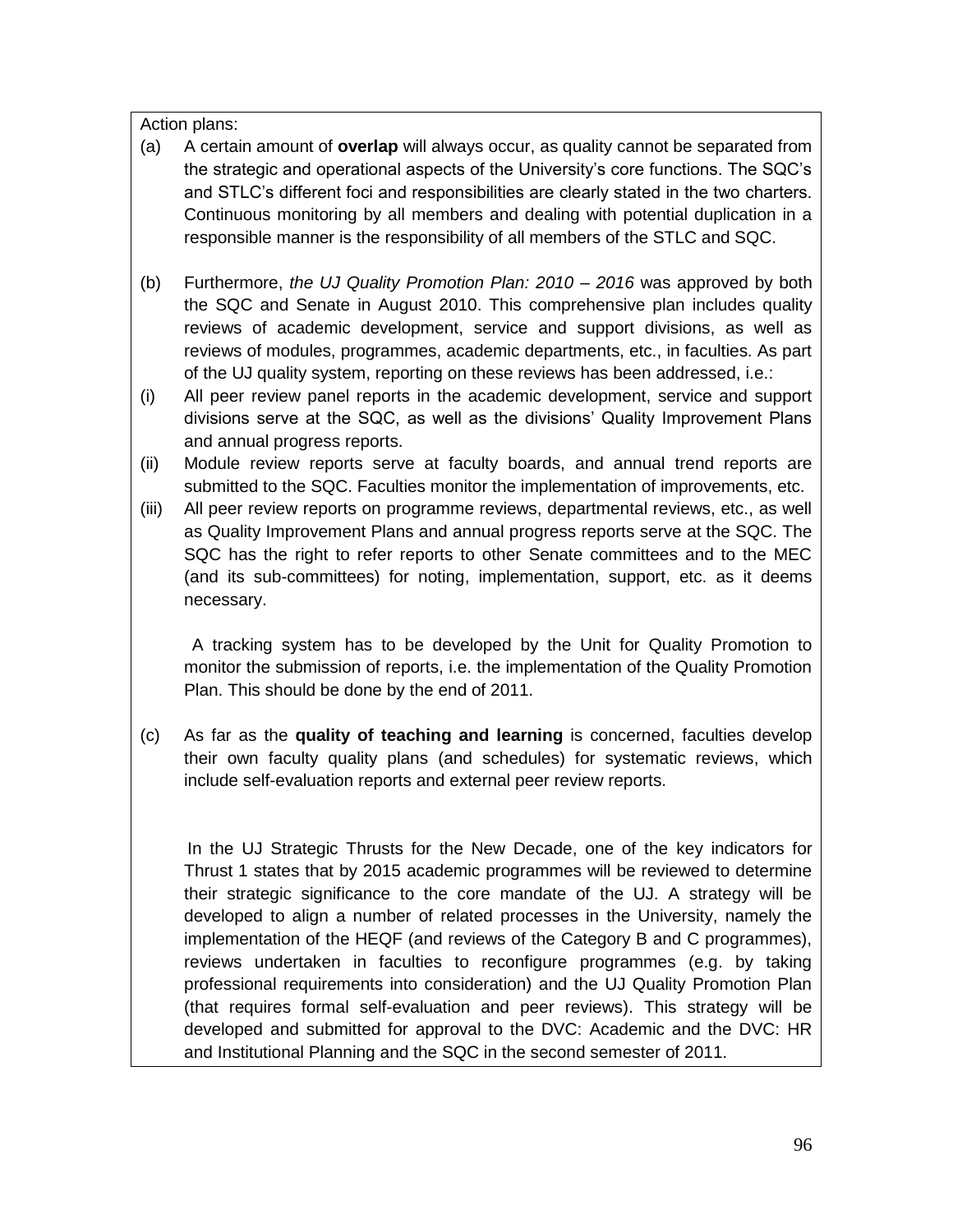#### **-Progress up to December 2011**

During the ELG planning session in February 2012, it was decided that the possible integration of the SQC and the STLC should be discussed at different forums. A recommendation should then be submitted to the MEC.

As far as the UJ Quality Promotion Plan is concerned, an addendum, i.e. *Guidelines for programme reviews up to 2015*, was approved by Senate. These guidelines focus on the review of all programmes (including non-subsidised programmes) in compliance with the UJ Strategic Thrust on excellence in teaching and learning (with the KPI that all programmes must be reviewed by 2015). Faculties submitted their Programme Review Schedules to the SQC, including reviews of HEQF category B programmes (as part of the implementation of the HEQF). The University is currently involved in the development of additional support for the amendments to category B programmes, internal approval structures, timeframes, etc.

A tracking system for quality reviews was developed in the Unit for Quality Promotion. This will be piloted during 2012.

#### **Progress up to December 2012**

The following programmes were reviewed in 2011 to 2012: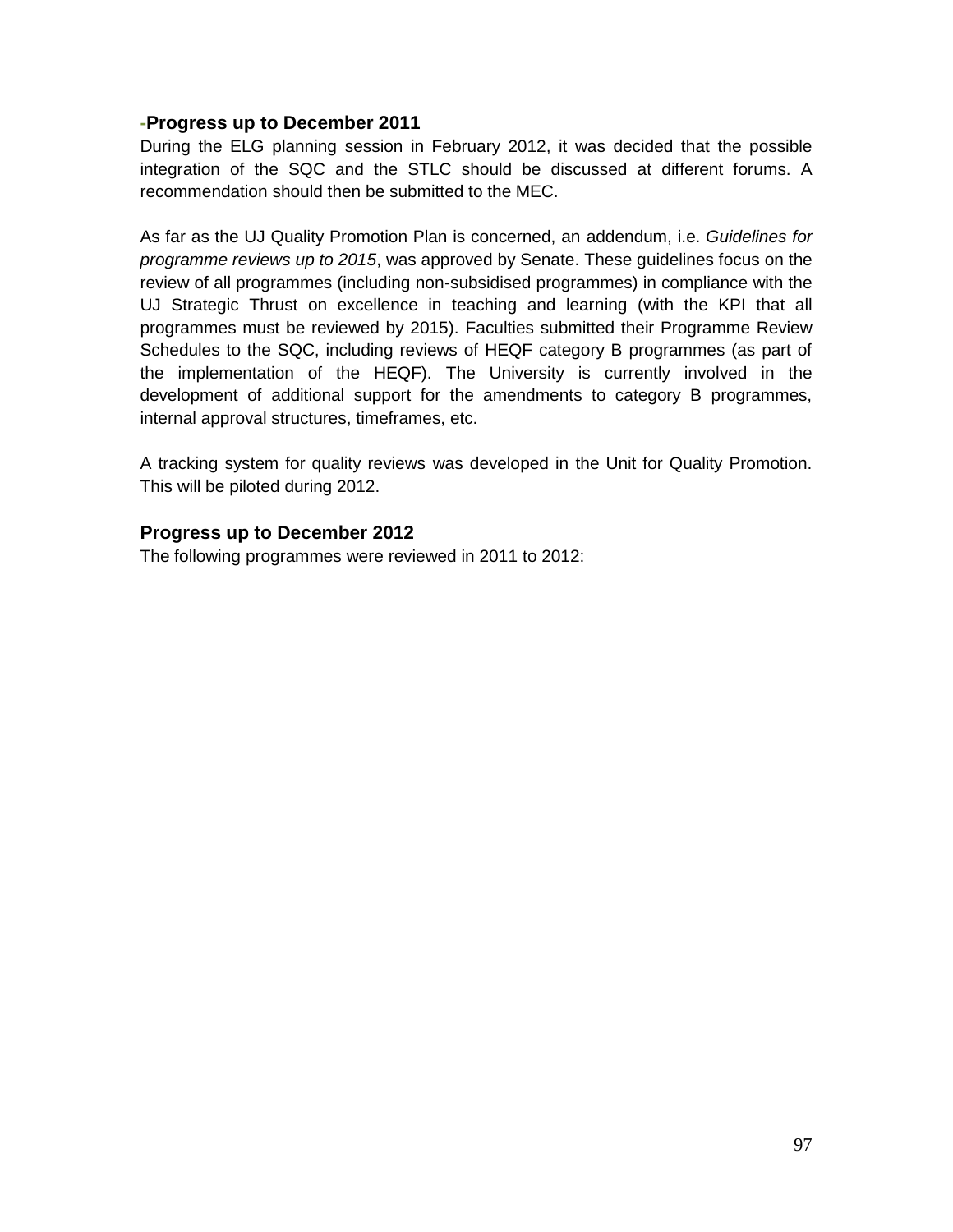| <b>FACULTY</b>    | 2011                                                                        | 2012                                                                   |  |
|-------------------|-----------------------------------------------------------------------------|------------------------------------------------------------------------|--|
| Education         | $\overline{0}$                                                              | $\overline{0}$                                                         |  |
| <b>FADA</b>       | $\overline{0}$                                                              | 5                                                                      |  |
| <b>FEBE</b>       | <b>ECSA: 23</b><br>(ND; B Tech; B Ing)                                      | <b>Prof Council (Construction</b><br>Management): 2<br>(B Tech and ND) |  |
| <b>FEFS</b>       | $\overline{0}$                                                              | 4 (modules)                                                            |  |
| <b>Health Sc</b>  | $\overline{0}$                                                              | 1                                                                      |  |
| <b>Humanities</b> | Service modules (in Communication)                                          | 3 (incl. the Prof Board for Social<br>Work: 1)                         |  |
| Law               | 3 modules (in LLB)                                                          | 1                                                                      |  |
| Management        | <b>Centre for Small Business</b><br>Development (incl. a number of<br>SLPs) | 11                                                                     |  |
| <b>Science</b>    | $\overline{0}$                                                              | $\overline{0}$                                                         |  |
| <b>TOTAL</b>      | 23                                                                          | 23                                                                     |  |

A report on the programme reviews conducted in 2012 will be presented at the ELG in March 2013. Commendations focused on the integration of theory and practice and/or WIL, assessment, teaching and learning and academic staff matters.

Recommendations in the peer review reports focused on curriculum design (i.e. depth, relevance, coherence); the integration of theory and practice and/or WIL, academic development and support, and assessment. These matters will be addressed as indicated in this progress report.

# **8. COMMUNITY ENGAGEMENT (CE)**

The following actions have already been taken or are envisaged:

(a) Incorporating SL efficiently and effectively into the curricula of at least 10% of all academic programmes by 2020, from the current base of 4%.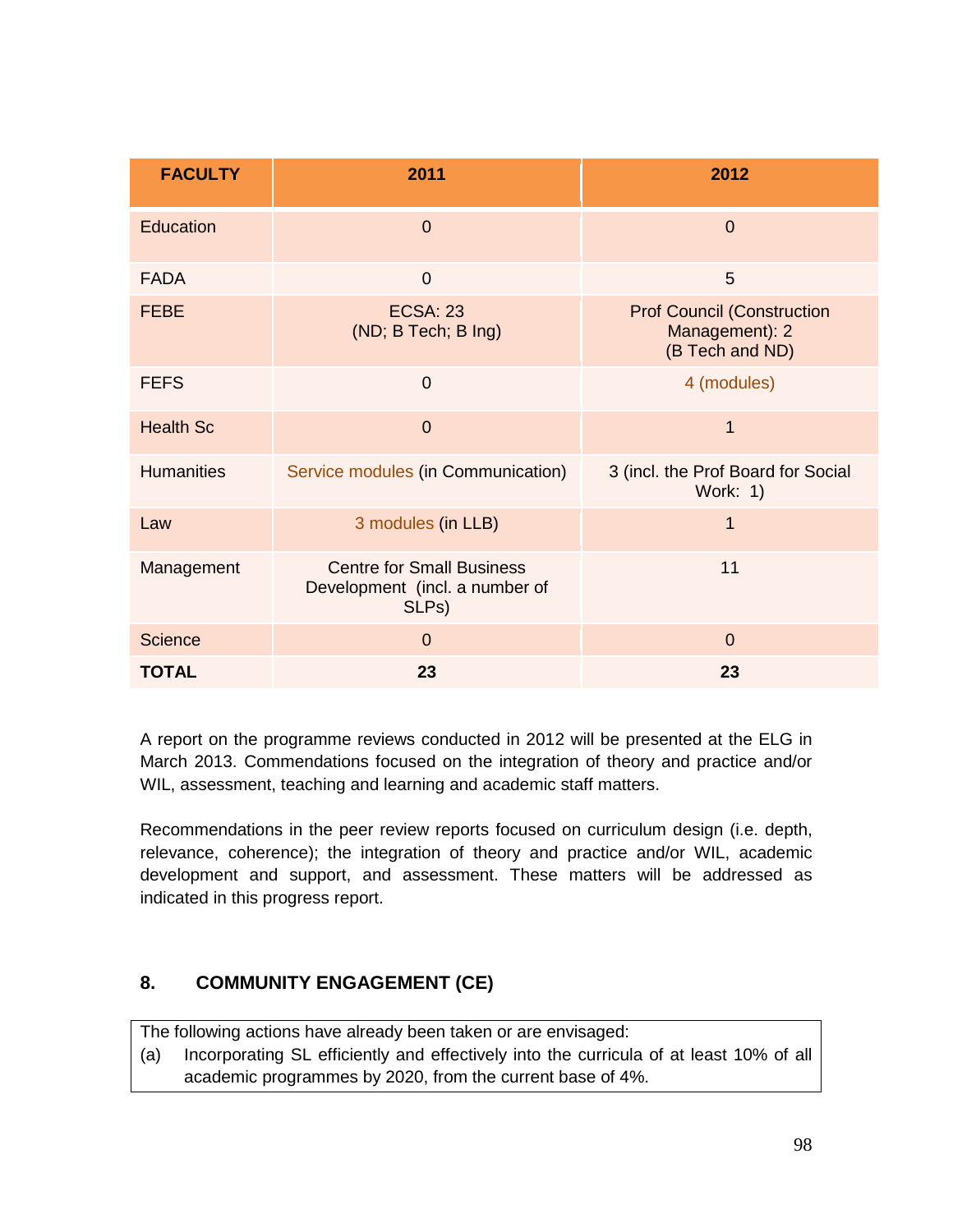- (b) Increasingly recognising and implementing CE as UJ's third core academic function.
- (c) Developing a CE Strategy. An important component in developing the CE Strategy is to align it with the Corporate Social Investment opportunities that exist in South Africa.
- (d) Taking staff participation in CE activities into account in staff performance evaluation for promotion purposes.
- (e) Providing funding for institutional CE activities from the Capital Reserve Fund and the CE Sustainability Fund, which is managed by the CE Advisory Board.

# **Progress up to December 2011**

#### **Concern 1: There is a need for a new and more inclusive definition of Community Engagement** (p. 57)

Incorporating SL (SL) efficiently and effectively into the curricula of at least 10% of all academic programmes by 2020, from the current base of 4%, is the first strategic thrust for CE. The growth of SL modules will be tracked every quarter through information provided by faculty CE coordinators in all the Faculties. Steps towards improving the number and quality of SL modules are to be achieved through the provision of short SL programmes for faculty staff. Two SL workshops were held in 2011 and similar workshops are to be conducted annually across all faculties with leading CE experts in higher education. Senate committees are to play a key role in the quality management of SL.

#### **Concern 2: UJ to increasingly recognise and implement CE as the institution's third core function**

The process of finalising amendments to the CE Policy was completed in 2009 and the dissemination of the CE Policy, CE Charter, CE Annual Report and other information packages from 2010 provided opportunities for greater conceptual understanding of the third core function of the institution. New systems and processes for CE were developed in 2011. In 2012, the focus would be on the active implementation of SL in the Faculties, and the growth of community-based research and organised outreach in the CE projects. CE institutional projects such as Mandela Day and the Women's Leadership Project have been enhanced in scope and quality from 2011.

Quarterly meetings are held with Faculty CE coordinators to support the implementation and management of all systems and processes. This process started in 2011. Staff participation in CE activities is to be taken into account in staff performance evaluation for promotion purposes. All UJ faculties'/divisions'/departments' annual reports include a review of CE activity in their sections.

#### **Concern 3: There is a need for a planned strategy to infuse Community Engagement into teaching and learning and research**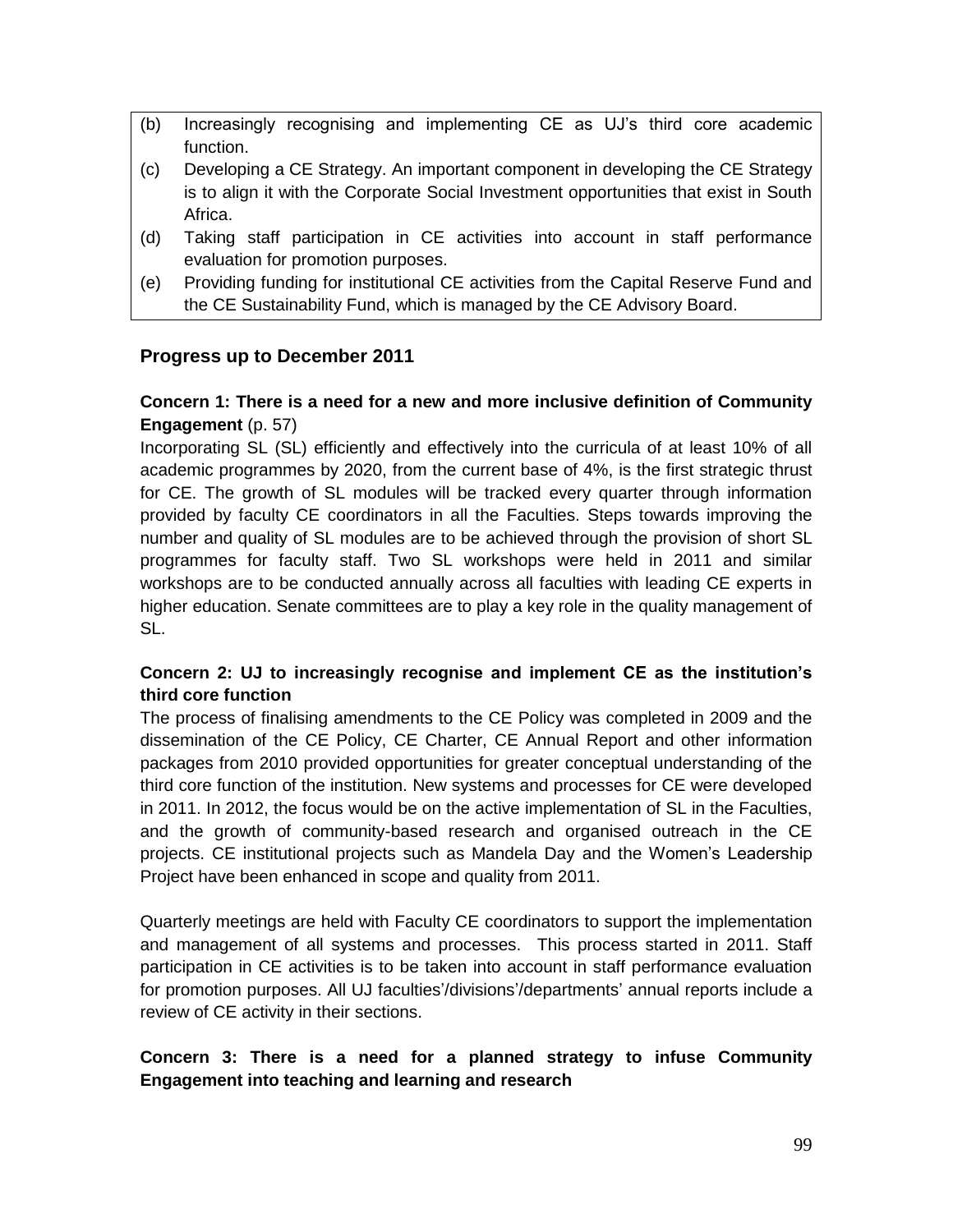In May 2012, steps towards an institutional strategy for CE will be presented to the CE Board and the process for 2012 will be outlined and presented for MEC approval in June 2012. Guidelines towards a planned CE strategy are to be provided after these processes.

#### **Concern 4: Certain CE projects lack integration with the curriculum**

All CE projects (around 154 in 2011) were classified into the three CE categories – SL, Community-based Research and Organised Outreach. The process of developing and enhancing the quality of SL modules began in 2011 and continued in 2012.

# **Progress up to December 2012**

**Concern 1: There is a need for a new and more inclusive definition of Community Engagement**

**Incorporating SL efficiently and effectively into the curricula of at least 10% of all academic programmes by 2020, from the current base of 4%, is the first strategic thrust for CE.** 

There is a recent amendment to the action plan on SL. The CE policy states that the Senate Teaching and Learning Committee oversee the increase in the SL modules as indicated in the Community Engagement Strategy. At the MECA meeting in November 2012, one of the decisions taken was that SL should move from the CE office domain to the DVC: Academic, Prof Parekh. This would allow faculties to have more control over the growth of SL in the curriculum. In other words accountability for SL and all structure and operational issues, including reporting guidelines, now reside with the faculties. The Faculty of Education will play an active role in assisting those faculties that need to enhance their quality of delivery on improving the number and quality of SL programmes. This move should lead to a more effective arrangement for monitoring and evaluating the growth of SL across the academy. The definition of SL as a key component of CE will receive closer attention under this new arrangement. The rationale for this change is that ideally SL, as an academic activity, should rightfully reside in the faculties;

The other two components, Community-based Research and Organised Outreach, will continue to reside in the CE section. The number of community-based research projects for 2011, according to the CE Scope and Impact Study is around 10, and the UJ has about 80 projects for Organised Outreach.

There are plans in place for a consultative meeting on the CE Policy to take place early in 2013. This forum will ensure consensus on the definitions of CE and if agreed, steps towards policy amendment will follow the review process. The rationale behind this meeting is the fact that some faculties at the UJ are not completely satisfied with certain aspects of the CE Policy and would like to have it amended. This discussion should also result in the amendments to the allocation of roles between the CE section and the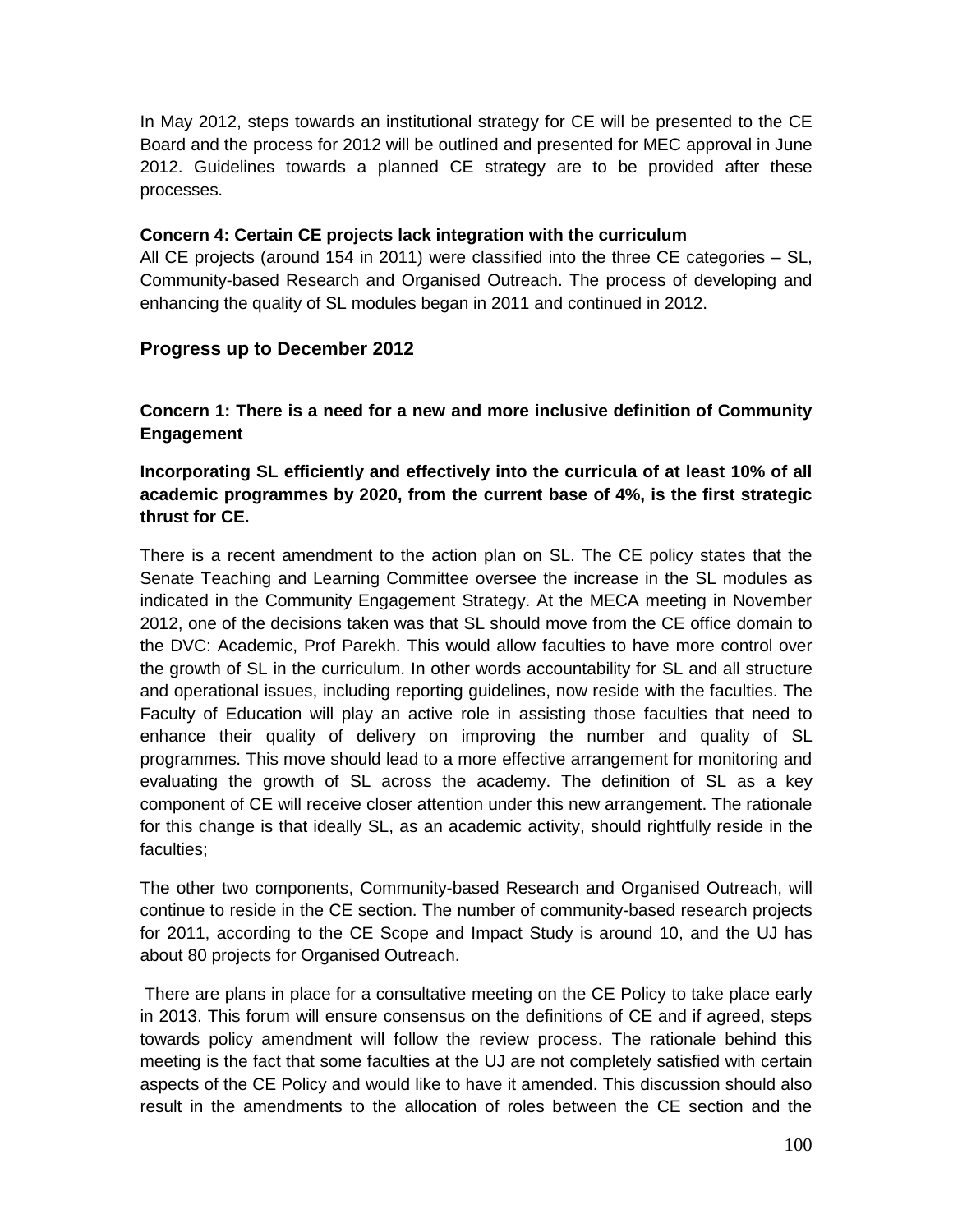faculties on the main elements of CE, which is a major challenge right now at the institution.

# **Concern 2: The UJ to increasingly recognise and implement CE as the institution's third core function.**

The following took place in 2012:

**(i) Decisions on the positioning of SL**. The Faculties to take charge of SL as outlined in the section above.

**(ii) Enhanced profile of Community Engagement in UJ Communications**. Community Engagement at the UJ received a lot of media attention and visibility. Plans are in place to feature Community Engagement projects on a regular basis in all publications at the university media platforms in 2013.

**(iii) New reward system and incentive for Community Engagement**. Academics who show an outstanding commitment to CE are taken into consideration for the Community Engagement Award. A ceremony was held on the  $19<sup>th</sup>$  October 2012. Arrangements are to be made in 2013 to incorporated CE into VC Awards.

### **(iv) Enhanced stature and profile of Institutional Community Engagement projects.**

The initiation of the UJ CE Flagship Projects is one of the planned strategies to enhance CE as the third core function at UJ. The UJ CE Student Volunteer Programme was launched in 2012. All students are now expected to do a minimum of 20 hours of community service annually. This is a high profile initiative with an initial registration of 2000 student volunteers. It is expected that a target number of 5000 student volunteers will have signed up by the end of 2013.

Quarterly meetings were held with Faculty coordinators and all were urged to present recommendations on CE practice to the Dean and Faculty Boards.

#### **Concern 3: There is a need for a planned strategy to infuse Community Engagement into teaching and learning and research.**

In May 2012, steps towards an institutional strategy for CE were presented to the CE Advisory Board and the process for 2012 was outlined and presented for MEC approval in June 2012. Guidelines towards a planned CE strategy were provided after these processes.

Faculties are expected to follow full compliance and implementation of the CE Policy. Role clarification between the faculties and the CE Office is clearly outlined and all faculties need to take the next step of outlining internal systems for compliance. Faculties need to initiate greater involvement of SL and Community-based Research (CBR) projects as these are in direct relation to their core academic function. The growth of both SL and CBR is to be managed within the faculties.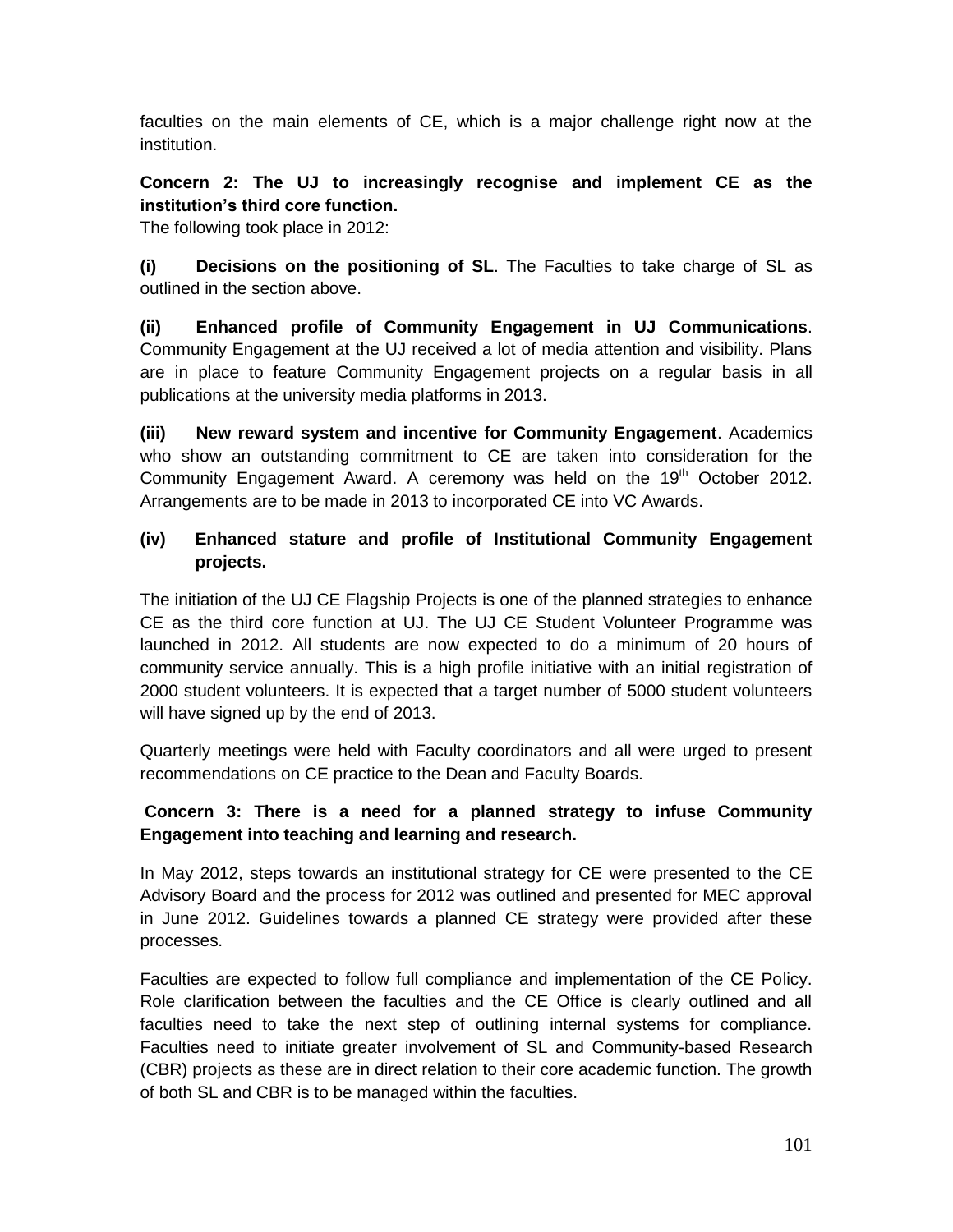faculties and divisions are now encouraged to manage and monitor their CE projects more effectively. Regular evaluation surveys will be conducted and results analysed to review trends, opinions, perceptions and satisfaction levels within the target communities and student groups. Faculties have to practise effective project management and employ a system that allows it to reflect the status and impact of the project at any given point in time. The need for training in project management for faculty and division staff members involved in CE projects was identified in 2011 and the CE Office facilitated project management-specific training in 2012 for all CE projects and their relevant stakeholders. The training will continue in 2013 and beyond.

In summary, faculties are to ensure the effective planning, implementation and evaluation of faculty-based CE projects through the utilization of project management systems.

#### **Concern 4: Certain CE projects lack integration with the curriculum.**

All CE projects (around 154 in 2011) were classified into the three CE categories, namely SL, Community-based Research and Organised Outreach. The process of developing and enhancing the quality of SL modules began in 2011 and continued in 2012. The majority of the registered CE projects are Organised Outreach activities. Organised Outreach is not viewed as a core academic function and as such these initiatives are assessed purely for compliance with the university's Conditions of Service. Projects still evolving into their full capacity from Organised Outreach to SL were guided according to the following process and criteria:

- 1. Are the needs of the community clearly defined and are these needs addressed in the programme?
- 2. Is the project sustainable or is it a once-off project (i.e. painting of a school)?
- 3. Can the outcomes/aims of the project be linked to outcomes set in the course outline?
- 4. Will the leaderships and infrastructure of the community-based organization representing the community be able to accommodate a SL Project?
- 5. What is the duration of the project?
- 6. If this is a SL project, are the cost implications to the students and/or faculty involved feasible?
- 7. How will students be assessed?

Not all Organised Outreach projects can be evolved or changed into SL programmes, but they should be seen as an entry tool until SL or CBR can be identified. The process of ensuring the growth of SL programmes will continue in 2013. Focus will be on those Organised Outreach projects that have potential elements of evolving into SL.

#### **9. CONCLUSION**

Significant progress has been made with the implementation of the *UJ Improvement Plan* with special reference to planning and governance, teaching and learning, research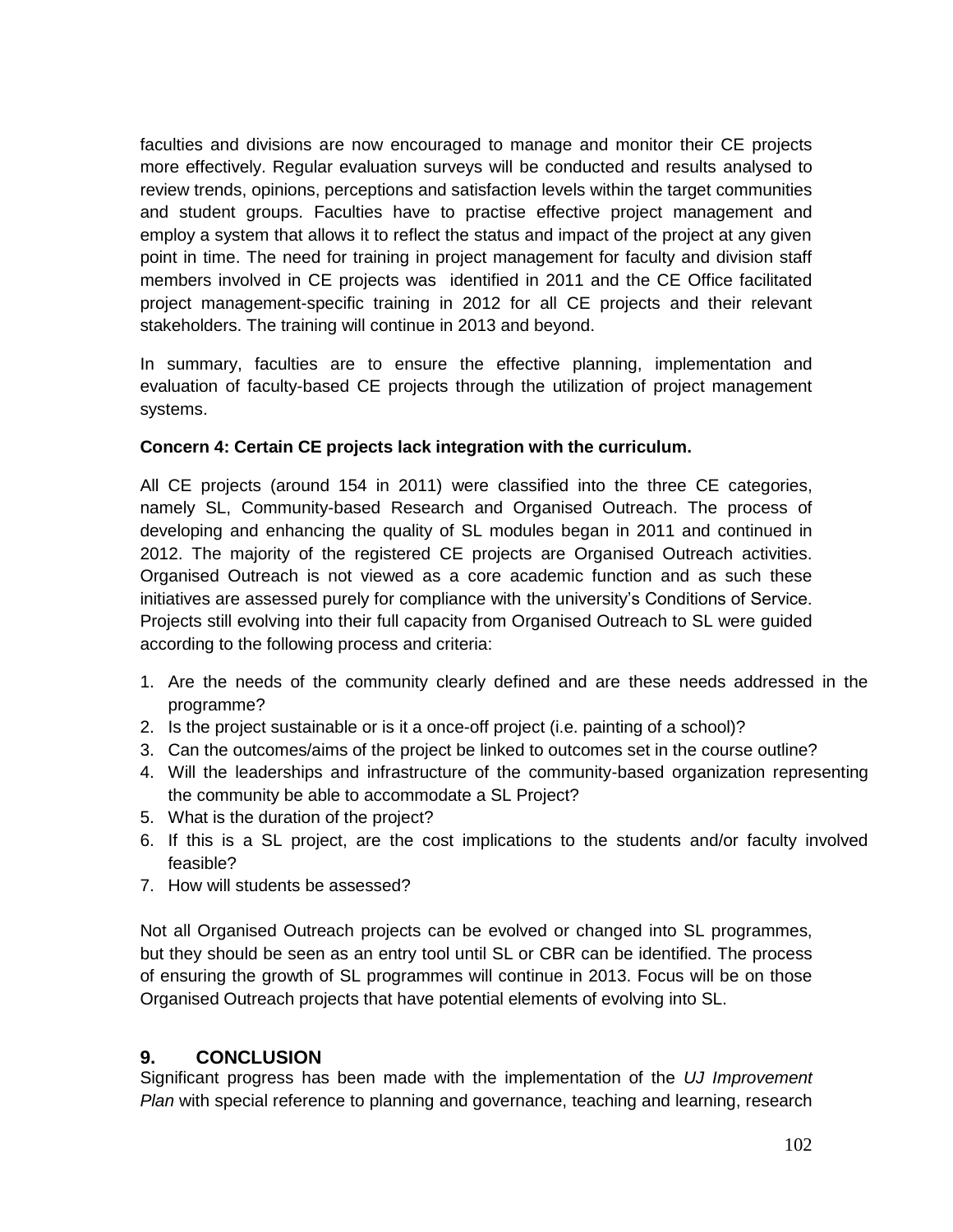and community engagement. Progress in the different support domains of the University has also been recorded. In many cases, the University has surpassed the proposed action plans and has initiated developments in related areas. Some remaining areas of concern have been highlighted such as the alignment of the different initiatives in the University, e.g. timetabling and contact time, the UJ Teaching and Learning Strategy and curriculum matters.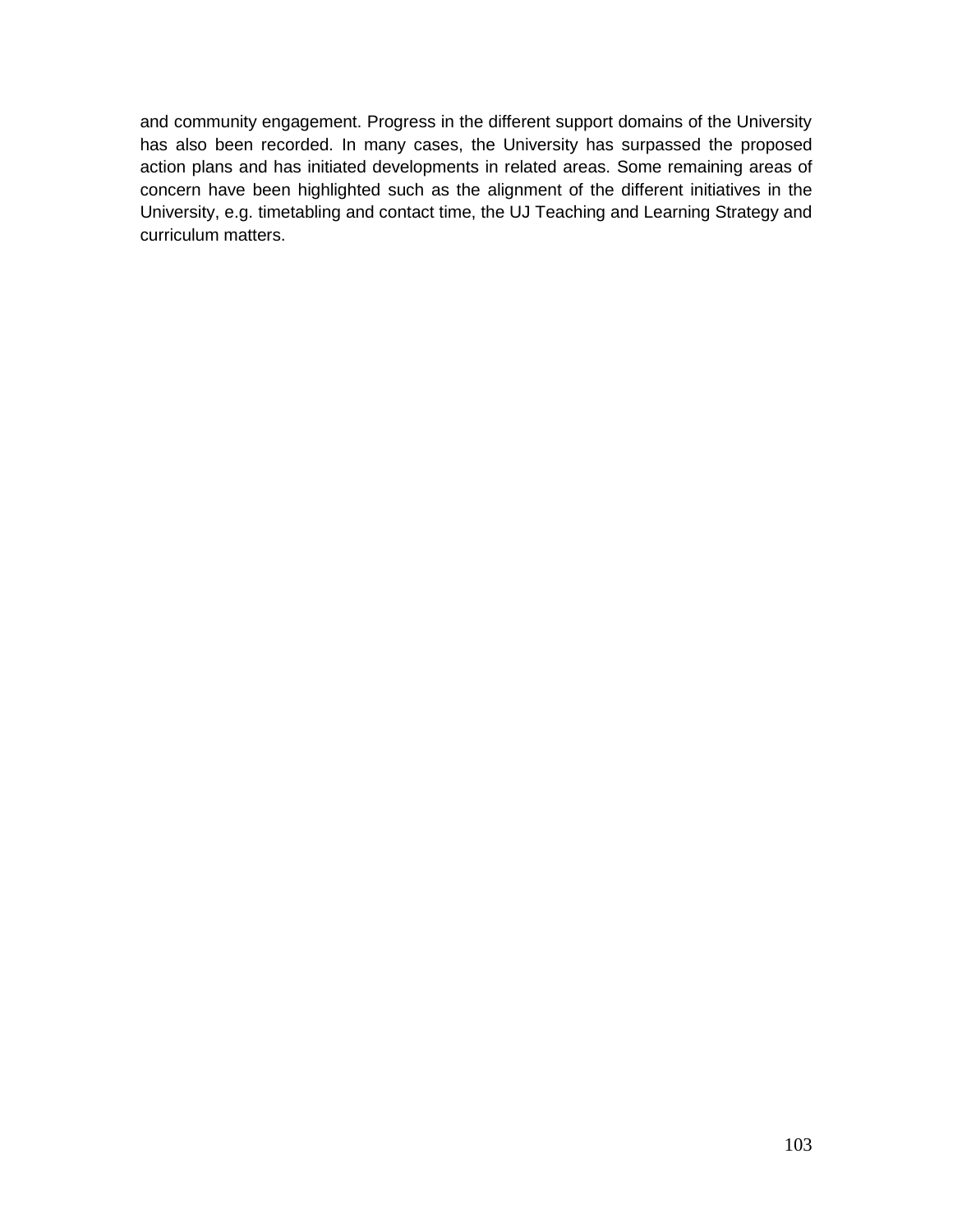# **10. LIST OF CONTRIBUTORS Appendix A**

| Action Plans in the UJ Improvement Plan    |                                                                       | Person(s) contributing to the   |  |
|--------------------------------------------|-----------------------------------------------------------------------|---------------------------------|--|
|                                            |                                                                       | progress report                 |  |
| <b>Planning and governance</b>             |                                                                       |                                 |  |
| (a)                                        | UJ vision and mission statements                                      | Prof Derek van der Merwe<br>(a) |  |
| (b)                                        | Student experience on all campuses                                    | Prof Bobby Mandew<br>(b)        |  |
| (c)                                        | Cultural integration                                                  | Prof Derek van der Merwe<br>(c) |  |
| (d)                                        | A planning office                                                     | Ms Trish Gibbon<br>(d)          |  |
| (e)                                        | Campus directors                                                      | Mr Reenen du Plessis<br>(e)     |  |
| (f)                                        | <b>Institutional Forum</b>                                            | <b>Prof Marie Muller</b><br>(f) |  |
| (g)                                        | Institutional surveys                                                 | Ms Trish Gibbon<br>(g)          |  |
|                                            | <b>Human Resources</b>                                                |                                 |  |
|                                            |                                                                       |                                 |  |
| (a)                                        | Functioning of the HR Division                                        | $(a) - (c)$ Dr Pamela Dube      |  |
| (b)                                        | Attraction, appointment, promotion and retention<br>ADS staff matters |                                 |  |
| (c)                                        |                                                                       |                                 |  |
|                                            | <b>Teaching, learning and programmes</b>                              |                                 |  |
| (a)                                        | Large classes and under-prepared students                             | Prof Elizabeth de Kadt<br>(a)   |  |
| (b)                                        | Teaching strategy                                                     | Prof Elizabeth de Kadt<br>(b)   |  |
| (c)                                        | Academic drift                                                        | Ms Trish Gibbon<br>(c)          |  |
| (d)                                        | WIL                                                                   | Prof Elizabeth de Kadt<br>(d)   |  |
|                                            | (e) Contact time                                                      | <b>Prof Marie Muller</b><br>(e) |  |
| (f)                                        | Integration of foreign African students                               | Dr Pinkie Mekgwe<br>(f)         |  |
| (g)                                        | Racist and sexist attitudes amongst staff                             | Prof Derek van der Merwe<br>(g) |  |
| (h)                                        | Assessment policy and rules                                           | Prof Elizabeth de Kadt<br>(h)   |  |
| (i)                                        | <b>External moderation</b>                                            | Prof Elizabeth de Kadt<br>(i)   |  |
| (j)                                        | Student grievances                                                    | Prof Bobby Mandew<br>(j)        |  |
| (k)                                        | <b>RPL</b>                                                            | Prof Elizabeth de Kadt<br>(k)   |  |
| (1)                                        | <b>Extended programmes</b>                                            | Prof Elizabeth de Kadt<br>(1)   |  |
|                                            | (m) Evaluation of modules and lecturers by students                   | (m) Prof Elizabeth de Kadt      |  |
| (n)                                        | Academic planning                                                     | Ms Trish Gibbon<br>(n)          |  |
| (o)                                        | Non-subsidised programmes                                             | Prof Hester Geyser<br>(o)       |  |
| <b>Academic administration and support</b> |                                                                       |                                 |  |
| (a)                                        | <b>UJLIC</b> matters                                                  | Dr Bawa<br>(a)                  |  |
| (b)                                        | <b>ICT</b> matters                                                    | Prof Derek van der Merwe<br>(b) |  |
| (c)                                        | Professional academic staff development                               | Prof Elizabeth de Kadt<br>(c)   |  |
| (d)                                        | Certification                                                         | <b>Prof Marie Muller</b><br>(d) |  |
| (e)                                        | Security of student records and examination                           | <b>Prof Marie Muller</b><br>(e) |  |
|                                            | documentation                                                         |                                 |  |
|                                            |                                                                       |                                 |  |
|                                            | <b>Research and supervision</b>                                       |                                 |  |
| (a)                                        | Young researchers                                                     | Dr Chris Masuku<br>(a)          |  |